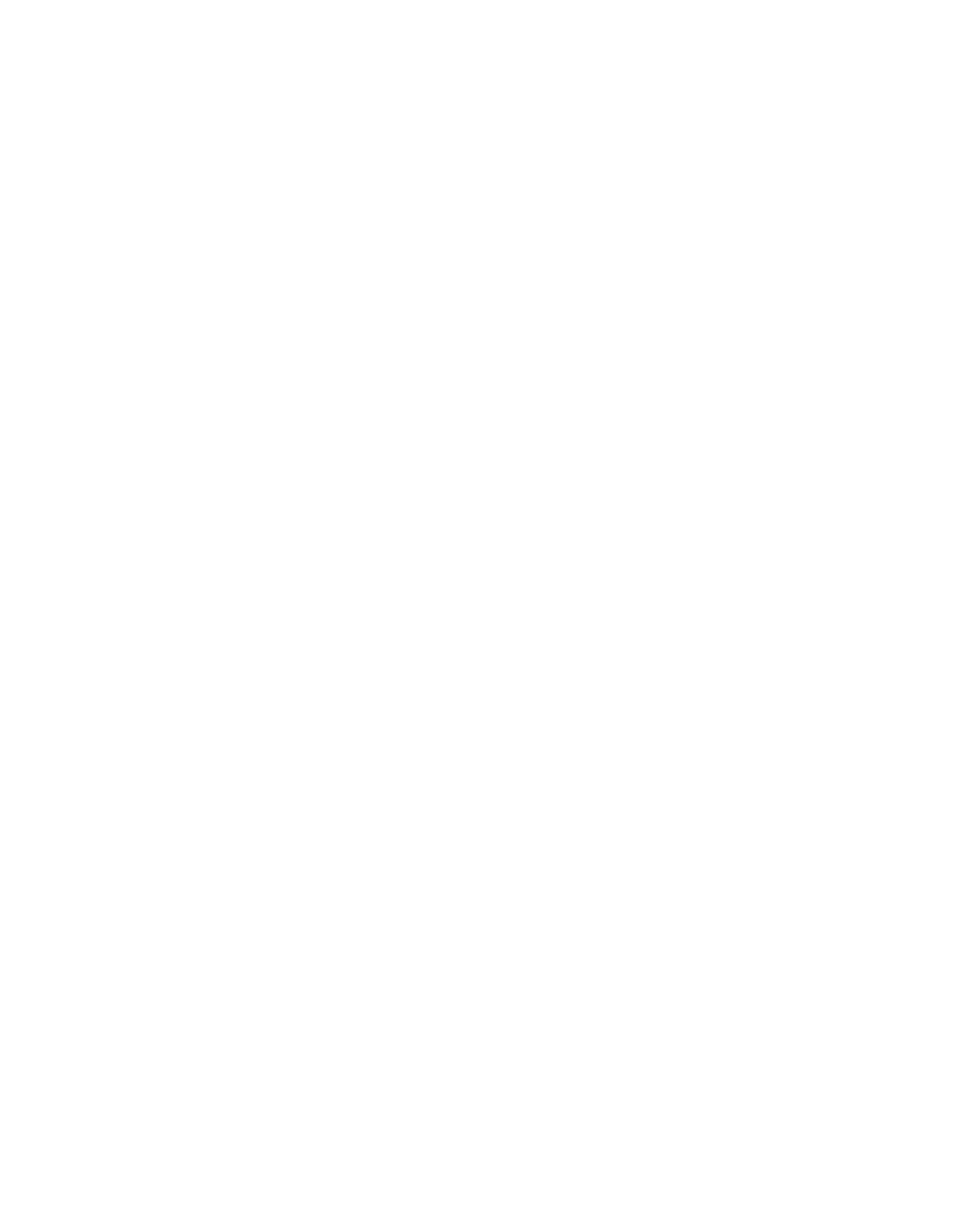# **City of Fort Myers, Florida**

**Elected Officials As of February 21, 2014** 

**Randall P. Henderson, Jr.**  Mayor

**Johnny W. Streets, Jr.**  Mayor Pro Tem, Ward 2

**Teresa Watkins Brown Christine Matthews** 

**Michael Flanders The Contract Banks Forrest Banks** 

 **Thomas Leonardo**  Council Member, Ward 6

Council Member, Ward 1 Council Member, Ward 3

Council Member, Ward 4 Council Member, Ward 5

# **Financial Team**

**William P. Mitchell** City Manager

City of Fort Myers City of Fort Myers

City Attorney Tallahassee, Florida City of Fort Myers **Bond Counsel** 

 City Clerk Clearwater, Florida City of Fort Myers **Auditors** 

**Nabors, Giblin and Nickerson, P.A. RBC Capital Markets, LLC**  Tampa, Florida **St. Petersburg, Florida** Disclosure Counsel **Financial Advisor** 

**Maria Joyner, CPA** Marvin E. Collins, III Director of Finance **Assistant City Manager** 

Grant W. Alley, Esquire **Bryant, Miller and Olive, P.A.** 

Marie Adams, M.M.C. **Marie Adams, M.M.C.** Mayer Hoffman McCann P.C.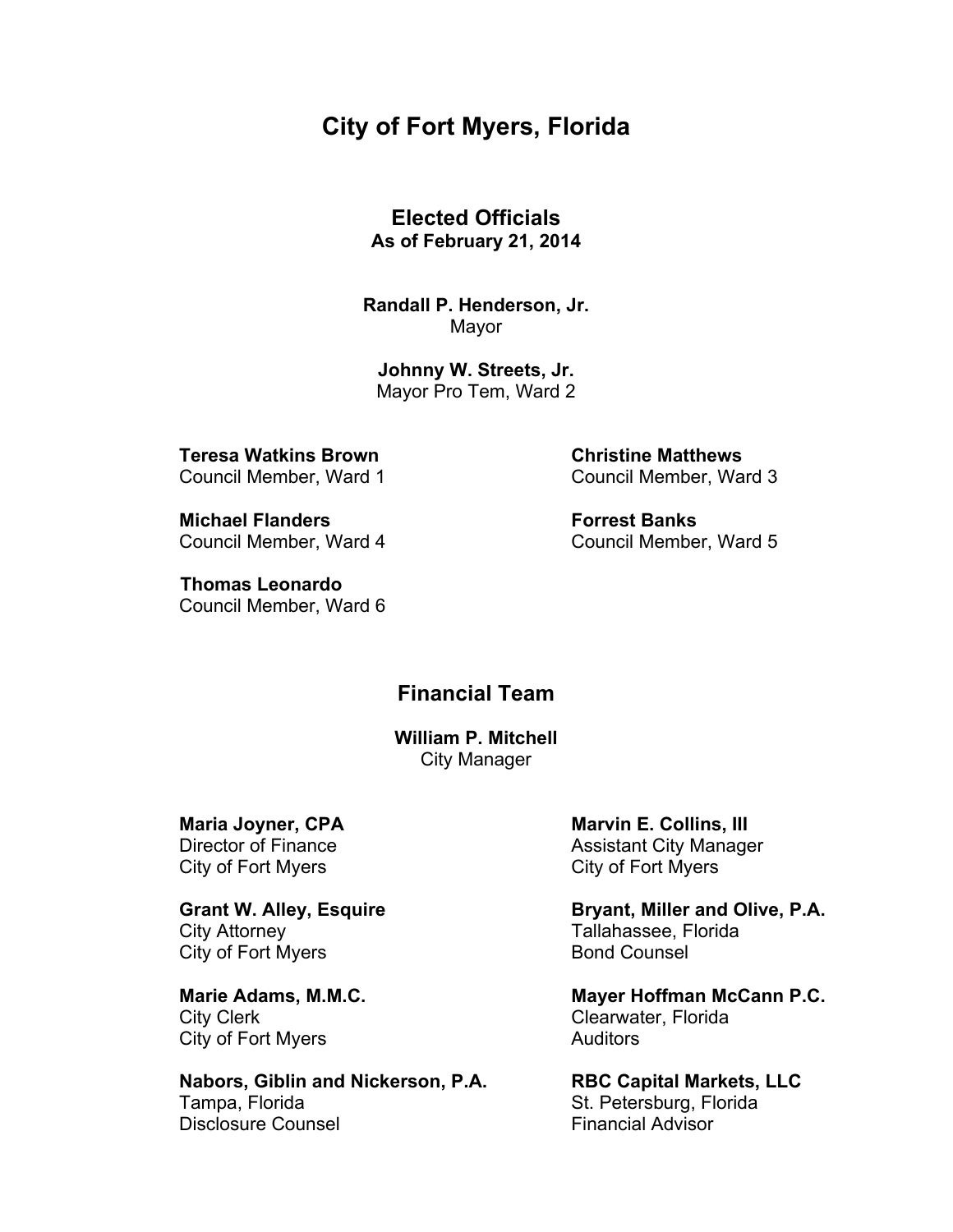# **TABLE OF CONTENTS**

### **INTRODUCTORY SECTION**

### **GENERAL GOVERNMENTAL DEBT**

| \$10,420,000 Governmental Note, Loan from the City of Gulf Breeze, |  |
|--------------------------------------------------------------------|--|
|                                                                    |  |
|                                                                    |  |
|                                                                    |  |
|                                                                    |  |
|                                                                    |  |
|                                                                    |  |
|                                                                    |  |
|                                                                    |  |
| \$                                                                 |  |
|                                                                    |  |
|                                                                    |  |
| \$                                                                 |  |
| \$                                                                 |  |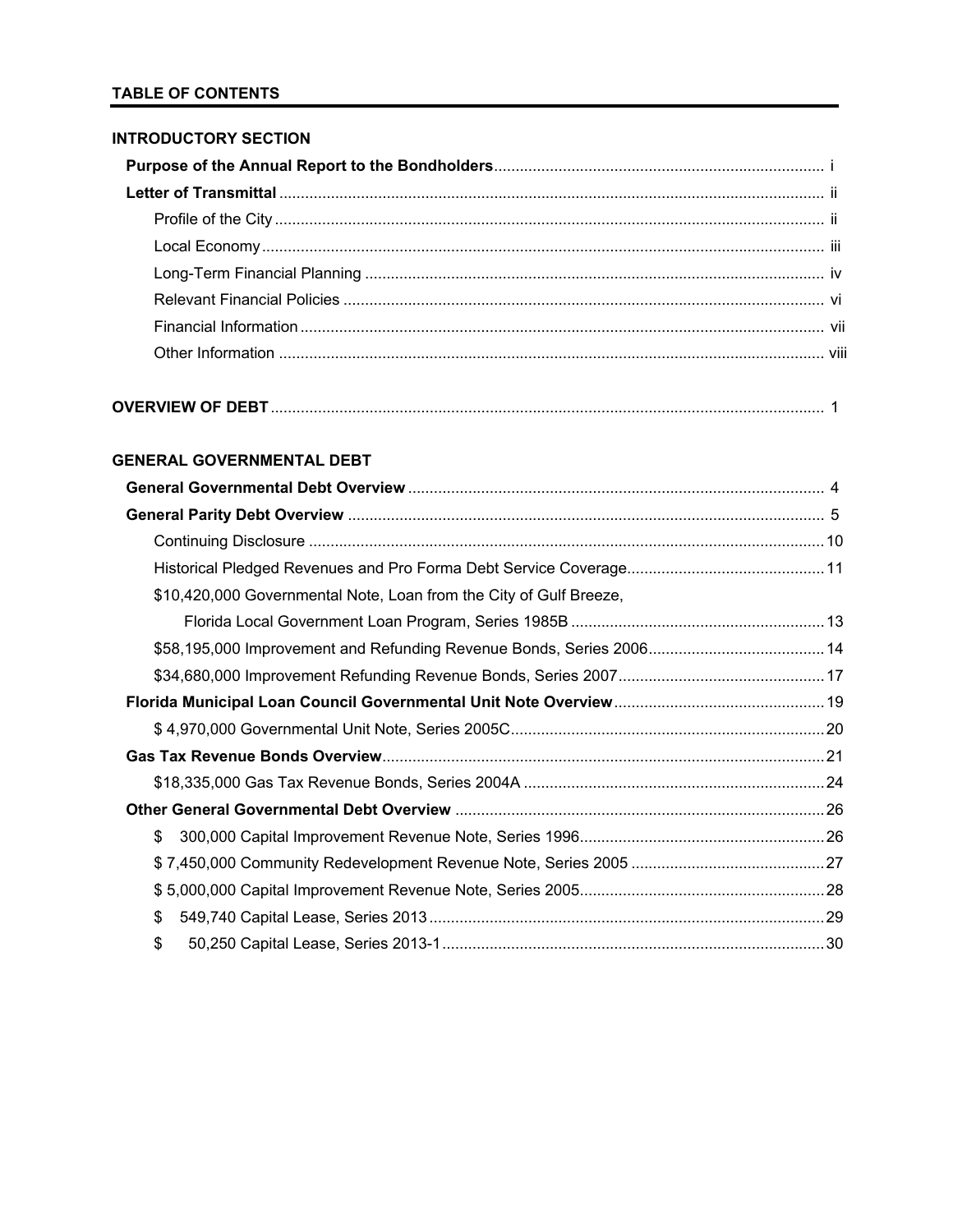# **ENTERPRISE DEBT**

| \$1,665,602 State of Florida Revolving Fund Loan Program, CS12066709P 54 |  |
|--------------------------------------------------------------------------|--|
| \$14,303,302 State of Florida Revolving Fund Loan Program, WW66709L 0155 |  |
|                                                                          |  |
|                                                                          |  |
| \$7,971,053 State of Florida Revolving Fund Loan Program, WW66712S 58    |  |
|                                                                          |  |
|                                                                          |  |
|                                                                          |  |
|                                                                          |  |

# **EXHIBIT A**

|--|--|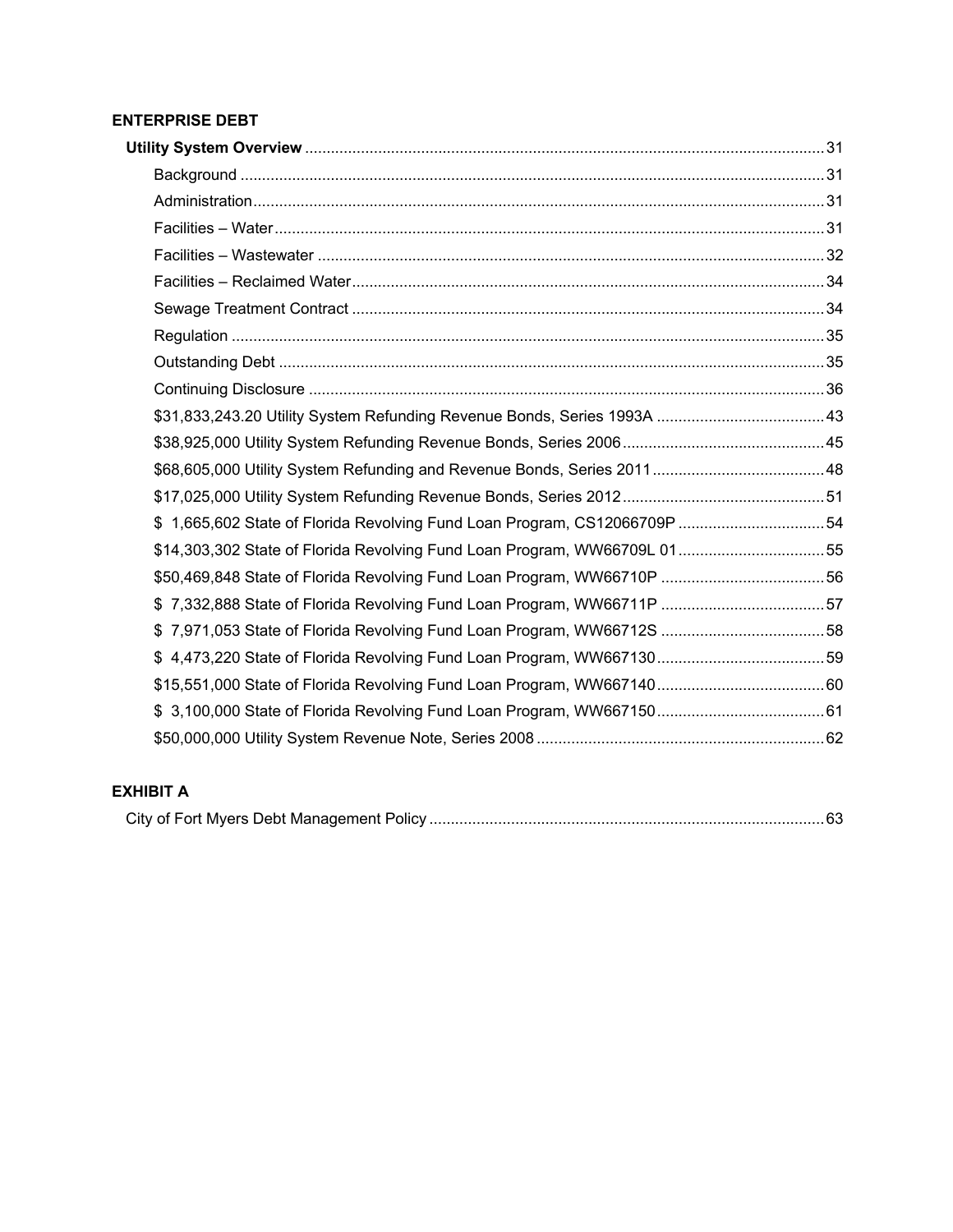### **PURPOSE OF THE** *ANNUAL REPORT TO BONDHOLDERS*

The *Annual Report to Bondholders* (Report), for the fiscal year ended September 30, 2013, has been prepared by the City of Fort Myers to provide certain information concerning the City, its operations and indebtedness. This Report is designed to provide useful information to current security holders and potential purchasers of securities in the secondary market, dealers, security analysts, rating agencies, Electronic Municipal Market Access (EMMA) and other interested parties. All of the information is presented as of the fiscal year ending September 30, 2013, unless otherwise noted.

In compliance with the Securities and Exchange Commission's (SEC) rule 15c2-12, the City entered into undertakings to provide secondary market disclosure in connection with the following bond issues:

- \$18,335,000 Gas Tax Revenue Bonds, Series 2004A, dated June 10, 2004
- \$38,925,000 Utility System Refunding Revenue Bonds, Series 2006, dated April 10, 2006
- \$58,195,000 Improvement and Refunding Revenue Bonds, Series 2006, dated December 21, 2006
- \$34,680,000 Improvement Refunding Revenue Bonds, Series 2007, dated September 4, 2007
- \$68,605,000 Utility System Refunding and Revenue Bonds, Series 2011, dated December 29, 2011
- \$17,025,000 Utility System Refunding Revenue Bonds, Series 2012, dated September 12, 2012

The release of this Report will, in the City's opinion, satisfy the requirements for annual disclosure as set forth in the undertakings. The City is committed to fulfilling its disclosure obligations defined by the SEC. While the City is committed to the release of secondary market information necessary to evaluate the City's credit, the City is making no ongoing commitment to the publication or release of future Reports. In the future, the City's disclosure obligations may be met through supplements or enhancements to its CAFR or through the release of other documents.

In addition to this Report, the City is filing a copy of its *Comprehensive Annual Financial Report* (CAFR) for the fiscal year ended September 30, 2013. The CAFR is transmitted as a separate document to make pertinent financial information available that may be of interest to the reader. The *Annual Report to Bondholders* is a supplementary document and should be reviewed in conjunction with the CAFR, and not as a replacement of the CAFR.

Copies of the Report and the CAFR are being furnished to current or potential bondholders upon request, rating agencies, insurers of municipal debt, and to the Electronic Municipal Market Access (EMMA). Anyone requesting financial information about the City is referred to these documents. The Report and the CAFR are also available in the Financial Services Department's section of the City's website at www.cityftmyers.com.

Certain information presented herein was obtained from sources that are believed by the City to be reliable. The City has not undertaken an independent review or investigation to determine the accuracy of the information that has been obtained from other sources. Neither the City nor the elected or appointed officials make any representations or warranties with respect to the accuracy or completeness of that information.

To the extent that certain portions of the Report constitute summaries of documents, reports, resolutions or other agreements relating to the operations or outstanding debt of the City, this Report is qualified by reference to each document. Copies of all referenced documents may be obtained from the Office of the City Clerk.

The Report contains certain capitalized, undefined terms. Such terms are defined in the resolutions of the City authorizing the issuance of the respective bonds of the City.

Questions concerning the information contained herein or suggestions should be directed to:

City of Fort Myers **Controller** P.O. Box 2217 Fort Myers, Florida 33902-2217 (239) 321-7147; Fax (239) 344-5930 or hsimone@cityftmyers.com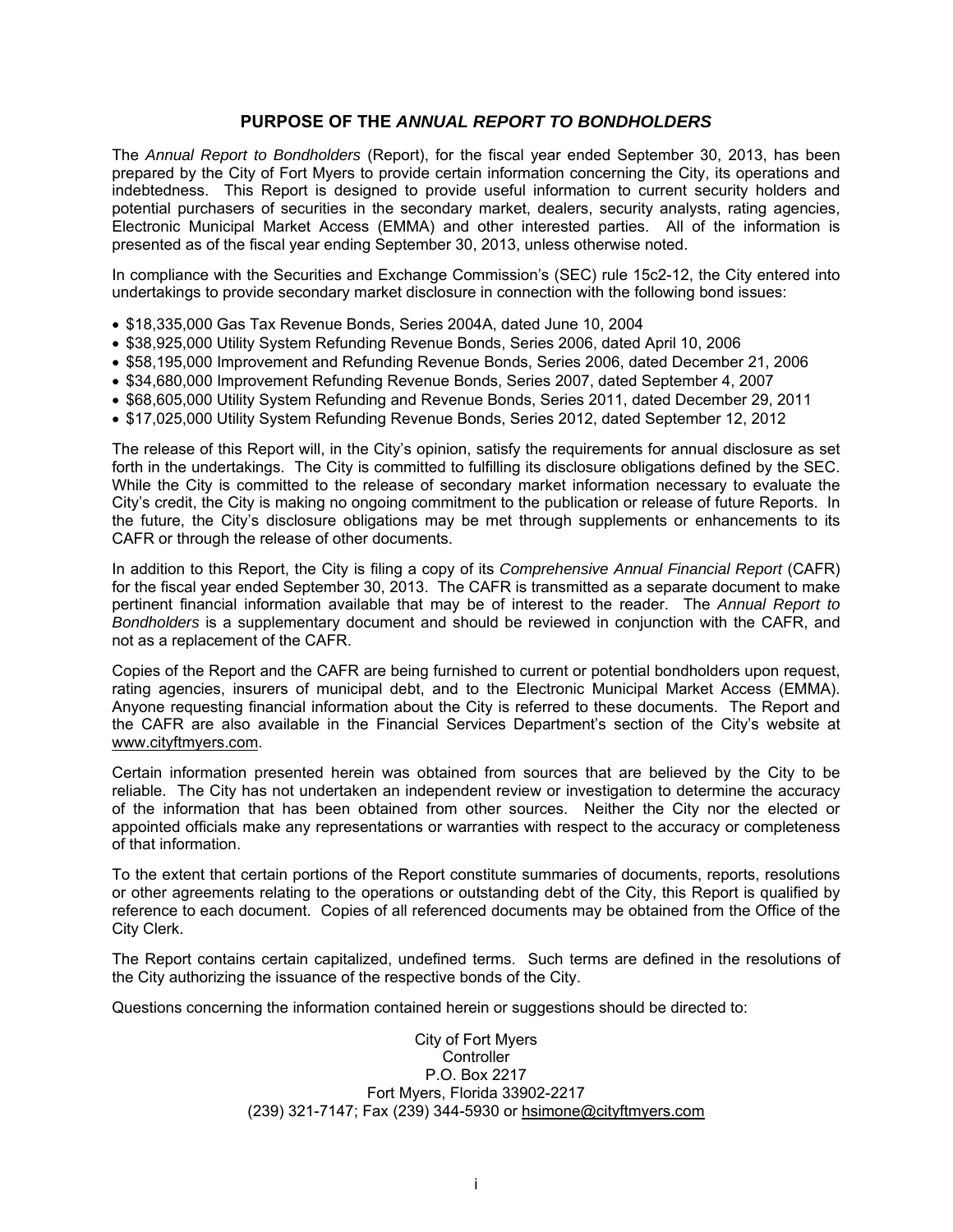

City of Fort Myers, Florida

**FINANCIAL SERVICES ADMINISTRATION PO Box 2217 Fort Myers, Florida 33902-2217 (239) 321-7147**

February 21, 2014

Mayor Randall P. Henderson, Jr. Mayor Pro-Tem Johnny W. Streets, Jr. Council Member Teresa Watkins Brown Council Member Christine Matthews Council Member Michael A. Flanders Council Member Forrest Banks Council Member Thomas Leonardo Citizens of the City of Fort Myers

To the Honorable Mayor, City Council Members and Citizens of Fort Myers:

The Division of Accounting, Department of Financial Services, is pleased to present to you the *Annual Report to Bondholders* for the City of Fort Myers, Florida for the fiscal year ended September 30, 2013. This report is published to provide the Mayor, City Council, City staff, our citizens, bondholders and other interested parties detailed information concerning the indebtedness of the City. Responsibility for both the accuracy of the data and the completeness and fairness of the presentation, including all disclosures, rests with the management of the City.

We believe the data, as presented, is accurate in all material aspects and is presented in a manner designed to fairly set forth the position in regard to the outstanding debt of the City and to meet the City's continuing disclosure requirements. All disclosures necessary to ensure the reader gains an understanding of the City's debt obligations have been included.

### **PROFILE OF THE CITY**

Fort Myers, incorporated in 1886, is the oldest city in Lee County and serves as the county seat. Fort Myers is located on the lower west coast of Florida, midway between Tampa and Miami, and has a current population of approximately 67,081 residents. The City encompasses 48.82 total square miles, including waterways, and is bordered to the north and west by the Caloosahatchee River, which is part of the intercoastal waterway connecting the Atlantic Ocean and the Gulf of Mexico.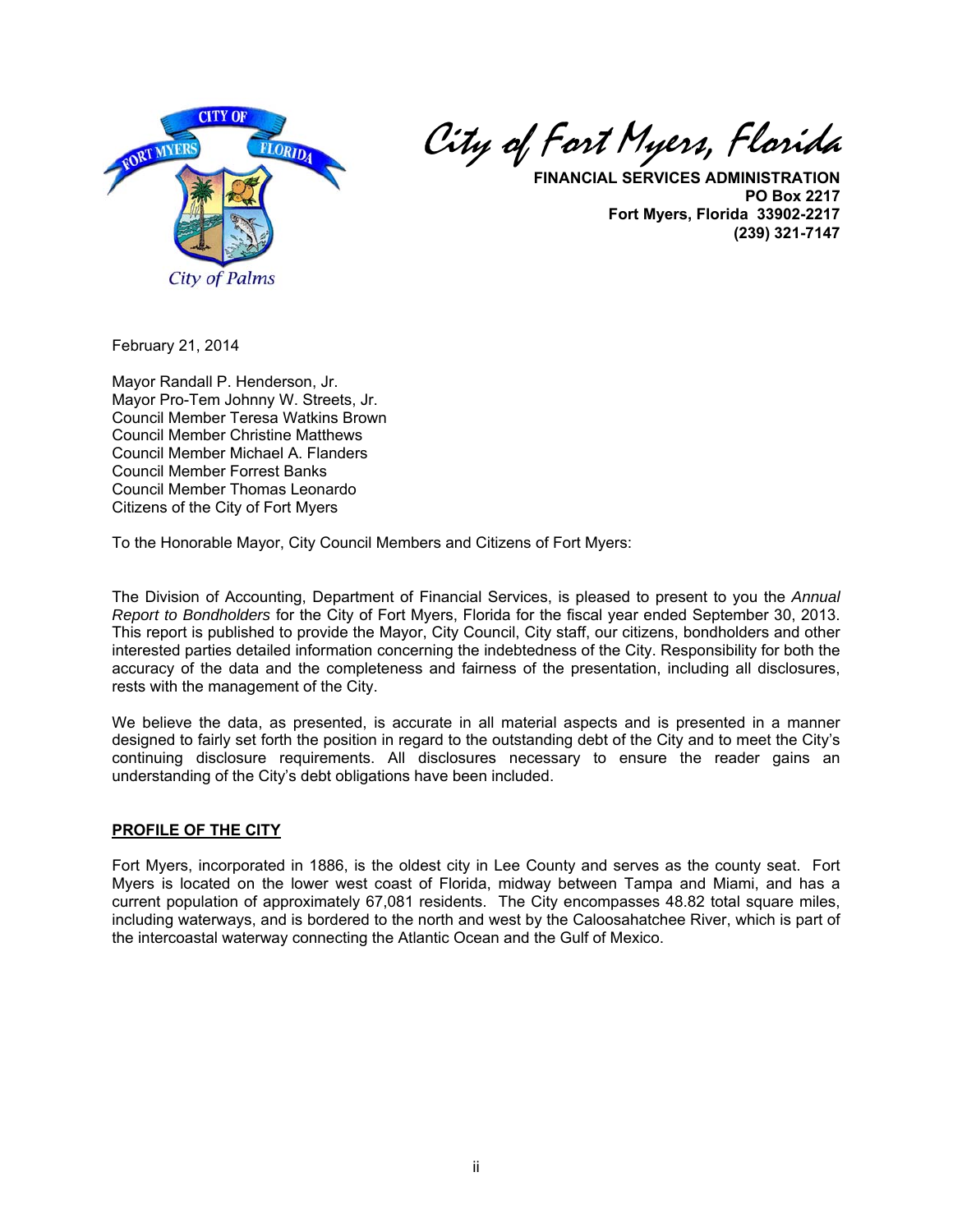

The City operates under a council-manager form of government. Policy-making and legislative authority are vested in the governing council (Council) consisting of the mayor and six other members. The Mayor is elected at large, with one vote and no veto authority, and the six council members are elected by their respective wards. Council members serve four-year terms, with three members elected every two years. The Mayor is elected for a four-year term. The City Council is responsible for all policy-making functions of the government. The City Manager is responsible for the administration of the City.

Municipal services provided to the citizens of Fort Myers include law enforcement, fire protection, community planning and development, traffic engineering, road and drainage construction and maintenance, parks and recreational activities/facilities, parking management, code enforcement and inspections, a cemetery, and other general governmental administrative services. The City also operates a utility system (including potable and reuse water and wastewater), solid waste services, building permits and inspections, stormwater management, golf courses, a yacht basin, an event center, parking garages, a skatium, historical homes and museum, and a hands-on children's science center. These additional operations are reported as enterprise funds that are intended to be, in most cases, selfsupporting from user charges established by the City Council.

### **LOCAL ECONOMY**

The City of Fort Myers is part of the Fort Myers-Cape Coral Metropolitan Statistical Area (MSA), which includes all of Lee County. The general concept of a metropolitan statistical area is one of a large population nucleus, together with adjacent communities that have a high degree of economic and social integration within that nucleus. Fort Myers is the cultural and trade center for Lee County and the surrounding area. Commercial fishing in Lee County is a year-round operation with shrimp fleets making their homeports in Fort Myers and Fort Myers Beach. For recreation, the Thomas Edison and Henry Ford Winter Estates offers tours of their exhibits including a museum, botanical gardens and research laboratory. The Barbara B. Mann Performing Arts Hall, located on the campus of Edison State College,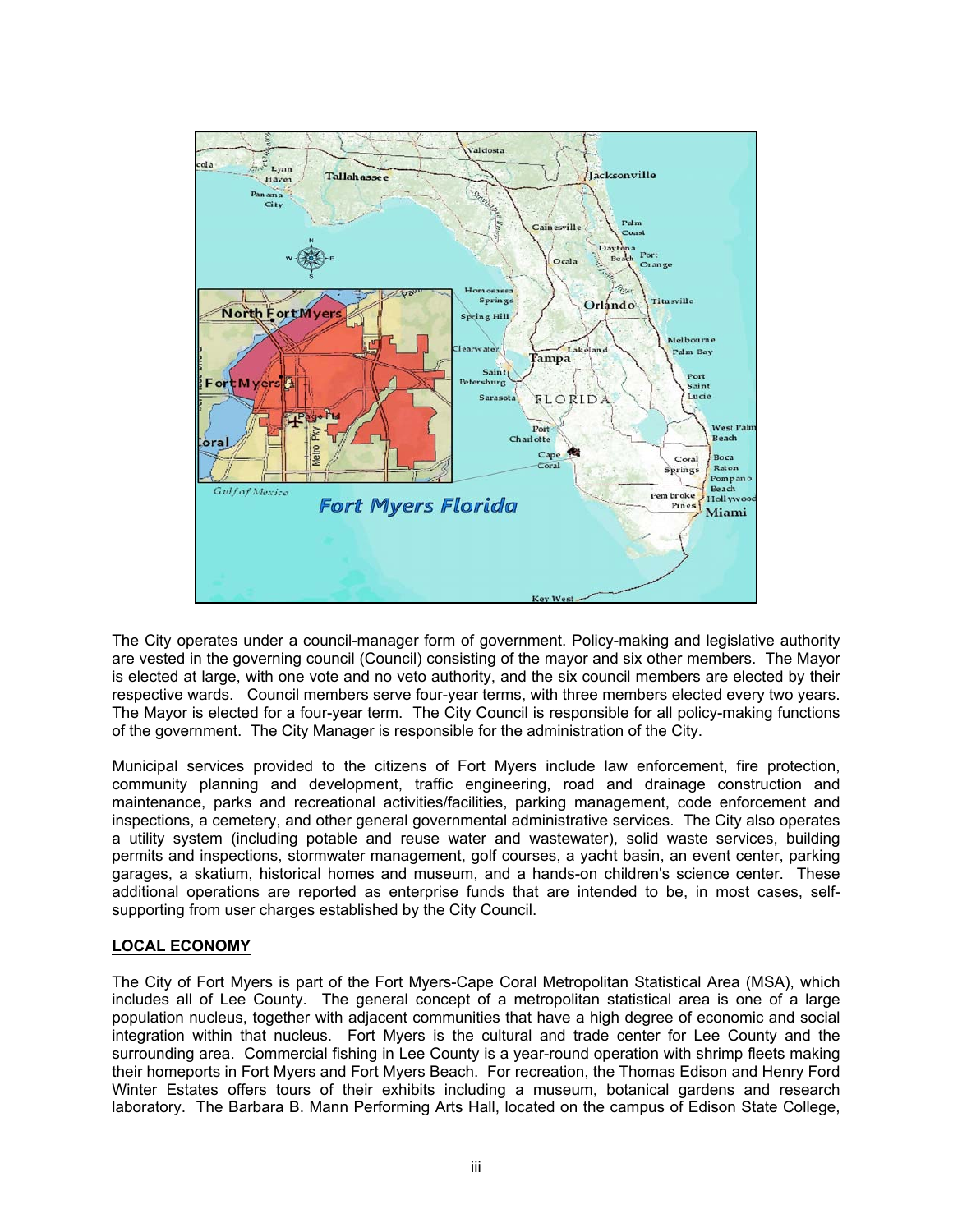operates year round and provides opportunities to see traveling artist and Broadway productions. A state-of-the-art training ballpark and player development complex became the new home to the Boston Red Sox in 2012.

Over the past ten years, the City experienced significant fluctuations to its profile due to very rapid expansion and development and the great recession that began in December 2007 and took a particularly sharp downward turn in September 2008. Consistent with national and statewide trends, key local economic indicators weakened considerably as the City experienced the effects of the economic downturn. New construction slowed, foreclosures were widespread, and the City's population declined 9.5% by 2010 to 62,298.

Recent reports and economic data indicate a modest, yet uneven, recovery while researchers of the local real estate market forecast the beginning of a gradual return to the normalcy of the market before the boom years. The region is experiencing a recent renewal of interest from home builders, who are acquiring vacant land as home inventory is low. After reaching a high of 11.2% in 2010, the City's unemployment rate declined to 6.7% in 2013, which is slightly lower than the state's rate of 6.9% and the national rate of 7.0%. The statewide unemployment rate has remained below the national average of 7.0 percent since March 2013, and the state's annual job growth rate of 2.5 percent in October and November 2013 was the fastest since June 2006. The declines in unemployment rates during the current year support the City's cautious optimism of a resurgent local economy boosted by the slowly recovering housing market and a low density rate, which leaves plenty of room for Fort Myers to grow.

Improvements in the national economy and the housing markets are important factors to Southwest Florida since they impact the timing and level of households moving to the region. As mentioned above, prior to the great recession, Fort Myers experienced rapid growth with strong residential appreciation and commercial construction. The effects of the great recession caused the City to lose \$3.0 billion, or 42 percent of its tax base between the fiscal years of 2009 and 2013. A 3.5 percent increase in the City's tax base for the current fiscal year reverses the five year trend of decline and underscores the need for cautious optimism about future revenue trends. The City's ability to expand and diversify its tax base is a major factor in providing additional financial resources to fund an increasing demand for services.

During the past ten years, the City's expenditures related to public safety experienced the greatest increase, not only in amount but also as a percentage of total expenditures in governmental funds (currently 55.1 percent, reflecting a ten-year increase of 19.4 percent). A major contributor to this increase is the salaries and benefits for police and firefighters escalating at a faster rate than for the City's general employees. After successfully reforming the General Employees' Pension Plan, the City is actively pursuing pension reform packages for contract negotiations with the Police and Fire Unions.

During the same ten-year period, taxes related to governmental funds increased not only in amount, but also as a percentage of total revenues in governmental funds (currently 62.3 percent, reflecting a tenyear increase of 13.8 percent). While the City recognized increases in taxable value as a result of expansion and redevelopment efforts within the City, the decline in valuation during the great recession impacted the City's available resources as the City adjusted its millage rate to supplement decreases in other revenue sources, such as grants, which declined 8.8 percent over the last ten years as a percentage of total revenues in governmental funds.

#### **LONG-TERM FINANCIAL PLANNING**

In accordance with the City's fund balance policy, the City will strive to maintain a minimum unassigned fund balance of 10% with an ultimate goal of 10% - 17% of the total General Fund budget. Unrestricted fund balance (the total of the committed, assigned, and unassigned components of fund balance) in the General Fund at year end was 26.4% of total General Fund revenues while unassigned fund balance was 11.8% of revenues. The unassigned fund balance exceeds the minimum requirement and falls within the range of the goal set by the City Council for budgetary and planning purposes.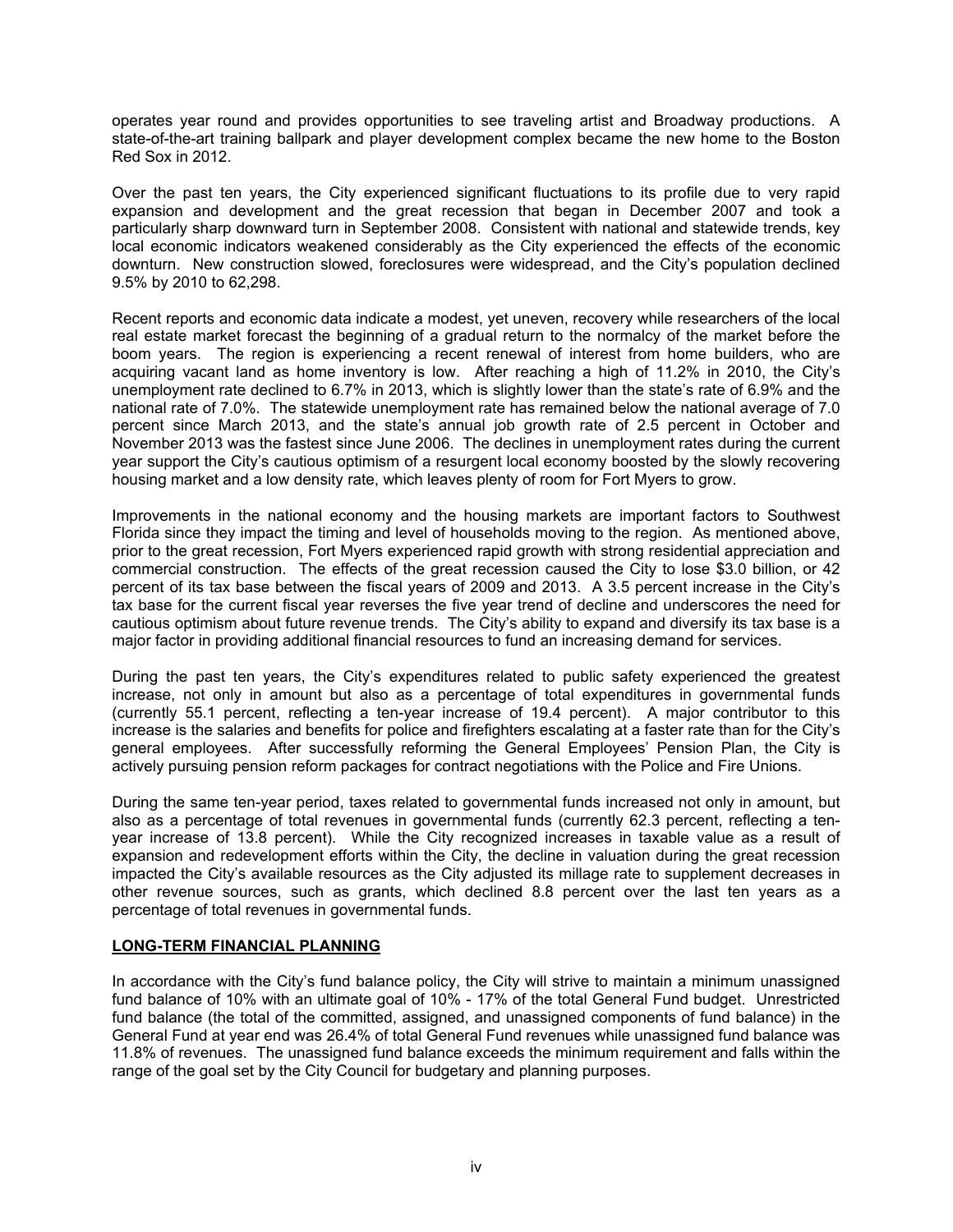The City Council takes the responsibility of being stewards of the public's funds very seriously. In fiscal year 2010, City Council identified a series of goals and objectives as part of the development and implementation of the City's comprehensive Strategic Plan, and the goal of fiscal accountability was considered a high level priority. The objectives for fiscal accountability comprise the exploration of options for balancing the City's budget and the development of a long term financial plan. Without strong financial planning, a local government cannot guarantee services and programs, plan for unforeseen events, or have a strong return on investment.

### **Strategic Plan**

The purpose of every government is to provide public safety, public services, and an enhanced community environment for its citizens. The City continuously strives to provide the services citizens, business owners and visitors demand. Beginning in February 2013, City Council developed a new Strategic Plan, with a revised Mission Statement, that ensures the organization's sustainability for the future. The Strategic Plan places further emphasis on fiscal management. The Mission of the City of Fort Myers is to be financially responsible, and to be a leader in municipal services, with a dedicated City workforce, and an involved community.

The new Strategic Planning Model for the City incorporates the following criteria:

- $\bullet$  Vision  $\sim$  value-based principles that describe the preferred future in fifteen years.
- Plan ~ strategic goals that focus outcome-based objectives and potential actions for five years.
- Execution  $\sim$  focus for one-year a work program: policy agenda for Mayor and City Council, management agenda for staff; major projects.
- $\bullet$  Mission  $\sim$  principles that define the responsibility of City government and frame the primary services – core service businesses.
- Core beliefs  $\sim$  personal values that define performance standards and expectations for employees.

To support the new Strategic Plan, goals for the next five years comprise a financially sound city that provides exceptional municipal services; safe and livable neighborhoods; economic prosperity and a growing economy, and; a vibrant downtown on the river. The Strategic Plan complements the City's 2010 Downtown Development Plan, which integrates the existing historic downtown area with a strategy to develop the neighboring riverfront and create a cultural destination.

As part of the City's vision to transform the downtown riverfront into a rewarding destination for local and regional residents and tourists, the new state-of-the-art Fort Myers Regional Library, a joint effort between Lee County and the City of Fort Myers, opened to the public on December 11, 2013. This new library nearly triples the size of the previous one-story library and is a vibrant east end anchor in the downtown river district.

Using federal Neighborhood Stabilization Program (NSP) funds, the City is successfully revitalizing neighborhoods by purchasing abandoned/foreclosed homes in target areas, rehabilitating and reselling them, and by building homes on city-acquired vacant lots that meet Florida Green and Energy STAR certification standards. This Program is part of the national effort to restore homes and renew neighborhoods affected the hardest by the housing crisis. In addition, funds for the repairs and rehabilitation of housing are available from both of the Community Development Block Grant and State Housing Initiative Partnership (SHIP) programs.

The City's business base is rebounding as a result of the recovering economy and restoration of the downtown waterfront. More than 40 businesses moved into downtown in the past two years and three existing merchants expanded into larger space. In addition, the City works with fledgling businesses by providing a business incubator, the Southwest Florida Enterprise Center. This center provides space at very favorable rates and business classes to assist new entrepreneurs in starting up their businesses. The City partners with Florida Gulf Coast University to provide classes and assistance.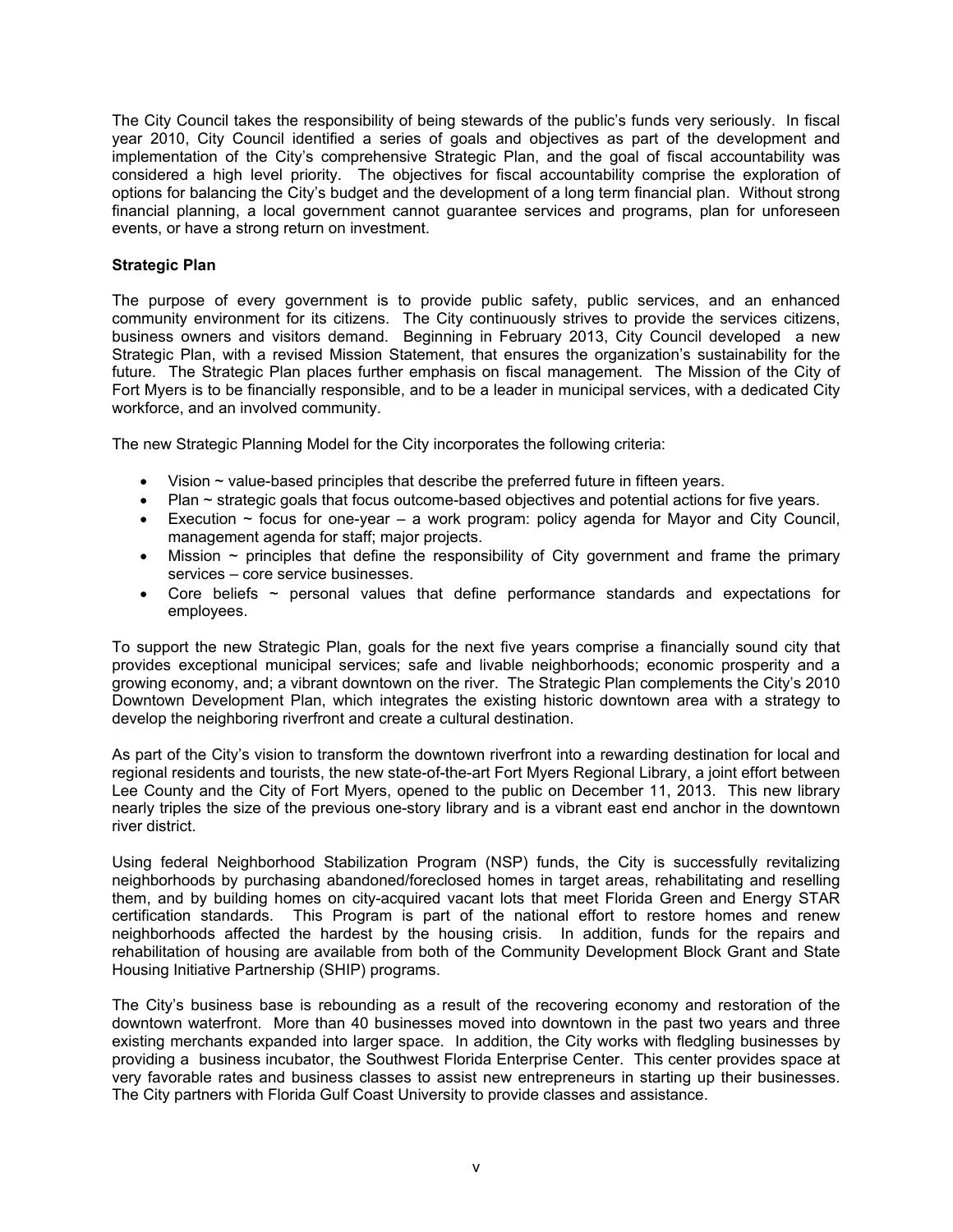#### **Comprehensive Plan**

Under the Local Government Comprehensive Planning and Land Development Regulation Act passed by the Florida Legislature in 1985, and amended in 1986, local governments are required to prepare a comprehensive plan as a definitive guide for their growth management. The goals, objectives and policies of the City's Comprehensive Plan were developed during the planning process to guide the community and provide clear direction to elected officials, City staff and citizens on certain day to day activities as well as the future vision of the City.

One of the requirements of the City's Comprehensive Plan is the provision of authority to the City's land development regulations, including the adopted Capital Improvement Program. The City's annual budget process includes the preparation of the five-year Capital Improvement Program, which typically includes the construction of infrastructure and municipal facilities as well as the acquisition of large or specialized equipment. The capital planning process is critical to the City's well-being because it provides the opportunity to take a planned and programmed approach to allocating financial resources in the most responsive and efficient manner. As part of the planning process, the City identifies and quantifies the operational costs associated with the capital projects and budgets resources in its operating budget accordingly.

The City's Capital Improvement Program comprises seven categories for capital projects. The largest category of capital spending is Utilities, which includes improvement and replacement of water/sewer infrastructure and necessary regulatory equipment replacement and maintenance.

For fiscal years 2014 through 2018, the City adopted the following five-year program:

| <b>Utilities</b>         | 118,534,360 |
|--------------------------|-------------|
| Transportation           | 22,045,178  |
| Equipment                | 10,747,000  |
| Stormwater               | 7.144.836   |
| Parks and Beautification | 5,365,000   |
| <b>Buildings</b>         | 2,623,100   |
| Development              | 350,000     |
| Total                    | 166,809,474 |

The Capital Budget is the first year of the Capital Improvement Program and includes a list of projects to implement in that fiscal year. The fiscal year 2014 Capital Budget anticipates \$34.7 million in capital projects, which comprises \$15.5 million in Utilities improvements and replacements, \$7.6 million for Transportation projects, \$3.1 million for Equipment purchases, \$2.4 million for Stormwater improvements and maintenance, \$5.4 million in Parks and Beautification landscape improvements and enhancements to City recreation facilities, \$.6 million to Buildings purchases and improvements, and \$.1 million to Development for the improvements to neighborhoods and commercial business areas.

Major projects included in the Capital Budget for fiscal year 2014 include \$5.8 million for various neighborhood utility improvements, \$5.2 million for a major renovation of the Fort Myers Golf Course, and \$3.8 million in First and Second Street Improvements. Funding these projects reflects the City's commitment to meeting the standards set forth in its Comprehensive Plan and positively impact the quality of life for its residents, businesses and visitors.

#### **RELEVANT FINANCIAL POLICIES**

The City has established guidelines that set forth the basic framework for the overall fiscal management of the City. With the development and implementation of the Strategic Plan, City management follows policies and procedures that further the growth and financial security of the City. Operating independently of changing circumstances and conditions, the financial policies guide the decision-making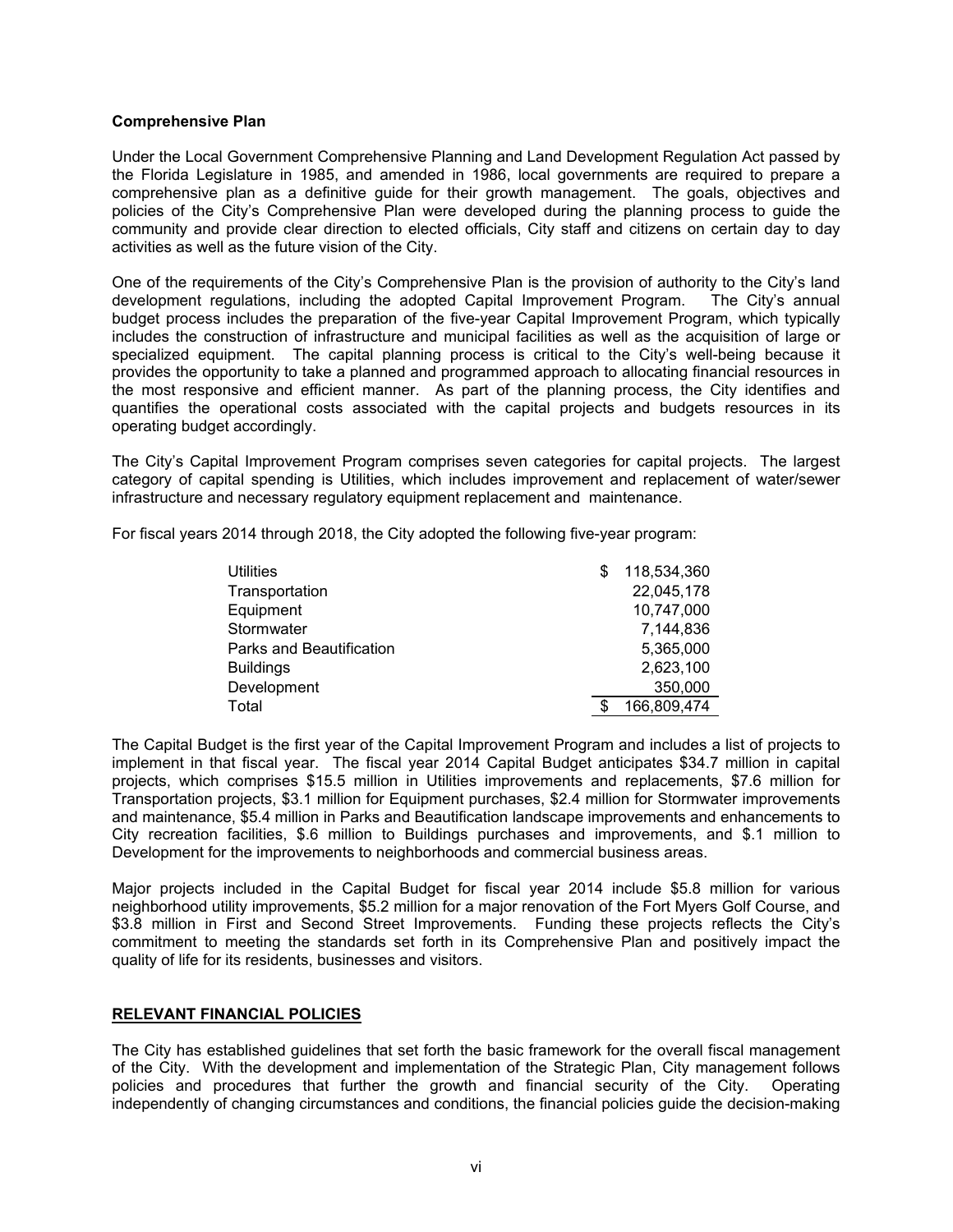process of the City Manager, Mayor, City Council and Administration. These policies provide guidelines for evaluating both current activities and future programs.

Any downward trends in the State and/or local economy will adversely impact the City's ability to realize its budgeted revenues in the categories of franchise fees, utility taxes and state-shared revenues. Therefore, with quarterly monitoring and conservatism, the City mitigates any unforeseen circumstances. Complementing this practice is one in which a certain amount of expenses/expenditures are frozen and are not released for use until it is clear that revenues will be at projected levels.

The City formally adopted a debt management policy during fiscal year 2008. There are no legal debt limits placed on the City through state law (no such limit exists in Florida), local ordinances or local resolutions. The City continually pursues ways to limit debt and improve its overall financial position. These actions include such measures as:

- Limiting future capital spending projects and minimizing the issuance of additional debt.
- Taking advantage of refunding opportunities, if any arise, to decrease future annual debt service requirements.
- Restructuring existing debt, where legally possible, to remove the City's backup pledge on debt that benefits specific districts where sufficient revenues are available from those districts to repay the debt.
- Committing proceeds from the sale or other disposal of any assets financed by debt to the prepayment or early payoff of the related debt.

The City does not issue debt, long or short term, to finance operational costs.

### **FINANCIAL INFORMATION**

**Internal Controls**. Management of the City is responsible for establishing and maintaining internal controls designed to ensure that the assets of the City are protected from loss, theft or misuse and to ensure that adequate accounting data is compiled to allow for the preparation of the financial statements in conformity with generally accepted accounting principles. The internal control structure is designed to provide reasonable, but not absolute, assurance that these objectives are met. The concept of reasonable assurance recognizes that: (1) the cost of the control should not exceed the benefits likely to be derived and (2) the valuation of the costs and benefits requires estimates and judgments by management. We believe the City's system of internal accounting controls adequately safeguards assets and provides reasonable assurance of proper recording of financial transactions.

**Budgetary Control.** Annual budgets are legally adopted for the General Fund, Debt Service Funds, Enterprise Funds, Internal Service Funds, Trust and Agency Funds and certain Special Revenue Funds. In addition, project budgets are adopted for the Capital Project Funds for the respective year along with approval of the five-year Capital Improvement Program. The City prepares its budget on a basis consistent with generally accepted accounting principles, with a few exceptions. For budget purposes, depreciation is not shown in the annual budgets and debt service is reported as current year expenditures.

The appropriated budget is prepared by fund, department, and division. The City Manager, the Director of Finance and the Budget Manager have the authority to approve the transfer of funds within a department, within a fund. Transfers that are greater than \$50,000 are reported to Council on a quarterly basis following their implementation. Transfers that are less than \$50,000 are also reported to Council on a quarterly basis when the cumulative total in any department reaches \$50,000. In most cases, divisions are required to transfer funds only to meet unanticipated needs or to reflect organizational changes. The legal level of budgetary control (i.e., the level at which expenditures may not legally exceed appropriations) is the department level within a fund, except for the Community Redevelopment Agency, which uses the fund level as their budgetary control.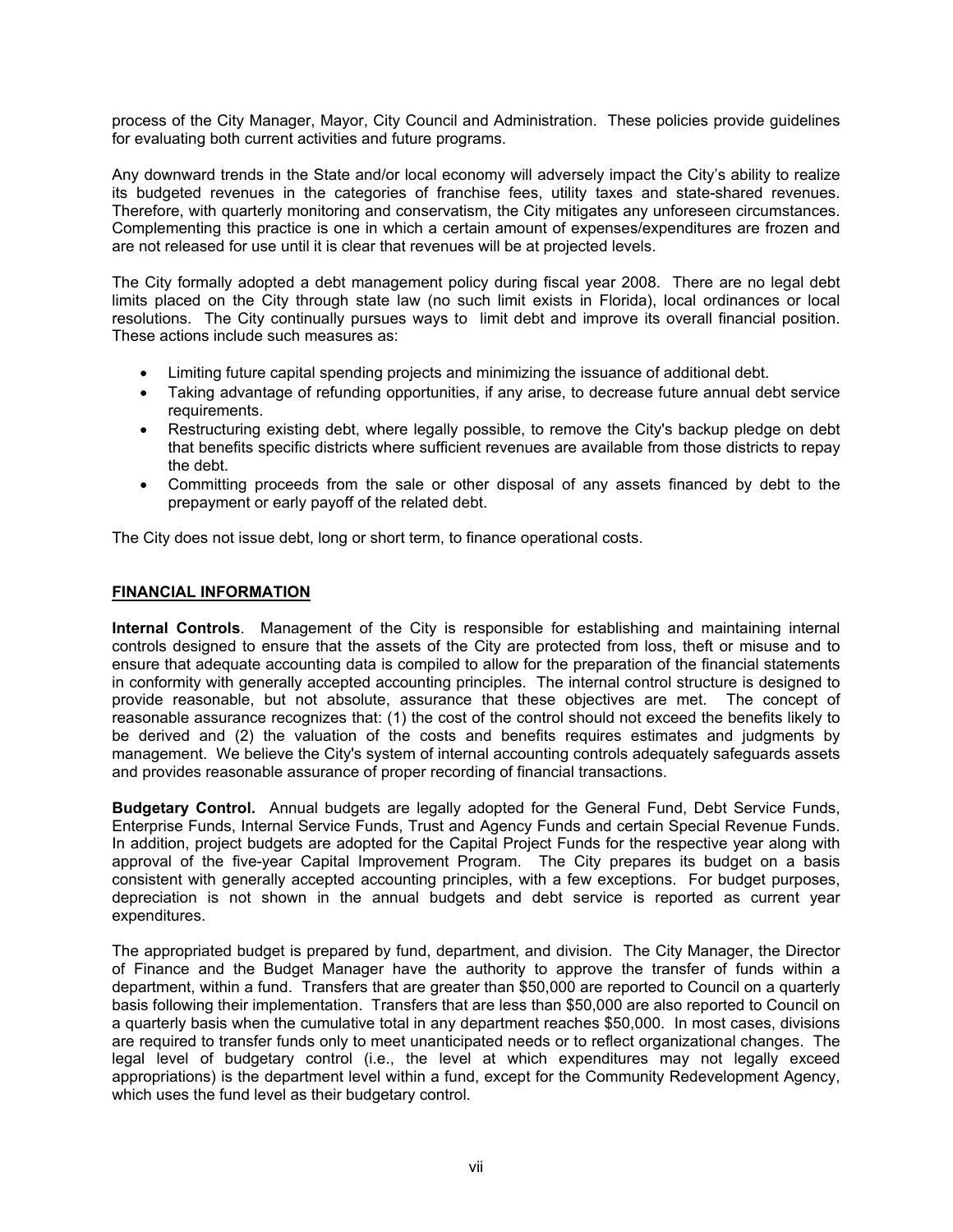Whereas the adopted budget is meant to control and provide for the efficient and economical running of the City, amendments (increases or decreases in appropriations and/or revenue estimates) to a budget may be required during the year to properly account for unanticipated needs or opportunities. Budget amendments in the amount of \$50,000 or less (excluding use of reserves and changes to capital projects) require the approval of the City Manager and the Director of Finance, or their designees. All such amendments are provided to City Council on a quarterly basis following their implementation. All amendments to appropriations greater than \$50,000, any adjustments to reserves, and/or adjustments to capital projects require City Council approval prior to implementation into the adopted budget.

Appropriations in all budgeted funds lapse at the end of the fiscal year even if they have related encumbrances. Encumbrances are commitments related to unperformed contracts for goods or services, such as purchase orders, contracts, and commitments. Encumbrance accounting is used to the extent necessary to assure effective budgetary control and accountability and to facilitate effective cash planning and control. All encumbrances lapse at fiscal year end and valid encumbrances are re-appropriated and become part of the subsequent year's budget.

### **MAJOR INITIATIVES**

During the years of the diminishing tax base, the City reduced operating expenditures by instituting an early retirement program, implementing layoffs and reducing employee salaries and benefits. The fiscal year 2014 budget is a deliberate balance of available resources and expenditures that will keep the City moving forward to fulfilling the City's mission as a financially responsible leader in municipal service delivery with a dedicated workforce and involved community. Actions to maintain stable service levels for core municipal services, such as police, fire and public works, and maintain City reserves within their current range during fiscal year 2014 include:

- Frozen funding for nineteen vacant positions for a savings of \$1.2 million while restoring 3% of wage cuts for Police Union, General Union and Non-Union employees.
- Pension reform measures for the Police Officers Retirement System and Municipal Firefighters' Pension Trust Fund to ensure that future retirement benefits are available to employees and to control the City's costs to assist in aligning operating expenditures with revenues.
- A 4% rate increase for water and sewer services to alleviate future borrowing needs to fund capital projects.
- Rate increases at the City-owned golf courses to provide adequate operating supplies for course maintenance and debt repayment towards the major course improvements at the Fort Myers Country Club Golf Course.

A new, interactive financial planning model related to the City's General Fund budget is scheduled for completion in the first quarter of fiscal year 2014. The model uses the current millage rate and all additional revenue sources and factors in potential future growth combined with historical financial data and cost projections to create scenarios of the possible financial outcomes over a ten year period. Each scenario graphically displays the effects of reserve levels, revenue and expenditure trends, debt requirement, capital needs, etc. The model may be an effective tool to use in the development of future budgets to show both short and long-term impacts to current decisions.

### **OTHER INFORMATION**

**Independent Audit.** As required by the City Charter and State Statutes, an audit of the books of accounts, financial records and transactions of the City has been conducted by a firm of Certified Public Accountants licensed in the State of Florida. The report of Mayer Hoffman McCann, P.C., Certified Public Accountants, contains their opinion as to the fair presentation of the City's basic financial statements.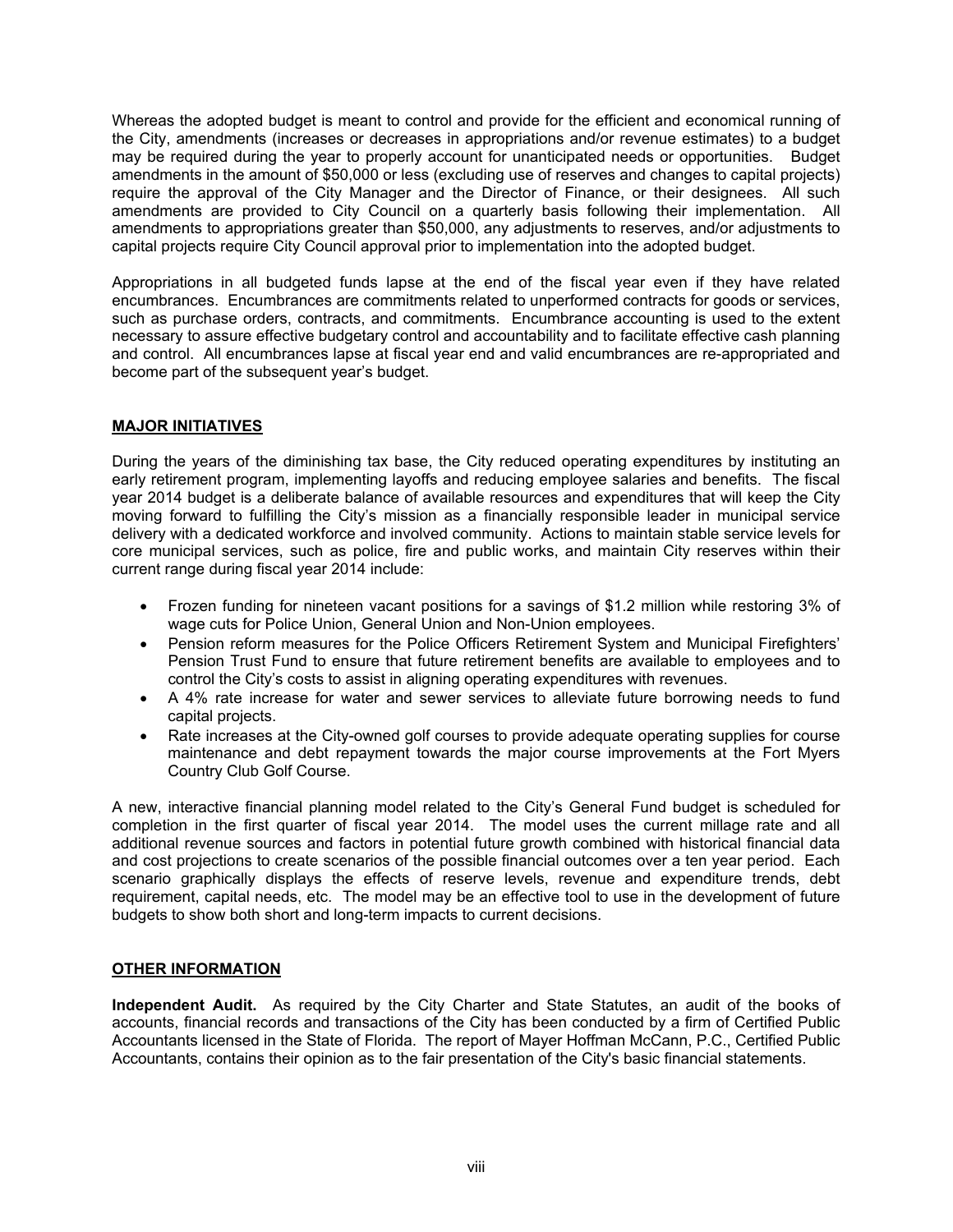**Awards.** The Government Finance Officers Association of the United States and Canada (GFOA) awarded a Certificate of Achievement for Excellence in Financial Reporting to the City of Fort Myers for its comprehensive annual financial report for the fiscal year ended September 30, 2012. The Certificate of Achievement is a prestigious national award recognizing conformance with the highest standards for the preparation of state and local government financial reports.

In order to be awarded a Certificate of Achievement, a government must publish an easily readable and efficiently organized comprehensive annual financial report, whose contents conform to program standards. This report must satisfy both generally accepted accounting principles and applicable legal requirements.

A Certificate of Achievement is valid for a period of one year only. The City has received a Certificate of Achievement for the last twenty-four consecutive years. We believe that our current comprehensive annual financial report continues to meet the Certificate of Achievement Program's requirements and we are submitting it to the GFOA to determine its eligibility for another certificate.

The City of Fort Myers has also received the GFOA's Distinguished Budget Presentation Award for the last twenty-two consecutive years. The Distinguished Budget Presentation Award is the highest form of recognition in governmental budgeting, and its attainment represents a significant accomplishment by a government and its management. In order to receive this award, a government unit must publish a budget document that meets program criteria as a policy document, an operations guide, a financial plan and a communication device. The award is the budgetary counterpart of the Certificate of Achievement and is valid for one year only.

### **ACKNOWLEDGMENTS**

The preparation of this report was made possible through the proficient and dedicated services of the Finance Department. We would particularly like to express our appreciation to the Senior Accountants for their countless hours of work on this report. Their continuing effort toward improving the accounting and financial reporting systems improves the quality of information reported to the City Council, State and Federal Agencies, investors and the citizens of Fort Myers.

Appreciation is also extended to the Mayor and City Council Members for the vital role they have played in enabling the City to remain fiscally responsible to the citizens of Fort Myers.

Sincerely,

¯¯¯¯¯¯¯¯¯¯¯¯¯¯¯¯¯¯¯¯¯¯¯¯¯¯¯¯¯¯¯¯¯ ¯¯¯¯¯¯¯¯¯¯¯¯¯¯¯¯¯¯¯¯¯¯¯¯¯¯

William P. Mitchell **Maria Joyner** Maria Joyner

City Manager **Director of Finance**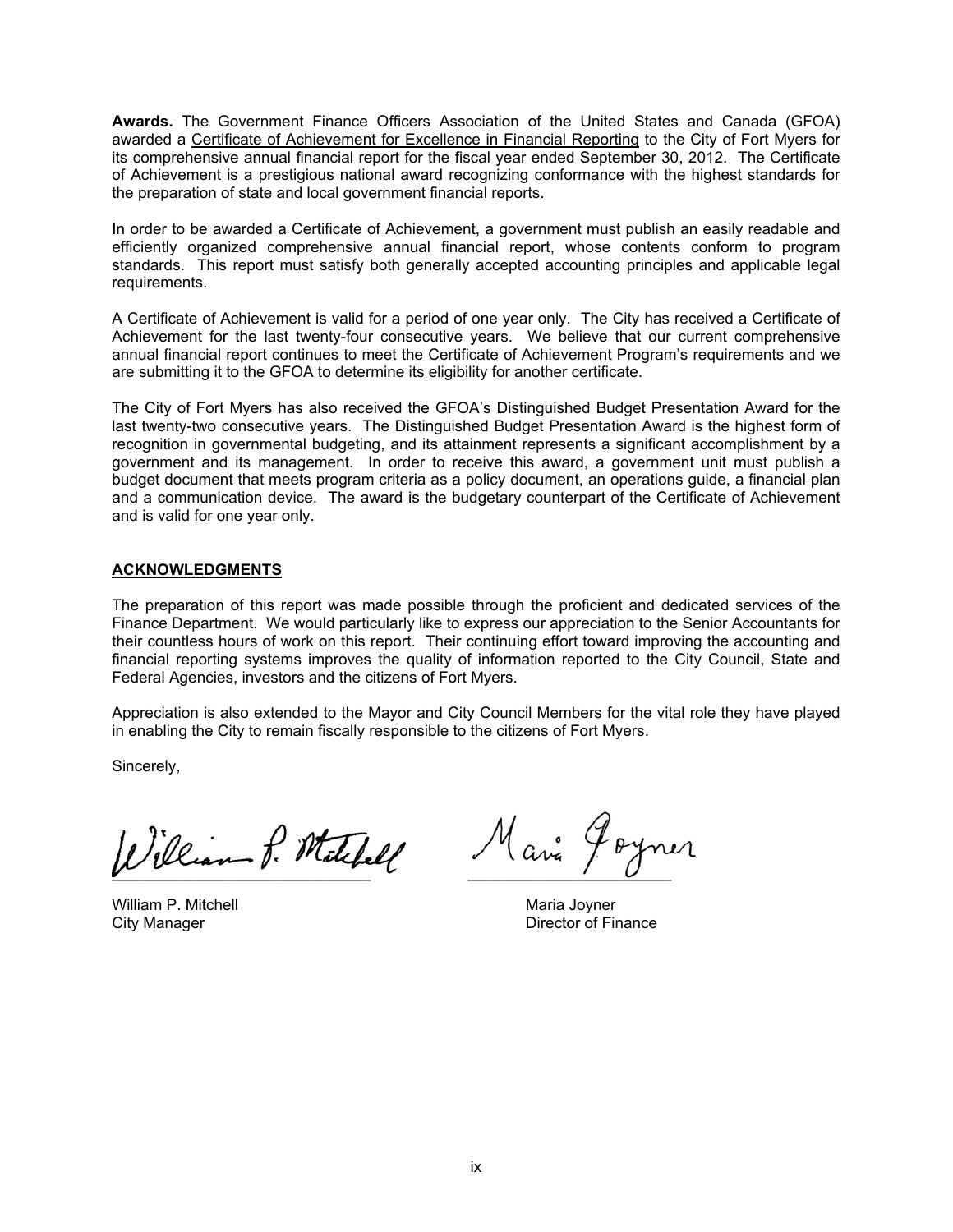# **OVERVIEW OF DEBT CITY OF FORT MYERS, FLORIDA**

The City's total outstanding debt, as presented in the *Comprehensive Annual Financial Report* (CAFR) for the fiscal year ended September 30, 2013, totals \$422,656,348 excluding interest. This amount comprises \$144,721,924 of General Governmental debt, including debt incurred by the Internal Service funds, and \$277,934,424 of Enterprise debt. The General Governmental debt includes contingencies that are required to be recognized and debt amounts that are net of unamortized premium. The Enterprise Debt, which comprises Utility System debt, includes contingencies that are required to be recognized and debt amounts that are net of unamortized premium, a capital appreciation discount, and defeasance costs.

This *Annual Report to Bondholders* (Report) presents debt at maturity value for formalized, not contingent, obligations. Certain adjustments to the debt in the CAFR are necessary to present the maturity value of the City's debt. The following table shows the necessary adjustments to the amounts in the CAFR, which is audited by independent auditors, to attain the debt amounts in the Report, which is unaudited. These adjustments are:

| Total General Governmental debt, including Internal Service Fund debt | - \$ | 144,721,924    |
|-----------------------------------------------------------------------|------|----------------|
| Less: Unamortized premium                                             |      | (2,506,223)    |
| Compensated absences                                                  |      | (3,589,480)    |
| Other postemployment benefits                                         |      | (7, 491, 571)  |
| Claims and judgments                                                  |      | (11, 253, 373) |
| Net pension liability                                                 |      | (14, 375, 096) |
| Adjusted General Governmental debt                                    |      | 105,506,181    |
| <b>Total Enterprise debt</b>                                          |      | 277,934,424    |
| Plus: Capital appreciation                                            |      | 2,583,788      |
| Less: Unamortized premium and defeasance costs                        |      | (4, 452, 541)  |
| Due to private sources                                                |      | (2,832,963)    |
| Compensated absences                                                  |      | (879,086)      |
| Other postemployment benefits                                         |      | (2, 449, 848)  |
| Adjusted Enterprise debt                                              |      | 269,903,774    |
| Total City of Fort Myers debt                                         |      | 375,409,955    |
|                                                                       |      |                |

The City of Fort Myers Improvement Refunding Revenue Bonds, Series 2007, is partially paid from two enterprise funds while the pledged revenues in the bond documents are non-ad valorem revenues. The two enterprise funds have no legal obligation to pay the debt service, but the City has a legal obligation to pay the debt from specifically identified revenues. The coverage requirements are such that the enterprise funds' revenues may not be used to calculate the required coverage and the debt needs to be reclassified to the General Governmental debt category. This is also true for the Yacht Basin's Capital Improvement Revenue Note, Series 2005.

| Total General Governmental debt, from above       | \$ | 105,506,181   |
|---------------------------------------------------|----|---------------|
| Plus: Yacht Basin Note                            |    | 4,148,531     |
| Series 2007 Bonds secured by non-ad valorem taxes |    | 737,775       |
| Adjusted General Governmental debt                |    | 110,392,487   |
| Total Enterprise debt, from above                 |    | 269,903,774   |
| Less: Yacht Basin Note                            |    | (4, 148, 531) |
| Series 2007 Bonds secured by non-ad valorem taxes |    | (737, 775)    |
| Adjusted Enterprise debt                          |    | 265,017,468   |
| Total City of Fort Myers debt                     | S  | 375,409,955   |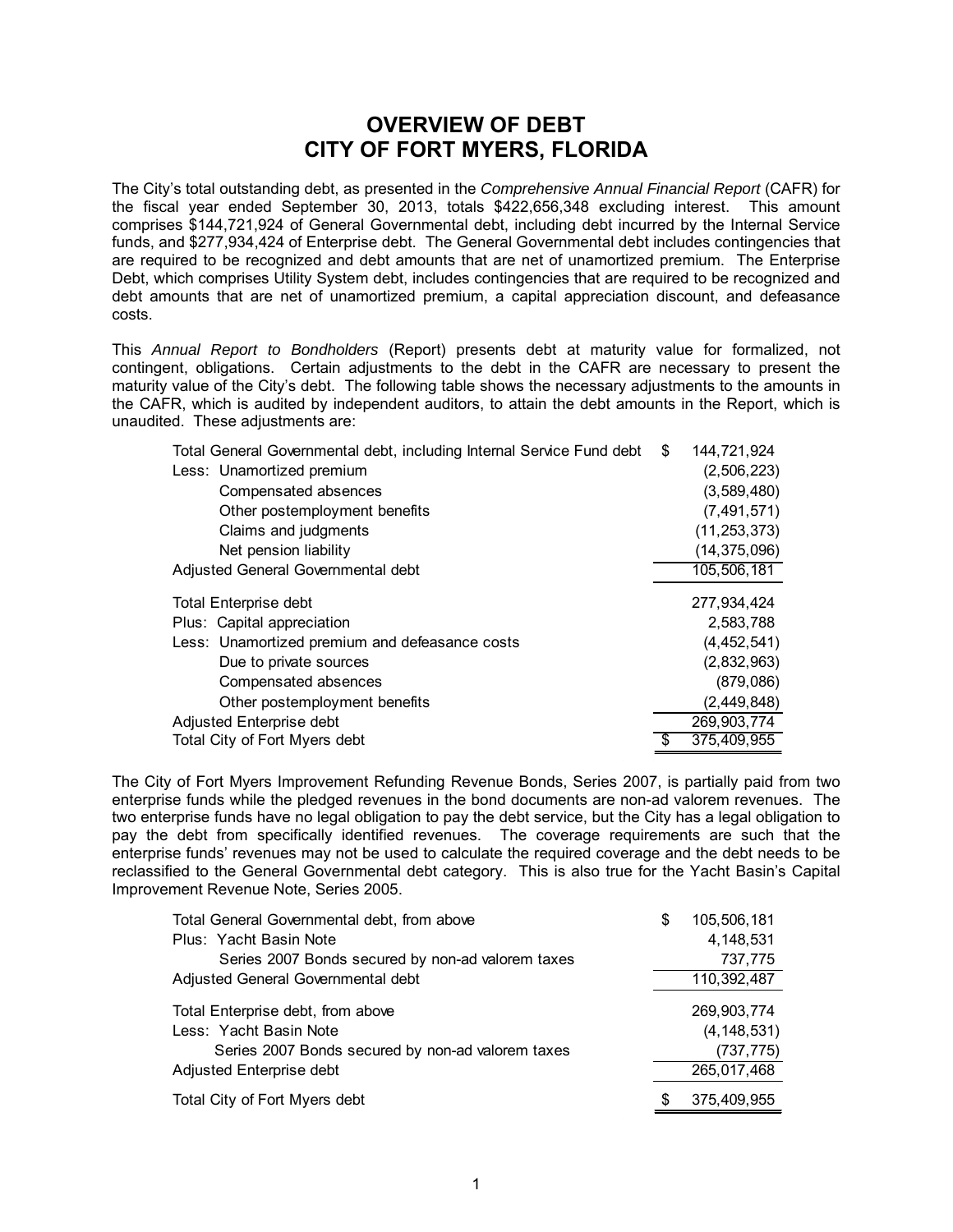Making this adjustment, the total General Governmental debt, including interest and payable from non-ad valorem revenues, is \$163,444,512 and the Enterprise debt, which comprises the Utility System debt as noted above, is \$383,441,112, for a total of \$546,885,624.



The following chart shows the two segments of adjusted debt mentioned above.

Of the total outstanding debt, total principal equals \$375,409,955 and total scheduled interest equals \$171,475,669. The following chart illustrates principal and interest due by fiscal year for all City of Fort Myers debt.



Currently, the General Governmental debt matures in the fiscal year ending September 30, 2037, and the Enterprise debt matures in the fiscal year ending September 30, 2042.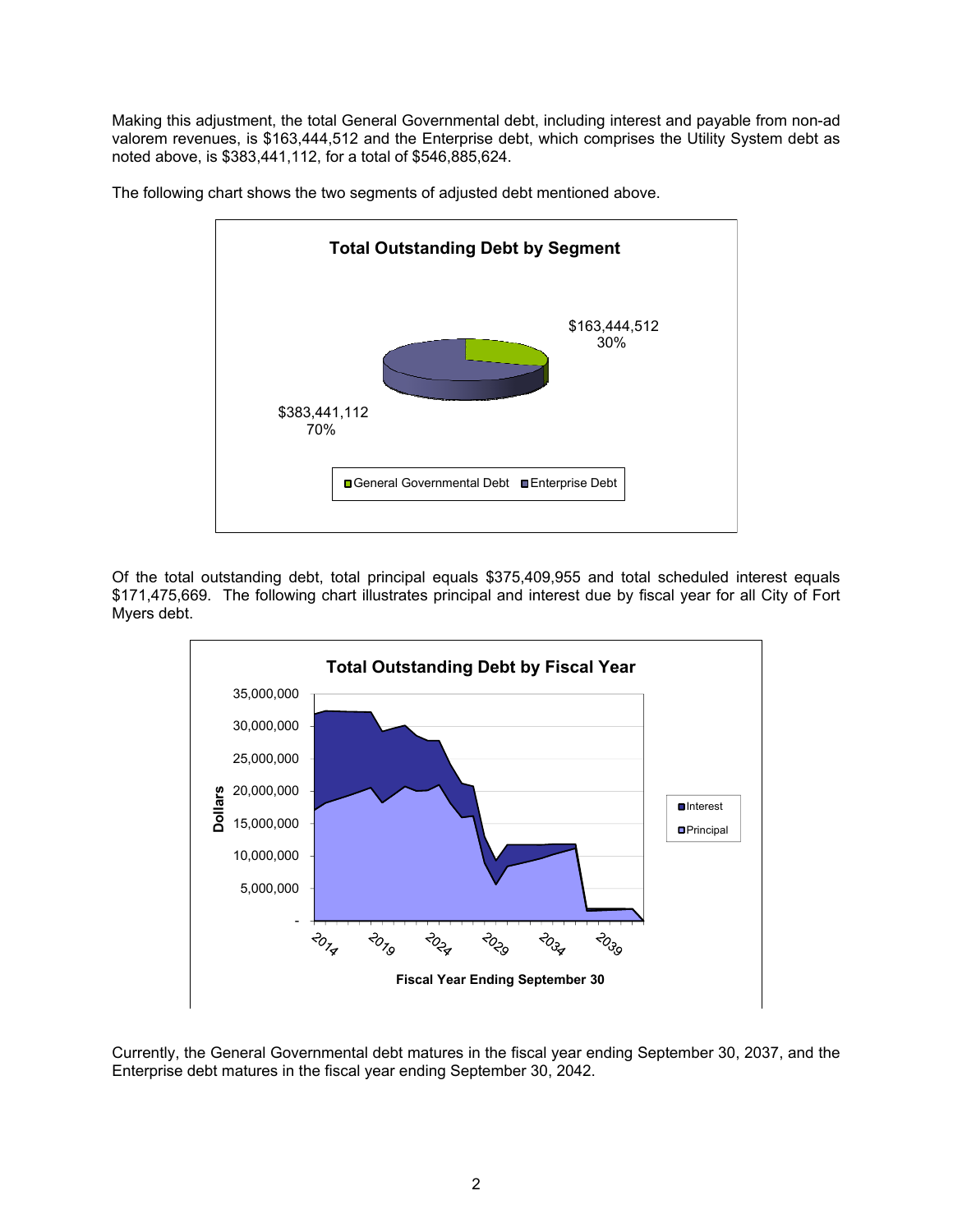The annual requirements to amortize all outstanding debt as of September 30, 2013, including scheduled interest payments of \$171,475,669, are as follows:

|            | General Governmental Debt |             |    |                 |    | <b>Enterprise Debt</b> |    |                 | Total |             |    |                 |
|------------|---------------------------|-------------|----|-----------------|----|------------------------|----|-----------------|-------|-------------|----|-----------------|
|            |                           | Principal   |    | <b>Interest</b> |    | Principal              |    | <b>Interest</b> |       | Principal   |    | <b>Interest</b> |
| 2014       | \$                        | 8,169,181   | \$ | 4,967,851       | \$ | 8,923,399              | \$ | 9,811,053       | \$    | 17,092,580  | \$ | 14,778,904      |
| 2015       |                           | 7,160,445   |    | 4,595,709       |    | 11,040,951             |    | 9,575,794       |       | 18,201,396  |    | 14,171,503      |
| 2016       |                           | 7,461,714   |    | 4,243,138       |    | 11,303,319             |    | 9,308,199       |       | 18,765,033  |    | 13,551,337      |
| 2017       |                           | 5.989.448   |    | 3,925,503       |    | 13,343,321             |    | 9,001,809       |       | 19.332.769  |    | 12,927,312      |
| 2018       |                           | 6,257,205   |    | 3,642,417       |    | 13,678,900             |    | 8,658,828       |       | 19,936,105  |    | 12,301,245      |
| 2019-2023  |                           | 24,549,369  |    | 14,320,061      |    | 74,548,995             |    | 36,392,104      |       | 99,098,364  |    | 50,712,165      |
| 2024-2028  |                           | 15,785,125  |    | 9,872,419       |    | 75,669,352             |    | 20,325,387      |       | 91,454,477  |    | 30,197,806      |
| 2029-2033  |                           | 17.705.000  |    | 5,934,256       |    | 23,424,231             |    | 10,498,007      |       | 41,129,231  |    | 16,432,263      |
| 2034-2038  |                           | 17,315,000  |    | 1,550,671       |    | 26,120,000             |    | 4,208,627       |       | 43,435,000  |    | 5,759,298       |
| Thereafter |                           |             |    |                 |    | 6,965,000              |    | 643,836         |       | 6,965,000   |    | 643,836         |
| Totals     |                           | 110,392,487 | \$ | 53,052,025      |    | 265,017,468            |    | 118,423,644     |       | 375,409,955 |    | 171,475,669     |

Subsequent sections in the Report provide detailed information regarding the General Governmental debt and the Enterprise debt. The section for Enterprise debt is denoted as the "Utility System".

### **Underlying Ratings**

While the City does not have any general obligation debt, certain underlying and implied ratings have been given to the City by the ratings companies. In December 2011, Standard and Poor's (S&P) Ratings Services assigned an A long-term rating to the Fort Myers Utility System Refunding and Revenue Bonds, Series 2011. At the same time, S&P affirmed the A underlying rating on the system's outstanding revenue bonds. The outlook is stable. On October 23, 2013, S&P affirmed its A+ rating, with a stable outlook, on the City's Series 2006A and Series 2007 Improvement and Refunding Revenue Bonds due to the City's broad and diverse economy and strong maximum annual debt service coverage.

In April 2013, S&P withdrew its A- rating on the Series 2000B, 2001A, 2002A, 2003A, 2003B, 2004A, 2005A, 2005B, 2005C, 2005D, 2006, and 2007A Florida Municipal Loan Council (FMLC) Bonds. These bonds share a debt service reserve fund in the form of a master surety bond initially issued by MBIA Insurance Corp, now National Public Finance Guaranty Corp, which is currently rated BB. Given the speculative-grade credit quality of the surety provider, there is no longer any benefit of overcollateralization and the rating on each individual series is now based solely on the participants within that series. Therefore, the rating on each series would fall to the weakest participant. Within each series, there is at least one unrated borrower; therefore, S&P is unable to maintain a public rating on any of the affected series. The City is participating specifically in the FMLC Series 2005C Bonds.

The City maintains the A+ rating assigned by Fitch Ratings to its utility parity debt with a stable rating outlook. In February 2014, Fitch Ratings affirmed the AA- implied General Obligation (GO) rating, the AAimprovement revenue bonds rating, and the A+ Gas Tax Revenue Bonds rating. The rating outlook for the Implied GO and improvement revenue bonds remains negative. The rating outlook for the Gas Tax Revenue Bonds is stable.

In addition, the City maintains the Aa3 ratings assigned by Moody's Investors Service (Moody's) to its utility parity debt. However, in August 2012, Moody's downgraded Fort Myers' Long Term Issuer Rating from Aa2 to Aa3, and they removed the negative outlook. This rating was associated with the City's governmental debt, and it was based on ongoing structurally imbalanced operations supported by use of one-time revenues to balance operations, high fixed costs and the City's substantial property value declines. The Aa3 rating also reflects the City's satisfactory, albeit diminished, reserve levels, sizeable and diverse tax base with below demographic profile and a manageable debt burden.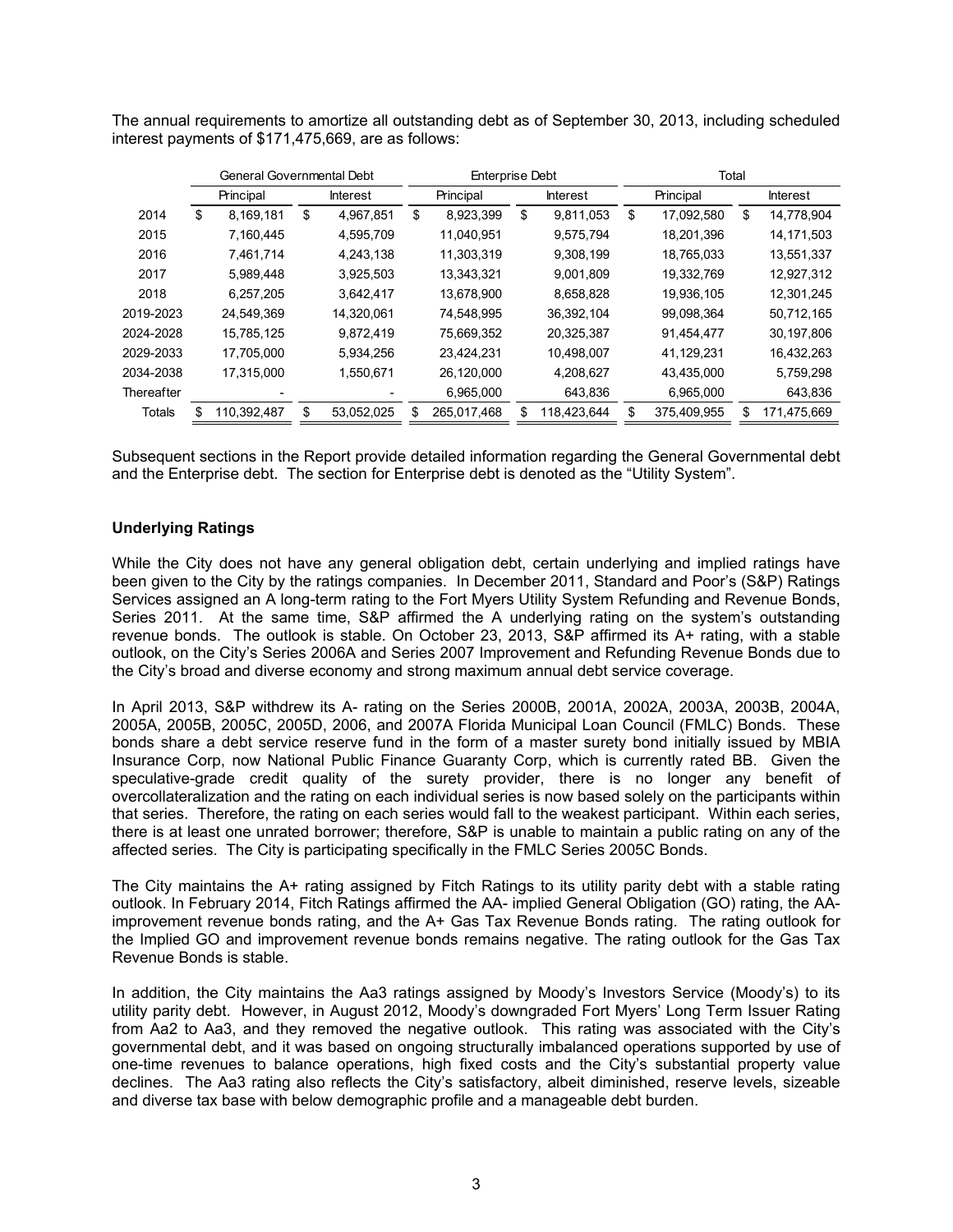### **Bond Insurers**

The City's bond issues are covered by insurance policies that guarantee the payment of that portion of the principal and interest on the respective series of bonds that become due for payment, but shall be unpaid by reason of non-payment by the City.

On August 4, 2010, FGIC Corporation, a privately held insurance holding company, announced that it filed a voluntary petition for relief under Chapter 11 of the United States Bankruptcy Code in the Southern District of New York. Financial Guaranty Insurance Company (FGIC), a wholly owned subsidiary of FGIC Corporation, was the initial insurer of the City's Utility System Refunding Revenue Bonds, Series 1993A and Series 2003A. FGIC and MBIA Insurance Corporation (MBIA) have a Reinsurance Agreement dated September 30, 2008, in which MBIA will pay FGIC policy holder's claims in compliance with the terms and conditions set forth in the Agreement. FGIC's bankruptcy filing has no impact on the City's debt service reserve fund policies that were issued by FGIC.

In January 2013, Moody's Investors Service downgraded the Insurance Financial Strength rating of Assured Guaranty Municipal Corp. (AGM) to A2 from Aa3. The outlook for the ratings is stable. AGM is the insurer of the City's Utility System Refunding and Revenue Bonds, Series 2011, and the Utility System Refunding Revenue Bonds, Series 2012.

# **GENERAL GOVERNMENTAL DEBT OVERVIEW**

Total General Governmental debt consists of \$110,392,487 of principal and \$53,052,025 of scheduled interest, for a total of \$163,444,512. Debt service for each fiscal year of debt outstanding is depicted by principal and interest below.



The following General Governmental debt sections comprise overviews on General Parity debt, the Florida Municipal Loan Council Note, the Gas Tax Revenue Bonds, and other General Governmental debt. In compliance with the City's Debt Policy (see Exhibit A), the City may issue general obligation bonds payable from ad valorem taxes when approved by vote of the electors. The City may also issue non ad-valorem bonds and covenant to budget and appropriate legally available funds to pay debt service for those bonds without voter approval. Lease agreements may be authorized with a provider or bank to lease equipment. The terms of the lease should coincide with the life of the equipment to be leased and a tax-exempt rate should be established. The City should strive to obtain the lowest rate possible using competitive bidding or current market analysis.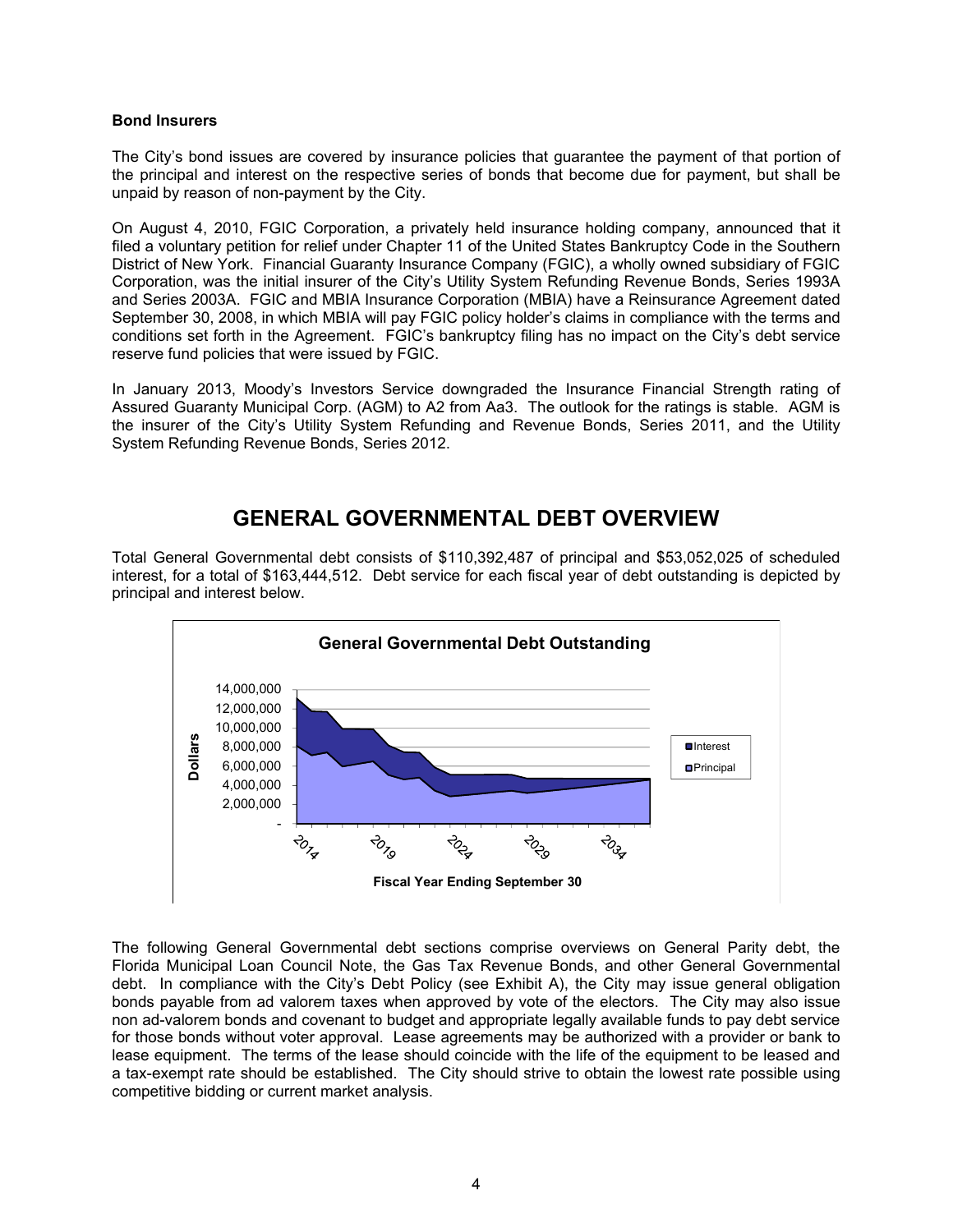# **GENERAL PARITY DEBT OVERVIEW**

The General Parity Debt (Parity Bonds) consists of two bond issues and one note. They are on parity due to the fact that sources of repayment (Pledged Revenues) are the same for all three issues of debt. The issues are: (1) the Governmental Unit Note (Loan from the City of Gulf Breeze, Florida Local Government Loan Program, Series 1985B); (2) the Improvement and Refunding Revenue Bonds, Series 2006; and (3) the Improvement Revenue Refunding Bonds, Series 2007.



The following chart shows the percentage of each issue outstanding to all the parity issues.

Total outstanding parity principal is \$88,780,000. If all debt is paid according to the existing amortization schedule, interest will be \$48,532,653, for a total of \$137,312,653. Final maturity of the current outstanding debt occurs during the fiscal year ending September 30, 2037.

The following chart shows the principal and interest outstanding, in total, by fiscal year.



#### **Pledged Revenues**

"Pledged Revenues" include the Utilities Tax, the Franchise Fees, the Communications Services Tax (as of fiscal year ending September 30, 2002), the Guaranteed Entitlement Funds, the Local Business Tax and the Sales Tax.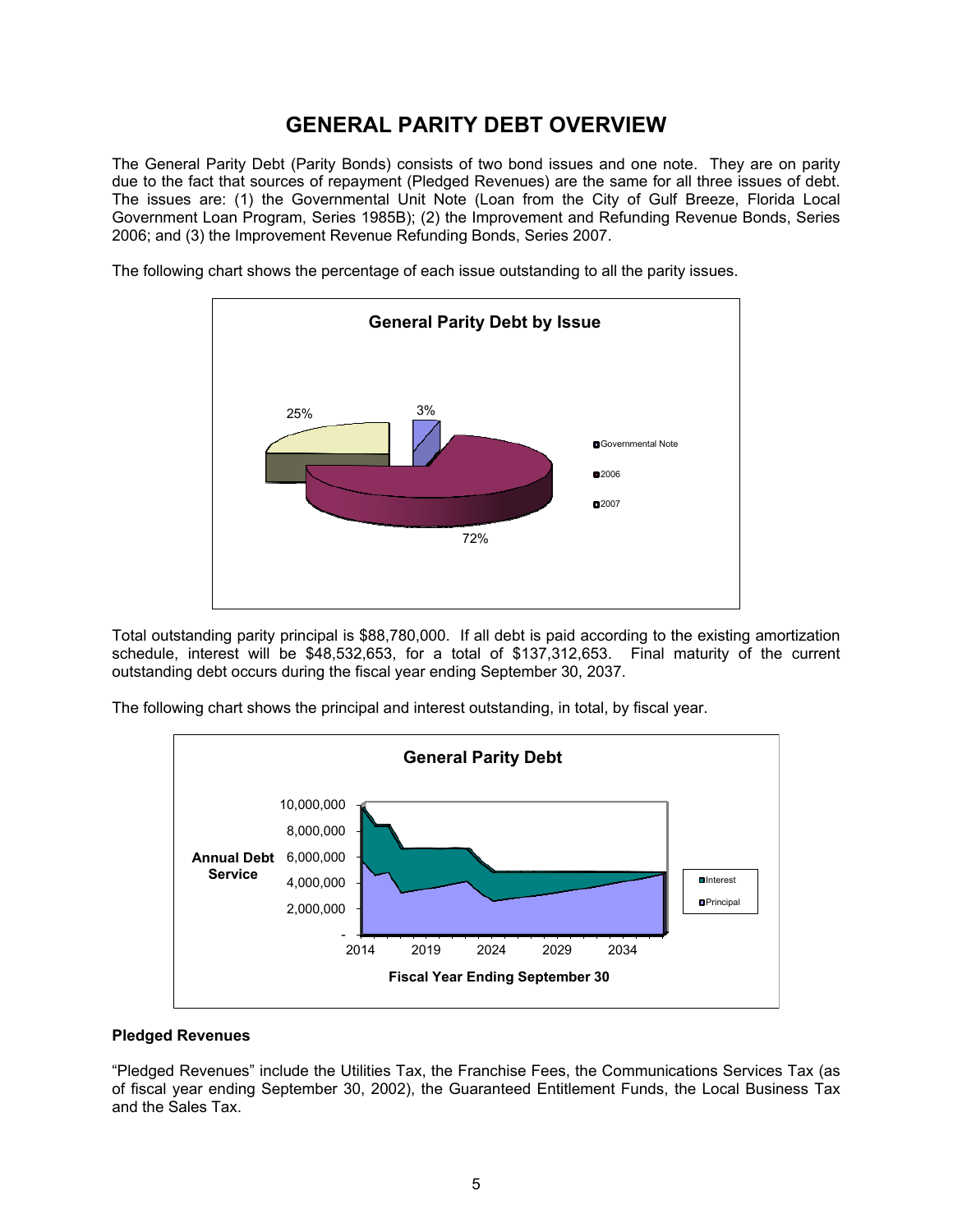**Utilities Tax.** A utilities service tax is levied on the purchase of electricity within the City, metered or bottled gas (natural liquefied petroleum gas or manufactured) and water services pursuant to the authority of Section 166.231, Florida Statutes (the "Utilities Tax Statute"), as initially implemented by Ordinance No. 577 of the City, adopted May 5, 1960 as amended and supplemented (as more specifically defined in the Bond Resolutions and further described below, the "Utilities Tax").

The Utilities Tax is required to be collected by the seller of the taxable service from the purchaser at the time of payment for such service and is typically paid to the City on a monthly basis. The rate of the tax cannot exceed ten percent (10%) of the payments received by the seller of the taxable item from the purchaser for the purchase of such service and cannot be levied on the portion of any utility bill that represents an increase in the cost of fuel to the respective utility subsequent to October 1, 1973. Since October 1, 1990, the City has been levying the maximum tax rate permitted by law, ten percent (10%), on all taxable services. To increase the tax rate would require an amendment to the Utilities Tax Statute by the Florida Legislature.

The primary sources of the Utilities Tax for the City currently are the services provided by Florida Power & Light Company and the City of Fort Myers.

The Utilities Tax Statute provides certain mandatory and permissive exemptions from payment of the Utilities Tax, including Federal, State, and other governmental bodies and church buildings used for church purposes.

*Factors Affecting the Utilities Tax* – The amount of Utilities Tax collected by the City may fluctuate as the price of fuel, gas, electricity and the other services subject to the Utilities Tax fluctuates. A sustained increase in the cost of fuel, gas, electricity or any other of such services may have an adverse effect on the amount of Utilities Tax collected.

The amount of Utilities Tax collected by the City may also be affected by changes in the electric industry. The electric utility industry in general has been, and in the future may be, affected by a number of factors which could have a materially adverse impact upon the financial condition of an electric utility providing service to the City. Such factors include, among others: (i) effects of inflation on the operating and maintenance costs of an electric utility and its facilities, (ii) changes from projected future load requirements, (iii) increases in costs and uncertain availability of capital, (iv) shifts in the availability and relative costs of different fuels, (v) effects of compliance with rapidly changing environmental, safety, licensing and regulatory requirements, (vi) changes resulting from conservation and demand side management programs on the timing and use of electric energy, (vii) changes that might result from a national energy policy and (viii) effects of open retail competition from other suppliers of electricity through deregulation of the electric industry. Any of these factors could have a material adverse effect on the financial condition of any electric utility and likely would affect individual utilities in different ways. In turn, these factors could reduce the amount of Utilities Tax collected based upon a reduction in the use of electric energy and/or a reduction in electric energy charges.

**Franchise Fees.** The Franchise Fees currently consist of all monies and fees received by the City as a result of franchises granted by the City to providers of electricity and natural gas.

Presently, the City receives revenues from Florida Power & Light Company ("FP&L") under a 30-year franchise agreement dated January 16, 2007 and People's Gas System, a Division of Tampa Electric Company, pursuant to a 20-year franchise agreement dated May 20, 2000.

**Communications Services Tax.** Communications services include the transmission, conveyance or routing of voice, data, audio, video or any other information or signals, including video services, by or through any medium or method currently in existence or hereafter devised, including electronic, radio, satellite, cable, optical or microwave. The Communications Services Tax (CST) is paid by consumers on all communications services that originate, or terminate, in the State of Florida and that are charged to a service address in the geographical limits of particular local governments.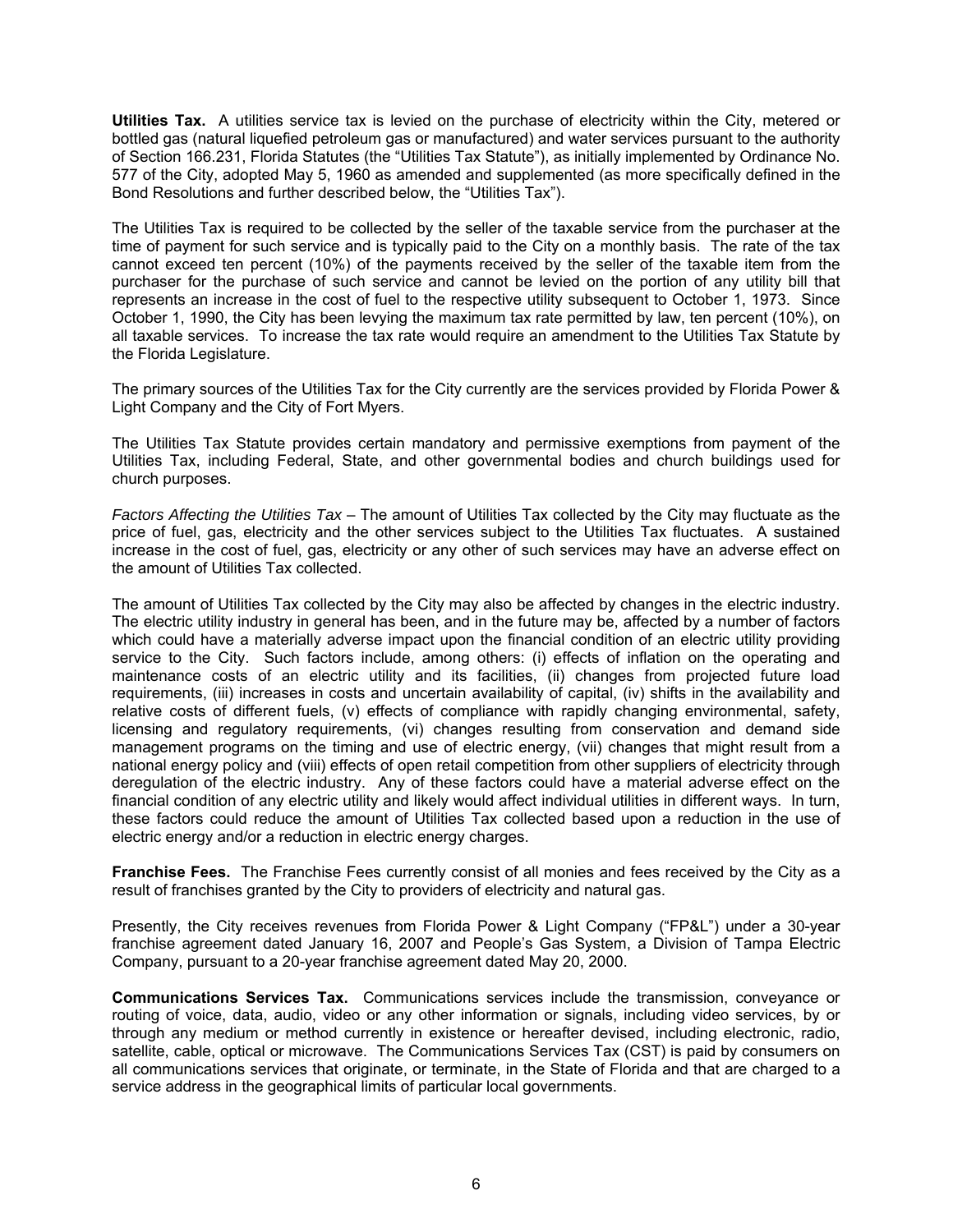Pursuant to Resolution No. 2001-30 and Resolution No. 2001-31, each adopted July 2, 2001, the City adopted a new communications services tax rate of 5.22% effective October 1, 2002. By such action, the City maximized the amount it can lawfully collect under the Communications Services Tax (CST) Law. Under the CST Law, local governments must work with the Florida Department of Revenue to properly identify service addresses to each municipality and county. If a municipality fails to provide the Florida Department of Revenue with accurate service address information, the local government risks losing the tax proceeds that it receives. The City believes it provided the Florida Department of Revenue with all information that the Department requested through September 3, 2013 and that such information is accurate.

The communications providers collect the communications tax and may deduct .75% as a collection fee (or .25% in the case of providers who do not employ an enhanced zip code database or a database that is either supplied or certified by the Florida Department of Revenue). The communications providers remit the remaining proceeds to the Florida Department of Revenue, which may deduct up to 1% as an administrative fee. The Department of Revenue then distributes the remaining proceeds monthly to the City.

**Guaranteed Entitlement Funds.** "Guaranteed Entitlement", as it applies to Florida municipalities such as the City, is defined in the Florida Revenue Sharing Act of 1972, Part II, Chapter 218, Florida Statutes (the "Revenue Sharing Act") and means the amount of revenues from certain taxes on cigarettes and certain taxes on motor fuels that must be shared with an eligible unit of local government so that no eligible municipality will receive less from the Revenue Sharing Trust Fund for Municipalities established by the Revenue Sharing Act in any State fiscal year, to the extent available, than the amount received by that municipality in the aggregate from certain State taxes in the State fiscal year 1971-1972. This amount constitutes the "Guaranteed Entitlement Funds" as defined in the Bond Resolutions, which Guaranteed Entitlement Funds are a component of the Pledged Revenues securing the Bonds. The Florida Legislature passed certain legislation during its 2000 regular session that impacted the source of funding of the Guaranteed Entitlement (the "New Guaranteed Entitlement Laws"). Section 28 of Chapter 2000-355, Laws of Florida, amended Section 210.20, Florida Statutes, eliminating the distribution of cigarette taxes to the Revenue Sharing Trust Fund for Municipalities. Section 29 of Chapter 2000-355, Laws of Florida, amended Section 212.20, Florida Statutes, providing for the distribution of certain State of Florida sales and use tax proceeds to the Revenue Sharing Trust Fund for Municipalities as a replacement of the eliminated cigarette taxes. The New Guaranteed Entitlement Laws became effective July 1, 2000.

The Guaranteed Entitlement portion of the State revenue sharing accruing annually to the City totals \$893,274, which is received by the City in substantially equal monthly payments. The City is permitted to pledge and has pledged for the part of the Parity Bonds this Guaranteed Entitlement portion of the State revenue-sharing receipts. Section 218.25 of the Revenue Sharing Act further provides that tax revenues received by a City from the Revenue Sharing Trust Fund for Municipalities in excess of the Guaranteed Entitlement portion shall not be assigned, pledged or set aside as a trust for the payment of local government indebtedness.

*Revenue Sharing Act* – The Revenue Sharing Act creates the Revenue Sharing Trust Fund for Municipalities and sets forth criteria for participation by municipalities in revenue-sharing, the method of distribution and a formula basis for apportionment of receipts available for distribution.

For municipalities, the apportionment factor is composed of three equally weighted portions: (a) the proportion of the population of a given municipality to the total population of all eligible municipalities within the State, adjusted for certain factors; (b) the proportion of the sales tax collected within a given municipality to the total sales tax collections within all eligible municipalities in the State during the preceding year; and (c) the ratio of the relative local ability to raise revenue, based upon population and assessed valuation.

*Eligibility to Receive Guaranteed Entitlement* – Pursuant to Section 218.23, Florida Statutes, to be eligible to participate in revenue-sharing and receive the Guaranteed Entitlements in any fiscal year, the City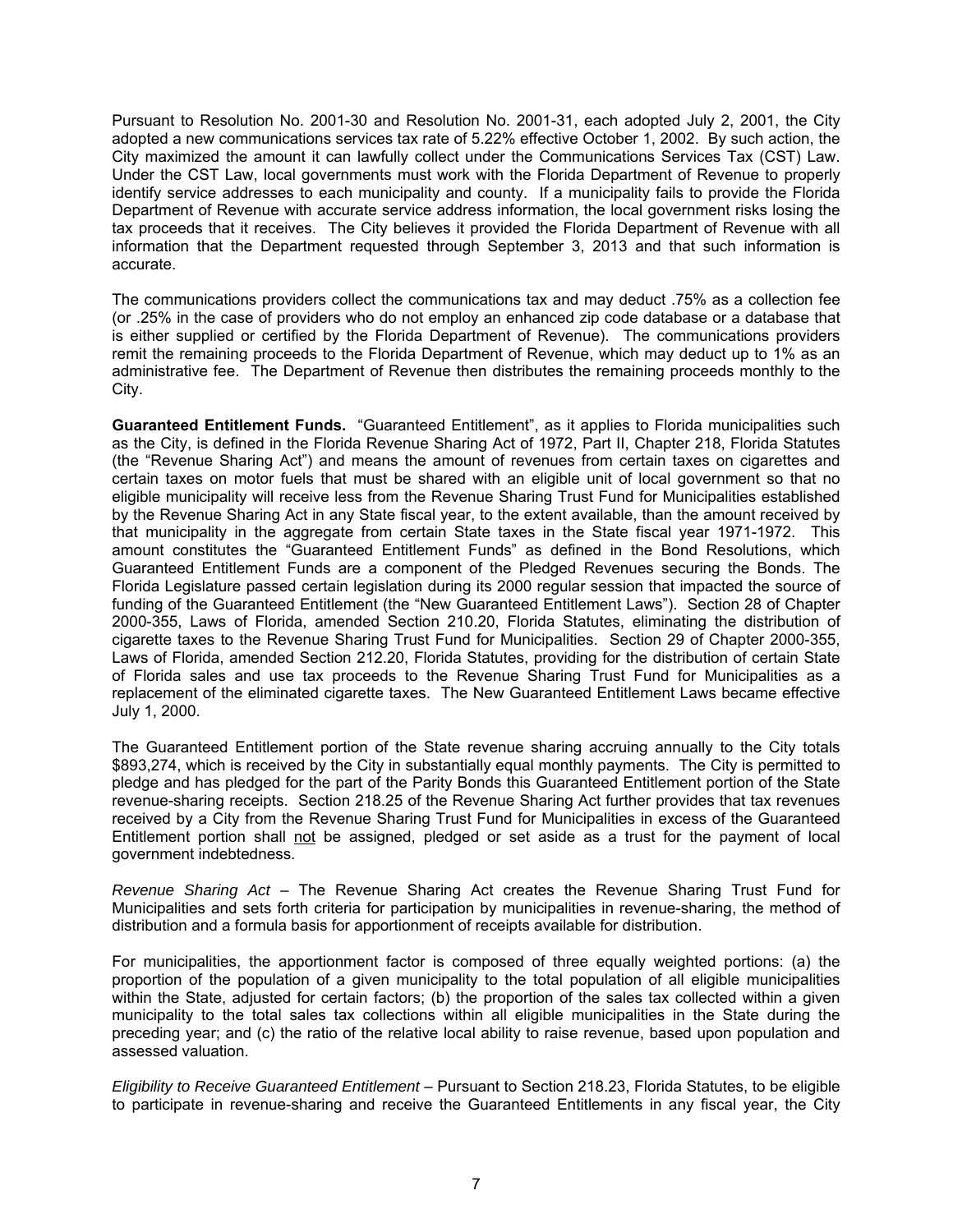must have: (a) reported on a timely basis its finances for its most recently completed fiscal year to the Department of Financial Services; (b) made provision for annual postaudits of its financial accounts in accordance with provisions of law; (c) levied ad valorem taxes, exclusive of taxes levied for debt service or other special millages authorized by voters, to produce the revenue equivalent to a millage rate of three mills on the dollar based on the 1973 taxable values as certified by the Lee County Property appraiser or, in order to produce revenue equivalent to that which would otherwise be produced by such three mill ad valorem tax, to have received a remittance from Lee County pursuant to Section 125.01(6)(a), Florida Statutes, collected an occupational license tax or a utility tax, levied an ad valorem tax, or received revenue from any combination of these four sources; (d) certified compliance with State standards for qualification for employment of law enforcement officers, minimum annual salary rates for full-time law enforcement officers and certified that other requirements of law relating to firefighters have been met; and (e) certified that each dependent special district that is budgeted separately from the general budget of the City has met the provisions for annual postaudit of its financial accounts in accordance with the applicable provisions of law. The City covenanted in the Bond Resolutions to take all reasonable lawful actions necessary or convenient to collect the Guaranteed Entitlement Revenues. To date, the City has never failed to comply with the foregoing requirements of the Revenue Sharing Act.

*Sources of Revenues for the Revenue Sharing Trust Fund for Municipalities* – Except as otherwise described, the following taxes, or portions thereof, are required to be deposited in the Revenue Sharing Trust Fund for Municipalities after deducting from them certain charges for administration and collection:

Sales and Use Taxes and Cigarette Taxes *–* Pursuant to Chapter 210, Florida Statutes, a State tax is levied on cigarette packages at varying rates, depending upon the length, weight and number of cigarettes in a package. As noted above, effective July 1, 2000, the New Guaranteed Entitlement Laws eliminated the cigarette tax from distribution to the Revenue Sharing Trust Fund for Municipalities and replaced it with certain sales and use tax proceeds. Pursuant to the New Guaranteed Entitlement Law, 1.3409% of the available proceeds of sales and use taxes and fees imposed pursuant to Chapter 212, Florida Statutes, shall be transferred monthly to the Revenue Sharing Trust Fund for Municipalities. Such provisions are codified in Section 212.20(6)(d)5 of the Florida Statutes.

Chapter 212, Florida Statutes, levies sales and use taxes on various retail sales items, food and beverages, rental and leased properties, licenses, admissions, and other items offered within the State of Florida. Section 212.20, Florida Statutes, describes the distribution of those tax proceeds collected by the State to the various funds and entities entitled to the benefits of those proceeds. Several of the taxes imposed under Chapter 212 are transferred to specific entities and funds are not included in the amounts that make up the sales and use tax proceeds that are distributed to the Revenue Sharing Trust Fund for Municipalities. Pursuant to Section 212.20(6), Florida Statutes, certain proceeds collected under Chapter 212, Florida Statutes, are transferred to specific funds prior to distributing proceeds to the Revenue Sharing Trust Fund for Municipalities.

Motor Fuel Taxes *–* Pursuant to Chapter 206.41, Florida Statutes, a State tax of 2 cents per gallon and a municipal tax of 1 cent per gallon are levied on motor fuel, of which 1 cent per gallon is deposited in the Revenue Sharing Trust Fund for Municipalities.

Privilege Tax *–* Pursuant to Chapter 207, Florida Statutes, a State tax for the privilege of operating any commercial motor vehicle upon the public highways of the State is levied upon every motor carrier, at varying rates, on each gallon of diesel fuel or motor fuel used for the propulsion of a commercial motor vehicle by such motor carrier within the State.

**Local Business Tax.** Local Business Tax consists of fees and other charges for business or occupational licenses imposed pursuant to Chapter 205, Florida Statutes, and Chapter 82, Article IV of the City's Code of Ordinances. Section 205.042, Florida Statutes, provides that the City may levy a business tax for the privilege of engaging in or managing any business, profession or occupation within its jurisdiction.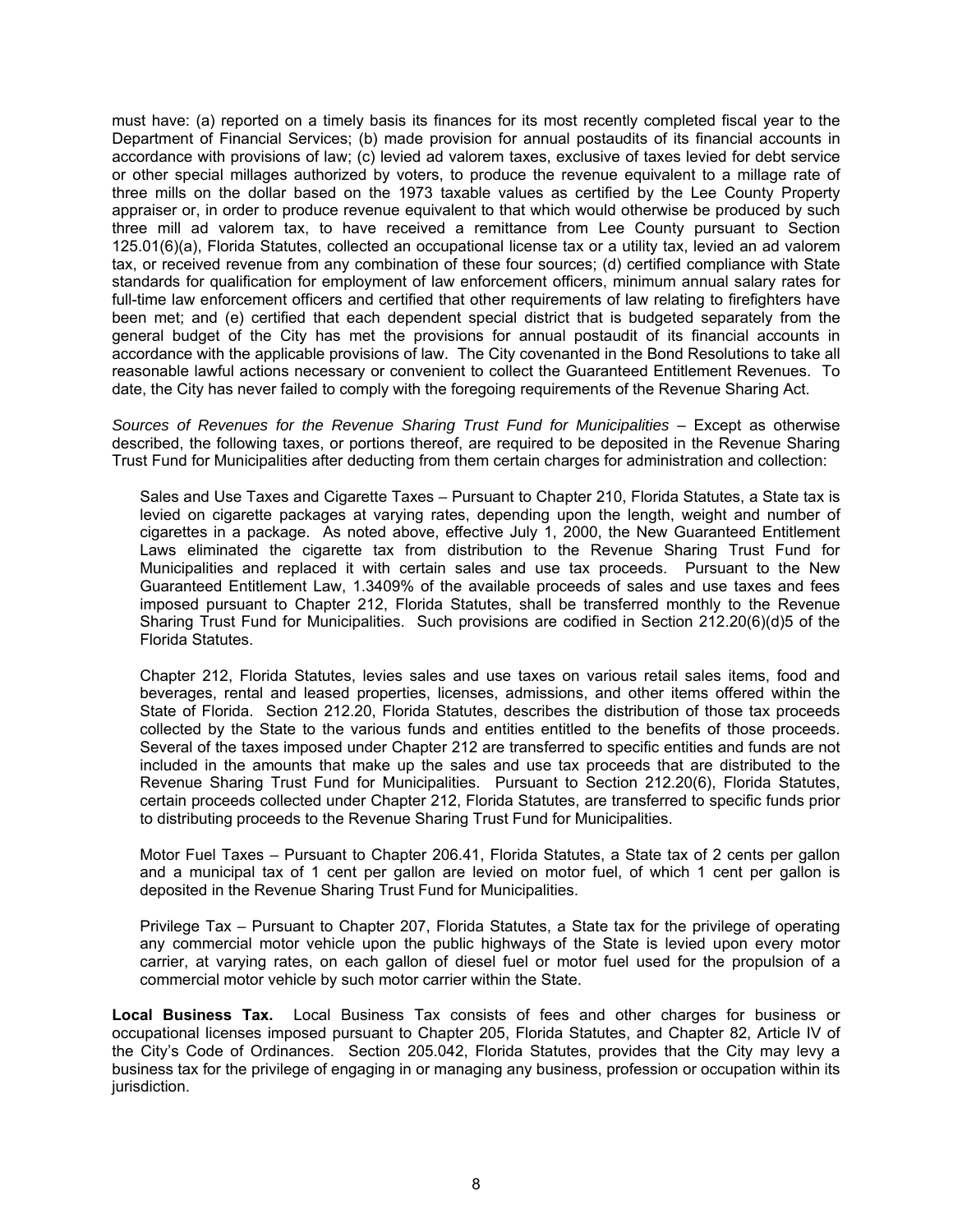The City has collected the Local Business Tax (formerly the Occupational License Tax) based upon gross receipts since at least 1963. Florida Law provides for the levy and collection of the Local Business Tax based upon a flat fee method of collection after 1972. The City is of the opinion that it is grandfathered in from such statutory provisions. At the present time, the City is unable to determine the financial effect, if any, on the amount of Local Business Tax collections for the City if the City's method of levying and collecting the Local Business Tax was ever determined to be invalid. It is anticipated that the decline could be as large as two-thirds although the City would not expect the decline to exceed fifty percent. The Bond Resolutions do not require the City to levy the Local Business Tax at any particular level and the City may consider in the future modifying the method of collection and the amount of the levy. If this occurs, the City intends to take all steps necessary to minimize the decline.

**Sales Tax.** The Sales Tax represents the proceeds of the local government half-cent sales tax payable to the City and can be pledged for the payment of principal and interest on any capital project.

Pursuant to Chapter 212, Florida Statutes, the State of Florida is authorized to levy and collect a sales tax on, among other things, the sales price of each item or article of tangible personal property sold at retail in the State of Florida, subject to certain exceptions and dealer allowances as set forth in Chapter 212 (the "Sales Tax") at the rate of 6%. An amount equal to the 8.814% of the monies remitted to the State of Florida by a sales tax dealer located within a county is required to be deposited in the Local Government Half-Cent Sales Tax Clearing Trust Fund in the State Treasury (the "Trust Fund") and earmarked for distribution to the governing body of that county and of each municipal government within the County as the local half-cent sales tax. The local government half-cent sales tax is distributed from the Trust Fund monthly to participating counties and municipal governments.

The local government half-cent sales tax collected within a county and distributed to local government units is distributed among the counties and cities therein in accordance with the following formula:

| <b>County Share</b><br>$=$<br>(percentage of<br>total sales tax | unincorporated area<br>population | 2/3 incorporated<br>area population                         |
|-----------------------------------------------------------------|-----------------------------------|-------------------------------------------------------------|
| receipts)                                                       |                                   | total county population $+2/3$ incorporated area population |
| Each City Share $=$<br>(percentage of                           | city population                   |                                                             |
| total sales<br>tax receipts)                                    |                                   | total county population $+2/3$ incorporated area population |

The City has historically complied with, and presently is in compliance with, all of the requirements set forth in Section 218.23(1), Florida Statutes, including the filing of a certificate of compliance with the State Department of Revenue. Pursuant to the Bond Resolutions, the City is obligated to take all lawful action necessary or required to remain an eligible recipient of its portion of the funds in the Trust Fund so long as any of the Parity Bonds remain outstanding. Although Chapter 218 does not impose any limitation on the number of years during which the City can receive distributions of the Sales Tax from the Trust Fund, there may be future amendments to Chapter 218 in subsequent years imposing additional requirements of eligibility for cities and counties participating in the Sales Tax. To be eligible to participate in the Trust Fund in future years, the City must comply with the financial reporting requirements of Section 218.23(1), Florida Statutes. Otherwise, the City loses its Trust Fund distributions for 12 months following a "determination of non-compliance" by the State Department of Revenue. The City has never failed to comply with such financial reporting requirements.

Since the beginning of the economic downturn in 2007, the Sales Tax Revenues received by the City declined from \$5,531,093 in fiscal year 2007 to \$4,659,495 in fiscal year 2013, a decline of 15.7%. However, Sales Tax Revenues in 2013 increased by 8.9% over revenues received in 2012 due to expanded economic activity and household spending.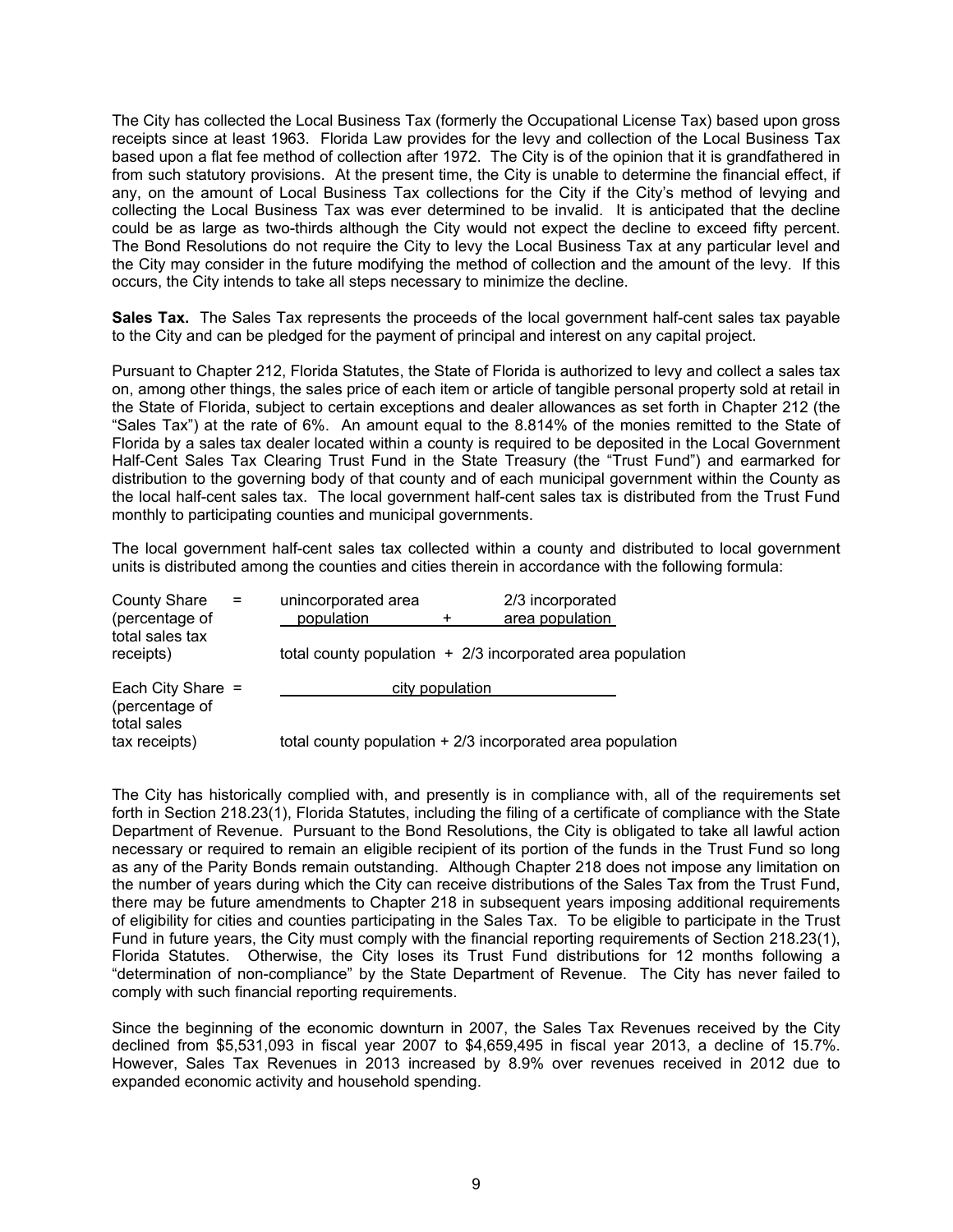**City of Fort Myers Pledged Revenues.** The City is unconditionally and irrevocably obligated, so long as any of the Parity Bonds are outstanding, to take all lawful action necessary or required to continue to entitle the City to receive the Pledged Revenues in at least the amounts required for payment of the Parity Bonds. Each fiscal year, the City will include and appropriate in its annual budget for expenditures from the Pledged Revenues sufficient funds to provide (i) all Reserve Fund deposits provided for in the Bond Resolutions, (ii) the Debt Service that shall become due on the Parity Bonds, and (iii) all other payments required by the Bond Resolutions.

#### **Continuing Disclosure**

The City agreed to provide continuing disclosure for the general parity debt. The updated continuing disclosure information is as follows:

| <b>Fiscal Year</b><br><b>Ended</b><br>September 30, | <b>Electric</b> | <b>Bottled Gas</b> | <b>New</b><br>Communi-<br>Water<br>cations Tax<br>Total |                 |              |  |
|-----------------------------------------------------|-----------------|--------------------|---------------------------------------------------------|-----------------|--------------|--|
|                                                     |                 |                    |                                                         |                 |              |  |
| 2009                                                | \$4,537,876     | 104.969            | \$1.279.582                                             | 4.378.308<br>\$ | \$10,300,735 |  |
| 2010                                                | 4.870.988       | 117.984            | 1.348.938                                               | 3.571.472       | 9.909.382    |  |
| 2011                                                | 4.887.532       | 116.277            | 1.467.116                                               | 3.557.375       | 10.028.300   |  |
| 2012                                                | 5.030.023       | 164.843            | 1.498.722                                               | 4,064,133       | 10.757.721   |  |
| 2013                                                | 5.534.839       | 150.809            | 1.575.463                                               | 3.913.472       | 11, 174, 583 |  |

## **HISTORICAL UTILITIES TAX RECEIPTS BY CATEGORY**

*Source: City of Fort Myers, Florida audited financial statements* 

# **HISTORICAL FRANCHISE FEES RECEIPTS BY CATEGORY**

| <b>Fiscal Year</b><br><b>Ended</b><br>September 30, | <b>Electric</b> | Gas          | Total       |
|-----------------------------------------------------|-----------------|--------------|-------------|
| 2009                                                | \$5,893,656     | 55.411<br>\$ | \$5,949,067 |
| 2010                                                | 5,161,623       | 61,195       | 5,222,818   |
| 2011                                                | 5,197,931       | 49,693       | 5,247,624   |
| 2012                                                | 5,016,768       | 55,066       | 5,071,834   |
| 2013                                                | 4,948,431       | 79,594       | 5,028,025   |

*Source: City of Fort Myers, Florida audited financial statements*

## **SALES AND USE TAX AVAILABLE REVENUES**

| <b>Fiscal Year</b><br>Ended<br>September 30, | Sales and Use (1) |
|----------------------------------------------|-------------------|
| 2009                                         | 18.446.085.352    |
| 2010                                         | 17,851,726,033    |
| 2011                                         | 18,589,577,548    |
| 2012                                         | 19,456,910,575    |
| 2013                                         | 20,596,993,479    |

(1) Represents the amount of the sales and use tax collected under Chapter 212, Florida Statutes, that was deposited into the General Revenue Fund after all distributions required pursuant to Section 212.20(6)(d), Florida Statutes. Pursuant to the New Guaranteed Entitlement Laws, 2.25% of the amount of such sales and use tax revenues would have been distributed to the Revenue Sharing Trust Fund for Counties and the 1.0175% of the amount of such sales and use tax revenues would have been deposited into the Revenue Sharing Trust Fund for Municipalities. Prior years' amounts were updated in fiscal year 2010 with figures provided by the Florida Department of Revenue.

*Source: Florida Department of Revenue*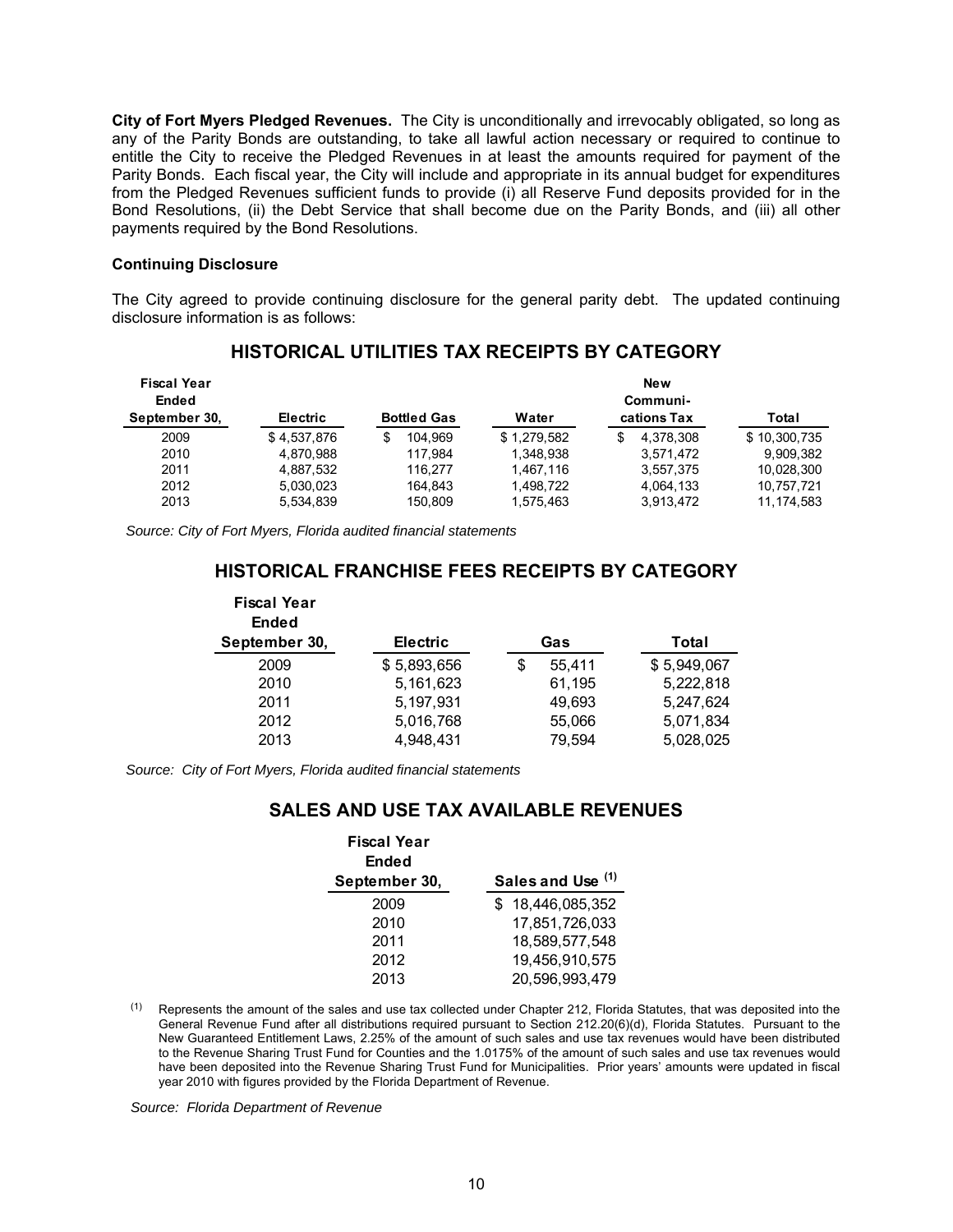# **STATE OF FLORIDA REVENUE SHARING TRUST FUND FOR MUNICIPALITIES RECEIPTS AND COVERAGE OF GUARANTEED ENTITLEMENTS**

| State Fiscal Years Ended June 30,            |               |               |               |               |               |
|----------------------------------------------|---------------|---------------|---------------|---------------|---------------|
|                                              | 2009          | 2010          | 2011          | 2012          | 2013          |
| Sales and Use Tax (1)                        | \$215,543,021 | \$207,888,538 | \$217,216,599 | \$227,474,337 | \$240,332,962 |
| Motor Fuel Tax<br>Special Fuel and Motor     | 86,592,431    | 85,886,475    | 86,074,835    | 84,748,397    | 85, 175, 854  |
| Fuel Use Tax                                 | 798,834       | 664.266       | 593,678       | 544,646       | 446,165       |
| <b>Total Receipts</b>                        | \$302,934,286 | \$294,439,279 | \$303,885,112 | \$312,767,380 | \$325,954,981 |
| Guaranteed Entitlement <sup>(2)</sup>        |               |               |               |               |               |
| for all Florida Municipalities \$124,697,122 |               | \$124,697,122 | \$124,697,122 | \$124,697,122 | \$124,697,122 |
| Coverage                                     | 2.43x         | 2.36x         | 2.44x         | 2.51x         | 2.61x         |

(1) Became a funding source for the Revenue Sharing Trust Fund for Municipalities effective July 1, 2000.

 $(2)$  Only the Guaranteed Entitlement secures the general parity bonds.

 *Source: Florida Department of Revenue*

# **CITY OF FORT MYERS STATE REVENUE SHARING RECEIPTS**

#### **State Fiscal Years Ended June 30,**

|                                       | 2009          | 2010         | 2011          | 2012           | 2013         |
|---------------------------------------|---------------|--------------|---------------|----------------|--------------|
| Guaranteed Entitlement <sup>(1)</sup> | 893.274<br>\$ | 893.274<br>S | 893.274<br>S. | 893.274<br>\$. | 893.274<br>S |
| <b>Other State Revenue</b><br>Sharing | 896,626       | 916,239      | 1,001,263     | 1,021,302      | 1,061,915    |
| <b>Total State Revenue</b><br>Sharing | \$1,789,900   | \$1,809,513  | \$1,894,537   | \$1,914,576    | \$1,955,189  |

 $(1)$  Only the Guaranteed Entitlement secures the general parity bonds.

*Source: City of Fort Myers, Florida audited financial statements* 

## **HISTORICAL PLEDGED REVENUES AND PRO FORMA DEBT SERVICE COVERAGE**

|                                                         | 2009            | 2010            | 2011            | 2012            | 2013            |
|---------------------------------------------------------|-----------------|-----------------|-----------------|-----------------|-----------------|
| <b>Pledged Revenues:</b>                                |                 |                 |                 |                 |                 |
| <b>Utilities Tax</b>                                    | 5,922,428<br>\$ | 6.337.910<br>\$ | 6.470.924<br>\$ | 6.693.588<br>\$ | 7,261,111<br>\$ |
| <b>Guaranteed Entitlement Funds</b>                     | 893.274         | 893.274         | 893.274         | 893.274         | 893,274         |
| <b>Franchise Fees</b>                                   | 5,949,066       | 5,222,818       | 5,247,624       | 5,071,834       | 5,028,025       |
| <b>Communications Services Tax</b>                      | 4,378,308       | 3,571,472       | 3,557,375       | 4,064,133       | 3,913,472       |
| <b>Local Business Tax</b>                               | 1,616,042       | 1,567,808       | 1,464,682       | 1,651,410       | 1,693,479       |
| Sales Tax                                               | 4,168,430       | 4,184,439       | 4,403,549       | 4,281,557       | 4,659,495       |
| <b>Total Pledged Revenues</b>                           | \$22,927,548    | \$21,777,721    | \$22,037,428    | \$22,655,796    | \$23,448,856    |
| Maximum Principal and Interest                          |                 |                 |                 |                 |                 |
| Requirements for Parity Bonds                           | 9,689,604<br>\$ | 9,822,546<br>S. | 9,689,603<br>S. | 9,689,603<br>\$ | 9,676,746<br>\$ |
| Pro Forma Coverage of Maximum<br>Principal and Interest |                 |                 |                 |                 |                 |
| Requirements for Parity Bonds                           | 2.37            | 2.22            | 2.27            | 2.34            | 2.42            |

*Source: City of Fort Myers, Florida audited financial statements*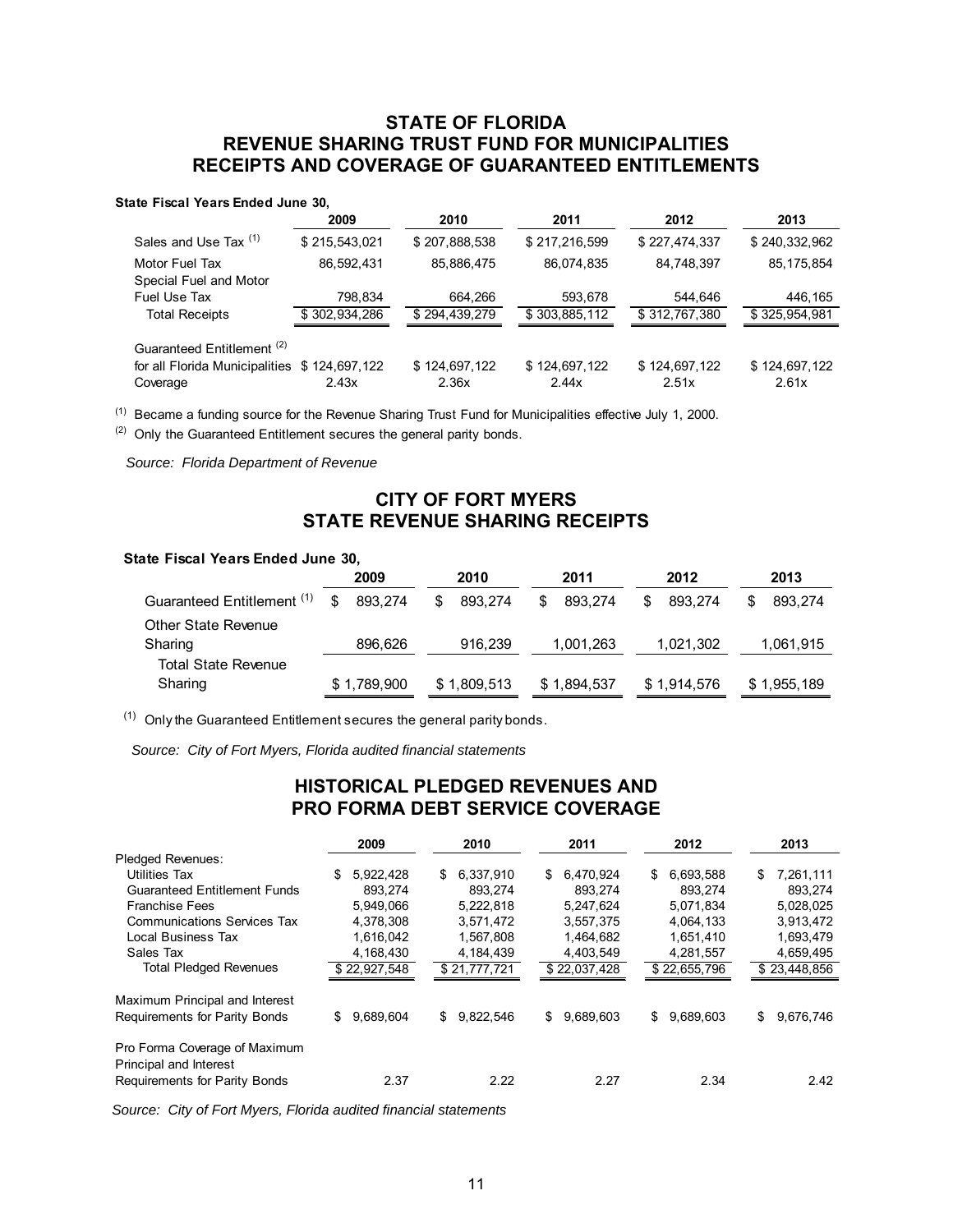In December 1997, the City converted its Cash Debt Service Reserve Fund to a Debt Service Reserve Surety Policy. In order to accomplish the conversion, the City had to increase its Pledged Revenue coverage, when compared to the Maximum Annual Debt Service, from 1.25 to 1.40. The graph below depicts the required and actual coverage of Pledged Revenues to the Maximum Annual Debt Service.



Remainder of page intentionally left blank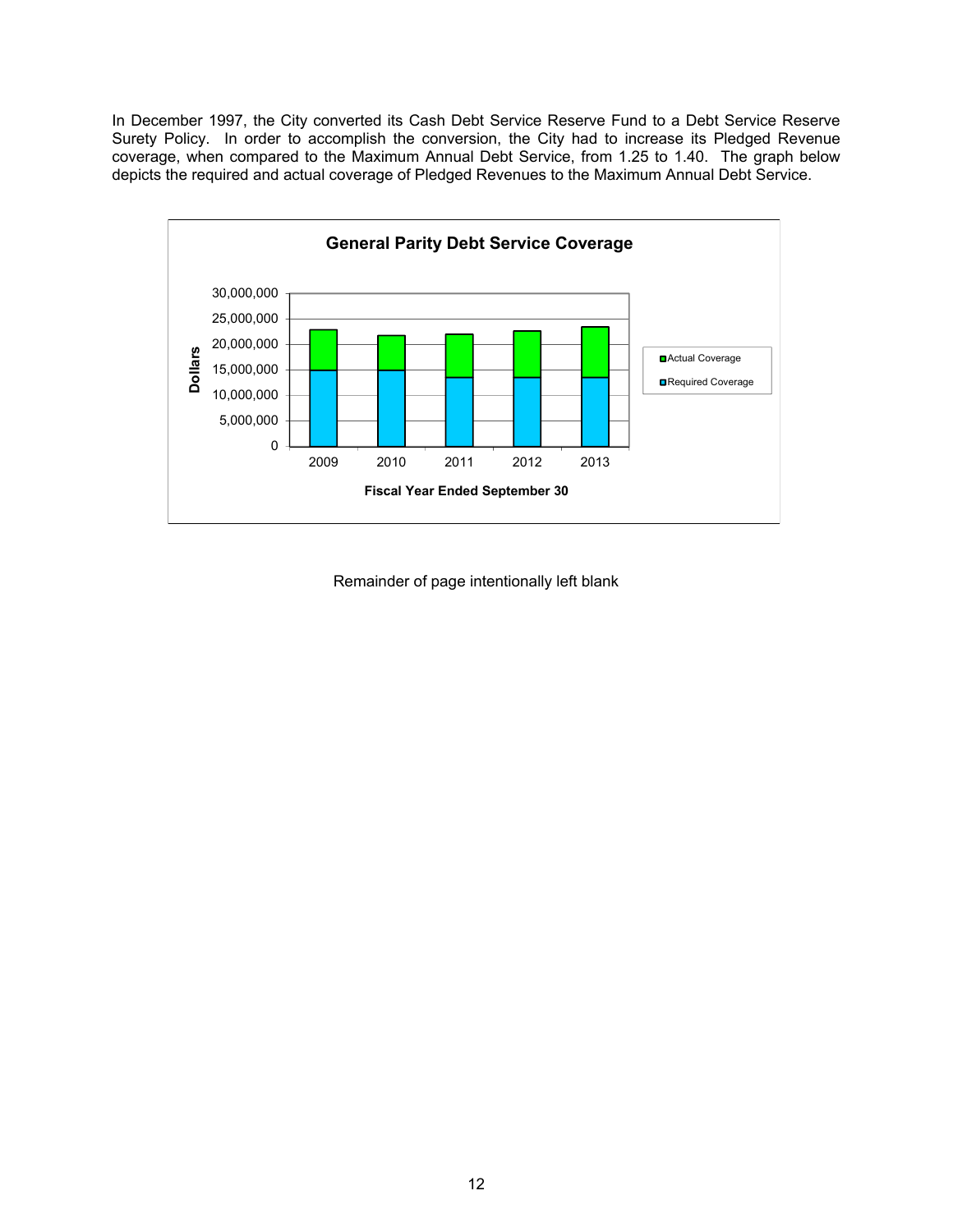# **\$10,420,000 GOVERNMENTAL NOTE (LOAN FROM THE CITY OF GULF BREEZE, FLORIDA LOCAL GOVERNMENT LOAN PROGRAM, SERIES 1985B)**

Dated October 1, 1999

#### **PURPOSE:**

This note was obtained to (1) refund all of the outstanding Taxable Improvement Revenue Bonds, Series 1992B, (2) refund all of the outstanding Taxable Capital Improvement Revenue Bonds, Series 1998A, (3) refund all of the outstanding Taxable Capital Improvement Revenue Bonds, Series 1998B, (4) pay the premium on a bond insurance policy, (5) provide for a Debt Service Reserve Fund and (6) pay certain costs and expenses of issuance.

#### **SECURITY:**

The Governmental Note is secured by an irrevocable lien on the Pledged Revenues, monies deposited into the Funds and Accounts created by the Bond Resolution and all earnings on these Funds and Accounts.

Pledged Revenues consist of Utility Tax, Guaranteed Entitlement Funds, Franchise Fees, Occupational License Tax, Sales Tax and the Communications Tax.

For a more detailed description of Pledged Revenues, see "Pledged Revenues" in the General Parity Debt Overview that appears beforehand.

As part of the loan, the City has paid for its share of a municipal bond insurance policy issued by Financial Guaranty Insurance of New York, New York. This policy insures payment to the Bondholders of the "City of Gulf Breeze, Florida Local Government Loan Program Floating Rate Demand Revenue Bonds, Series 1985B" that principal and interest will be paid if the Loan Pool does not make its required payments.

In addition, a portion of the note proceeds were placed in a Debt Service Reserve Fund for the City of Gulf Breeze, Series 1985B Floating Rate Demand Revenue Bonds. The amount placed in the Debt Service Reserve Fund was the City's pro rata portion of that fund.

The City has also covenanted to budget and appropriate a sufficient sum of Pledged Revenues to pay all amounts reasonably anticipated by the City to be payable according to the loan document.

The Governmental Note shall be a special limited obligation of the City, payable solely from the Pledged Revenues as provided. The Governmental Note does not constitute a general indebtedness of the City, or a pledge of the faith, credit or taxing power within the meaning of any constitutional or statutory provision.

#### **ISSUED AS:**

\$10,420,000 Note Payable maturing December 1, 2015.

#### **CALL PROVISIONS:**

The Governmental Note may be prepaid in whole or in part, with 120 days notice, on any principal payment date.

#### **OUTSTANDING PARITY BONDS:**

The Governmental Note lien on the Pledged Revenues is on parity with the Improvement and Revenue Refunding Bonds, Series 2006, and the Improvement Refunding Revenue Bonds, Series 2007.

#### **SUMMARY OF OUTSTANDING DEBT SERVICE REQUIREMENTS**

| <b>SUMMARY OF OUTSTANDING DEBT SERVICE REQUIREMENTS</b> |                                |                                     |                        |                   |
|---------------------------------------------------------|--------------------------------|-------------------------------------|------------------------|-------------------|
| <b>FISCAL YEAR</b><br><b>ENDING SEPT. 30,</b>           | <b>INTEREST</b><br><b>RATE</b> | <b>TOTAL DEBT</b><br><b>SERVICE</b> | <b>PRINCIPAL</b>       | <b>INTEREST</b>   |
| 2014                                                    | 5.400%                         | 1.256.390<br>S                      | \$1,045,000            | \$ 211.390        |
| 2015<br>2016                                            | 5.500%<br>5.550%               | 1,753,763<br>1,747,175              | 1,615,000<br>1,700,000 | 138,763<br>47,175 |
| Totals                                                  |                                | 4,757,328                           | 4,360,000              | 397,328           |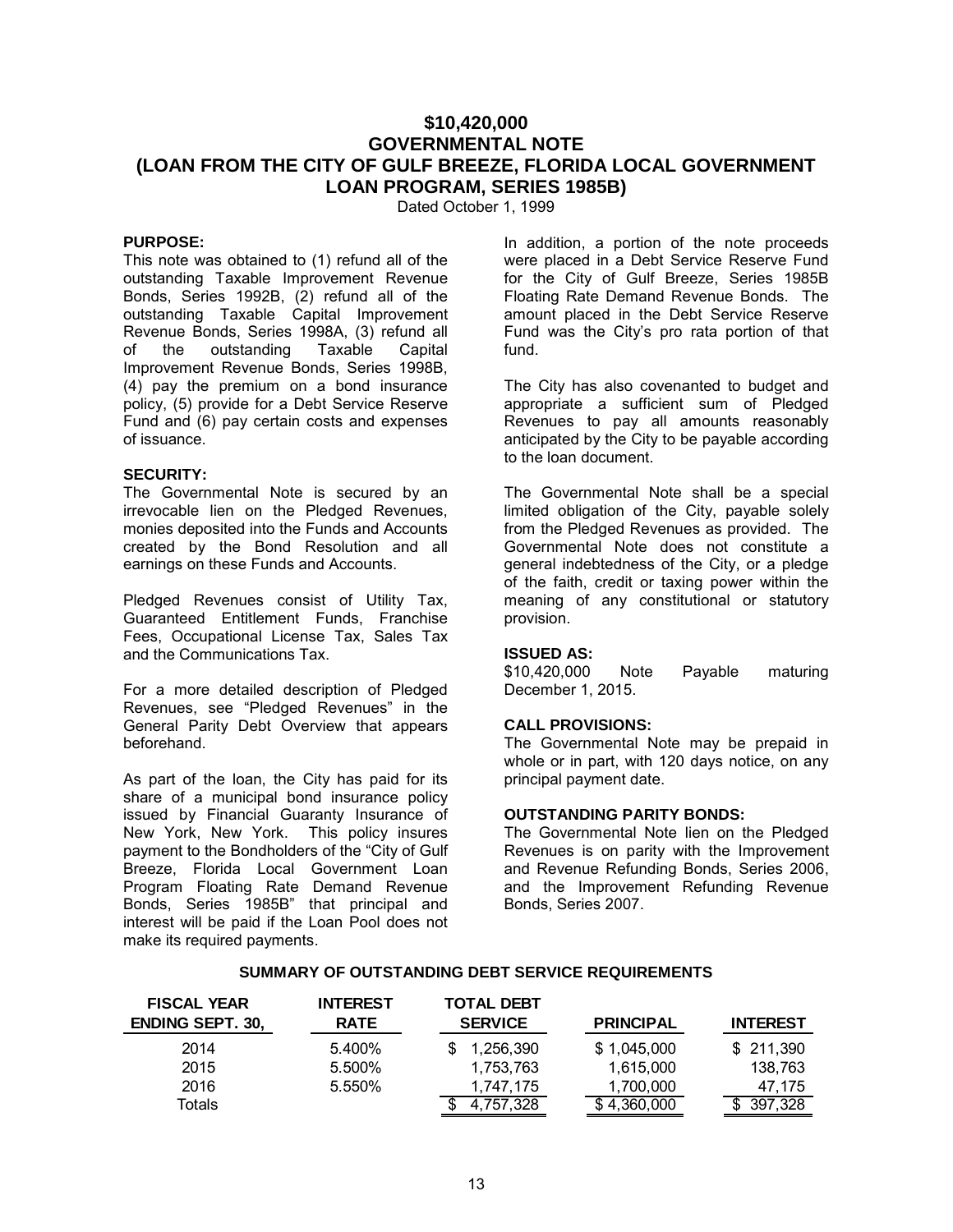## **\$58,195,000 CITY OF FORT MYERS, FLORIDA IMPROVEMENT AND REFUNDING REVENUE BONDS, SERIES 2006**

Dated December 21, 2006

### **PURPOSE:**

The 2006 Bonds were issued to provide funds, together with other legally available monies of the City, sufficient to (1) finance various capital improvements within the City, (2) advance refund a portion of the City's outstanding Improvement Revenue Bonds, Series 2001A and (3) pay certain costs and expenses relating to the issuance of the 2006 Bonds including the payment of the premiums for a financial guaranty insurance policy and debt service reserve fund surety bond.

Major projects funded by this bond issue include:

| Project                               | Amount      |
|---------------------------------------|-------------|
| Fire Station #1 Replacement           | \$5,000,000 |
| <b>Hanson Street Extension</b>        | 2,500,000   |
| <b>Fort Myers Golf Course</b>         |             |
| Hole #7 Bathroom                      | 1,712,974   |
| <b>Rebuild Putting Greens and</b>     |             |
| Driving Range                         | 1,423,000   |
| SR 80 Bridge Replacement              | 1,024,793   |
| Voice Over IP Phone System            | 800,000     |
| <b>Edison Street Improvements</b>     | 703,000     |
| <b>City Hall Renovations</b>          | 685,000     |
| <b>Challenger Blvd Extension</b>      | 606,904     |
| <b>Brookhill Subdivision Drainage</b> | 560,000     |
| Matthew Drive Ditch Piping            | 531,400     |
| <b>Parks Electrical Upgrade</b>       | 519,291     |
| <b>Skatium Renovations</b>            | 500,000     |
| Parks Expansion Lot Acquisition       | 500,000     |
| Drainage Rehabilitation               | 500,000     |
| <b>Billy Creek Drainage</b>           | 500,000     |
| Palm Beach Blvd Lighting              | 500,000     |
| <b>Sidewalks</b>                      | 500,000     |

#### **SECURITY:**

The payment of principal, interest, and premium, if any, on the Series 2006 Bonds is secured by an irrevocable lien on the Pledged Revenues, monies deposited into the funds and accounts established by the Bond Resolution, and all earnings on those Funds and Accounts.

Pledged Revenues consist of Utility Tax, Guaranteed Entitlement Funds, Franchise Fees, Occupational License Tax, Sales Tax and Communications Tax.

A common Debt Service Reserve Fund has been established for the benefit of all of the Bonds issued under the Resolution. Upon issuance of the Series 2006 Bonds, a portion of the proceeds were applied to purchase a debt service reserve fund surety bond from MBIA Insurance Corporation, the face amount of which, together with all other surety bonds and insurance policies will equal an amount greater than the Reserve Accounting Requirement for all Parity Bonds (excluding the City of Fort Myers, Florida Governmental Unit Note ((Loan from the City of Gulf Breeze, Florida Local Government Loan Program, Series 1985B)) and the Series 2006 Bonds. Amounts on deposit in the Debt Service Reserve Fund will be used only for the purpose of curing deficiencies in amounts on deposit in the Sinking Fund to pay debt service on the Bonds.

MBIA Insurance Corporation has issued a financial guaranty insurance policy on the bonds. Under the terms of the policy, MBIA will pay to the Paying Agent or its successor an amount equal to (i) the principal of (either at the stated maturity or by an advancement of maturity pursuant to a mandatory sinking fund payment) and interest on the Series 2006 Bonds as such payments shall become due but shall not be so paid and (ii) the reimbursement of any such payment which is subsequently recovered from any owner of the Series 2006 Bonds pursuant to a final judgment by a court of competent jurisdiction that such payments constitutes an avoidable preference to such owner within the meaning of any applicable bankruptcy law.

The City has covenanted to budget and appropriate sufficient funds from the Pledged Revenues to pay (1) all Reserve Fund deposits required each year, (2) the Debt Service that is due on the Bonds each year and (3) all other payments as required by the Bond Resolution.

The Series 2006 Bonds are not general obligations of the City within the meaning of the Constitution of Florida, but are payable from and secured by a lien only on the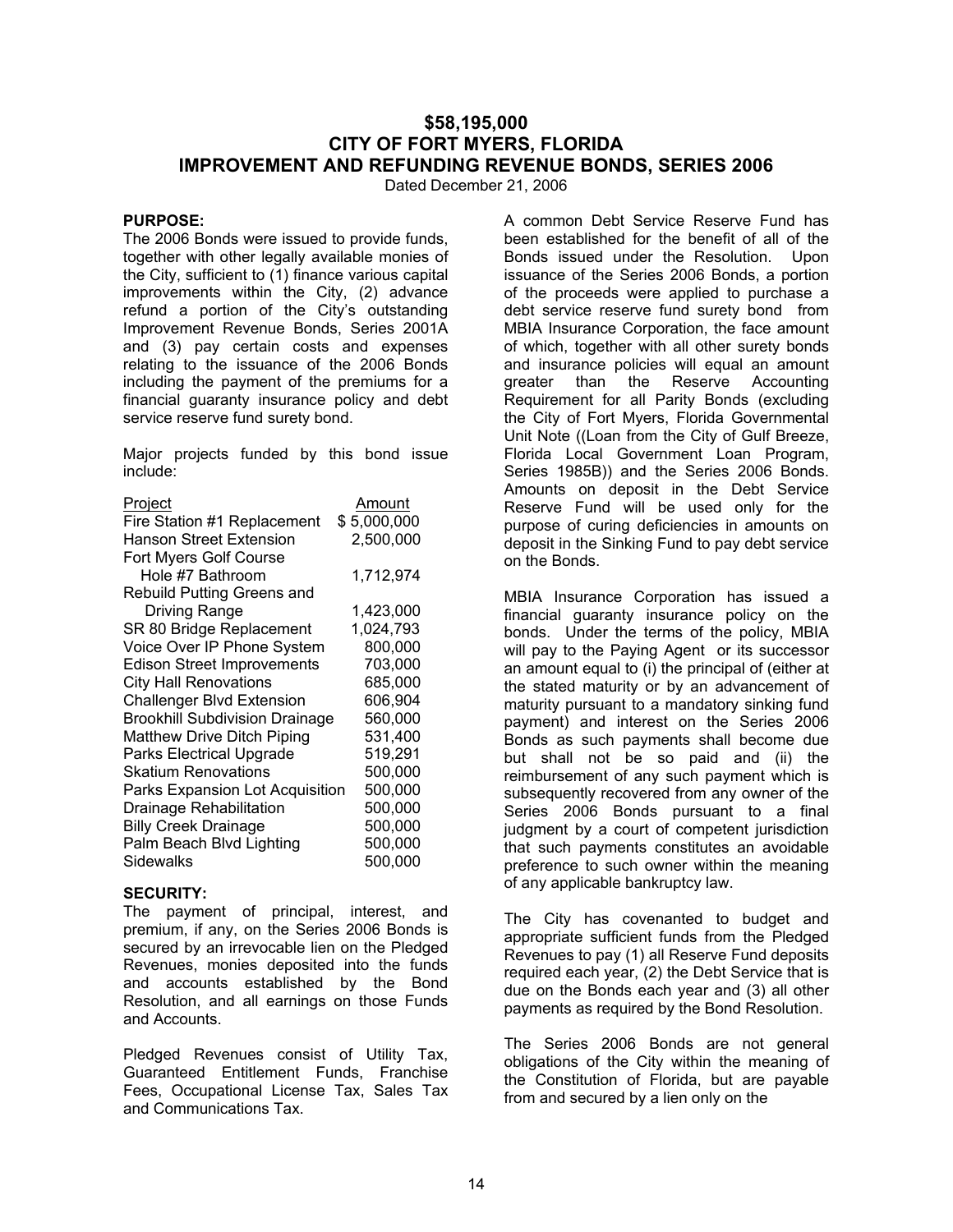### **\$58,195,000 CITY OF FORT MYERS, FLORIDA IMPROVEMENT AND REFUNDING REVENUE BONDS, SERIES 2006**

Dated December 21, 2006 **Continued** 

#### **SECURITY (continued)**

Pledged Revenues and on the deposits in the Funds and Accounts, and the earnings on those deposits as provided by the Bond Resolution. No holder of any Series 2006 Bonds has the right to compel the exercise of the ad valorem taxing power of the City or taxation in any form on any real or personal property to pay the Bonds. No holder of these Bonds is entitled to payment of principal and interest from other funds of the City other than the Pledged Revenues.

#### **AGENTS AND OTHER INFORMATION:**

Register – TD Bank, N.A., Cherry Hill, NJ (merged with Commerce Bank)

Pay Agent - TD Bank, N.A., Cherry Hill, NJ (merged with Commerce Bank)

Escrow Agent – TD Bank, N.A., Cherry Hill, NJ (merged with Commerce Bank)

Legal Opinion – Bryant, Miller and Olive, P.A., Tallahassee, Florida

Disclosure Counsel – Nabors, Giblin and Nickerson, P.A., Tampa, Florida

Insurance – MBIA Insurance Corporation, Armonk, NY

Arbitrage Rate – 4.331254%

Cusip Number – 348163

#### **ISSUED AS:**

\$16,675,000 Serial Bonds 8,040,000 Term Bonds maturing Dec. 1, 2025 16,905,000 Term Bonds maturing Dec. 1, 2031 16,575,000 Term Bonds maturing Dec. 1, 2035

#### **ORIGINAL INSURED RATINGS\*:**

| Moody's             | Aaa |
|---------------------|-----|
| Fitch               | AAA |
| Standard and Poor's | AAA |

\* See the City's "underlying ratings" on page 3.

#### **CALL PROVISIONS:**

Optional Redemption – The Series 2006 Bonds maturing on or after December 1, 2017, are redeemable prior to their stated dates of maturity, at the option of the City, in whole or in part on any date after December 1, 2016 at a redemption price of 100% of the principal amount to be redeemed plus interest accrued to the date of redemption.

Mandatory Redemption – The Series 2006 Bonds maturing on December 1, 2025 shall be subject to mandatory redemption prior to maturity, by lot, at a redemption price equal to the principal amount thereof plus interest accrued to the date of redemption, on December 1, 2023 and on each December 1 thereafter in the following principal amounts in the years specified:

| <b>Redemption Date</b> | Amount      |
|------------------------|-------------|
| December 1, 2023       | \$2.550,000 |
| December 1, 2024       | 2.680.000   |
| December 1, 2025       | 2.810.000   |

The Series 2006 Bonds maturing on December 1, 2031 shall be subject to mandatory redemption prior to maturity, by lot, at a redemption price equal to the principal amount thereof plus interest accrued to the date of redemption, on December 1, 2027 and on each December 1 thereafter in the following principal amounts in the years specified:

| <b>Redemption Date</b> | Amount      |
|------------------------|-------------|
| December 1, 2027       | \$3,075,000 |
| December 1, 2028       | 3,220,000   |
| December 1, 2029       | 3,375,000   |
| December 1, 2030       | 3,535,000   |
| December 1, 2031       | 3,700,000   |

The Series 2006 Bonds maturing on December 1, 2035 shall be subject to mandatory redemption, by lot, at a redemption price equal to the principal amount thereof plus interest accrued to the date of redemption, on December 1, 2032 and on each December 1 thereafter in the following principal amounts in the years specified: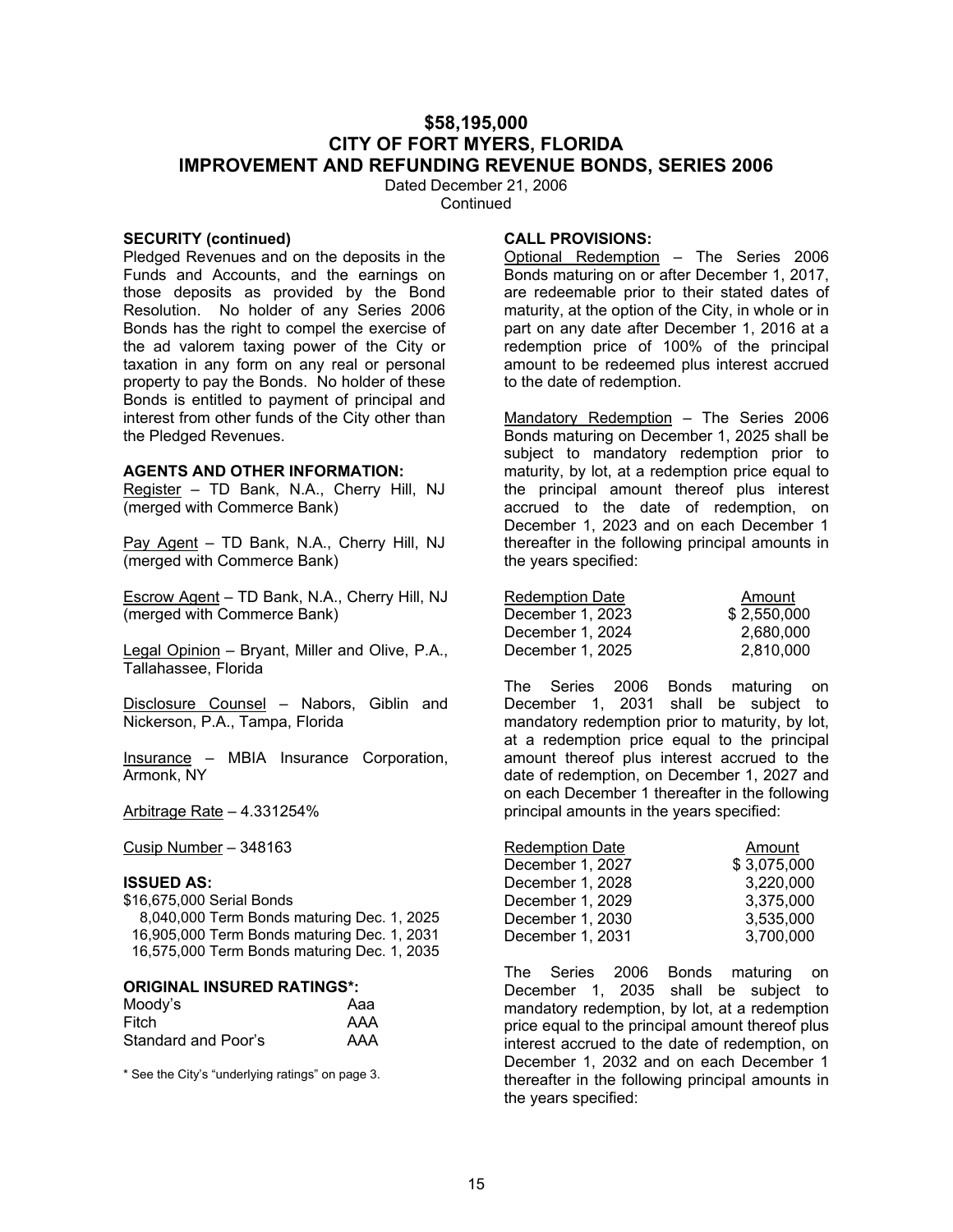# **\$58,195,000 CITY OF FORT MYERS, FLORIDA IMPROVEMENT AND REFUNDING REVENUE BONDS, SERIES 2006**

Dated December 21, 2006 **Continued** 

#### **CALL PROVISIONS (continued)**

#### **OUTSTANDING PARITY BONDS:**

| <b>Redemption Date</b> | Amount      |
|------------------------|-------------|
| December 1, 2032       | \$3.875.000 |
| December 1, 2033       | 4,050,000   |
| December 1, 2034       | 4,230,000   |
| December 1, 2035       | 4,420,000   |
|                        |             |

The Series 2006 Bond lien on the Pledged Revenues is on parity with the City of Fort Myers Governmental Unit Note (Loan from the City of Gulf Breeze, Florida Local Government Loan Program, Series 1985B) dated as of October 1, 1999 and the Improvement Refunding Revenue Bonds, Series 2007.

#### **SUMMARY OF OUTSTANDING DEBT SERVICE REQUIREMENTS**

| <b>FISCAL YEAR</b>      | <b>INTEREST</b> | <b>TOTAL DEBT</b> |                  |                 |
|-------------------------|-----------------|-------------------|------------------|-----------------|
| <b>ENDING SEPT. 30,</b> | <b>RATE</b>     | <b>SERVICE</b>    | <b>PRINCIPAL</b> | <b>INTEREST</b> |
| 2014                    | 4.000%          | \$<br>3, 154, 106 | \$<br>585,000    | \$<br>2,569,106 |
| 2015                    | 4.000%          | 3,155,206         | 610,000          | 2,545,206       |
| 2016                    | 4.000%          | 3,155,306         | 635,000          | 2,520,306       |
| 2017                    | 4.000%          | 3,149,506         | 655,000          | 2,494,506       |
| 2018                    | 4.000%          | 3, 152, 706       | 685,000          | 2,467,706       |
| 2019                    | 4.000%          | 3,154,706         | 715,000          | 2,439,706       |
| 2020                    | 4.000%          | 3,150,606         | 740,000          | 2,410,606       |
| 2021                    | 4.000%          | 3,150,406         | 770,000          | 2,380,406       |
| 2022                    | 4.000%          | 3,149,006         | 800,000          | 2,349,006       |
| 2023                    | 4.000%          | 4,106,806         | 1,810,000        | 2,296,806       |
| 2024                    | 5.000%          | 4,746,856         | 2,550,000        | 2,196,856       |
| 2025                    | 5.000%          | 4,746,106         | 2,680,000        | 2,066,106       |
| 2026                    | 5.000%          | 4,738,856         | 2,810,000        | 1,928,856       |
| 2027                    | 4.125%          | 4,752,659         | 2,955,000        | 1,797,659       |
| 2028                    | 4.750%          | 4,738,681         | 3,075,000        | 1,663,681       |
| 2029                    | 4.750%          | 4,734,175         | 3,220,000        | 1,514,175       |
| 2030                    | 4.750%          | 4,732,544         | 3,375,000        | 1,357,544       |
| 2031                    | 4.750%          | 4,728,431         | 3,535,000        | 1,193,431       |
| 2032                    | 4.750%          | 4,721,600         | 3,700,000        | 1,021,600       |
| 2033                    | 4.450%          | 4,722,506         | 3,875,000        | 847,506         |
| 2034                    | 4.450%          | 4,721,175         | 4,050,000        | 671,175         |
| 2035                    | 4.450%          | 4,716,945         | 4,230,000        | 486,945         |
| 2036                    | 4.450%          | 4,714,483         | 4,420,000        | 294,483         |
| 2037                    | 4.250%          | 4,713,073         | 4,615,000        | 98,073          |
| <b>Totals</b>           |                 | \$98,706,450      | \$57,095,000     | \$41,611,450    |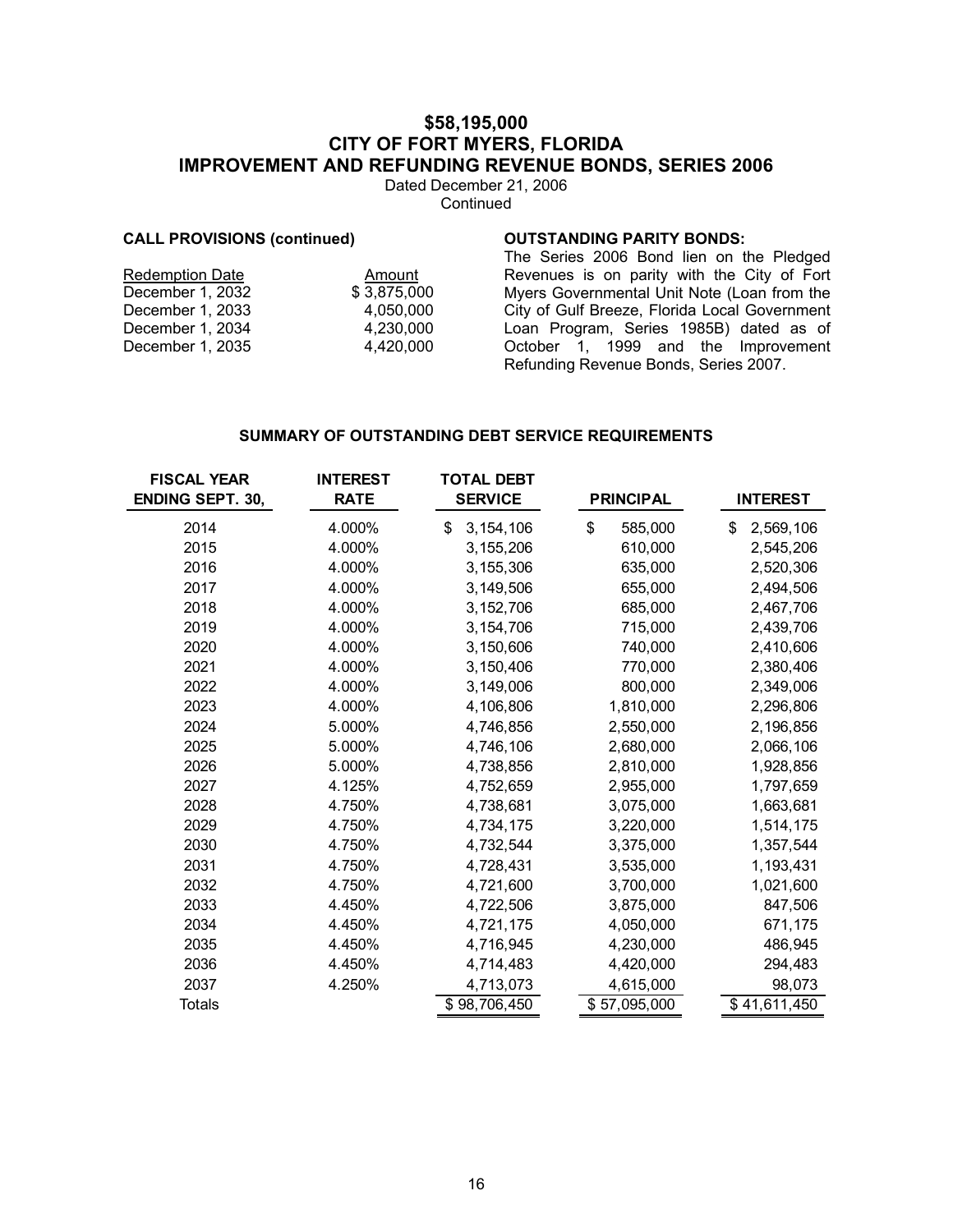# **\$34,680,000 CITY OF FORT MYERS, FLORIDA IMPROVEMENT REFUNDING REVENUE BONDS, SERIES 2007**

Dated September 4, 2007

#### **PURPOSE:**

The 2007 Bonds were issued to provide funds, together with other legally available monies of the City, sufficient to (1) refund a portion of the City's outstanding improvement Refunding Revenue Bonds, Series 1997A and (2) pay certain costs and expenses relating to the issuance of the Series 2007 Bonds, including the premium for a financial guaranty insurance policy.

#### **SECURITY:**

The payment of principal, interest, and premium, if any, on the Series 2007 Bonds is secured by an irrevocable lien on the Pledged Revenues, monies deposited into the funds and accounts established by the Bond Resolution, and all earnings on those Funds and Accounts.

Pledged Revenues consist of Utility Tax, Guaranteed Entitlement Funds, Franchise Fees, Occupational License Tax, Sales Tax and Communications Tax.

For a more detailed description of the Pledged Revenues, see "Pledged Revenues" in the General Parity Debt Overview that appears beforehand.

A common Debt Service Reserve Fund has been established for the benefit of all of the Bonds issued under the Resolution. Upon issuance of the Series 2007 Bonds, a portion of the proceeds were applied to purchase a debt service reserve fund surety bond from MBIA Insurance Corporation, the face amount of which, together with all other surety bonds and insurance policies will equal an amount greater than the Reserve Accounting Requirement for all Parity Bonds (excluding the City of Fort Myers, Florida Governmental Unit Note (Loan from the City of Gulf Breeze, Florida Local Government Loan Program, Series 1985B)) and the Series 2007 Bonds. Amounts on deposit in the Debt Service Reserve Fund will be used only for the purpose of curing deficiencies in amounts on deposit in the Sinking Fund to pay debt service on the Bonds.

MBIA Insurance Corporation has issued a financial guaranty insurance policy on the bonds. Under the terms of the policy, MBIA will pay to the Paying Agent or its successor an amount equal to (i) the principal of (either at the stated maturity or by an advancement of maturity pursuant to a mandatory sinking fund payment) and interest on the Series 2007 Bonds as such payments shall become due but shall not be so paid and (ii) the reimbursement of any such payment which is subsequently recovered from any owner of the Series 2007 Bonds pursuant to a final judgment by a court of competent jurisdiction that such payments constitutes an avoidable preference to such owner within the meaning of any applicable bankruptcy law.

The City has covenanted to budget and appropriate sufficient funds from the Pledged Revenues to pay (1) all Reserve Fund deposits required each year, (2) the Debt Service that is due on the Bonds each year and (3) all other payments as required by the Bond Resolution.

The Series 2007 Bonds are not general obligations of the City within the meaning of the Constitution of Florida, but are payable from and secured by a lien only on the Pledged Revenues and on the deposits in the Funds and Accounts, and the earnings on those deposits as provided by the Bond Resolution. No holder of any Series 2007 Bonds has the right to compel the exercise of the ad valorem taxing power of the City or taxation in any form on any real or personal property to pay the Bonds. No holder of these Bonds is entitled to payment of principal and interest from other funds of the City other than the Pledged Revenues.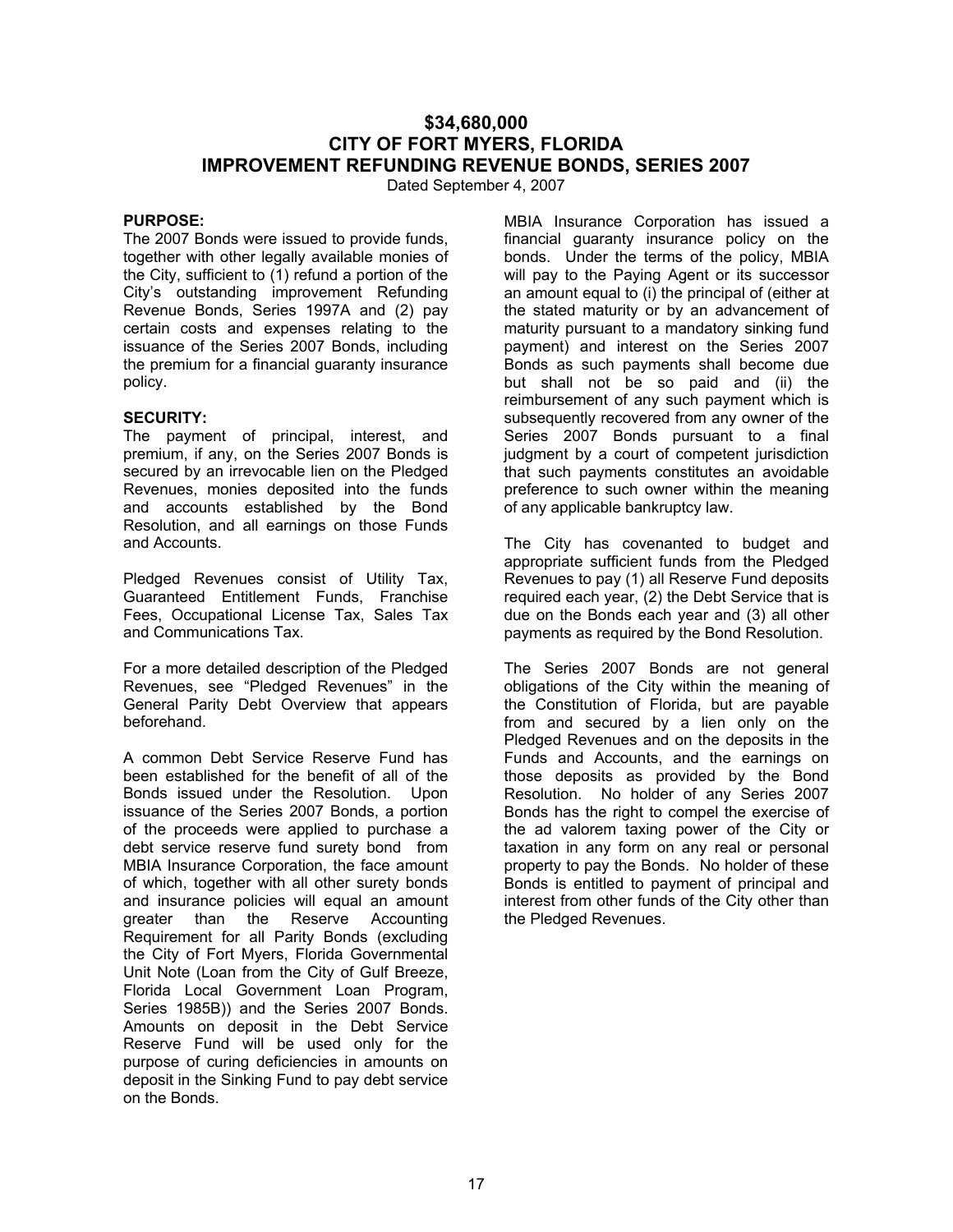## **\$34,680,000 CITY OF FORT MYERS, FLORIDA IMPROVEMENT REFUNDING REVENUE BONDS, SERIES 2007**

Dated September 4, 2007 **Continued** 

### **AGENTS AND OTHER INFORMATION:**

Register - TD Bank, N.A., Cherry Hill, NJ (merged with Commerce Bank)

Pay Agent – TD Bank, N.A., Cherry Hill, NJ (merged with Commerce Bank)

Escrow Agent – TD Bank, N.A., Cherry Hill, NJ (merged with Commerce Bank)

Legal Opinion – Bryant, Miller and Olive, P.A., Tallahassee, Florida

Disclosure Counsel – Nabors, Giblin and Nickerson, P.A., Tampa, Florida

Insurance – MBIA Insurance Corporation, Armonk, NY

Arbitrage Rate – 4.014364%

Cusip Number – 348163

**ISSUED AS:** \$34,680,000 Serial Bonds

#### **ORIGINAL INSURED RATINGS\*:**

| Moody's             | Aaa |
|---------------------|-----|
| Fitch               | AAA |
| Standard and Poor's | AAA |

\* See the City's "underlying ratings" on page 3.

#### **CALL PROVISIONS:**

Optional Redemption – The Series 2007 Bonds maturing on or after December 1, 2018, are redeemable prior to their stated dates of maturity, at the option of the City, in whole or in part on any date after December 1, 2017 at a redemption price of 100% of the principal amount to be redeemed plus interest accrued to the date of redemption.

#### **OUTSTANDING PARITY BONDS:**

The Series 2007 Bond lien on the Pledged Revenues is on parity with the City of Fort Myers Governmental Unit Note (Loan from the City of Gulf Breeze, Florida Local Government Loan Program, Series 1985B) dated as of October 1, 1999 and the Improvement and Revenue Refunding Bonds, Series 2006.

#### **SUMMARY OF OUTSTANDING DEBT SERVICE REQUIREMENTS**

| <b>FISCAL YEAR</b><br><b>ENDING SEPT. 30,</b> | <b>INTEREST</b><br><b>RATE</b> | <b>TOTAL DEBT</b><br><b>SERVICE</b> | <b>PRINCIPAL</b> | <b>INTEREST</b>  |
|-----------------------------------------------|--------------------------------|-------------------------------------|------------------|------------------|
| 2014                                          | 5.000%                         | 5,266,250<br>\$                     | 4,000,000<br>\$  | 1,266,250<br>\$  |
| 2015                                          | 5.000%                         | 3,403,875                           | 2,295,000        | 1,108,875        |
| 2016                                          | 5.000%                         | 3,401,250                           | 2,410,000        | 991,250          |
| 2017                                          | 5.000%                         | 3,392,875                           | 2,525,000        | 867,875          |
| 2018                                          | 5.000%                         | 3.398.250                           | 2.660.000        | 738,250          |
| 2019                                          | 5.000%                         | 3,396,875                           | 2,795,000        | 601,875          |
| 2020                                          | 5.000%                         | 3,393,625                           | 2,935,000        | 458,625          |
| 2021                                          | 5.000%                         | 3,407,750                           | 3,100,000        | 307,750          |
| 2022                                          | 5.000%                         | 3,394,125                           | 3,245,000        | 149,125          |
| 2023                                          | 5.000%                         | 1,394,000                           | 1,360,000        | 34,000           |
| Totals                                        |                                | \$33,848,875                        | \$27,325,000     | 6,523,875<br>\$. |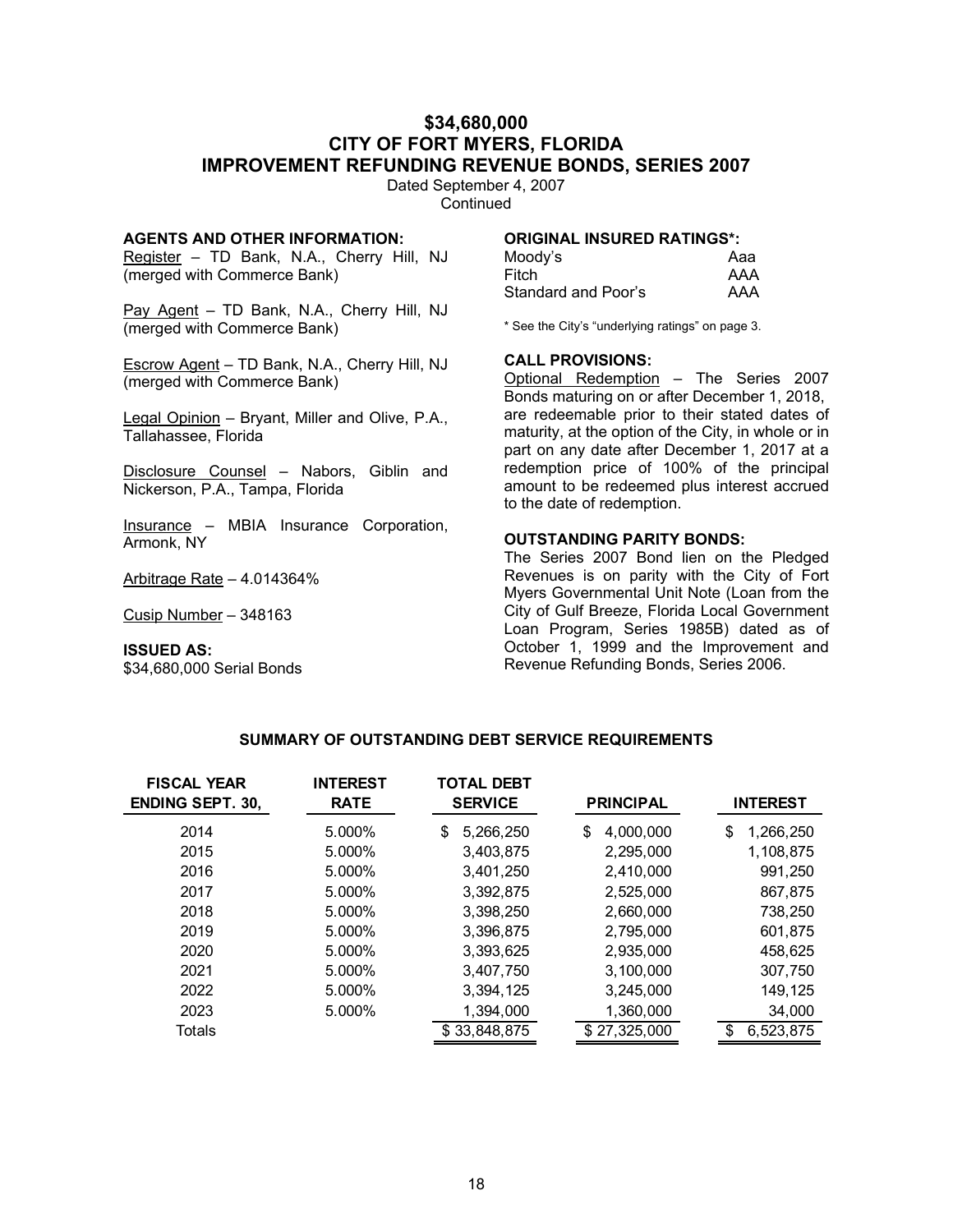# **FLORIDA MUNICIPAL LOAN COUNCIL GOVERNMENTAL UNIT NOTE OVERVIEW**

On June 1, 2005, the Florida Municipal Loan Council advance refunded a portion of the Series 2000A Bonds by issuing the Series 2005C Bonds. The Council issues tax exempt debt and then re-loans the money to Florida municipalities at rates substantially the same as the bonds issued. The program is designed to provide municipalities economies of scale when compared to the individual municipalities incurring the high costs of issuance on small bond issues.

Total debt outstanding on the Florida Municipal Loan Council Note, Series 2005C, is \$4,204,175 which comprises \$3,555,000 of principal and \$649,175 of interest. The following chart shows debt service by principal and interest by fiscal year.



The Series 2005C Bonds require two coverage tests. The first test requires Non-Ad Valorem Revenues (average of actual receipts of current and prior year) must cover projected maximum annual debt service (as defined in the loan documents) on debt secured by and/or payable solely from such revenues by at least 1.5 times. These revenues are all legally available Governmental Fund Type Revenues and Intergovernmental Transfers from Enterprise Funds.

The second test requires that projected maximum annual debt service requirements for all debt service secured by and/or payable from such revenues will not exceed 25% of all Governmental Fund Type Revenues.

For the fiscal year ended September 30, 2013, the City met both tests.

|                             | Test #1      | Test #2      |
|-----------------------------|--------------|--------------|
| Revenues                    | \$34,719,296 | \$97,916,827 |
| Maximum Annual Debt Service | 10,667,549   | 10,667,549   |
| <b>Required Coverage</b>    | 1.50 Times   |              |
| Maximum Percent of Debt     |              | 25.00%       |
| <b>Actual Coverage</b>      | 3.25 Times   | 10.89%       |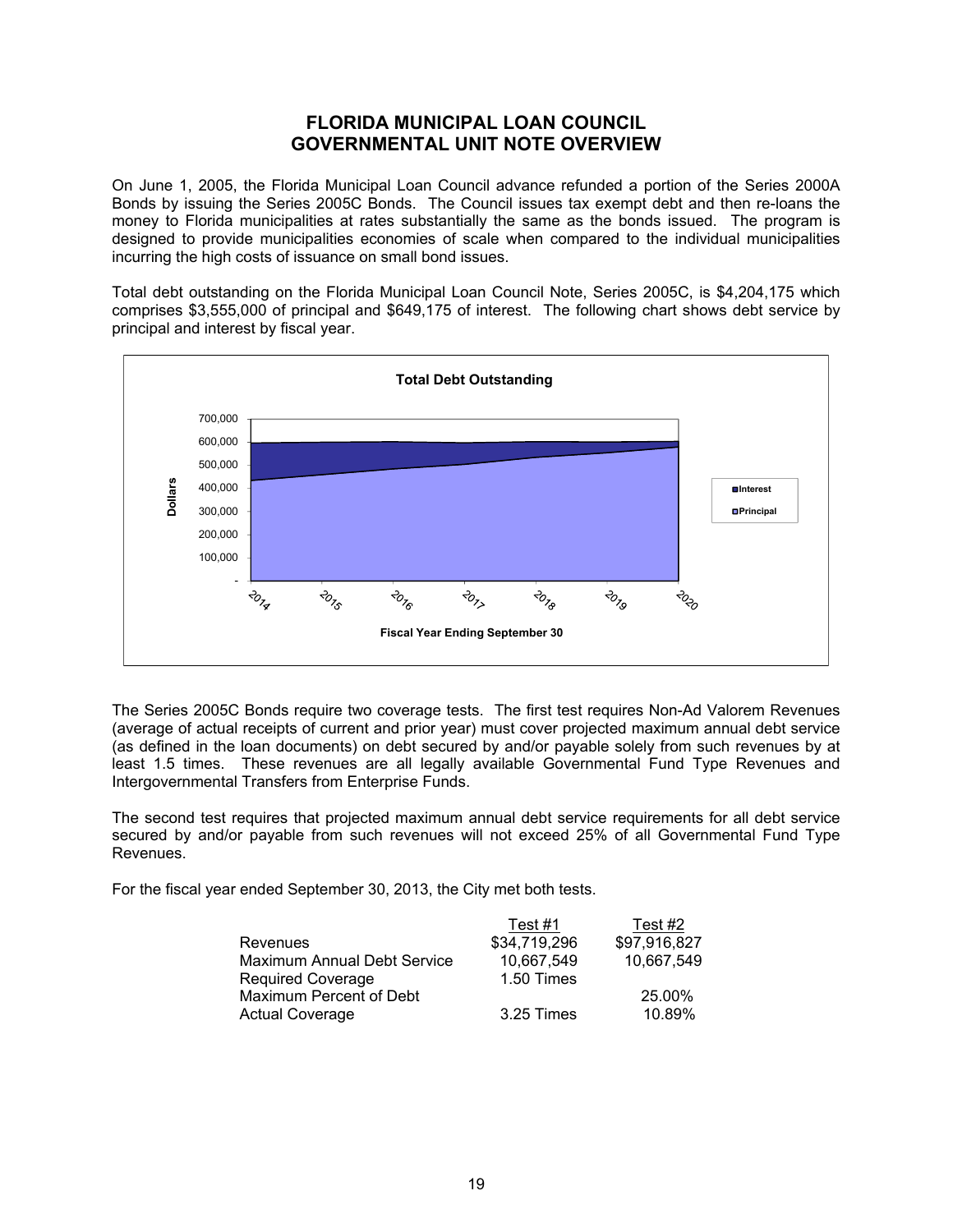# **\$4,970,000 CITY OF FORT MYERS, FLORIDA GOVERNMENTAL UNIT NOTE, SERIES 2005C (FLORIDA MUNICIPAL LOAN COUNCIL)**

Dated June 1, 2005

#### **PURPOSE:**

This note was issued to (1) provide funds to refinance a portion of the Florida Municipal Loan Council Governmental Unit Note, Series 2000A and (ii) pay costs and expenses related to the issuance of the Series 2005C note, including the premiums for the municipal bond issuance policy and debt service reserve fund surety bond.

#### **SECURITY:**

Security for the Series 2005C note is a covenant to budget and appropriate in the City's annual budget sufficient Non-Ad Valorem Revenues sufficient to satisfy the Loan Repayment as required under the Loan Agreement.

#### **ISSUED AS:**

\$4,970,000 Note

#### **CALL PROVISIONS:**

This note is not subject to redemption before April 1, 2015.

This loan may be prepaid in whole or in part on the dates and amounts as follows:

| Redemption Date          | %     |
|--------------------------|-------|
| Oct. 2015 and thereafter | 100.0 |

| <b>FISCAL YEAR</b><br><b>ENDING SEPT. 30,</b> | <b>INTEREST</b><br><b>RATE</b> | <b>TOTAL DEBT</b><br><b>SERVICE</b> |           | <b>PRINCIPAL</b> |             | <b>INTEREST</b> |  |
|-----------------------------------------------|--------------------------------|-------------------------------------|-----------|------------------|-------------|-----------------|--|
| 2014                                          | 5.000%                         | \$                                  | 596,775   | \$               | 435,000     | 161,775<br>\$   |  |
| 2015                                          | 5.000%                         |                                     | 600,025   |                  | 460,000     | 140,025         |  |
| 2016                                          | 5.000%                         |                                     | 602,025   |                  | 485,000     | 117,025         |  |
| 2017                                          | 5.000%                         |                                     | 597,775   |                  | 505,000     | 92,775          |  |
| 2018                                          | 4.000%                         |                                     | 602,525   |                  | 535,000     | 67,525          |  |
| 2019                                          | 4.000%                         |                                     | 601,125   |                  | 555,000     | 46,125          |  |
| 2020                                          | 4.125%                         |                                     | 603,925   |                  | 580,000     | 23,925          |  |
| Totals                                        |                                | \$.                                 | 4,204,175 |                  | \$3,555,000 | 649,175<br>\$.  |  |

#### **SUMMARY OF OUTSTANDING DEBT SERVICE REQUIREMENTS**

Remainder of page intentionally left blank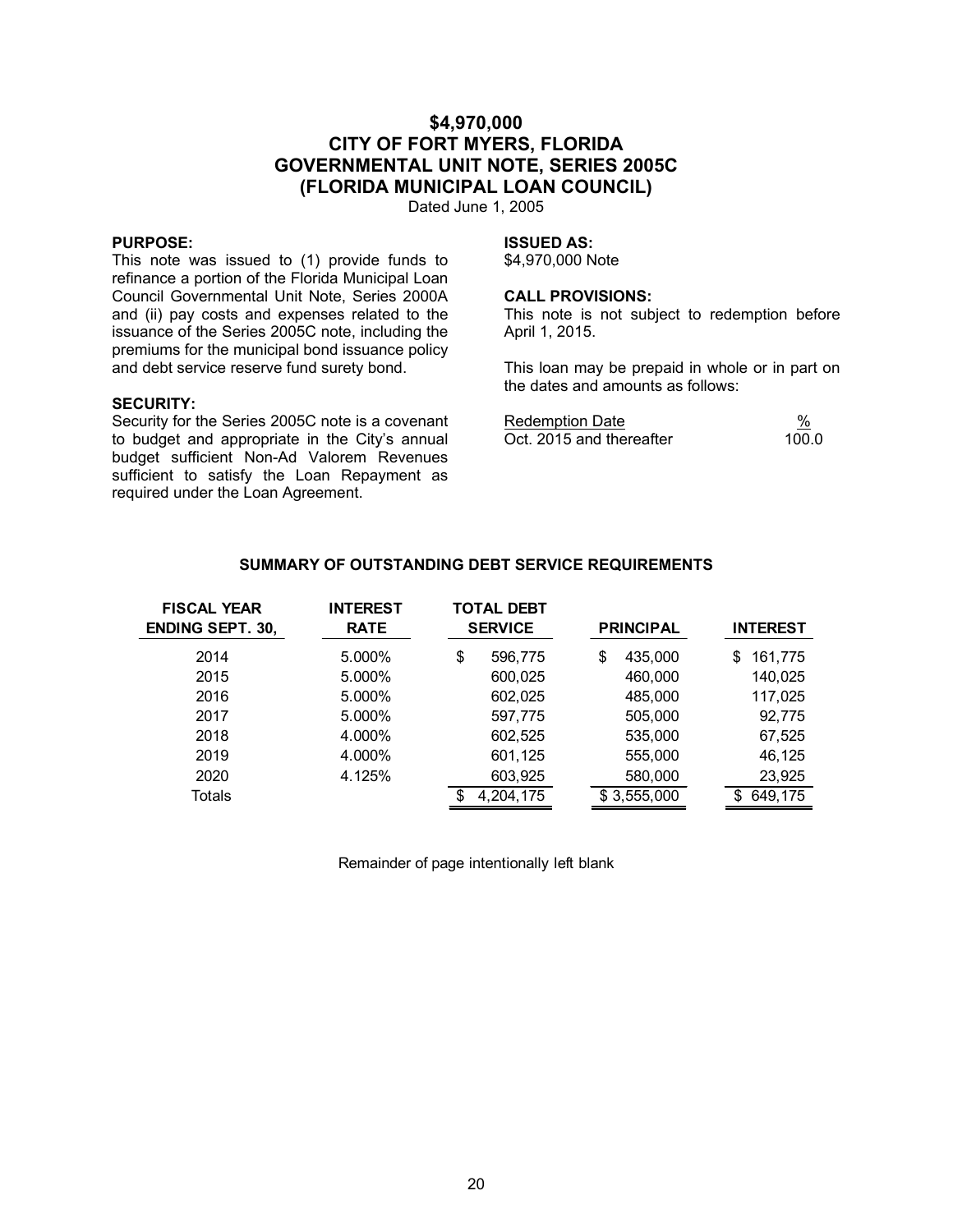# **GAS TAX REVENUE BONDS OVERVIEW**

The total outstanding debt service for these bonds is \$10,050,996 and comprises \$8,805,000 of principal and \$1,245,996 of interest.



Pledged Revenues for this issue consist of Gas Tax Revenues, specifically, the Five Cents Local Option Gas Tax and the Six Cents Local Option Gas Tax. The bond documents call for an "additional bonds" coverage test of revenues being 1.5 times more than debt service coverage. For fiscal year ended September 30, 2013, the City met the debt service coverage test.

|                                    | Coverage Test |
|------------------------------------|---------------|
| Revenues                           | \$4,066,308   |
| <b>Maximum Annual Debt Service</b> | 1.678.394     |
| Required Coverage                  | 1.50 Times    |
| <b>Actual Coverage</b>             | 2.42 Times    |
|                                    |               |

#### **Gas Tax Revenues**

The "Gas Tax Revenues" consist of revenues derived by the City from two separate taxes referred to in the Series 2004A Bond Resolution ("Resolution") as the "Five Cents Local Option Gas Tax" and the "Six Cents Local Option Gas Tax". Each of the current components of the Gas Tax Revenues is described below.

**In General.** Each county in the State is authorized to levy a tax, statutorily referred to as the "Local Option Fuel Tax", of between one cent and eleven cents per net gallon on motor fuel sold in such county in the form of two separate levies. The first levy is a tax of one to six cents and may be authorized in a county by an ordinance adopted by a majority vote of the governing body of a county or by voter approval in a county-wide referendum. Lee County (the "County") levies all six cents, which levy was approved by Ordinance No. 89-21 enacted on June 21, 1989 (the "Six Cents Gas Tax Ordinance"). This portion of the Local Option Fuel Tax is referred to in the Resolution as the "Six Cents Local Option Gas Tax". The definition of Six Cents Local Option Gas Tax in the Resolution includes any additional local option gas tax revenues hereafter available pursuant to the Act and pledged by the City pursuant to any supplemental resolutions. The Six Cents Local Option Gas Tax is imposed on sales of both motor fuel and diesel fuel.

The second levy is a tax of one to five cents, which may be authorized in a county by an ordinance adopted by a majority plus one vote of the governing body of a county or by voter approval in a countywide referendum. The County levies all five cents, which levy was approved by Ordinance No. 93-28 enacted on October 20, 1993 (the "Five Cents Gas Tax Ordinance"). This portion of the Local Option Fuel Tax is referred to in the Resolution as the "Five Cents Local Option Gas Tax". The definition of Five Cents Local Option Gas Tax in the Resolution includes any additional local option gas tax revenues hereafter available pursuant to the Act and pledged by the City pursuant to any supplementary resolution. The Five Cents Local Option Gas Tax is imposed on sales of motor fuel only.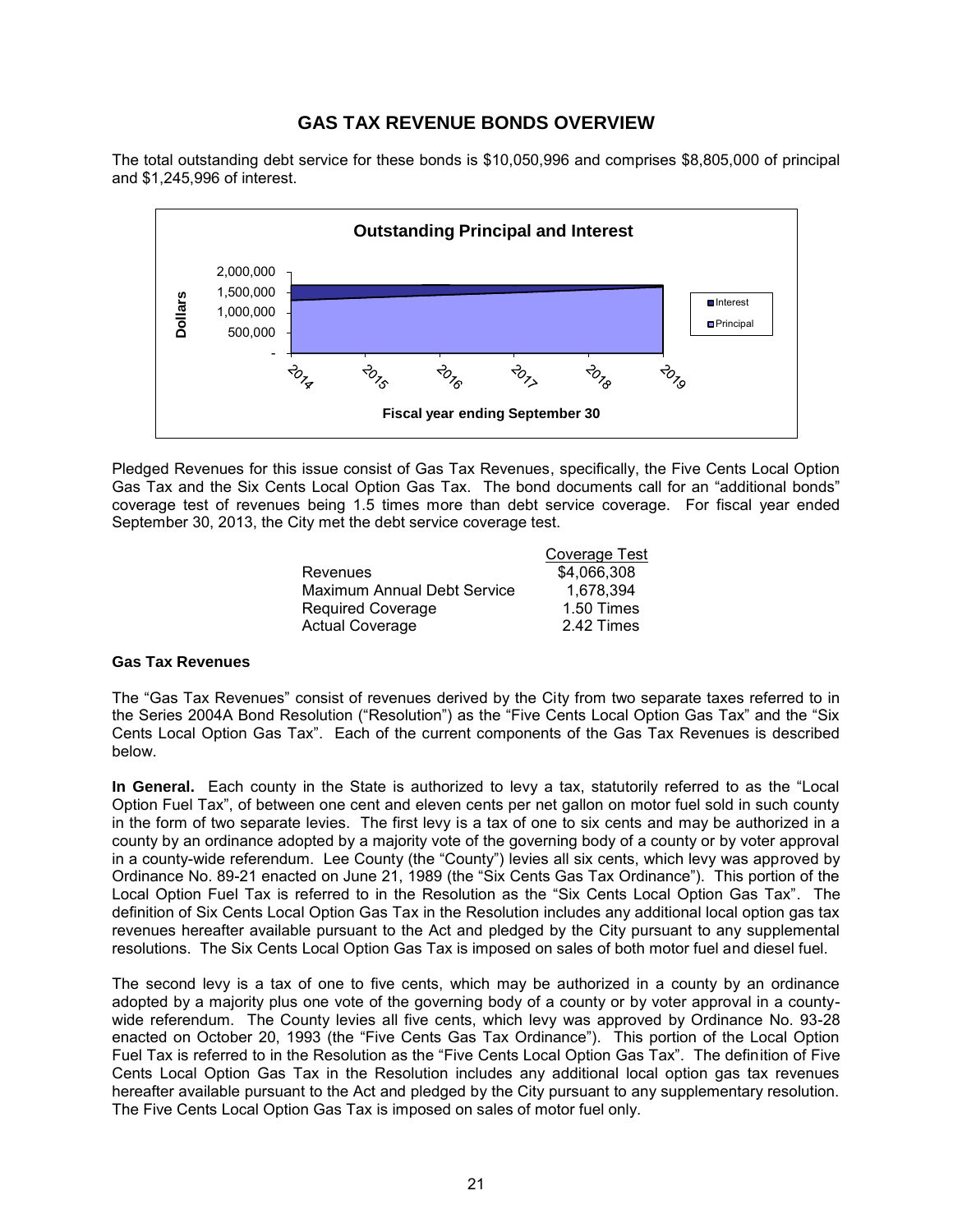**Collection and Distribution.** The Florida Department of Revenue ("FDOR") collects the Local Option Fuel Tax in each county and deposits the proceeds into the State's Local Option Fuel Tax Trust Fund. The Local Option Fuel Tax Trust Fund is subject to an 8.0% charge imposed by the State, representing a share of the cost of general government of the State. This charge is deducted from the Local Option Fuel Tax Trust Fund and is deposited in the General Revenue Fund of the State.

In addition, FDOR is authorized to deduct certain administrative costs incurred in collecting, administering, enforcing and distributing the proceeds of such tax to the counties in an amount not to exceed 2% of collections from the Local Option Fuel Tax Trust Fund.

The net proceeds collected from the Local Option Fuel Tax are distributed by FDOR to each eligible county and the eligible municipalities therein according to a distribution formula determined at the local level by interlocal agreement between the county and the municipalities with the county's boundaries representing a majority of the population of the incorporated area within the county. If no interlocal agreement is established, then the distribution is based on the relative transportation expenditures of the county and the municipalities therein for the preceding five years as described in Section 336.025, Florida Statutes.

Including the City, there are five incorporated municipalities in the County. Pursuant to the Interlocal Agreement and subsequent agreements between the County and some of the other municipalities in the County, the Six Cents Local Option Gas Tax revenues and the Five Cent Local Option Gas Tax revenues are allocated and divided among the County and cities as shown in the "continuing disclosure" section below.

The City, the County and all other cities that are parties to the Interlocal Agreement are required to negotiate in good faith to establish a reasonable allocation of the Gas Taxes for the remaining term of the current Interlocal Agreement. If the parties cannot reach an agreement, the Gas Taxes will be distributed based on the amount of transportation expenditures made within each parties' jurisdiction during the previous five years. If the distribution percentages are recalculated, it is likely that the City will receive less than the current allocation of 14.00% of the Gas Taxes; provided, however, pursuant to the Act and the terms of the Interlocal Agreement under no circumstances shall any such recalculation of Gas Taxes materially or adversely affect the rights of the holders of outstanding bonds which are secured by the proceeds of the Gas Taxes. Additionally, the Interlocal Agreement provides that the Gas Tax Revenues distributed to the City will not be reduced below the amount necessary for the payment of principal and interest and reserves for principal and interest as required under the covenants of any bond resolution outstanding on the date of establishment of a new percentage distribution of Gas Taxes pursuant to the Interlocal Agreement.

Under Florida law, any newly incorporated municipality located in a county levying a Local Option Fuel Tax is entitled to receive a share of the tax revenues. However, the amounts distributed to a new municipality may not materially or adversely affect the rights of holders of outstanding bonds backed by the Local Option Fuel Tax, and the amounts distributed to the county and each pre-existing municipality may not be reduced below the amount necessary to pay principal and interest and reserves for principal and interest as required under the covenants of any bond resolution outstanding on the date of incorporation of a new municipality.

### **Continuing Disclosure**

The City agreed to provide continuing disclosure for the Gas Tax Revenue Bonds. The updated continuing disclosure information is on the following page.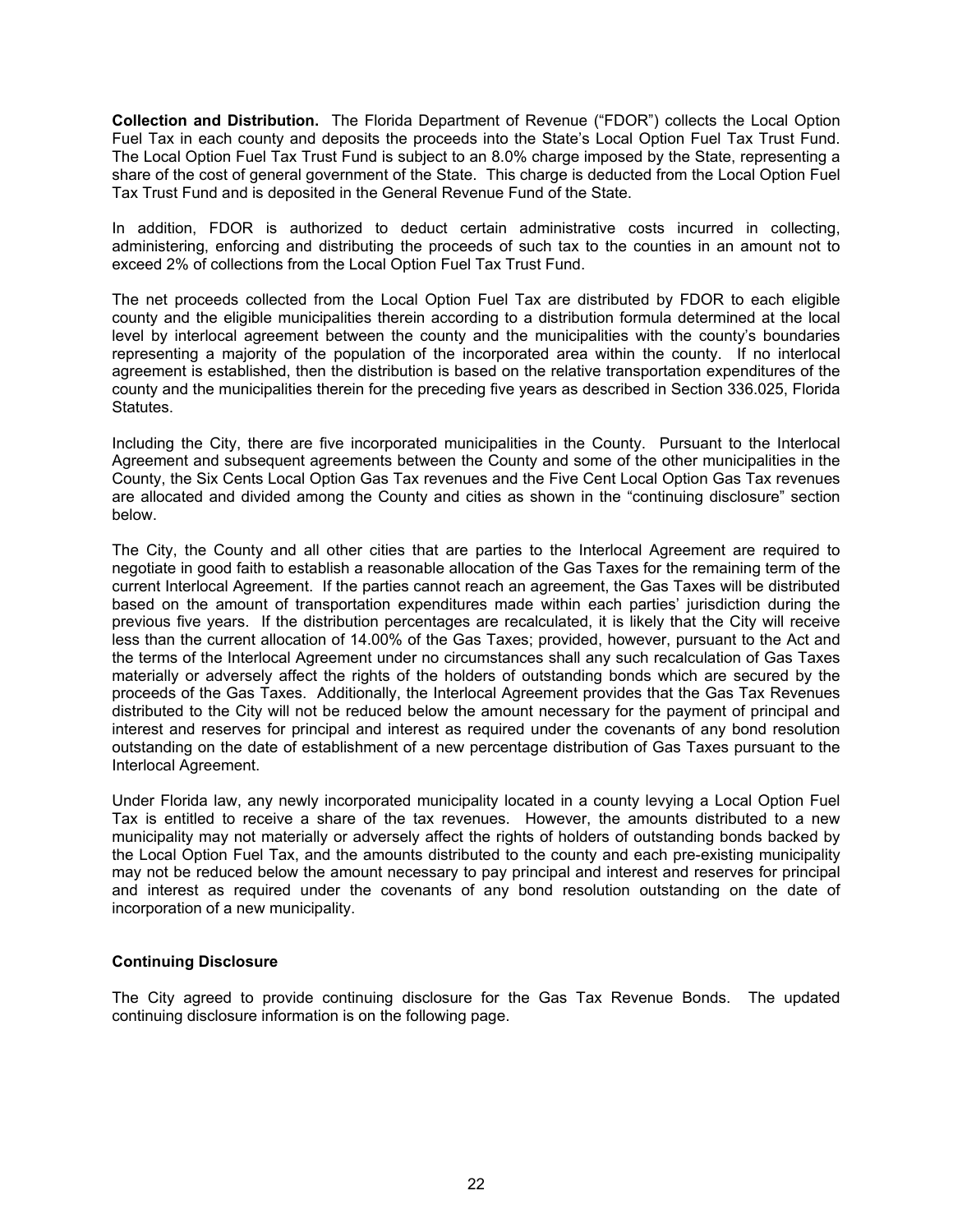## **Lee County, Florida Number of Gallons Sold** (1)

| <b>State Fiscal Year</b> |               |             | Total Taxable | Percentage          |
|--------------------------|---------------|-------------|---------------|---------------------|
| Ended June 30,           | Motor Fuel    | Diesel Fuel | Gallons       | Increase/(Decrease) |
| 2004                     | 264,515,852   | 34,435,223  | 298,951,075   | 7.040               |
| 2005                     | 288,353,645   | 40.208.692  | 328,562,337   | 9.910               |
| 2006                     | 299,544,192   | 46.160.096  | 345.704.288   | 5.220               |
| 2007                     | 303.698.719   | 44.871.752  | 348.570.471   | 0.830               |
| 2008                     | 283.149.975   | 42.495.823  | 325,645,798   | (6.580)             |
| 2009                     | 272.857.247   | 37.721.362  | 310.578.609   | (4.630)             |
| 2010                     | 269.538.511   | 34.787.410  | 304.325.921   | (2.010)             |
| 2011                     | 264.466.600   | 34.780.661  | 299.247.261   | (1.670)             |
| 2012                     | 264.609.679   | 33.338.763  | 297,948,442   | (0.400)             |
| 2013                     | 269,731,951   | 34,726,786  | 304,458,737   | 2.185               |
| Totals                   | 2.780.466.371 | 383.526.568 | 3.163.992.939 |                     |

*Source: Florida Department of Revenue* 

(1) The number of gallons shown represents fuel from which components of the Gas Tax Revenues are derived.

### **Distribution Percentages Six Cents Local Gas Tax and the Five Cents Local Gas Tax**

| Recipient                     | Share of Proceeds of<br>Six Cents Local Gas Tax | Share of Proceeds of<br><b>Five Cents Local Gas Tax</b> |
|-------------------------------|-------------------------------------------------|---------------------------------------------------------|
| Lee County                    | 50.49%                                          | 50.49%                                                  |
| City of Cape Coral            | 24.95                                           | 24.95                                                   |
| City of Fort Myers            | 14.00                                           | 14.00                                                   |
| City of Sanibel               | 5.00                                            | 5.00                                                    |
| <b>City of Bonita Springs</b> | 4.54                                            | 4.54                                                    |
| City of Fort Myers Beach      | 1.02                                            | 1.02                                                    |
| Total                         | 100.00%                                         | 100.00%                                                 |

*Source: Lee County Fiscal Year 2012-2013 Annual Budget* 

### **City of Fort Myers, Florida Gas Tax Revenues**

| City Fiscal Year<br>Ended Sept. 30, | Six Cents Local<br>Option Gas Tax<br>Revenues Received | <b>Five Cents Local</b><br>Option Gas Tax<br>Revenues Received | Total Gas Tax<br>Revenues<br>Received |           | Percentage<br>Increase/(Decrease) |  |
|-------------------------------------|--------------------------------------------------------|----------------------------------------------------------------|---------------------------------------|-----------|-----------------------------------|--|
| 2004                                | \$<br>2.396.346                                        | \$<br>1,769,871                                                | \$                                    | 4,166,217 | 9.33%                             |  |
| 2005                                | 2,563,590                                              | 1,858,335                                                      |                                       | 4,421,925 | 6.14                              |  |
| 2006                                | 2.678.304                                              | 1.928.259                                                      |                                       | 4.606.563 | 4.18                              |  |
| 2007                                | 2,613,104                                              | 1,939,470                                                      |                                       | 4,552,574 | (1.17)                            |  |
| 2008                                | 2.444.886                                              | 1.786.930                                                      |                                       | 4.231.816 | (7.05)                            |  |
| 2009                                | 2.370.437                                              | 1.765.739                                                      |                                       | 4,136,176 | (2.26)                            |  |
| 2010                                | 2,318,845                                              | 1,705,071                                                      |                                       | 4,023,916 | (2.71)                            |  |
| 2011                                | 2,258,942                                              | 1,670,561                                                      |                                       | 3,929,503 | (2.35)                            |  |
| 2012                                | 2.337.034                                              | 1,741,905                                                      |                                       | 4,078,939 | 3.80                              |  |
| 2013                                | 2.330.342                                              | 1.735.966                                                      |                                       | 4.066.308 | (0.31)                            |  |

*Source: City of Fort Myers Comprehensive Annual Financial Report*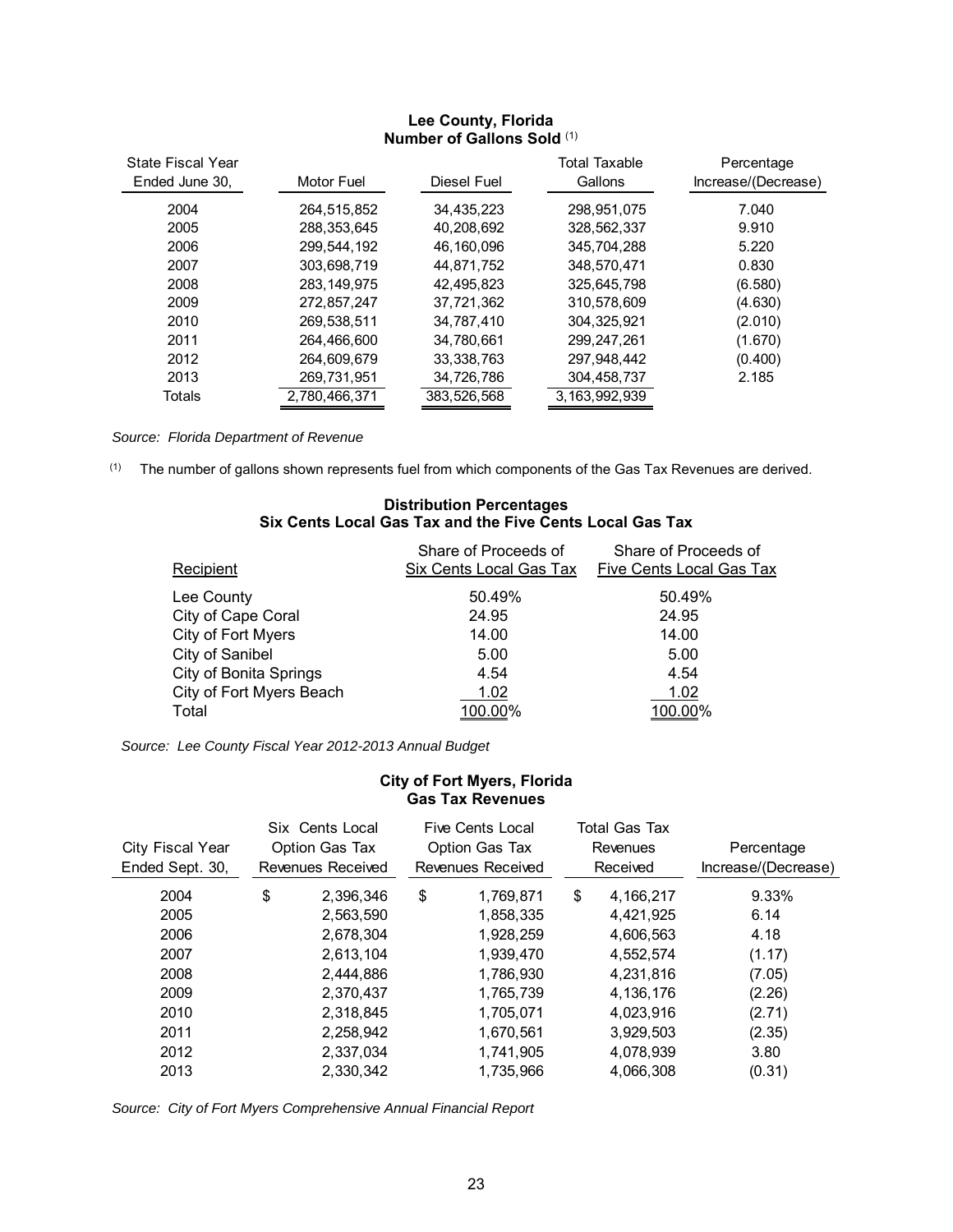# **\$18,335,000 CITY OF FORT MYERS, FLORIDA GAS TAX REVENUE BONDS, SERIES 2004A**

Dated June 10, 2004

### **PURPOSE:**

The Series 2004A Bonds, were issued for the purpose of providing funds to (i) finance the costs of acquisition, construction, and reconstruction of various roads and other transportation improvements within the City, (ii) refund certain outstanding indebtedness of the City, (iii) fully fund the Reserve Account with a municipal bond debt service reserve insurance policy and (iv) pay certain costs of issuance of the Series 2004A Bonds, including the municipal bond insurance premium.

In order to finance a portion of the 2004A projects, the City previously borrowed moneys from the Florida Local Government Finance Commission (the "Finance Commission") under the Finance Commission's Pooled Commercial Paper Loan Program. To evidence such borrowings, the City issued its City of Fort Myers, Florida Revenue Note, Draw No. A-1-1, City of Fort Myers, Florida Revenue Note, Draw A-1-2, City of Fort Myers, Florida Revenue Note, Draw A-1-3 and the City of Fort Myers Revenue Note, Draw A-1-4 (collectively, the "Prior Notes"). The Prior Notes aggregate principal amount outstanding was \$14,700,000.

### **SECURITY:**

The payment of principal, interest and premium, is secured by the Pledged Funds.

Pledged Funds means (1) the Gas Tax Revenues and (2) all moneys, including investments thereof, in the funds and accounts established under the Resolution, except (a) as for the Unrestricted Revenue Account and the Rebate Fund, and (b) to the extent moneys on deposit in a subaccount of the Reserve Account.

Gas Tax Revenues include the Five Cents Local Option Gas Tax and the Six Cents Local Option Gas Tax, and any other gas tax imposed and/or received by the City which is specifically pledged under the Resolution by the City pursuant to Supplemental Resolution.

For a more detailed discussion of the Gas Tax Revenues, please see the Official Statement of the Series 2004A Bonds.

Financial Assurance, Inc. has issued a municipal bond insurance policy on the Bonds. Under the terms of the policy, Financial Assurance, Inc. guarantees the scheduled payment of principal of and interest on the Series 2004A Bonds when due as set forth in the form of the municipal bond insurance policy.

The Series 2004A Bonds shall not be or constitute general obligations or indebtedness of the City as bonds within the meaning of any constitutional or statutory provision, but shall be special obligations of the City, payable solely from and secured by a lien upon and pledge of the Pledged Revenue Funds in accordance with the terms of the Resolution. No Holder of any Series 2004A Bond shall ever have the right to compel the exercise of any ad valorem taxing power to pay such Series 2004A Bond, or be entitled to payment of such Series 2004A Bond from any moneys of the City except from the Pledged Funds in the manner provided in the Resolution.

### **AGENTS AND OTHER INFORMATION:**

Registrar – The Bank of New York Mellon, Jacksonville, Florida (merged with J.P. Morgan Chase)

Pay Agent – The Bank of New York Mellon, Jacksonville, Florida (merged with J.P. Morgan Chase)

Legal Opinion – Bryant Miller and Olive, P.A., Tallahassee, Florida

Insurance – Financial Assurance, Inc., New York, New York

Arbitrage Rate – 4.3612606%

Cusip Number – 348091A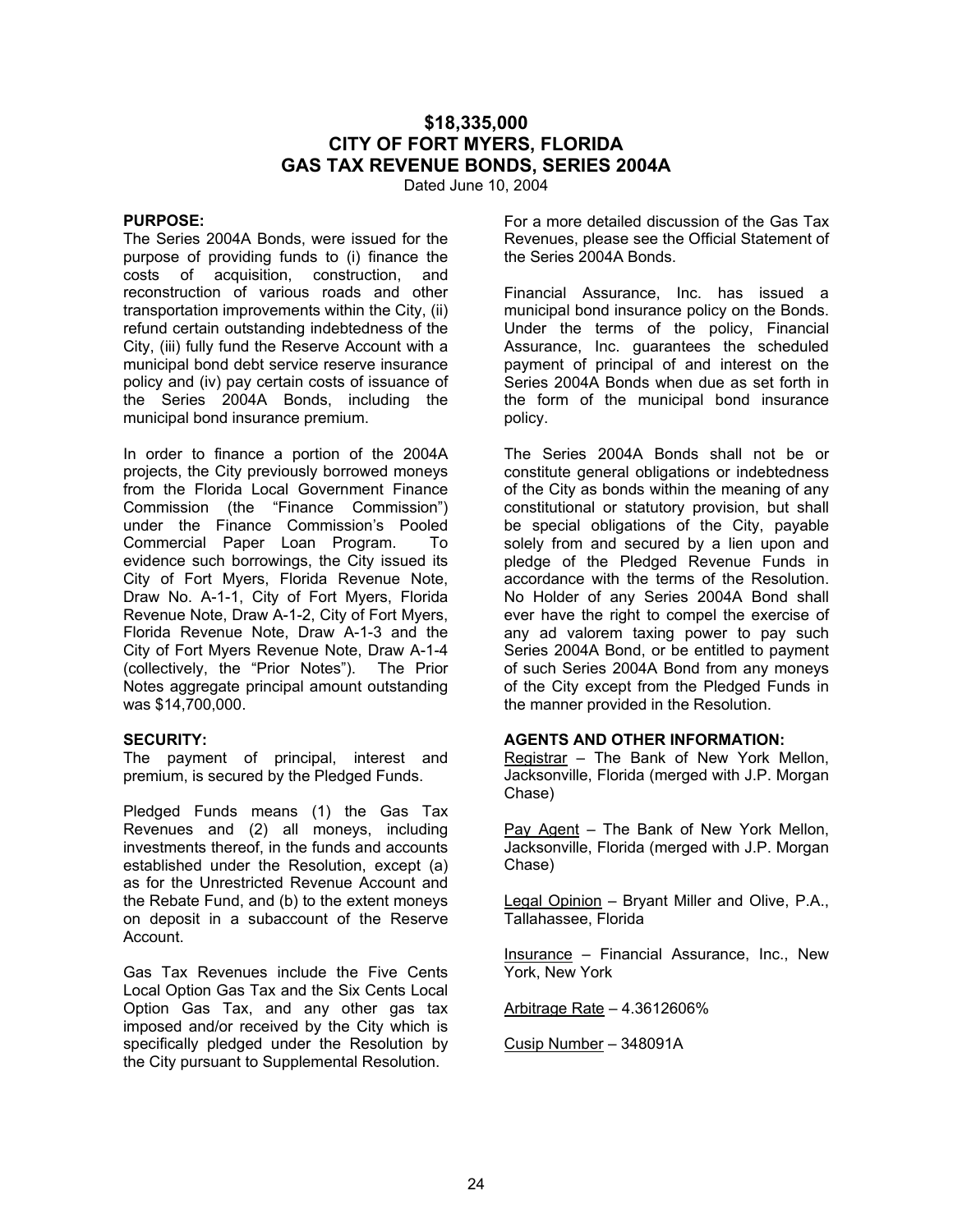# **\$18,335,000 CITY OF FORT MYERS, FLORIDA GAS TAX REVENUE BONDS, SERIES 2004A**

Dated June 10, 2004 **Continued** 

### **ISSUED AS:**

\$18,335,000 Serial Bonds

### **ORIGINAL INSURED RATINGS\*:**

| Moody's           | Aaa |
|-------------------|-----|
| Standard & Poor's | AAA |
| Fitch             | AAA |

\* See the City's "underlying ratings" on page 3.

#### **CALL PROVISIONS:**

The 2004A Bonds maturing on or before February 1, 2014 are not subject to optional redemption prior to maturity. The Series

2004A Bonds maturing on and after February 1, 2015 are subject to redemption at the option of the City in whole or in part, at any time, on or after February 1, 2014 in such order of maturities as may be determined by the City (less than all of a single maturity to be selected by lot) at a redemption price of 100% of the principal amount to be redeemed, together with accrued interest to the date set for redemption.

### **SUMMARY OF OUTSTANDING DEBT SERVICE REQUIREMENTS**

| <b>FISCAL YEAR</b><br><b>ENDING SEPT. 30,</b> | <b>INTEREST</b><br><b>RATE</b> | <b>TOTAL DEBT</b><br><b>SERVICE</b> | <b>PRINCIPAL</b> | <b>INTEREST</b> |
|-----------------------------------------------|--------------------------------|-------------------------------------|------------------|-----------------|
| 2014                                          | 5.000%                         | 1,674,239<br>S                      | \$1,305,000      | 369.239<br>\$   |
| 2015                                          | 4.500%                         | 1,675,789                           | 1,370,000        | 305,789         |
| 2016                                          | 4.400%                         | 1,678,394                           | 1,435,000        | 243,394         |
| 2017                                          | 4.400%                         | 1,673,934                           | 1,495,000        | 178,934         |
| 2018                                          | 4.500%                         | 1,675,831                           | 1,565,000        | 110,831         |
| 2019                                          | 4.625%                         | 1,672,809                           | 1,635,000        | 37,809          |
| Totals                                        |                                | 10,050,996<br>\$.                   | \$8,805,000      | 1,245,996       |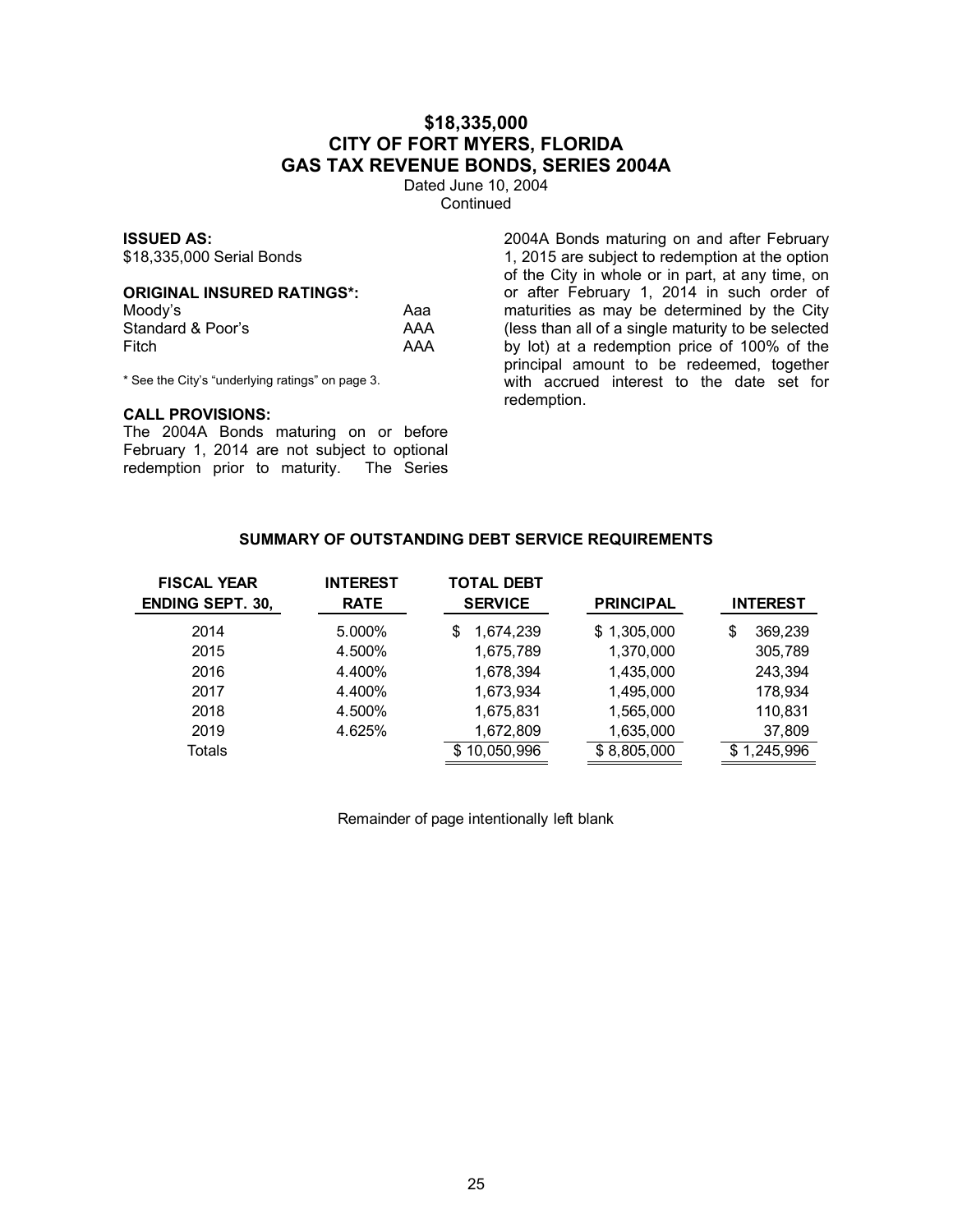# **OTHER GENERAL GOVERNMENTAL DEBT OVERVIEW**

Other general debt not associated with the Utility System consists of three notes and two capital leases. The notes are the (1) Section 108 Note, (2) Community Redevelopment Revenue Note, Series 2005, and (3) Capital Improvement Revenue Note, Series 2005, for the City of Fort Myers Yacht Basin. The two lease agreements financed the acquisition of certain capital assets for the City's Fire Department.

Outstanding debt, including interest and principal on these obligations, totals \$11,876,687 and consists of \$9,252,487 of principal and \$2,624,200 of interest. The following chart provides a graphic presentation of debt service by fiscal year.



# **\$300,000 CITY OF FORT MYERS, FLORIDA CAPITAL IMPROVEMENT REVENUE NOTE, SERIES 1996** Dated July 12, 1996

### **PURPOSE:**

This revenue note was issued to provide funds for the redevelopment of a shopping center in the City. This note matures August 1, 2015.

### **SECURITY:**

The Note is secured by the Community Development Block Grant revenues and program income. The note carries a variable interest rate and is calculated on the three month London Interbank Interest Rates (LIBOR) plus 20 basis points. As of September 30, 2013, the LIBOR three month rate was 0.24800%.

#### **ISSUED AS:**

\$300,000 Serial Note in annual increments of \$25,000 each.

### **CALL PROVISIONS:**

The note may be prepaid at any time.

| <b>FISCAL YEAR</b><br><b>ENDING SEPT. 30,</b> | <b>INTEREST</b><br><b>RATE</b> | <b>TOTAL DEBT</b><br><b>SERVICE</b><br><b>PRINCIPAL</b> |        |              |   |       | <b>INTEREST</b> |
|-----------------------------------------------|--------------------------------|---------------------------------------------------------|--------|--------------|---|-------|-----------------|
| 2014                                          | 4.000%                         | S                                                       | 28.225 | 25,000       |   | 3,225 |                 |
| 2015                                          | 4.000%                         |                                                         | 26.621 | 25,000       |   | 1.621 |                 |
| Totals                                        |                                | Œ                                                       | 54,846 | \$<br>50,000 | w | 4.846 |                 |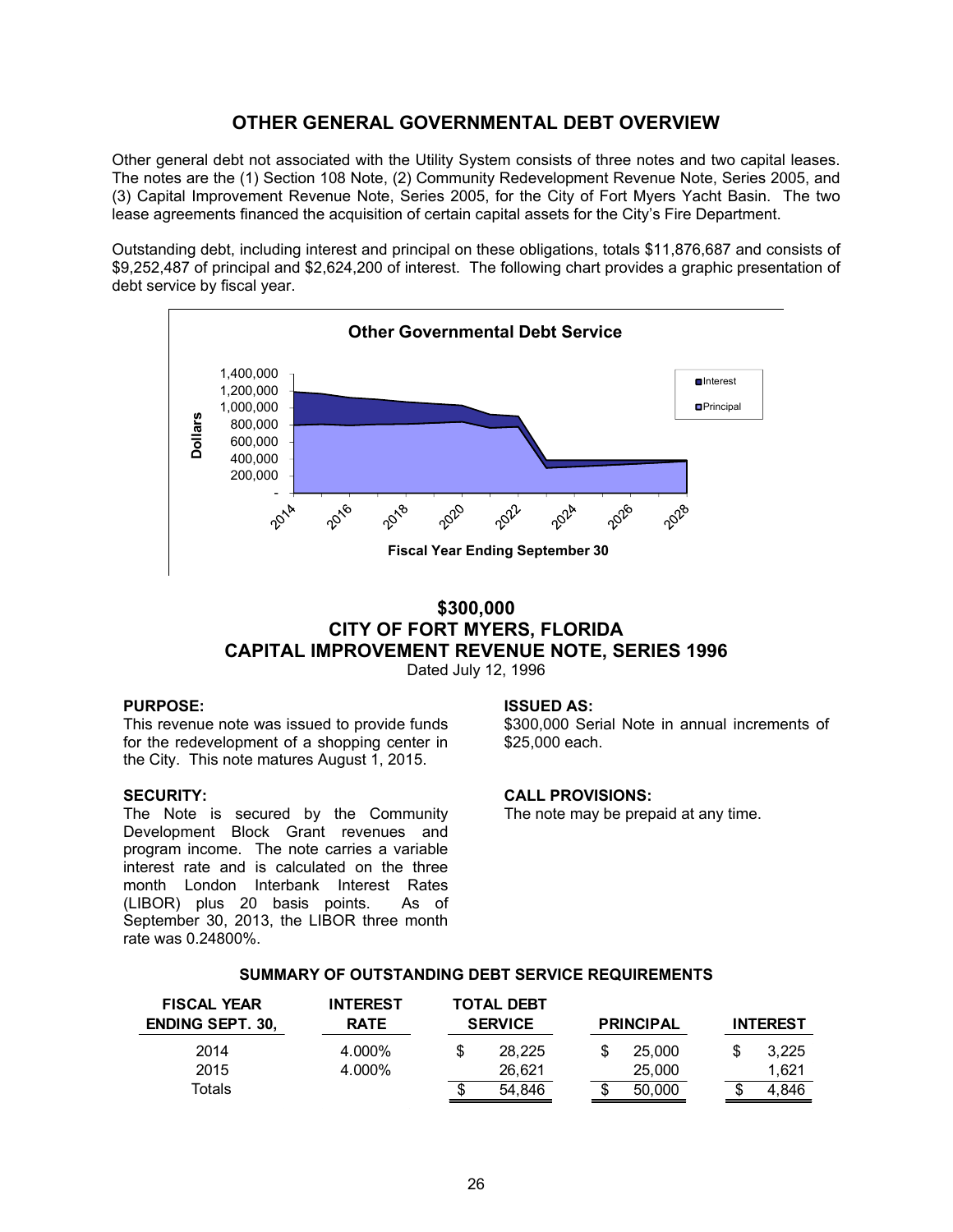# **\$7,450,000 CITY OF FORT MYERS, FLORIDA COMMUNITY REDEVELOPMENT REVENUE NOTE, SERIES 2005**

Dated January 6, 2005

### **PURPOSE:**

This revenue note was originally issued for \$7,450,000 to finance the cost of community redevelopment projects and to refund outstanding obligations of the City of Fort Myers, Florida. It carried an interest rate of 4.65%, was paid quarterly and had a maturity date of January 1, 2012.

On December 9, 2009, the note was amended in accordance with Resolution No. CRA 2009- 02. The amendment modified the interest rate to 4.01% (subject to adjustment as provided in the Series 2005 Note), established a reserve requirement and extended the maturity date to January 1, 2022. Thirteen annual principal payments of \$496,154 plus interest began on January 1, 2010.

#### **SECURITY:**

The Note is secured by the revenues of the Redevelopment Trust Fund (Community Redevelopment Agency) of the City of Fort Myers.

### **AMENDED AS:**

\$7,450,000 note with debt service payable annually.

#### **CALL PROVISIONS:**

This note may be prepaid at the option of the issuer.

| <b>FISCAL YEAR</b><br><b>ENDING SEPT. 30,</b> | <b>INTEREST</b><br><b>RATE</b> | <b>TOTAL DEBT</b><br><b>SERVICE</b> | <b>PRINCIPAL</b> | <b>INTEREST</b> |
|-----------------------------------------------|--------------------------------|-------------------------------------|------------------|-----------------|
| 2014                                          | 4.010%                         | \$<br>677,703                       | \$<br>496,154    | \$<br>181,549   |
| 2015                                          | 4.010%                         | 657,531                             | 496,154          | 161,377         |
| 2016                                          | 4.010%                         | 637,359                             | 496,154          | 141,205         |
| 2017                                          | 4.010%                         | 617,518                             | 496,154          | 121,364         |
| 2018                                          | 4.010%                         | 597,015                             | 496,154          | 100,861         |
| 2019                                          | 4.010%                         | 576,842                             | 496,154          | 80,688          |
| 2020                                          | 4.010%                         | 556,670                             | 496,154          | 60,516          |
| 2021                                          | 4.010%                         | 536,609                             | 496,154          | 40,455          |
| 2022                                          | 4.010%                         | 516,324                             | 496,152          | 20,172          |
| Totals                                        |                                | 5,373,571                           | \$4,465,384      | 908,187<br>\$   |

#### **SUMMARY OF OUTSTANDING DEBT SERVICE REQUIREMENTS**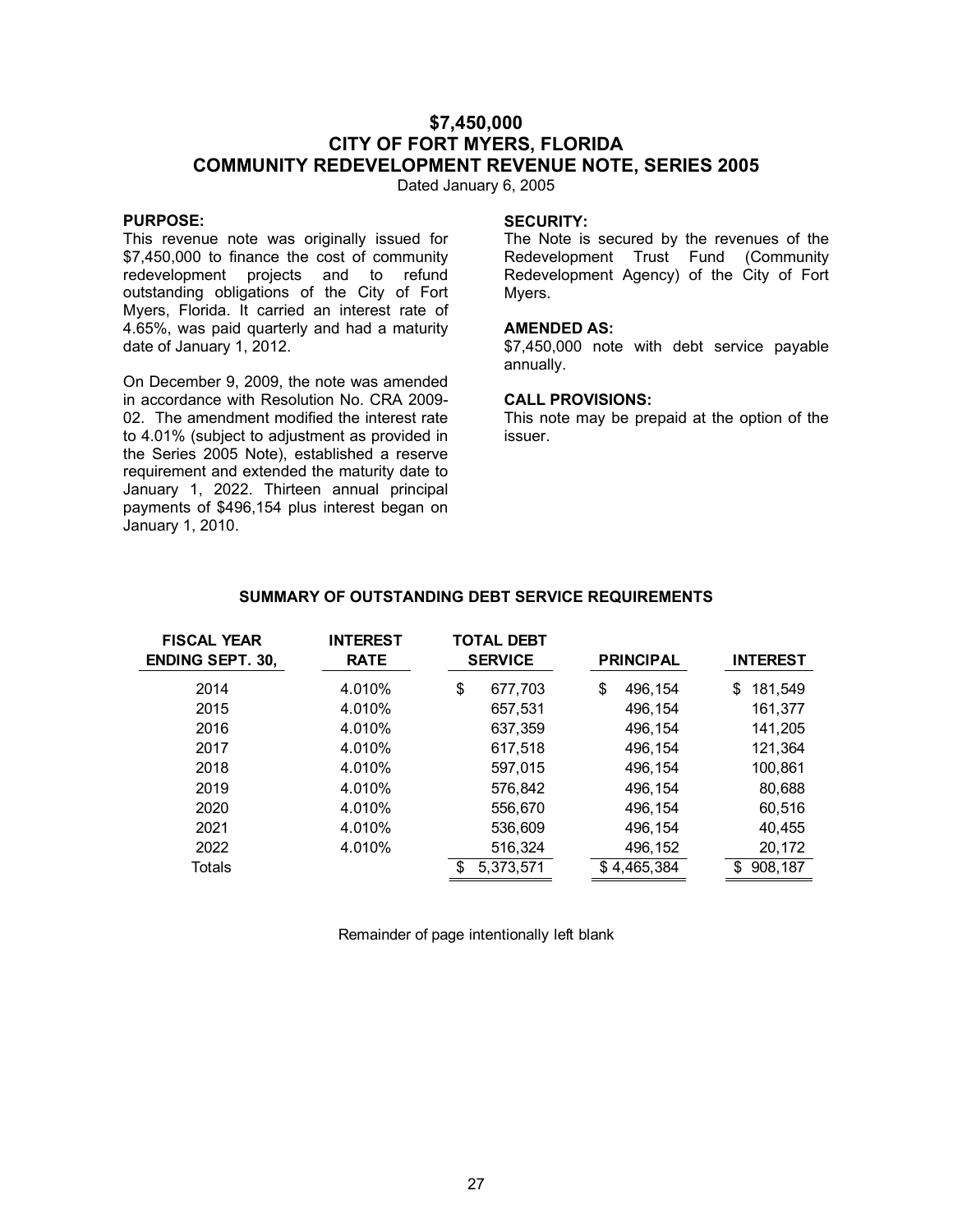# **\$5,000,000 CITY OF FORT MYERS, FLORIDA CAPITAL IMPROVEMENT REVENUE NOTE, SERIES 2005**

Dated October 4, 2005

### **PURPOSE:**

This revenue note was issued to provide interim financing for major renovations and repairs at the City of Fort Myers Yacht Basin. Projects include updating utilities, replacing docks and adding docks. The note carries an interest rate of 4.63%, is paid quarterly and has a maturity date of September 1, 2028.

# **SECURITY:**

The Note is secured by Net Revenues of the Yacht Basin. Net Revenues are defined as the Gross Revenues after deduction of the Cost of Operation and Maintenance.

### **ISSUED AS:**

\$5,000,000 note with debt service payable quarterly.

### **CALL PROVISIONS:**

The note may be prepaid at any time.

| <b>FISCAL YEAR</b>      | <b>INTEREST</b> |                | <b>TOTAL DEBT</b> |                  |                 |
|-------------------------|-----------------|----------------|-------------------|------------------|-----------------|
| <b>ENDING SEPT. 30,</b> | <b>RATE</b>     | <b>SERVICE</b> |                   | <b>PRINCIPAL</b> | <b>INTEREST</b> |
| 2014                    | 4.630%          | \$             | 386,878           | \$<br>195,573    | \$<br>191,305   |
| 2015                    | 4.630%          |                | 386,877           | 204,916          | 181,961         |
| 2016                    | 4.630%          |                | 386,876           | 214,219          | 172,657         |
| 2017                    | 4.630%          |                | 386,876           | 224,940          | 161,936         |
| 2018                    | 4.630%          |                | 386,877           | 235,687          | 151,190         |
| 2019                    | 4.630%          |                | 386,876           | 246,947          | 139,929         |
| 2020                    | 4.630%          |                | 386,877           | 258,382          | 128,495         |
| 2021                    | 4.630%          |                | 386,877           | 271,090          | 115,787         |
| 2022                    | 4.630%          |                | 386,876           | 284,041          | 102,835         |
| 2023                    | 4.630%          |                | 386,877           | 297,612          | 89,265          |
| 2024                    | 4.630%          |                | 386,877           | 311,615          | 75,262          |
| 2025                    | 4.630%          |                | 386,877           | 326,718          | 60,159          |
| 2026                    | 4.630%          |                | 386,876           | 342,327          | 44,549          |
| 2027                    | 4.630%          |                | 386,876           | 358,682          | 28,194          |
| 2028                    | 4.630%          |                | 386,877           | 375,782          | 11,095          |
| Totals                  |                 | \$             | 5,803,150         | \$4,148,531      | \$1,654,619     |

### **SUMMARY OF OUTSTANDING DEBT SERVICE REQUIREMENTS**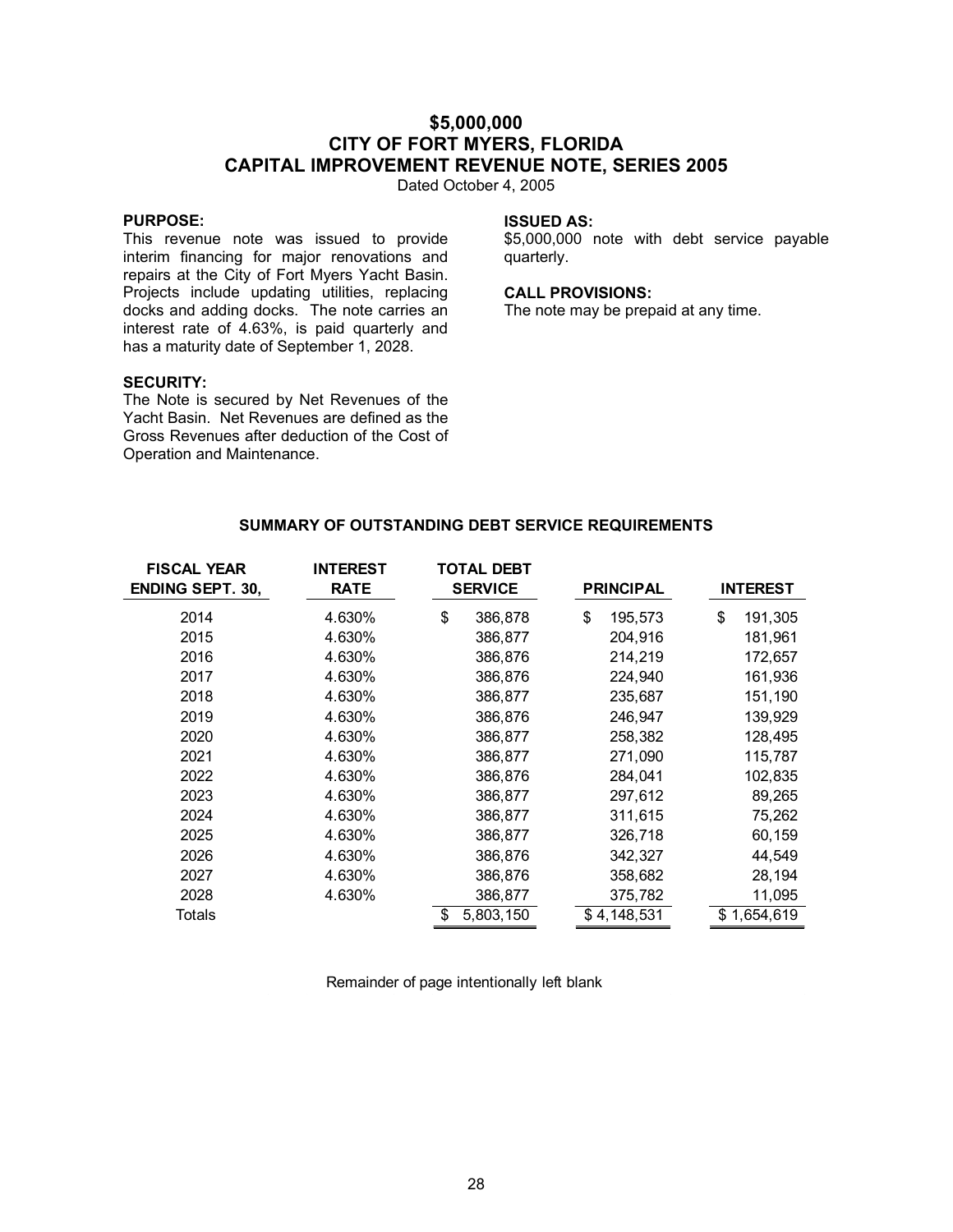# **\$549,740 CITY OF FORT MYERS, FLORIDA CAPITAL LEASE, SERIES 2013**

Dated April 15, 2013

### **PURPOSE:**

This capital lease was issued to finance the purchase of a fire engine. The lease purchase of a fire engine. agreement requires annual payments and the interest rate is 2.45%.

### **SECURITY:**

The repayment of the capital lease is secured by the item purchased. There is a clause that allows the City to cancel the lease and return the equipment in the event that funds are not appropriated to the debt service.

### **ISSUED AS:**

\$549,740 capital lease

# **PURCHASE PROVISIONS:**

Upon thirty days prior written notice by Lessee to Lessor, and so long as there is no Event of Default then existing, Lessee has the option to purchase all of the equipment covered by the lease on any rent payment due date by paying all rent payments then due plus the termination value amount set forth on the payment schedule for such date.

## **SUMMARY OF OUTSTANDING DEBT SERVICE REQUIREMENTS**

| <b>FISCAL YEAR</b><br><b>ENDING SEPT. 30,</b> | <b>INTEREST</b><br><b>RATE</b> | <b>TOTAL DEBT</b><br><b>SERVICE</b> |         |    | <b>PRINCIPAL</b> |  |    |        |  | <b>INTEREST</b> |  |
|-----------------------------------------------|--------------------------------|-------------------------------------|---------|----|------------------|--|----|--------|--|-----------------|--|
| 2014                                          | 2.450%                         | \$                                  | 86,417  | \$ | 72,948           |  | \$ | 13,469 |  |                 |  |
| 2015                                          | 2.450%                         |                                     | 86,417  |    | 74,735           |  |    | 11,682 |  |                 |  |
| 2016                                          | 2.450%                         |                                     | 86,417  |    | 76,566           |  |    | 9,851  |  |                 |  |
| 2017                                          | 2.450%                         |                                     | 86,417  |    | 78.442           |  |    | 7.975  |  |                 |  |
| 2018                                          | 2.450%                         |                                     | 86,417  |    | 80,364           |  |    | 6,053  |  |                 |  |
| 2019                                          | 2.450%                         |                                     | 86,417  |    | 82,333           |  |    | 4,084  |  |                 |  |
| 2020                                          | 2.450%                         |                                     | 86,417  |    | 84,352           |  |    | 2,065  |  |                 |  |
| Totals                                        |                                | \$                                  | 604,919 |    | 549,740          |  | S  | 55,179 |  |                 |  |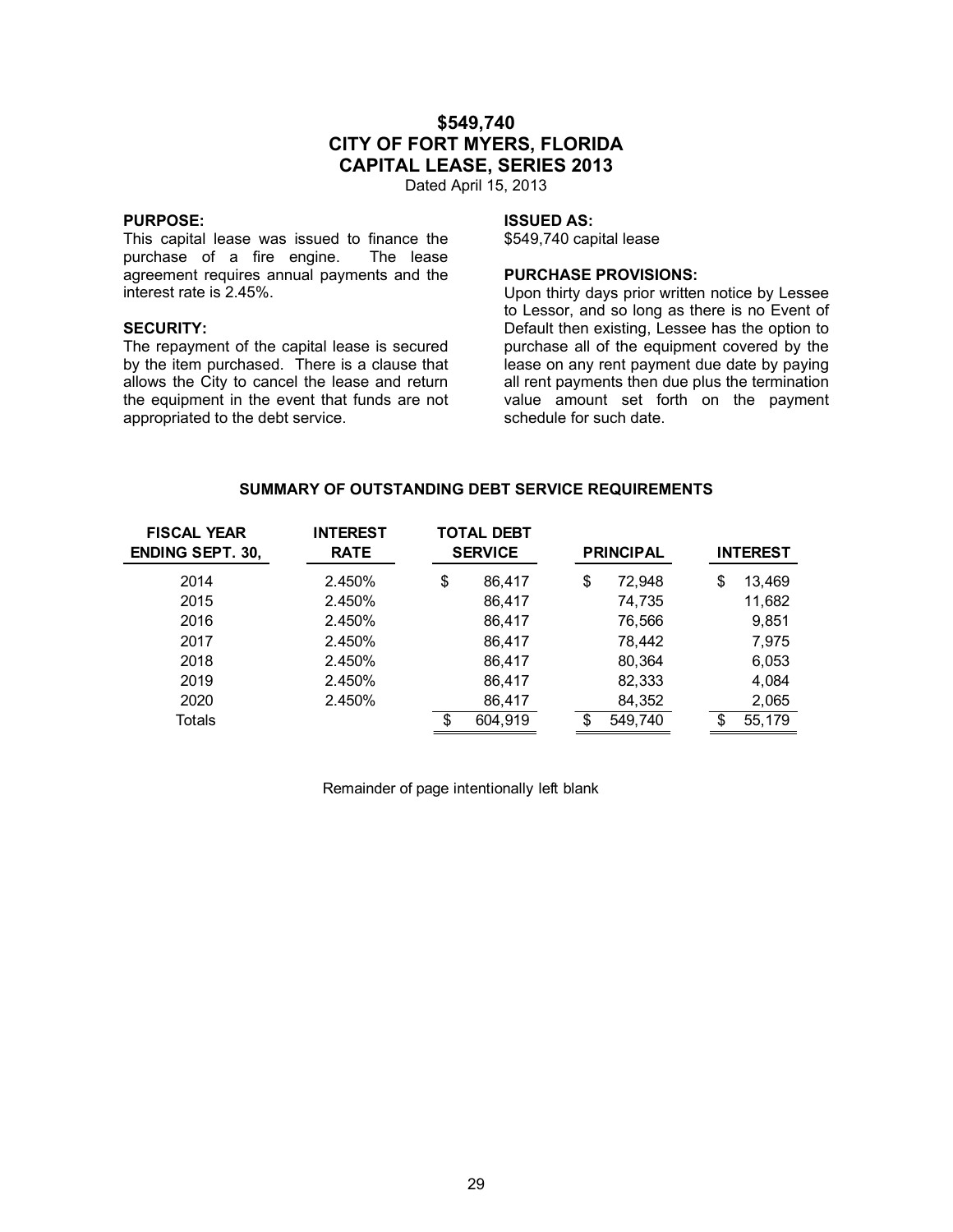# **\$50,250 CITY OF FORT MYERS, FLORIDA CAPITAL LEASE, SERIES 2013-1**

Dated May 31, 2013

### **PURPOSE:**

This capital lease was issued to finance the purchase of web-based software for incident reporting, staff and inventory tracking for the City's Fire Department. The lease agreement requires annual payments of \$10,050 in addition to annual support and hosting fees. An implied market lease interest rate of 1.40% has been applied.

#### **SECURITY:**

The repayment of the capital lease is secured by the items purchased. There is a clause that states that the City's performance and obligation to pay under the lease contract is contingent upon the annual appropriation of funds.

### **ISSUED AS:**

\$50,250 capital lease

### **PROVISIONS:**

If for any reason the City elects to cancel the agreement before the five year payment plan is complete, the City will pay the full implementation fees under the agreed upon five year payment plan.

| <b>FISCAL YEAR</b><br><b>ENDING SEPT. 30,</b> | <b>INTEREST</b><br><b>RATE</b> |    | <b>TOTAL DEBT</b><br><b>SERVICE</b> | <b>PRINCIPAL</b> |    | <b>INTEREST</b> |
|-----------------------------------------------|--------------------------------|----|-------------------------------------|------------------|----|-----------------|
| 2014                                          | 1.400%                         | \$ | 10.050                              | \$<br>9.506      | \$ | 544             |
| 2015                                          | 1.400%                         |    | 10,050                              | 9,640            |    | 410             |
| 2016                                          | 1.400%                         |    | 10,050                              | 9,775            |    | 275             |
| 2017                                          | 1.400%                         |    | 10,050                              | 9.911            |    | 139             |
| Totals                                        |                                | S  | 40,200                              | 38,832           | S  | 1,368           |

### **SUMMARY OF OUTSTANDING DEBT SERVICE REQUIREMENTS**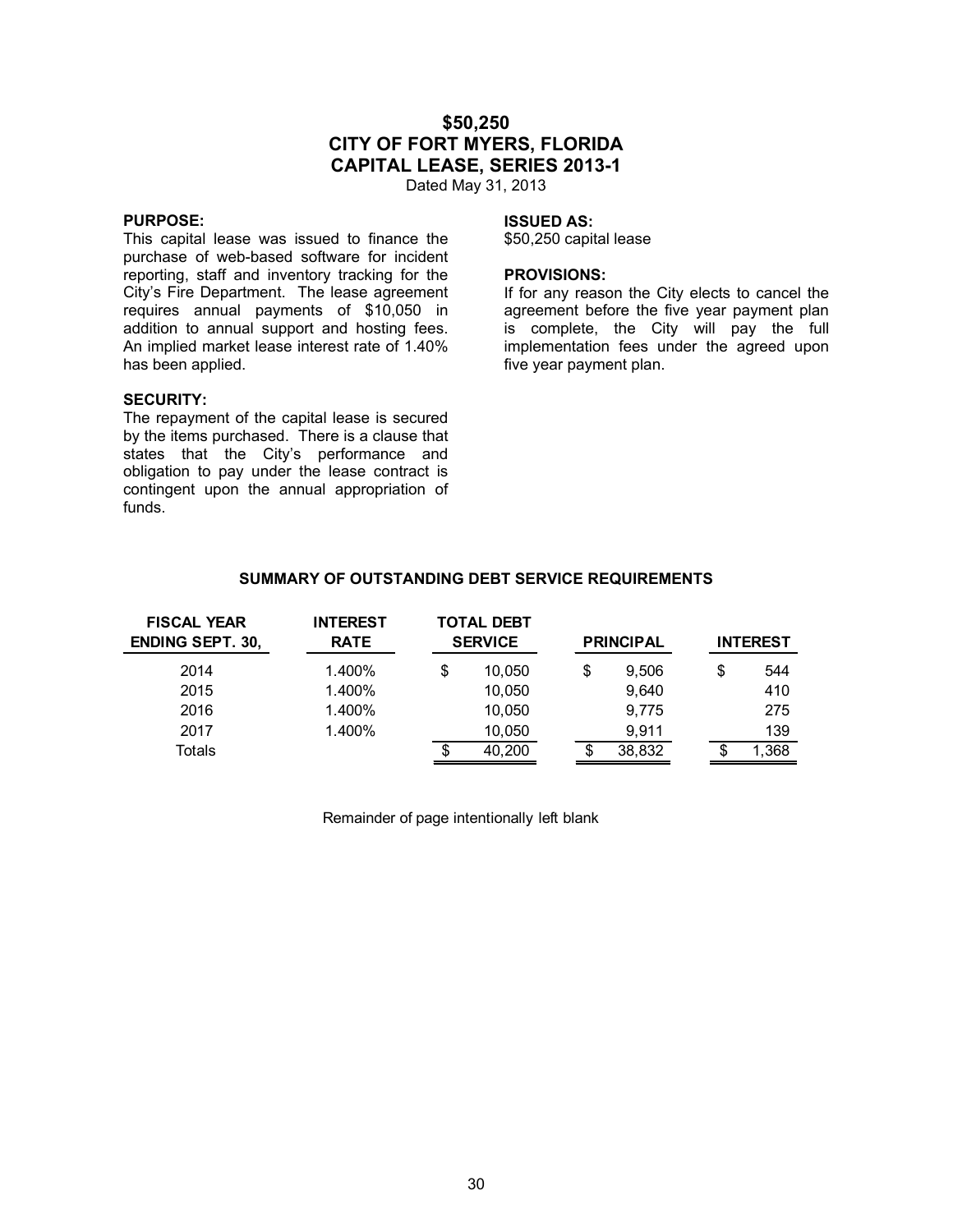# **UTILITY SYSTEM OVERVIEW**

### **Background**

The City's Utility System's first pipes were installed in 1910 and the City's first wastewater treatment plant was placed in operation in 1926. A second plant was added in 1970, and during this era, many of the pump stations and force mains were installed. The two original plants treated wastewater to secondary standards, which did not comply with the Clean Water Act standards for discharge to the Caloosahatchee River. In 1982, a federal grant was made available for the construction of two advanced wastewater treatment plants, which went into operation in 1985. A 1973 interlocal agreement with Lee County, Florida, provides that the City process the County's sewage, and the agreement was amended in 1983 to include processing County sewage at the two new advanced wastewater treatment plants.

The City's first water treatment plant was constructed in 1936. The early distribution system consisted of small diameter pipes and lines serving the City's downtown area and a portion of what is now historic Fort Myers along McGregor Boulevard. The City's existing water treatment plant was completed in 1992.

The City's existing reclaimed water system was placed into service in 1994. The Central Plant processes the reclaimed water, which is stored in two storage tanks with a total capacity of 6.0 MG at the Central Plant and then dispersed into the distribution system via high service pumps. The existing distribution system currently serves a limited amount of customers, however, it has a large growth potential for future expansion.

The City's water, wastewater and reclaimed water utility systems are collectively referred to herein as the "Utility System."

### **Administration**

The ultimate authority for the Utility System rests with the City Council. The City Manager is the Chief Administrator of the Utility System. The day-to-day administration of the Utility System is under the direction of the Public Works Director. The Public Works Department has four professional engineers on staff. Utility billing and collection is a function under the Public Works Department.

### **Facilities – Water**

**Supply.** Seventeen (sixteen of which are active) newer raw water supply wells have been established in the Floridan Aquifer and currently constitute the entire raw water supply source for the water system. Each of these wells has an average production capacity of approximately one million gallons per day (MGD). The wells are located on the western boundary of the City's former wellfield. A new raw water pipeline to collect the water was installed as part of the change in water supply, connecting each of the wells to the existing water treatment facilities. Each well is equipped with a 100 HP submersible pump and motor, and is capable of being operated and controlled from the water treatment facilities' control center. The quality of this raw water supply required the City to make certain modifications to its water treatment process, as well as many of the components within the water treatment facilities. These modifications were completed in 2002.

Because the Floridan Aquifer yields brackish water, the treatment facilities operate under a reverse osmosis process. Approximately 23% of the water processed through the facilities is rejected due to the high concentrations of chlorides. Disposal of the rejected water is accomplished through a deep injection well approximately 3,000 feet in depth. Other plant modifications that were required with the change in water supply included retrofitting the feed pumps for them to accept the brackish water and relocation of the degasifier to improve the removal of hydrogen sulfide, allowing the plant to continue operating at the same feed pressure. The former plant process was based on a three-stage configuration, and the plant now operates on a two-stage process.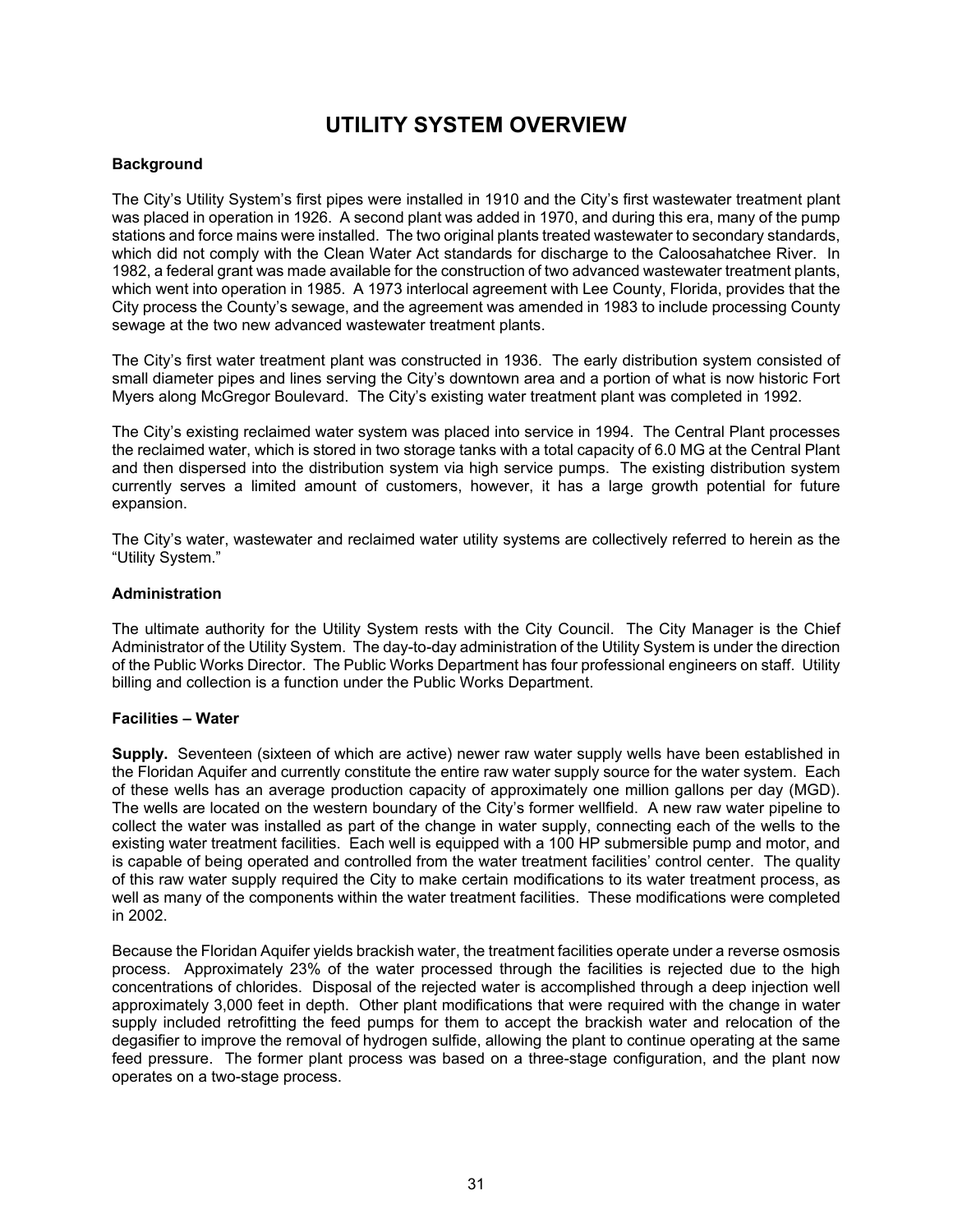The City's water supply system operates under a current 20-year permit from the South Florida Water Management District (SFWMD), which is the responsible regulatory agency for water withdrawal facilities in south Florida. The permit expires in March 2020 and allows withdrawal of up to 16.14 MGD.

**Treatment.** Beginning in December 1992, the City placed a new membrane softening water treatment plant on-line. The capacity of this plant was expanded from 8 MGD to 12 MGD in 2004 and is expandable to 20 MGD as growth and demands justify. The process utilizes low pressure membranes for softening with hypochlorite added for disinfection. This change in chemical provides the same level of disinfection but is much safer for the employees and surrounding neighbors in the event of a leak. A second diesel generator was installed to provide an additional level of redundancy if the plant should experience a power failure. The treatment plant processing change from membrane softening to reverse osmosis required a change in the type of membrane used as well as moving from a three-stage process to a two-stage process. In addition, certain plant piping was modified to accomplish the changeover. Water produced by the treatment plant exceeds all current quality standards.

**Storage.** At the City's water treatment plant, there are approximately 15,000,000 gallons of ground storage. High service pumps withdraw water from the three storage tanks to pump water to the customers. There is another 250,000 gallons of elevated storage in the distribution system. Water from a 2,500,000 gallon ground storage tank located at Winkler Avenue can be pumped into the Utility System by two high service pumps to supplement the supply from the water treatment plant. An aquifer storage and recovery (ASR) well was installed in 2002 at the Winkler Pump Station. It has a capacity of 1,000,000 gallons. The well has been permitted and constructed but is currently not operational due to a change in regulatory rules. Once the processed water is pumped into the well for storage, arsenic levels rise and are above the City's maximum contaminate level, making the water unusable.

**Transmission and Distribution.** The water distribution system consists of approximately 441 miles of pipeline. Approximately 230,000 linear feet of transmission piping ranging in size from 1- to 42 - inch diameters have been installed since 1985 to meet the growing demands of the water distribution system.

The water distribution system includes piping that dates back to the early 1900s. Most of the older piping is either lined or unlined cast iron, asbestos cement or galvanized steel pipe. The new pipe is poly-lined ductile iron and polyvinyl chloride (PVC) pipe. Deficiencies also exist in the smaller distribution pipes that serve local areas. The City has completed approximately 40% of a phased piping replacement program in areas that have problems. All replacements, rehabilitations and improvements should be completed by 2021.

For fiscal year 2013, the City produced and supplied an average of 6.236 MGD of potable water to its customers.

### **Facilities – Wastewater**

**Treatment.** The City owns and operates two existing advanced wastewater treatment plants, which receive and treat the wastewater generated by the City and certain adjacent Lee County Areas. These plants are the Central Advanced Wastewater Treatment Plant (the "Central Plant") and the South Advanced Wastewater Treatment Plant (the "South Plant"). Both of these facilities were placed in operation in 1985. The City's current capital improvement program (CIP) includes costs related to the acquisition and construction of a new wastewater treatment plant (East Plant) that is expected to be completed in 2021 and is anticipated to have a design capacity of 8.0 MGD.

The Central Plant and the South Plant are essentially alike in configuration and degree of treatment provided. Each treatment plant has similar equipment. Treatment is achieved by the following unit processes: influent pump station; screening and grit removal facilities; 5-zone biological advanced wastewater treatment (AWT) process; secondary clarifiers; alum feed and chemical handling facilities; chlorination facilities; sludge holding units; belt filter presses and sludge loading facility; and standby power equipment.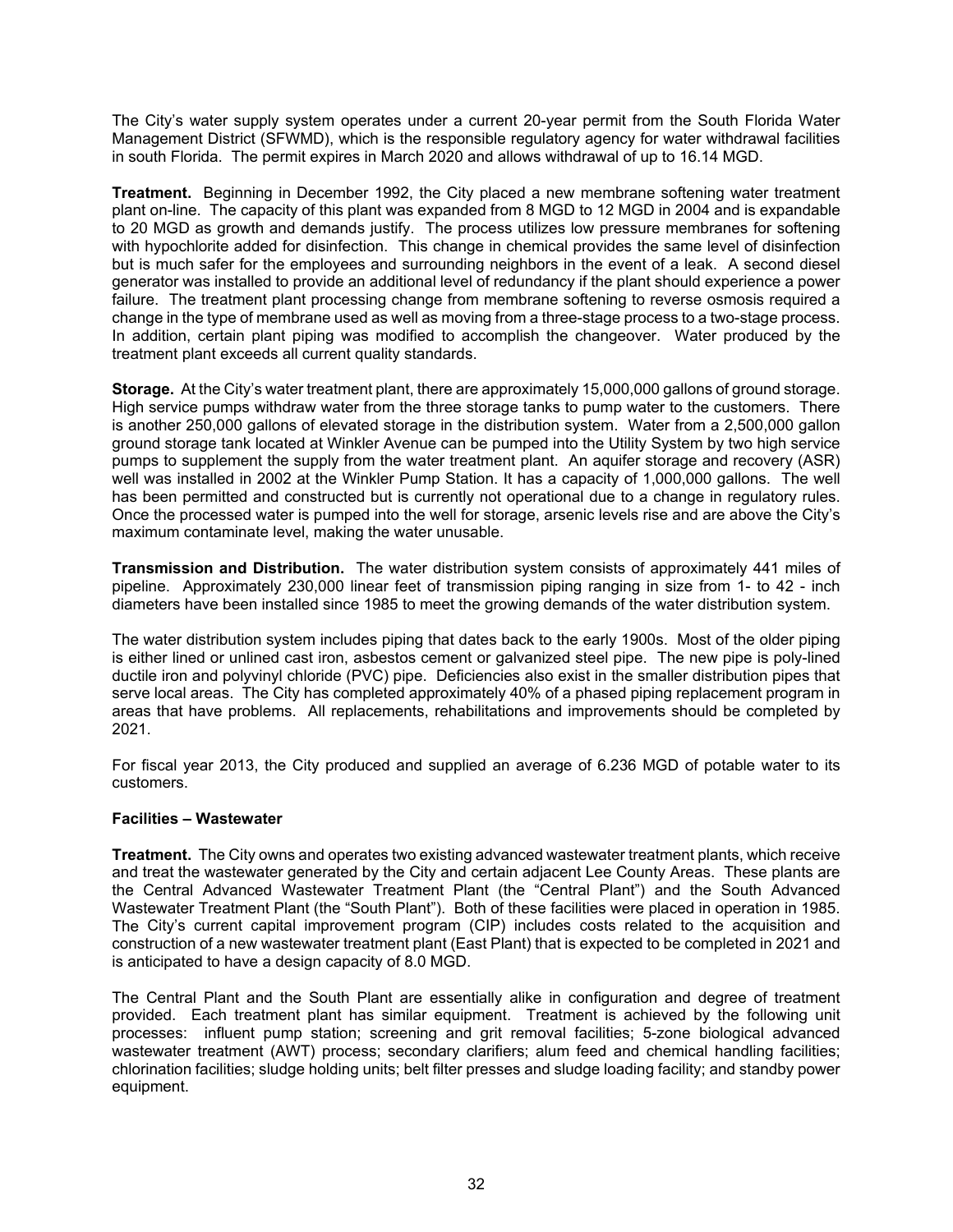An existing interlocal agreement allocates capacity at both the South Plant and the Central Plant to Lee County for the County's South Fort Myers and East Lee County Sewer districts. The South Plant has an annual average design capacity of 12 MGD. Of this capacity, Lee County has an allocation of 6.96 MGD (58%) for the treatment of wastewater from its South Fort Myers Sewer District.

This disinfected effluent from the South Plant is discharged to the Caloosahatchee River through a 42-inch outfall line. The Central Plant has an annual average design capacity of 11 MGD, of which 4.51 MGD (41%) is committed to Lee County for the East Lee County Sewer District. The Plant has a 36-inch effluent outfall line to the Caloosahatchee River. The peak design flow rates are 27.5 MGD for the Central Plant and 30 MGD for the South Plant. For fiscal year 2013, the South Plant and the Central Plant treated an average of 8.64 and 5.90 MGD, respectively, and served a total of 65,326 City and Lee County units, some of which have multiple connections. The Utility System additionally has outstanding commitments for almost 18,100 new equivalent residential connections primarily as a result of three proposed residential developments within the City. The treatment facilities have sufficient capacity to service these additional connections.

The City's total discharge allocation permitted by the Florida Department of Environmental Protection (FDEP) from the South Plant and the Central Plant is 23 MGD. Currently, 8.69 MGD on average is utilized at the South Plant and 3.47 MGD is utilized at the Central Plant, for a total discharge of 12.16 MGD. It is highly unlikely that the current allocations for discharge into the Caloosahatchee River, 11 MGD for the Central Plant and 12 MGD for the South Plant, will be allowed in the future. Consequently, planning for future expansions of the existing plants will likely require development of alternative methods of effluent disposal. Expansion of the reclaimed water system is one of the alternatives being planned by the City.

Presently, biosolids from the Central Plant and the South Plant are disposed, per an interlocal agreement with Lee County. Under this agreement, Lee County hauls and disposes of the dewatered biosolids from both plants by either composting or landfilling. Land spreading sites are permitted to the hauler by the Department of Environmental Protection.

**Collection.** The City's force main and gravity sewer collection system is constructed of approximately 400 miles of pipe ranging in size from 1 inches through 42 inches and includes 179 lift stations. The system also includes over 6,500 manholes and all associated service connections. The City's wastewater collection system serves a total area of 39.82 square miles. The East Lee County Sewer District and South Fort Myers Sewer District comprise approximately 50% of that area. The Central Plant serves the City's Central Service Area and the East Lee County Sewer District, while the South Plant serves the City's South Service Area and the South Fort Myers Sewer District.

The City changed the lift station monitoring system from the hard-wired SCADA system to a cellular internet system. The lift stations are linked by cellular technology to an internet site. Information from all connected stations is sent through the internet site. The City staff monitors the stations' performance via a website. In the event of lift station problems or failure, the website uses predetermined settings to notify personnel via telephone message and electronic mail.

The wastewater collection system includes piping that dates back to the early 1900s. A majority of the existing gravity sewer mains are constructed of vitrified clay pipe and many of the manholes are brick lined. Other construction materials present include cast iron pipe, ductile iron pipe and concrete pipe. Construction of gravity sewer mains and line completed in recent years has almost exclusively utilized polyvinyl chloride (PVC) pipe or poly-lined ductile iron pipe. The City is currently completing a phased sewer main rehabilitation and replacement program addressing aging wastewater system components. All work should be completed by the end of 2021. The City estimates that approximately 50% of the lift stations have also been rehabilitated to date.

In the City's Central Service Area, pumping stations are generally utilized to pump from one service area into the gravity system of an adjacent service area. In the City's South Service Area, most pumping stations are manifolded into a large common force main which ultimately discharges in the South Plant.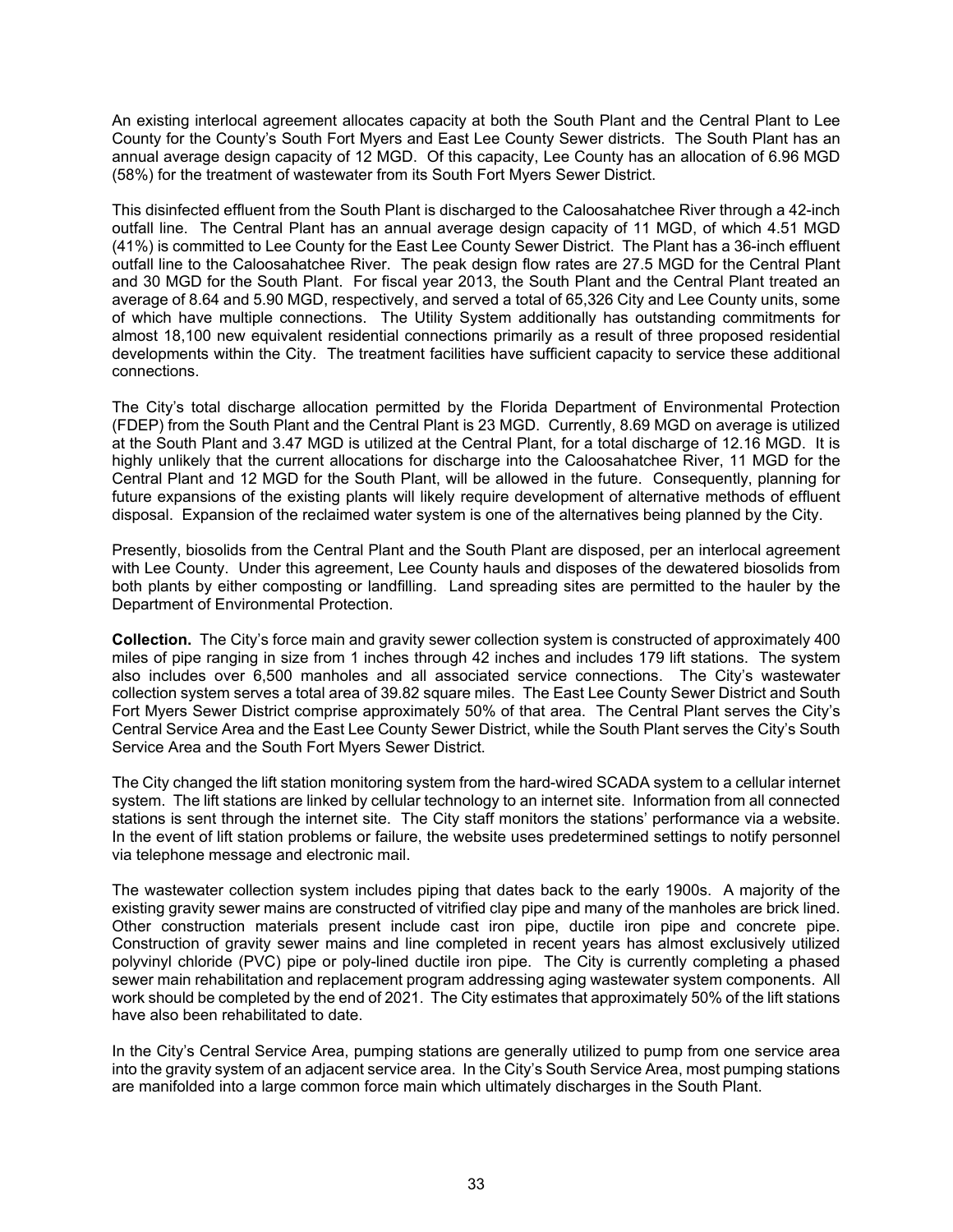### **Facilities – Reclaimed Water**

**Introduction.** The City's reclaimed water system is a relatively new system. The initial components were placed into service in 1994. The Central Plant processes and stores the reclaimed water, and then disperses it into the distribution system via high service pumps. The South Plant does not have the capability to produce reclaimed water at the present time; however, plans include improvements to the South Plant to allow for reclaimed water production in the future. In addition, the proposed East Plant is expected to produce reclaimed water when it is completed in 2021.

**Treatment.** The Central Plant is the current reclaimed water production facility for the City. The Central Plant has a production capacity of 6.0 MGD. For the year ended September 30, 2013, reclaimed water distribution was 2.85 MGD.

The reclaimed water facility takes effluent from the existing clarifier discharge stream and diverts the stream to the reclaimed water disc filters. These filters are designed to remove additional levels of suspended solids and other pollutants.

Following the filtration, the reclaimed water is subjected to high levels of disinfection utilizing sodium hypochlorite in the chlorine contact chambers as required by state regulations. After being subjected to the required chlorine contact times, the reclaimed water is then routed to the transfer pumping station, which transfers the reclaimed water to the ground storage tank. Any rejected reclaimed water is sent back to the filter feed pump station for retreatment. Extensive monitoring of flow, pressure, pH, total suspended solids, biochemical oxygen demand, and fecal coliform ensures compliance with regulatory requirements. This ensures that all treatment criteria are met before the final reclaimed water product is placed in the storage tanks and released into the transmission system.

**Storage.** The reclaimed water produced at the Central Plant is stored in a covered ground storage reservoir for use as demand requires. The capacity of the ground storage reservoir is 6,000,000 gallons. The system operates with four high service pumps to pump reclaimed water through the transmission system after it is withdrawn from the storage tank. The pumps have a total capacity of 13.0 MGD. As the demand subsides, the tank is then refilled as needed. The storage tank provides an operating buffer for the reclaimed water production facilities.

**Transmission and Distribution.** The transmission and distribution system currently in service includes polyvinyl chloride (PVC) and poly-lined ductile iron pipe mains ranging in diameter from 4 inches to 24 inches. In 1994, the initial improvements made to the transmission system included approximately 5 miles of pipeline from the Central Plant east to the Lee County Resource Recovery Facility under an interlocal agreement with Lee County. Since 1994, isolated lines throughout the City have been installed that will provide additional distribution when transmission lines become available. It is estimated that there are approximately 32 miles of reclaimed transmission lines installed throughout the City with approximately 8 miles currently in use.

### **Sewage Treatment Contract**

The City and Lee County entered into an interlocal agreement on November 16, 1983 whereby the City agreed to treat and dispose of wastewater produced in certain portions of Lee County in return for payments by Lee County determined to be the City's cost of treating and disposing of the wastewater received from Lee County, without profit or loss. Under the current provisions of the interlocal agreement, Lee County is entitled to allocations of 58% and 41% of the treatment capacities the South Plant and Central Plant, respectively. In the fiscal year ended September 30, 2013, payments by Lee County pursuant to the interlocal agreement represented approximately 17.66% of the gross revenues of the Wastewater System. The interlocal agreement is intended to be a permanent and perpetual agreement, terminable only by mutual agreement. It is currently being revised to better define service area boundaries.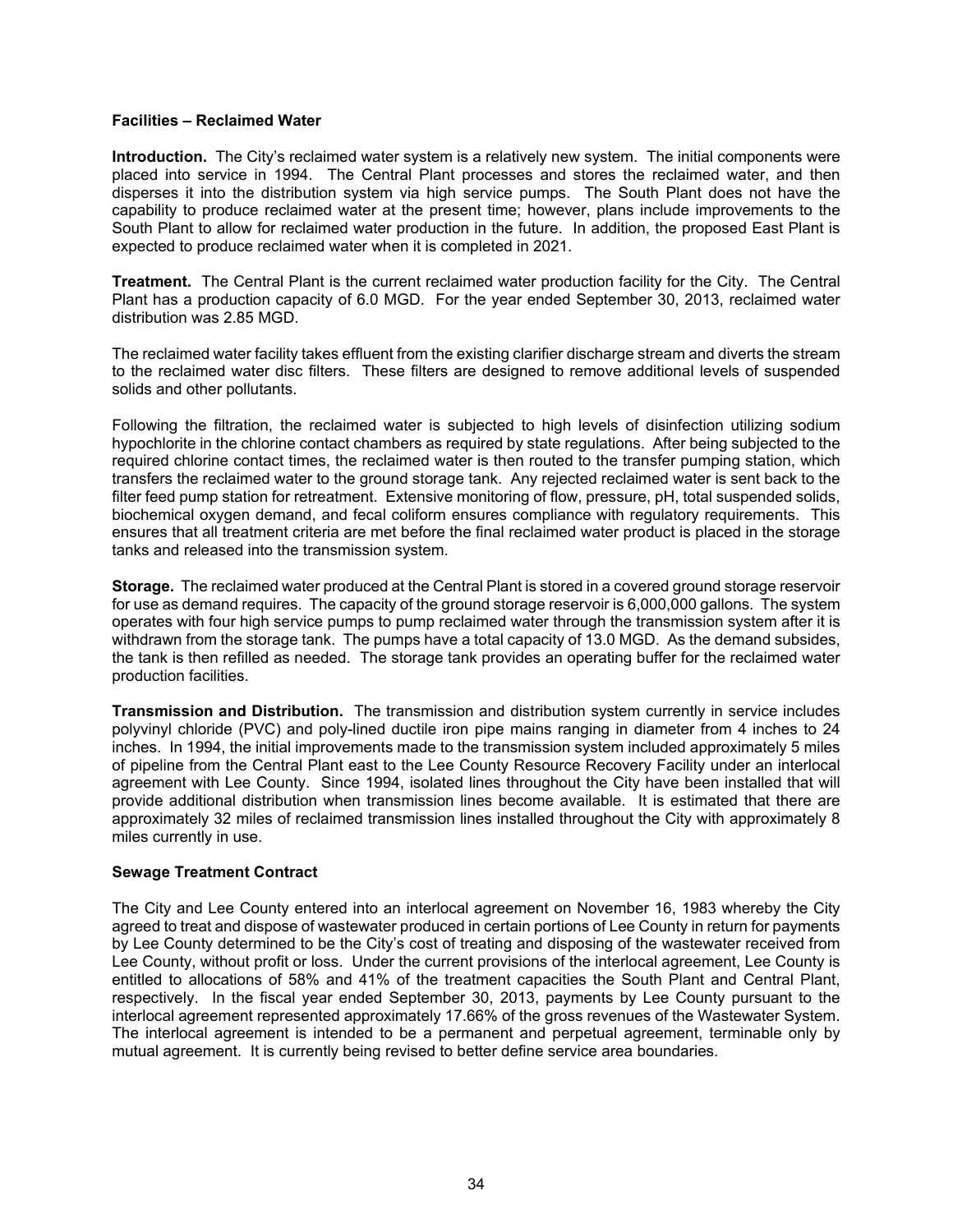### **Regulation**

The United States Environmental Protection Agency (EPA) and FDEP promulgate various regulations governing operation of the Utility System. The regulations deal primarily with the quality of effluent discharged from wastewater treatment facilities, the disposal of biosolids generated by the wastewater treatment plants, the discharge of pollutants into the groundwater and the nature of waste material discharged into the collection facilities. Various monitoring and reporting requirements are associated with the regulations.

The City currently operates the Central Plant and South Plant pursuant to permits issued by FDEP, both of which have been renewed through 2016.

In addition to regulation of the wastewater treatment facilities, EPA and FDEP regulate the quality of the Utility System's water. The City presently is in compliance with all applicable regulations relating to water quality.

The consumptive use of water is administered by SFWMD through a permitting system, pursuant to which water resources are divided among the permitted consumers. The City's consumptive use permit for the water drawn by its wells allows the City to draw up to 16.14 MGD and expires in March 2020.

### **Outstanding Debt**

The Utility System's outstanding debt consists of four bond issues, eight State of Florida Revolving Fund Loan Program (SRF) notes, and a Utility System revenue note. The bond issues are the (1) City of Fort Myers, Florida Utility System Refunding Revenue Bonds, Series 1993A, (2) City of Fort Myers, Florida Utility System Revenue Bonds, Series 2006, (3) City of Fort Myers Utility System Refunding and Revenue Bonds, Series 2011, and (4) City of Fort Myers Utility System Refunding Revenue Bonds, Series 2012.

Total outstanding debt, including interest, is \$383,441,112. Of this total amount, \$265,017,468 is principal and \$118,423,644 is interest on the borrowings.

The following graph depicts the total debt service payments due on the Utility Debt by fiscal year.



The following table shows the debt service by principal and interest for each year the debt is outstanding.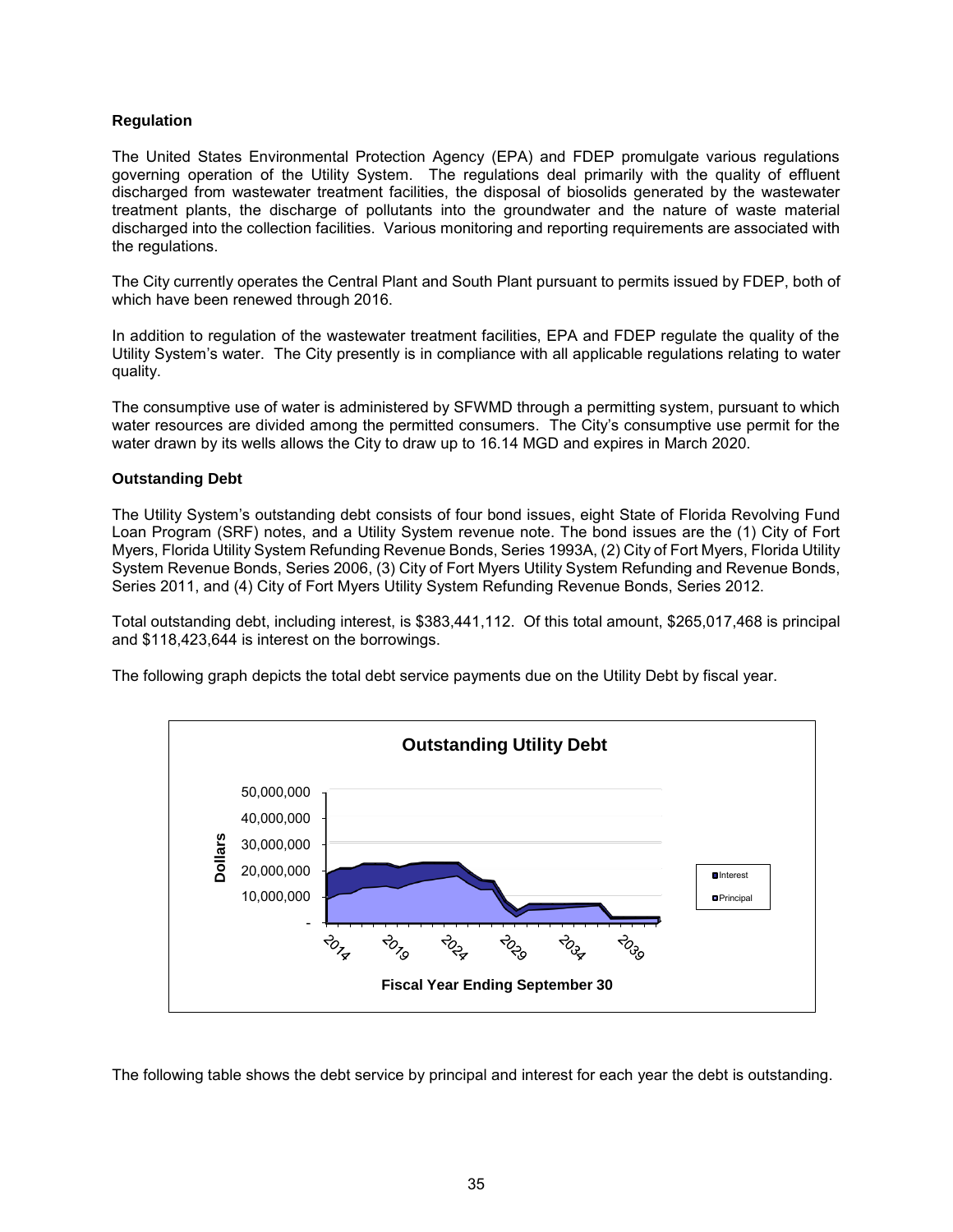| <b>FISCAL YEAR</b><br><b>ENDING SEPT. 30,</b> | <b>TOTAL DEBT</b><br><b>SERVICE</b> | <b>PRINCIPAL</b> | <b>INTEREST</b> |
|-----------------------------------------------|-------------------------------------|------------------|-----------------|
| 2014                                          | \$<br>18,734,452                    | \$<br>8,923,399  | \$<br>9,811,053 |
| 2015                                          | 20,616,745                          | 11,040,951       | 9,575,794       |
| 2016                                          | 20,611,518                          | 11,303,319       | 9,308,199       |
| 2017                                          | 22,345,130                          | 13,343,321       | 9,001,809       |
| 2018                                          | 22,337,728                          | 13,678,900       | 8,658,828       |
| 2019                                          | 22,311,774                          | 14,031,988       | 8,279,786       |
| 2020                                          | 21,030,625                          | 13, 154, 319     | 7,876,306       |
| 2021                                          | 22,227,958                          | 14,846,162       | 7,381,796       |
| 2022                                          | 22,689,843                          | 15,928,910       | 6,760,933       |
| 2023                                          | 22,680,899                          | 16,587,616       | 6,093,283       |
| 2024                                          | 22,666,747                          | 17,274,193       | 5,392,554       |
| 2025                                          | 22,653,648                          | 17,993,924       | 4,659,724       |
| 2026                                          | 18,969,490                          | 14,998,146       | 3,971,344       |
| 2027                                          | 16,063,921                          | 12,654,701       | 3,409,220       |
| 2028                                          | 15,640,933                          | 12,748,388       | 2,892,545       |
| 2029                                          | 8,241,806                           | 5,754,231        | 2,487,575       |
| 2030                                          | 4,582,294                           | 2,275,000        | 2,307,294       |
| 2031                                          | 7,036,750                           | 4,895,000        | 2,141,750       |
| 2032                                          | 7,035,338                           | 5,130,000        | 1,905,338       |
| 2033                                          | 7,026,050                           | 5,370,000        | 1,656,050       |
| 2034                                          | 7,018,375                           | 5,625,000        | 1,393,375       |
| 2035                                          | 7,131,888                           | 6,020,000        | 1,111,888       |
| 2036                                          | 7,137,713                           | 6,315,000        | 822,713         |
| 2037                                          | 7, 132, 125                         | 6,600,000        | 532,125         |
| 2038                                          | 1,908,526                           | 1,560,000        | 348,526         |
| 2039                                          | 1,906,750                           | 1,630,000        | 276,750         |
| 2040                                          | 1,901,825                           | 1,700,000        | 201,825         |
| 2041                                          | 1,903,525                           | 1,780,000        | 123,525         |
| 2042                                          | 1,896,736                           | 1,855,000        | 41,736          |
| <b>Totals</b>                                 | \$383,441,112                       | \$265,017,468    | \$118,423,644   |

# **Summary of Outstanding Debt Service Requirements Utility System Debt**

### **Continuing Disclosure**

With the issuance of the Series 2012 Bonds, the City covenanted to provide certain financial and operating data relating to the Series 2012 Bonds and all bonds on parity with the Series 2012 Bonds each year. This continuing disclosure is made to meet the continuing disclosure requirements of the Securities and Exchange Commission Rule 15c2-12(b)(5).

This report is intended to provide the necessary information enabling the City of Fort Myers to be in compliance with the continuing disclosure as covenanted in the Series 2012 Bonds. The updated continuing disclosure information is on the following pages.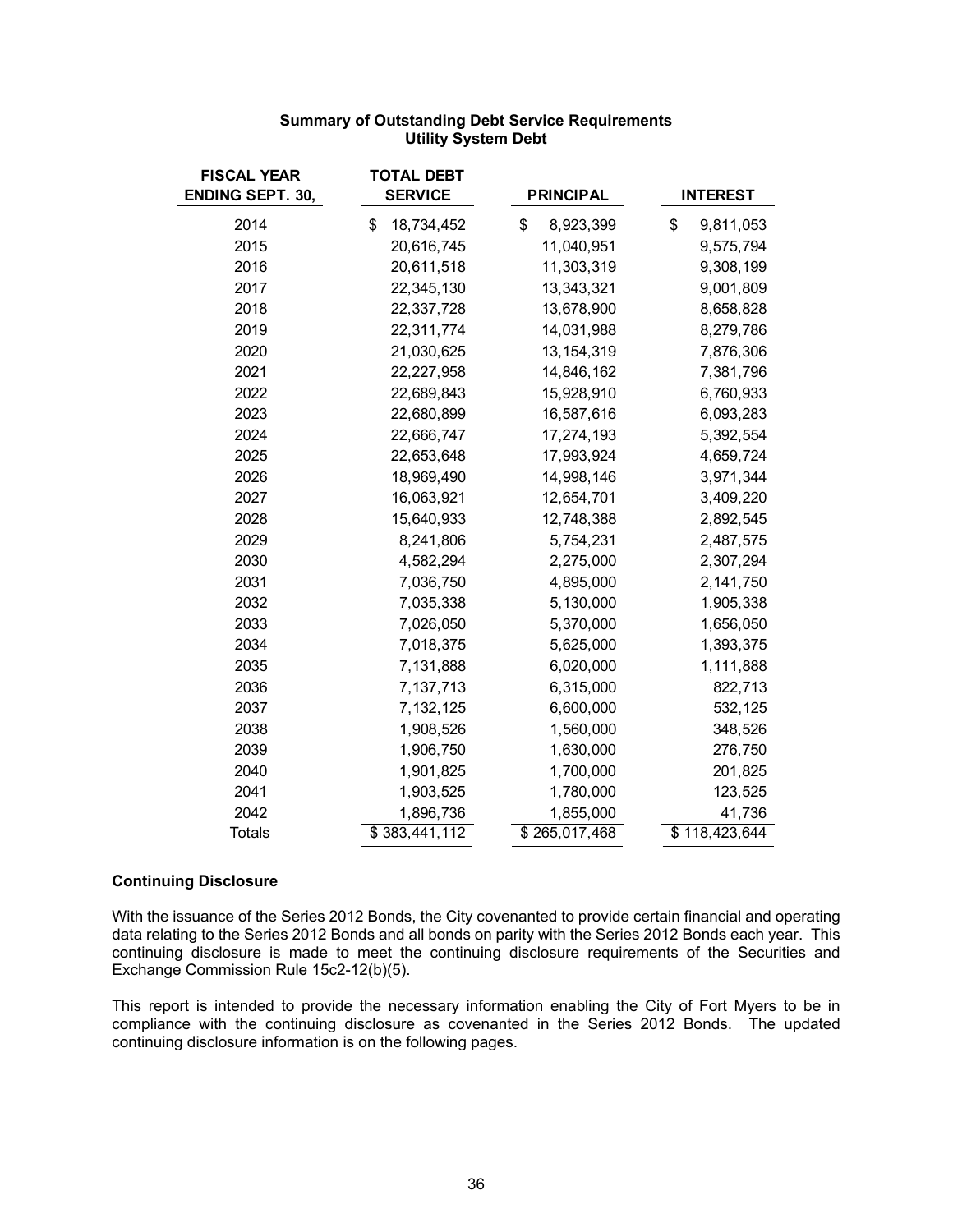### **HISTORIC REVENUES AND EXPENSES AND DEBT SERVICE COVERAGE**

#### **Fiscal Years Ended September 30,**

|                                                                                  | 2009         | 2010         | 2011         | 2012         | 2013         |
|----------------------------------------------------------------------------------|--------------|--------------|--------------|--------------|--------------|
| <b>Revenues</b>                                                                  |              |              |              |              |              |
| Water Service Rate Revenue                                                       | \$14,544,858 | \$15,856,306 | \$16,726,853 | \$16,928,376 | \$17,834,198 |
| Wastewater Service Rate Revenue                                                  | 21,501,446   | 23,709,923   | 24,986,550   | 25,636,120   | 27,064,988   |
| <b>Reclaimed Water Service</b>                                                   | 617,612      | 599,618      | 659,664      | 692,164      | 583,857      |
| Lee County Wastewater Revenue                                                    | 6,723,321    | 5,831,681    | 6,757,895    | 6,865,179    | 5,806,136    |
| Investment Income                                                                | 581,644      | 687,925      | 405,106      | 113,627      | 35,023       |
| <b>Miscellaneous</b>                                                             | 2,100,020    | 2,066,873    | 1,896,912    | 1,772,602    | 1,714,993    |
| <b>Total Operating Revenues</b>                                                  | 46,068,901   | 48,752,326   | 51,432,980   | 52,008,068   | 53,039,195   |
| <b>Operating Expenses</b>                                                        |              |              |              |              |              |
| <b>Water Operations</b>                                                          | 5,645,443    | 4,603,453    | 4,284,300    | 4,626,204    | 4,794,877    |
| <b>Wastewater Operations</b>                                                     | 11,231,151   | 9,505,459    | 9,268,422    | 9,949,010    | 9,421,396    |
| Administration                                                                   | 10,105,391   | 8,814,762    | 9,479,641    | 9,043,601    | 9,516,361    |
| <b>Customer Service and Accounting</b>                                           | 3,279,709    | 3,279,727    | 2,829,694    | 3,272,283    | 3,587,482    |
| <b>Total Operating Expense</b>                                                   | 30,261,694   | 26,203,401   | 25,862,057   | 26,891,098   | 27,320,116   |
| Net Operating Revenues (NOR)<br>Add Back: Charges Subordinated to                | 15,807,207   | 22,548,925   | 25,570,923   | 25,116,970   | 25,719,079   |
| Debt Service <sup>(1)</sup>                                                      | 9,452,730    | 8,647,027    | 9,380,056    | 9,409,567    | 9,388,519    |
| <b>NOR Available for Debt Service</b>                                            | 25,259,937   | 31, 195, 952 | 34,950,979   | 34,526,537   | 35, 107, 598 |
| Water and Wastewater Impact Fees                                                 |              |              |              |              |              |
| Available for Debt Service <sup>(2)</sup><br><b>Total Revenues Available for</b> | 51,851       |              | 17           | 47           |              |
| Debt Service                                                                     | \$25,311,788 | \$31,195,952 | \$34,950,996 | \$34,526,584 | \$35,107,598 |
| Debt Service Requirements, All Parity                                            |              |              |              |              |              |
| Bonds <sup>(3)</sup>                                                             | \$14,230,000 | \$14,166,186 | \$14,166,186 | \$16,498,733 | \$16,498,733 |
| <b>Debt Service Coverage</b>                                                     |              |              |              |              |              |
| Coverage by NOR Available for Debt                                               |              |              |              |              |              |
| Service                                                                          | 1.78         | 2.20         | 2.47         | 2.09         | 2.13         |
| Coverage by Total Revenues Available                                             |              |              |              |              |              |
| for Debt Service                                                                 | 1.78         | 2.20         | 2.47         | 2.09         | 2.13         |

Note: In fiscal year 2012, corrected prior years for consistency in interpretation of bond documents.

(1) Charges Subordinated to Debt Service consist of transfers to the General Fund, administrative charges from other funds for services provided to the utility enterprise fund and general retirement contributions / pension, as follows:

|                                             |     | 2009      |    | 2010      |   | 2011      |   | 2012      |    | 2013      |
|---------------------------------------------|-----|-----------|----|-----------|---|-----------|---|-----------|----|-----------|
| <b>Charges Subordinated to Debt Service</b> |     |           |    |           |   |           |   |           |    |           |
| Operating Transfer to General Fund          | S   | 5,367,030 | \$ | 4.347.000 | S | 4,758,900 | S | 4.654.800 | \$ | 4,948,500 |
| Additional Transfer to General Fund         |     | 939.200   |    | 871.000   |   | 871.000   |   | 871.000   |    | 905,800   |
| Administrative Charges from Other           |     |           |    |           |   |           |   |           |    |           |
| <b>Funds for Services</b>                   |     | 2.036.000 |    | 2.152.200 |   | 2.542.000 |   | 2.327.900 |    | 2,335,900 |
| General Retirement Contribution /           |     |           |    |           |   |           |   |           |    |           |
| Pension                                     |     | 1.110.500 |    | 1.276.827 |   | 1,208,156 |   | 1,555,867 |    | 1,198,319 |
| <b>Total Charges Subordinated to Debt</b>   |     |           |    |           |   |           |   |           |    |           |
| Service                                     | \$. | 9,452,730 | S  | 8.647.027 | S | 9,380,056 | S | 9.409.567 | S  | 9,388,519 |

 $<sup>(2)</sup>$  Impact fees available for debt service are calculated in accordance with bond covenants and reflect the minimum of fees received</sup> during each year or the amount of debt service in that year attributable to bond-funded projects resulting in the expansion of system capacity to serve new customers.

 $<sup>(3)</sup>$  Calculated in accordance with definitions in the applicable bond covenants. Bond covenants require that the calculation is based</sup> on "bond year", which means the period commencing on the second day of October in each year and ending on the first day of October of the following year. The comparable calculation in the City's Comprehensive Annual Financial Report is based on a September 30th fiscal year.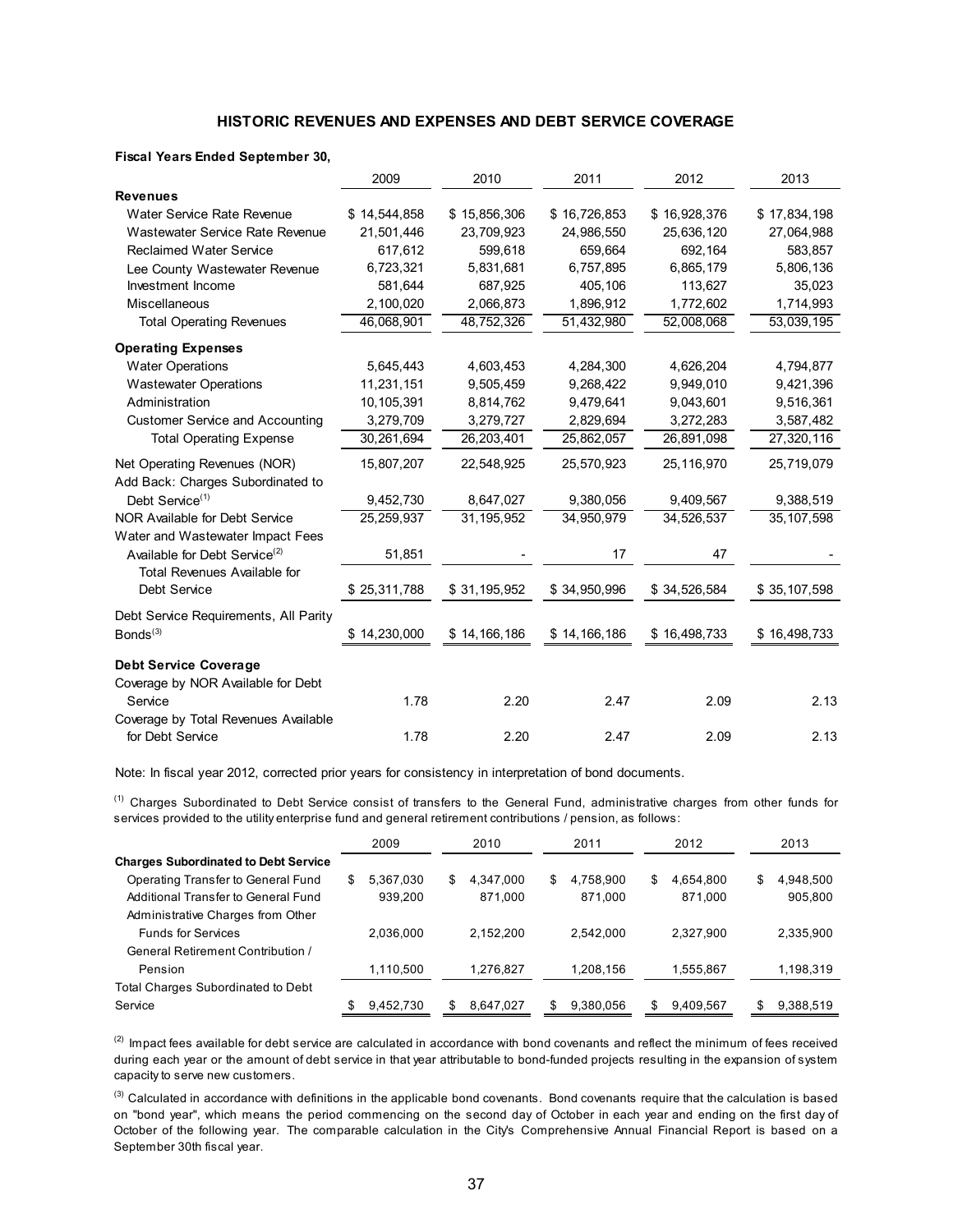In addition to the former requirements, which relate to the Utility Revenue Bonds, there is also a requirement for coverage of the SRF loans. The loan agreements provide for a coverage requirement of 1.15 times the sum of the semi-annual loan payments due in such fiscal year. Information relating to the actual coverage is shown below:

#### **Fiscal Years Ended September 30,**

|                                                  | 2009           | 2010           | 2011            | 2012             | 2013            |
|--------------------------------------------------|----------------|----------------|-----------------|------------------|-----------------|
| Total Revenues Available for Debt                |                |                |                 |                  |                 |
| Service                                          | \$25,311,788   | \$31,195,952   | \$34,950,996    | \$34,526,584     | \$35,107,598    |
| <b>Senior Obligations</b>                        | (14, 230, 000) | (14, 166, 186) | (14, 166, 186)  | (16, 498, 733)   | (16, 498, 733)  |
| Net Revenues Available for SRF Loans             | \$11,081,788   | \$17,029,766   | \$20,784,810    | \$18,027,851     | \$18,608,865    |
| Debt Service Requirements, All                   |                |                |                 |                  |                 |
| <b>SRF Loans</b>                                 | 5.694.596<br>S | \$ 7.003.850   | 6,814,669<br>S. | 6,452,814<br>\$. | 6,452,814<br>S. |
| Coverage (Net Available for SRF Loans / SRF Debt |                |                |                 |                  |                 |
| Service Requirements Indebtedness)               | 1.95           | 2.43           | 3.05            | 2.79             | 2.88            |

### **Reclaimed Water Rates**

The City enacted Ordinance No. 3335 on July 16, 2006, which imposed reclaimed rates for bulk sales of reclaimed water only to existing and/or new industrial or agricultural users. The rate was established at \$.73 per 1,000 gallons and has not been amended since adoption. Currently, the two largest users of the reclaimed water are Heritage Palms Golf and Lee County. For the fiscal year ended September 30, 2013, the City received \$301,251 from Heritage Palms and \$2,872,137 from Lee County for the provision of reclaimed water.

### **Fees**

**Water Fees.** The water fees established by the Growth Management Ordinance consist of four components: an inspection and installation fee, a meter resetting fee, a Water Impact Fee and a fire line inspection fee. Upon the issuance of each water connection permit, the City charges an inspection and installation fee, which includes meter and service installation not in excess of 50 feet in length (amounts in excess of 50 feet are billed at actual cost), calculated in accordance with the following table.

| Meter Size         | Inspection and Installation Fee |
|--------------------|---------------------------------|
| 5/8" $\times$ 3/4" | 150.00<br>S                     |
| 1"                 | 225.00                          |
| $1\frac{1}{2}$     | 375.00                          |
| 2"                 | 475.00                          |
| 3"                 | 950.00                          |
| 4"                 | 1,575.00                        |
| 6"                 | 2,600.00                        |
| Over 6"            | Actual Cost, Plus Overhead      |

A flat fee of \$75.00 is charged to reset a water meter with service line and meter box left in place, and a flat fee of \$50.00 is charged to inspect a fire line tap. In addition to such fees, a Water Impact Fee, which represents the capital cost of the system capacity utilized by a new connection, shall be charged, plus an administrative fee equal to 23/10 percent of the water impact fee. No impact fee credit can be applied toward the payment of the administrative fee. The capital cost of the water system's capacity is calculated per equivalent residential connection (ERC) which is defined as maximum demand of 300 gallons per day (GPD).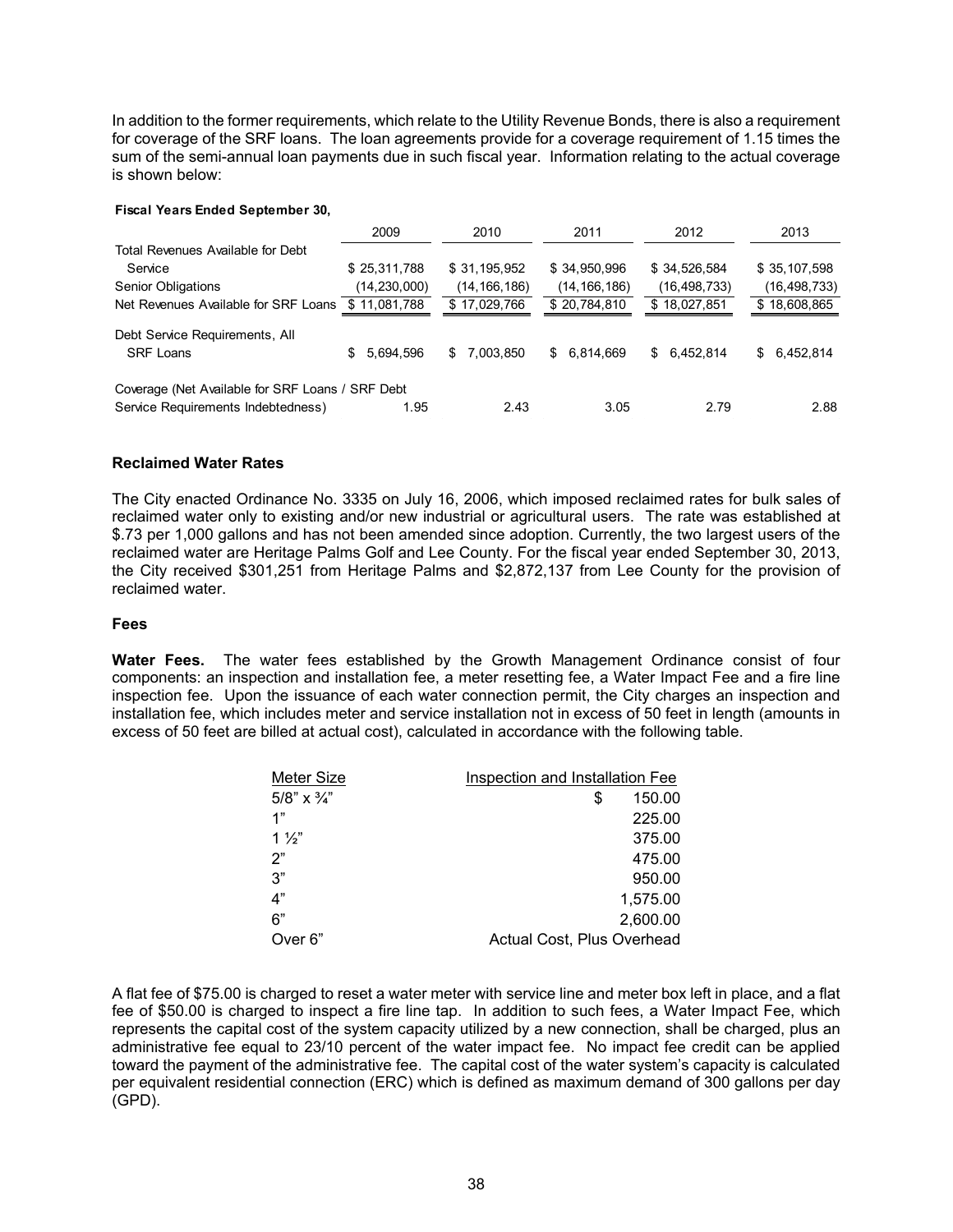The Water Impact Fees for a new connection are computed as follows:

### **Residential Class**

|                                                       |            |   |           |           |              |     | Water    |
|-------------------------------------------------------|------------|---|-----------|-----------|--------------|-----|----------|
|                                                       |            |   | Treatment |           | Transmission |     | Impact   |
|                                                       | <b>ERC</b> |   | Capital   |           | Capital      |     | Fee      |
|                                                       | Equivalent | x | Cost/ERC  | ÷         | Cost/ERC     | =   | Per Unit |
| Single-Family Dwelling (1)                            | 1.000      | x | (\$1,400  | $\ddot{}$ | \$623)       | =   | \$2,023  |
| Duplex, Triplex, Townhouse, Apartments <sup>(1)</sup> | .857       | x | 1,400     | $\ddot{}$ | 623)         | =   | 1,734    |
| Mobile Home                                           | .714       | x | 1.400     | +         | 623)         | $=$ | 1.444    |
| Adult Congregate Living Facility -                    |            |   |           |           |              |     |          |
| <b>Nursing Units</b>                                  | .440       | x | 1,400     | $\ddot{}$ | 623)         | =   | 890      |
| <b>Non-Nursing Units</b>                              | .486       | X | 1.400     | $\ddot{}$ | 623)         | =   | 983      |
|                                                       |            |   |           |           |              |     |          |

(1) Water Impact Fees are only imposed outside City limits.

The Water Impact Fees by meter size are as follows:

# **Commercial/Industrial Class**

| Meter<br><b>Size</b><br>(Inches) | Install-<br>ation<br><u>Fee</u> | Meter<br>Capacity<br>in GPM | Ratio to<br>5/8"x3/4"<br>Meter | X | Treatment<br>Capital<br>Cost/ERC | +         | Trans-<br>mission<br>Capital<br>Cost/ERC | $\equiv$ | Total<br>Water<br>Impact<br>Fee | Total<br>Connect<br><u>Fee</u> |
|----------------------------------|---------------------------------|-----------------------------|--------------------------------|---|----------------------------------|-----------|------------------------------------------|----------|---------------------------------|--------------------------------|
| 5/8x3/4                          | \$<br>150                       | 15                          | 1.00                           | X | (\$1,400                         | $\ddot{}$ | \$623)                                   | $\equiv$ | 2,023<br>\$                     | \$<br>2,173                    |
|                                  | 225                             | 40                          | 2.67                           | X | 1,400                            | $\ddot{}$ | 623)                                     | $\equiv$ | 5,401                           | 5,626                          |
| $1 - 1/2$                        | 375                             | 80                          | 5.33                           | X | 1,400                            | $\ddot{}$ | 623)                                     | $\equiv$ | 10,783                          | 11,158                         |
| 2                                | 475                             | 120                         | 8.00                           | X | 1,400                            | $\ddot{}$ | 623)                                     | $\equiv$ | 16,184                          | 16,659                         |
| 3                                | 950                             | 250                         | 16.67                          | x | 1,400                            | $\ddot{}$ | 623)                                     | $\equiv$ | 33,723                          | 34,673                         |
| 4                                | 1,575                           | 350                         | 23.33                          | X | 1,400                            | $\ddot{}$ | 623)                                     | $\equiv$ | 47,197                          | 48,772                         |
| 6                                | 2,600                           | 700                         | 46.67                          | X | 1,400                            | $\ddot{}$ | 623)                                     | $\equiv$ | 94,413                          | 97,013                         |
| 8                                | Actual                          | 1,200                       | 80.00                          | X | 1,400                            | $\ddot{}$ | 623)                                     | $=$      | 161,840                         | $\star$                        |

\* Total impact fee plus actual installation fee.

**Sewer Fees.** The Growth Management Ordinance provides that the City shall install and extend lateral sewer line connections from available sewer mains in adjacent streets or easements to private property lines not to exceed fifty (50) feet in length only upon payment in advance of a Wastewater Impact Fee. This Wastewater Impact Fee represents the estimated capital cost of the Utility System's sewer facilities capacity utilized by a new connection and service installation. The capital cost of the Utility System's sewer facilities capacity is calculated per ERC, which is defined as an average flow of 250 GPD. The property owner is billed for the actual cost of labor and materials for any additional lateral sewer line.

The Wastewater Impact Fees for a sewer connection are computed on the following page.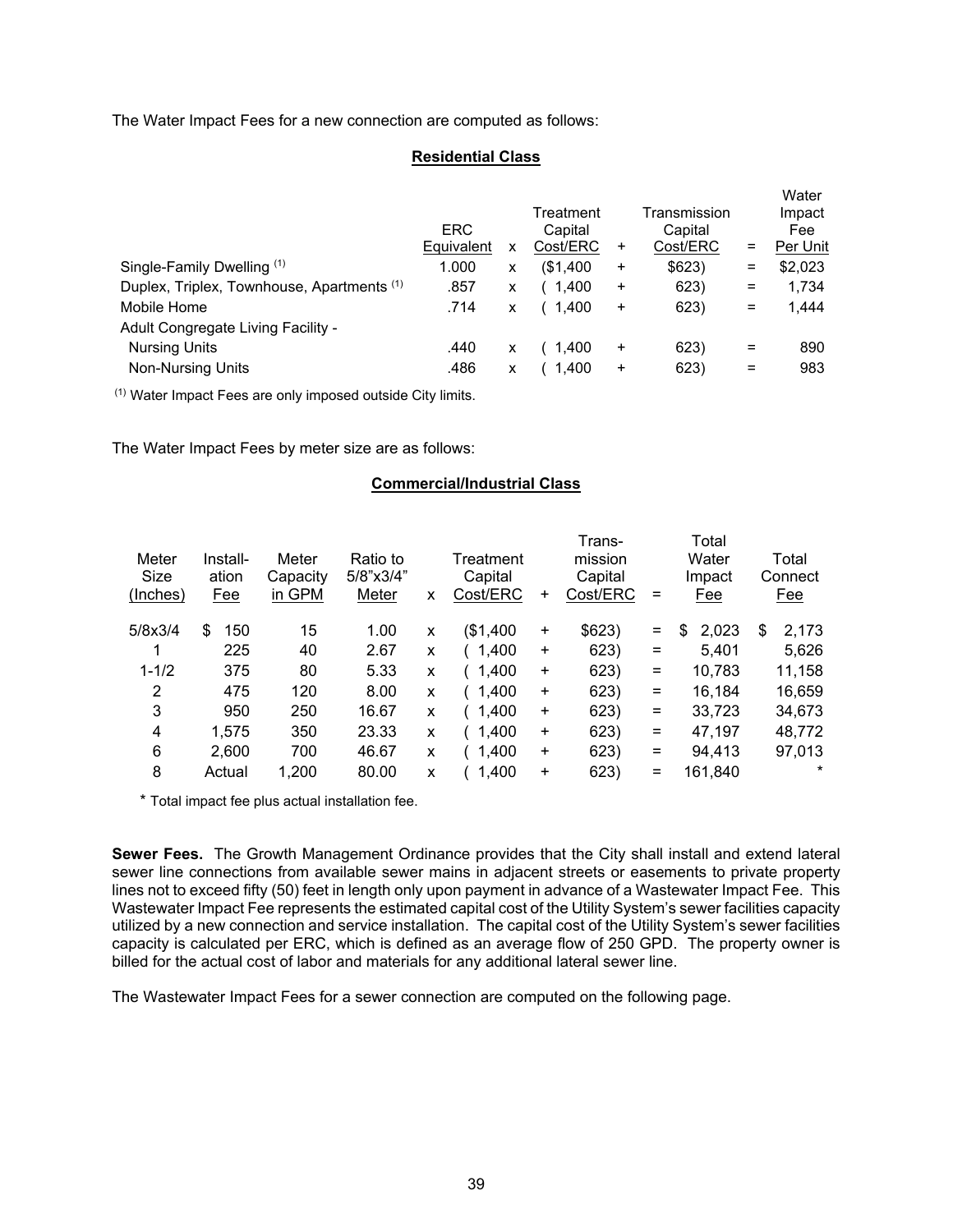## **Residential Class**

|                                         | ERC        |   | Treatment<br>Capital |           | Transmission<br>Capital |                   | Wastewater<br>Impact Fee |
|-----------------------------------------|------------|---|----------------------|-----------|-------------------------|-------------------|--------------------------|
|                                         | Equivalent | x | Cost/ERC             | +         | Cost/ERC                | $=$               | Per Unit                 |
| Single-Family Dwelling (1)              | 1.000      | X | (\$1,221             | +         | \$745)                  | $\equiv$          | \$1,966                  |
| Duplex, Triplex, Townhouse,             | .857       | X | 1.221                | $\ddot{}$ | 745)                    | $\qquad \qquad =$ | 1.685                    |
| Mobile Home                             | .714       | x | (1.221)              | +         | 745)                    | $=$               | 1,404                    |
| <b>Adult Congregate Living Facility</b> |            |   |                      |           |                         |                   |                          |
| <b>Nursing Units</b>                    | .440       | X | 1.221                | +         | 745)                    | $=$               | 865                      |
| Non-Nursing Units                       | .486       | х | 1.221                | +         | 745)                    | $=$               | 955                      |

(1) Wastewater Impact Fees are only imposed outside City limits.

The Wastewater Impact Fees by meter size are as follows:

# **Commercial/Industrial Class**

| Meter     | Meter    | Ratio to         |   | Treatment |           | Transmission |          |                    |         |
|-----------|----------|------------------|---|-----------|-----------|--------------|----------|--------------------|---------|
| Size      | Capacity | $5/8$ "x $3/4$ " |   | Capital   |           | Capital      |          | <b>Total Water</b> |         |
| (Inches)  | in GPM   | Meter            | x | Cost/ERC  | $\ddot{}$ | Cost/ERC     | $=$      | <b>Impact Fees</b> |         |
| 5/8x3/4   | 15       | 1.00             | X | \$1,221   | $\ddot{}$ | 745)<br>S    | $=$      | \$                 | 1,966   |
|           | 40       | 2.67             | x | 1.221     | +         | 745)         | $\equiv$ |                    | 5,249   |
| $1 - 1/2$ | 80       | 5.33             | x | 1.221     | ÷         | 745)         | $\equiv$ |                    | 10,479  |
| 2         | 120      | 8.00             | x | 1.221     | $\ddot{}$ | 745)         | $=$      |                    | 15,728  |
| 3         | 250      | 16.67            | x | 1.221     | $\ddot{}$ | 745)         | $\equiv$ |                    | 32,773  |
| 4         | 350      | 23.33            | x | 1.221     | $\ddot{}$ | 745)         | $=$      |                    | 45,867  |
| 6         | 700      | 46.67            | x | 1.221     | $\ddot{}$ | 745)         | $\equiv$ |                    | 91,753  |
| 8         | 1,200    | 80.00            | x | 1,221     | $\ddot{}$ | 745)         | =        |                    | 157,280 |

The property owner is additionally billed for the actual cost of labor and materials for all service connections longer than 50 feet, which must be paid by the owner to the City before City sewer service is supplied.

# **UTILITY SYSTEM CUSTOMER BASE**

## **Number of Active Utility System Customers**

|                    | Water                                   | Wastewater |
|--------------------|-----------------------------------------|------------|
| Fiscal Year        | Meters                                  | Customers  |
| 2009               | 17,988                                  | 16,224     |
| 2010               | 18,301                                  | 16,481     |
| 2011               | 18,864                                  | 16,859     |
| 2012               | 19,798                                  | 17,530     |
| 2013               | 20,930                                  | 18,480     |
|                    |                                         |            |
|                    | <b>Historic Water Consumption Flows</b> |            |
|                    | Average Daily                           | Peak Day   |
| <b>Fiscal Year</b> | Flow (MGD)                              | Flow (MGD) |
| 2009               | 6.10                                    | 12.22      |
| 2010               | 6.06                                    | 8.75       |
| 2011               | 6.09                                    | 8.80       |
| 2012               | 6.04                                    | 6.76       |

2013 6.24 12.00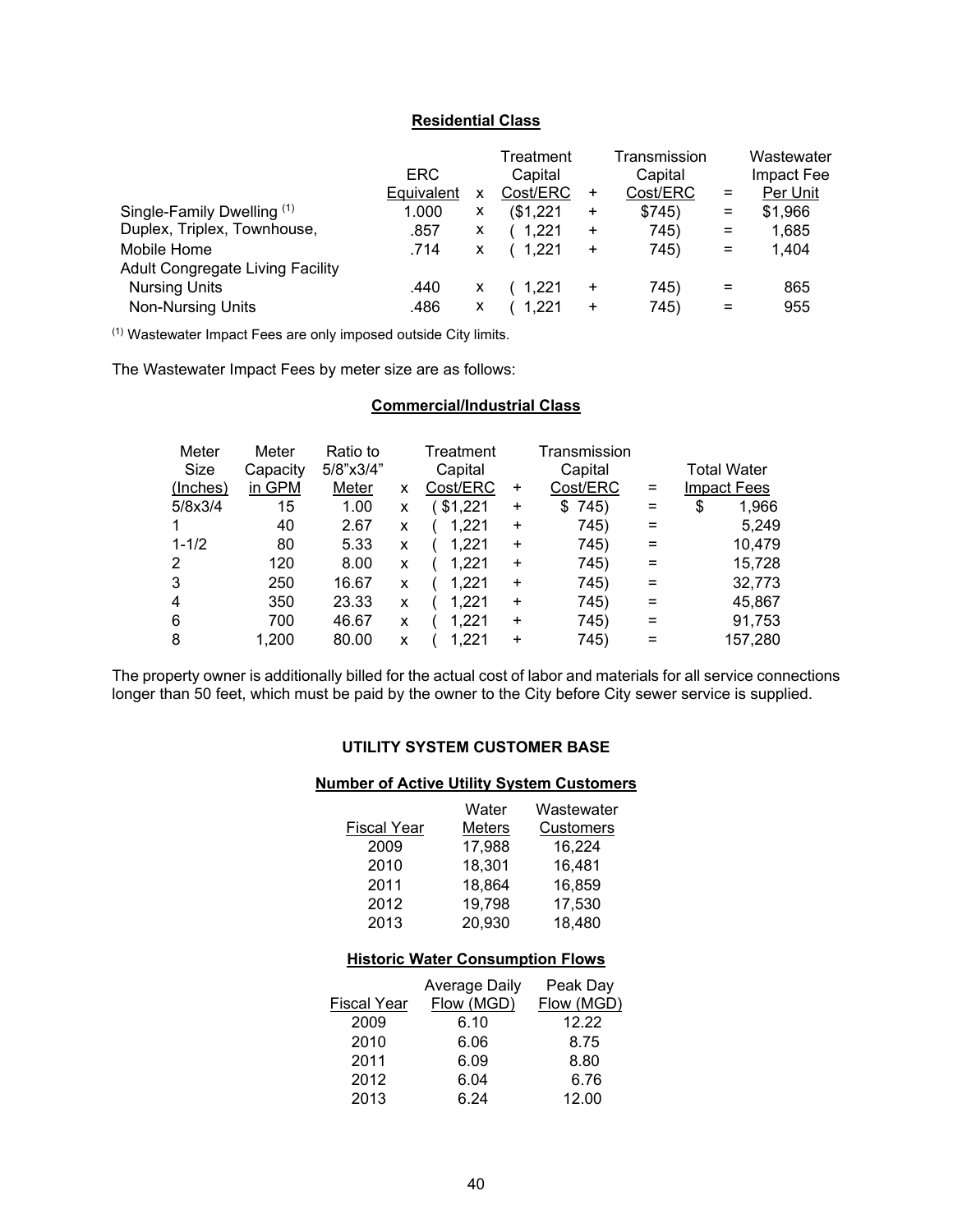### **Historic Wastewater Treatment Plant Flows**

|             | <b>Average Daily</b> |
|-------------|----------------------|
| Fiscal Year | Flow (MGD)           |
| 2009        | 13.97                |
| 2010        | 14.54                |
| 2011        | 13.71                |
| 2012        | 14.54                |
| 2013        | 14.89                |

### **Historic Reclaimed Water Flows**

| Fiscal Year | Flow (MGD) |
|-------------|------------|
| 2009        | 2.72       |
| 2010        | 2.59       |
| 2011        | 2.98       |
| 2012        | 2.85       |
| 2013        | 2.75       |

### **Utility System Water Rates**

|                                            | <b>Monthly Rate</b> |          | <b>Monthly Rate</b> |
|--------------------------------------------|---------------------|----------|---------------------|
|                                            | Within City         |          | <b>Outside City</b> |
| Readiness to Service Charges by Meter Size | Limits              |          | Limits              |
| 5/8 x 3/4 inch                             | \$                  | 9.55     | \$<br>11.93         |
| 1 inch                                     |                     | 23.88    | 29.86               |
| $1.5$ inch                                 |                     | 47.75    | 59.68               |
| 2 inch                                     |                     | 76.39    | 95.57               |
| 3 inch                                     |                     | 152.76   | 190.95              |
| 4 inch                                     |                     | 238.69   | 298.37              |
| 6 inch                                     |                     | 477.35   | 596.69              |
| 8 inch                                     |                     | 763.77   | 954.71              |
| 10 inch                                    |                     | 1,193.38 | 1,491.73            |

|             | Non-        |
|-------------|-------------|
| Residential | Residential |
| 4.67        | 5.86        |
| 8.21        | 10.24       |
| 10.24       | 12.82       |
| 15.37       | 19.21       |
| 8.21        | 10.24       |
|             |             |

### **Service Charges**

The Fees charged for services during normal service hours are as follows:

(1) Connection / disconnection charges: A service fee for connection or disconnection shall be due upon dispatch of a utility service representative to the Service location. No service fee shall be charged for a disconnect when service is permanently discontinued by the customer or for reconnection following disconnection for delinquency. \$30.00

(2) Dispatch of a utility service representative to disconnect service for delinquency. This includes reconnection upon payment of delinquency. 60.00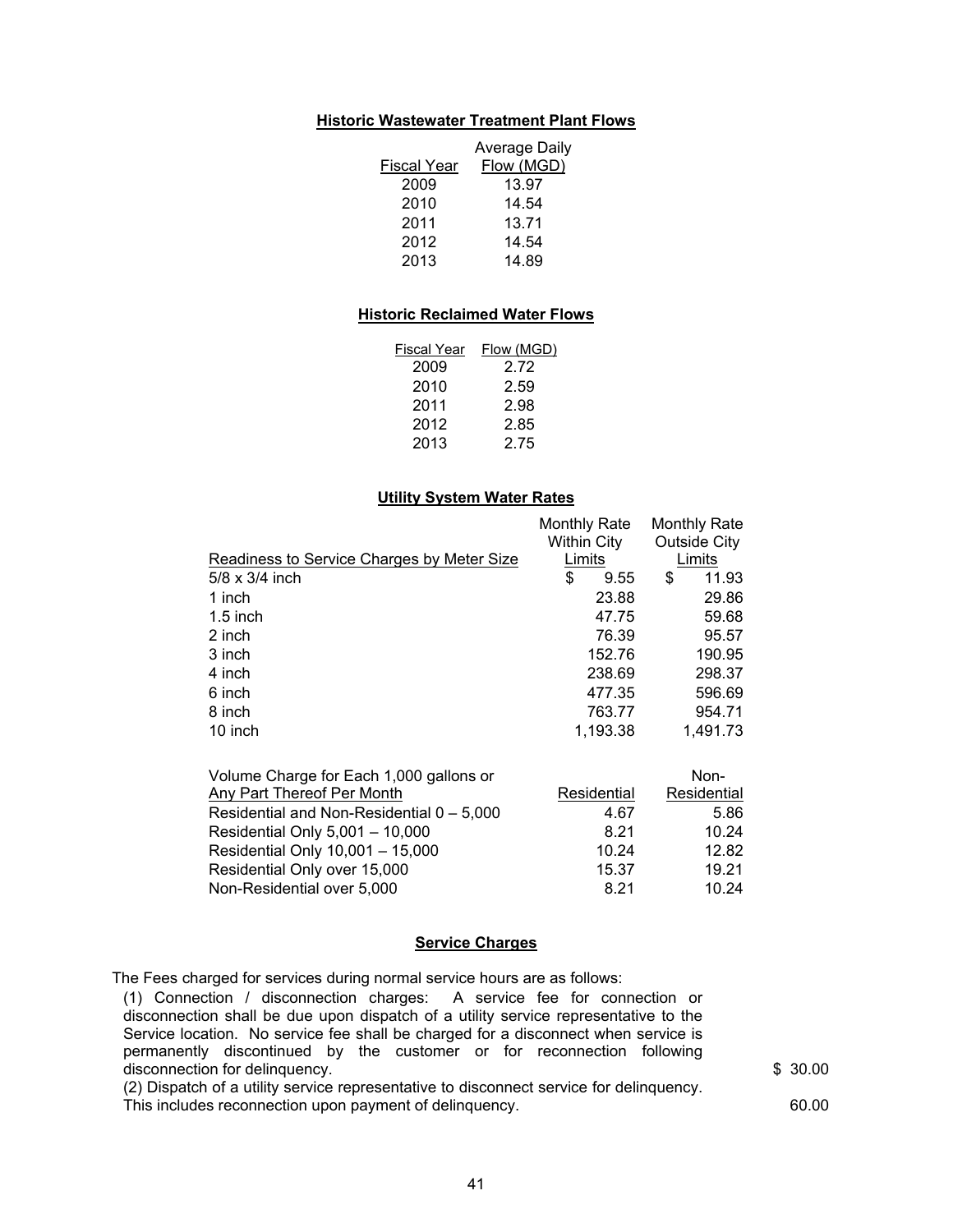| (3) Second and subsequent service calls resulting from failure by customer to provide |        |
|---------------------------------------------------------------------------------------|--------|
| access for meter reading, meter repair or turning the supply of water on or off.      | 30.00  |
| (4) Testing water meter on site                                                       | 25.00  |
| (5) Testing water meter, if removed, transported or independently tested              | 150.00 |
| (6) Broken locks                                                                      | 30.00  |
| (7) Broken curbstops                                                                  | 50.00  |
| (8) Broken meter (service charge)                                                     | 150.00 |
| (9) Broken meter – actual replacement cost (equipment charge only)                    |        |
| (10) Returned checks: as authorized by F.S. Section 166.251                           |        |

For any service provided after normal service hours, an additional charge of forty-five dollars (\$45.00) shall be added to the applicable fees above.

# **Utility System Wastewater Rates**

|                                                                    | Rates Within or               |          |
|--------------------------------------------------------------------|-------------------------------|----------|
|                                                                    | <b>Outside of City Limits</b> |          |
| <b>Customer Service Charge per Metered Account</b>                 |                               |          |
| Readiness-to-serve Charges by Meter Size:                          |                               |          |
| $5/8 - 3/4$ inch                                                   | \$                            | 16.14    |
| 1 inch                                                             |                               | 40.35    |
| 1 $1/2$ inch                                                       |                               | 80.70    |
| 2 inch                                                             |                               | 129.11   |
| 3 inch                                                             |                               | 258.19   |
| 4 inch                                                             |                               | 403.46   |
| 6 inch                                                             |                               | 806.89   |
| 8 inch                                                             |                               | 1.291.02 |
| 10 inch                                                            |                               | 2.017.24 |
| Volume Charge for Each 1,000 Gallons or Any Part Thereof Per Month |                               |          |
| All classes, all usage levels -                                    |                               |          |
| Single-family residential maximum volume charge                    |                               | 126.46   |
| Residential and non-residential $0 - 5,000$                        |                               | 11.40    |
| Residential and non-residential > 5,000                            |                               | 13.89    |
| Commercial > 5,000                                                 |                               | 13.89    |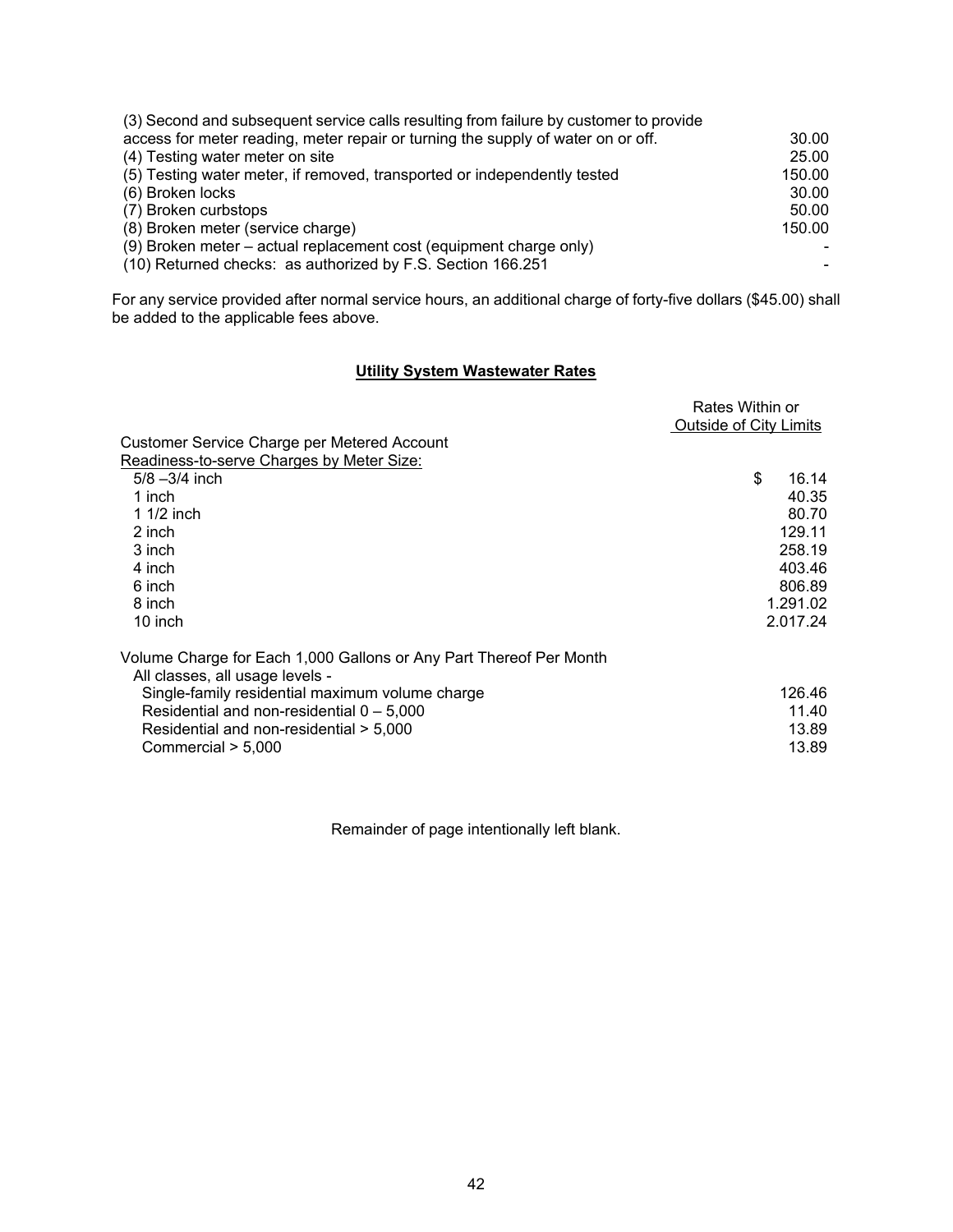# **\$31,833,243.20 CITY OF FORT MYERS, FLORIDA UTILITY SYSTEM REFUNDING REVENUE BONDS, SERIES 1993A**

Dated August 1, 1993 for current interest paying bonds Date of delivery for compound interest bonds

### **PURPOSE:**

The Series 1993A Bonds were issued to (1) refund the City's outstanding Utility System Refunding Revenue Bonds, Series 1989A which mature in the years 2005 through 2009, and all of the City's outstanding Utility System Revenue Bonds, Series 1989B; (2) pay the premium for a Reserve Policy and (3) pay certain costs and expenses related to the issuance of the Series 1993A Bonds.

### **SECURITY:**

Payment of the principal, interest and premium, if any, on the Series 1993A Bonds is secured by an irrevocable lien on the Pledged Revenues, which consist of (1) the Net Revenues of the Utility System, (2) the Pledged Impact Fees and (3) all other amounts on deposit from time to time in the funds and accounts established under the Resolution, except the Operating and Maintenance Fund, the Unpledged Impact Fee Accounts and the Rebate Fund.

The Series 1993A Bonds are insured by the Financial Guaranty Insurance Company (FGIC). This insurance policy unconditionally guarantees the payment of that portion of the principal (or Accreted Value in the case of the Compound Interest Bonds) and interest on the Series 1993A Bonds which has become due for payment, but shall be unpaid by reason of nonpayment by the City.

In addition to the municipal bond insurance policy above, FGIC has issued a policy for the Reserve Fund Requirement which provides additional security for the bondholders.

The Series 1993A Bonds shall not be, nor constitute, general obligations or indebtedness of the City, Lee County, the State of Florida, or any political subdivision or agency thereof within the meaning of the constitutional or statutory provisions. No holder of the Series 1993A Bonds shall ever have the right to compel the exercise of any ad valorem taxing power of the City.

### **AGENTS AND OTHER INFORMATION:**

Registrar - U.S. Bank, Jacksonville, Florida (merged with First Union National Bank of Florida)

Pay Agent – U.S. Bank, Jacksonville, Florida (merged with First Union National Bank of Florida)

Escrow Agent - U.S. Bank, Jacksonville, Florida (merged with First Union National Bank of Florida)

Legal Opinion – Bryant, Miller and Olive, P.A., Tallahassee, Florida

Insurance – Financial Guaranty Insurance Company, New York, New York

\* See "Bond Insurers" on page 4.

Arbitrage Yield – 5.446998%

Cusip Number – 348172

#### **ISSUED AS:**

\$ 23,280,000 Serial Bonds \$ 8,553,243.20 Compound Interest Bonds

### **ORIGINAL INSURED RATINGS\*:**

| Standard and Poor's | AAA |
|---------------------|-----|
| Moody's             | Aaa |
| Fitch               | AAA |

\* See the City's "underlying ratings" on page 3.

#### **CALL PROVISIONS:**

The Series 1993A Bonds are not subject to redemption prior to maturity.

#### **OUTSTANDING PARITY DEBT:**

The lien on the Pledged Revenues is on parity with the lien of the outstanding the Utility System Refunding Revenue Bonds, Series 2006; the Utility Revenue Note, Series 2008; the Utility System Refunding and Revenue Bonds, Series 2011; and the Utility System Refunding Revenue Bonds, Series 2012.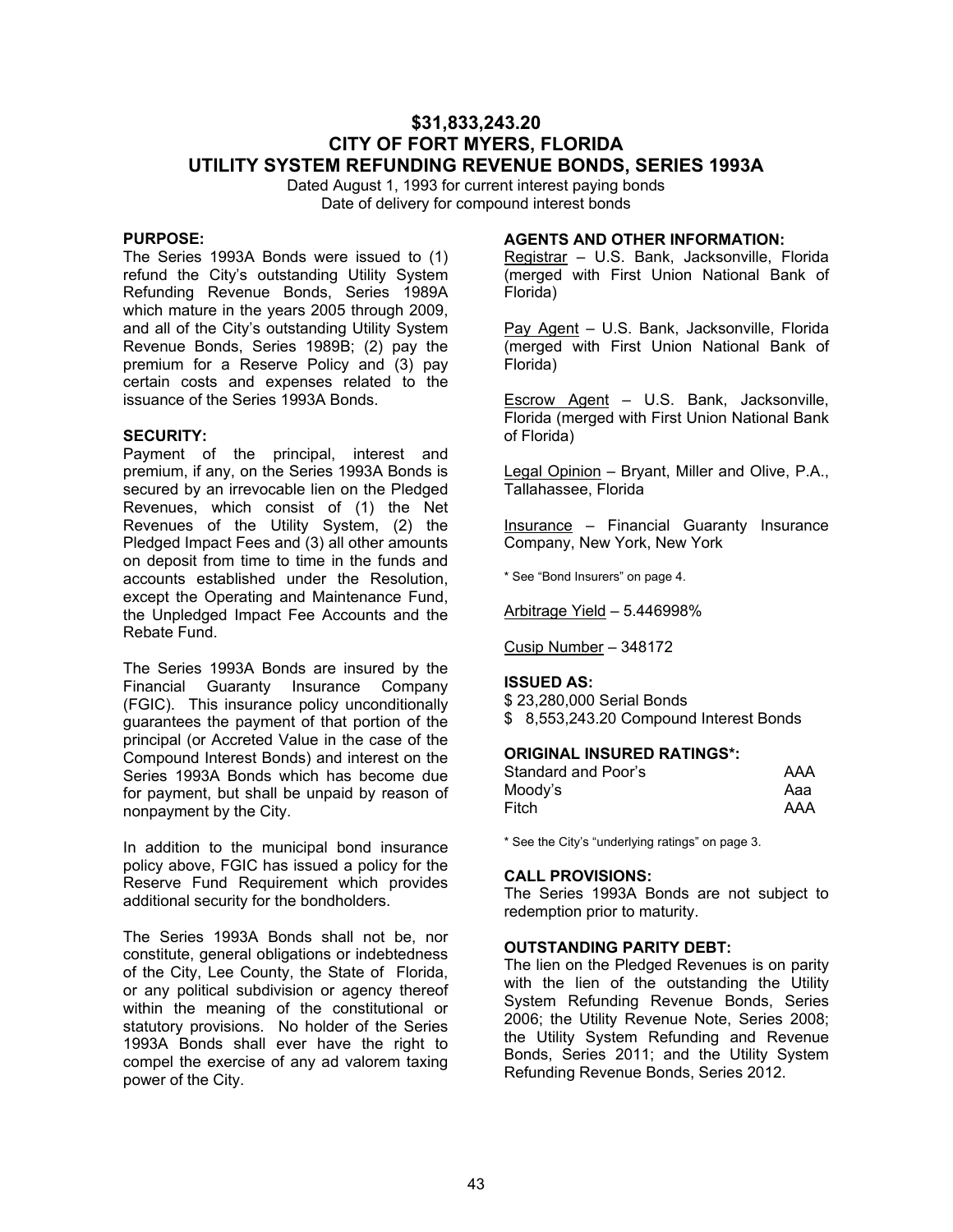# **\$31,833,243.20 CITY OF FORT MYERS, FLORIDA UTILITY SYSTEM REFUNDING REVENUE BONDS, SERIES 1993A**

Dated August 1, 1993 for current interest paying bonds Date of delivery for compound interest bonds **Continued** 

### **SUMMARY OF OUTSTANDING DEBT SERVICE REQUIREMENTS**

| <b>FISCAL YEAR</b><br><b>ENDING SEPT. 30,</b> | <b>INTEREST</b><br><b>RATE</b> | <b>TOTAL DEBT</b><br><b>SERVICE</b> | <b>PRINCIPAL</b>  | <b>INTEREST</b> |  |
|-----------------------------------------------|--------------------------------|-------------------------------------|-------------------|-----------------|--|
| 2014                                          | 5.850%                         | 1,290,000<br>\$                     | 1,290,000<br>S    | \$              |  |
| 2015                                          | 5.850%                         | 2,575,000                           | 2,575,000         |                 |  |
| 2016                                          | 5.850%                         | 2,580,000                           | 2,580,000         |                 |  |
| 2017                                          | 5.850%                         | 2,580,000                           | 2,580,000         |                 |  |
| 2018                                          | 5.850%                         | 2,585,000                           | 2,585,000         |                 |  |
| 2019                                          | 5.850%                         | 2,580,000                           | 2,580,000         |                 |  |
| 2020                                          | 5.850%                         | 1,295,000                           | 1,295,000         |                 |  |
| Totals                                        |                                | \$15,485,000                        | 15,485,000<br>\$. | \$              |  |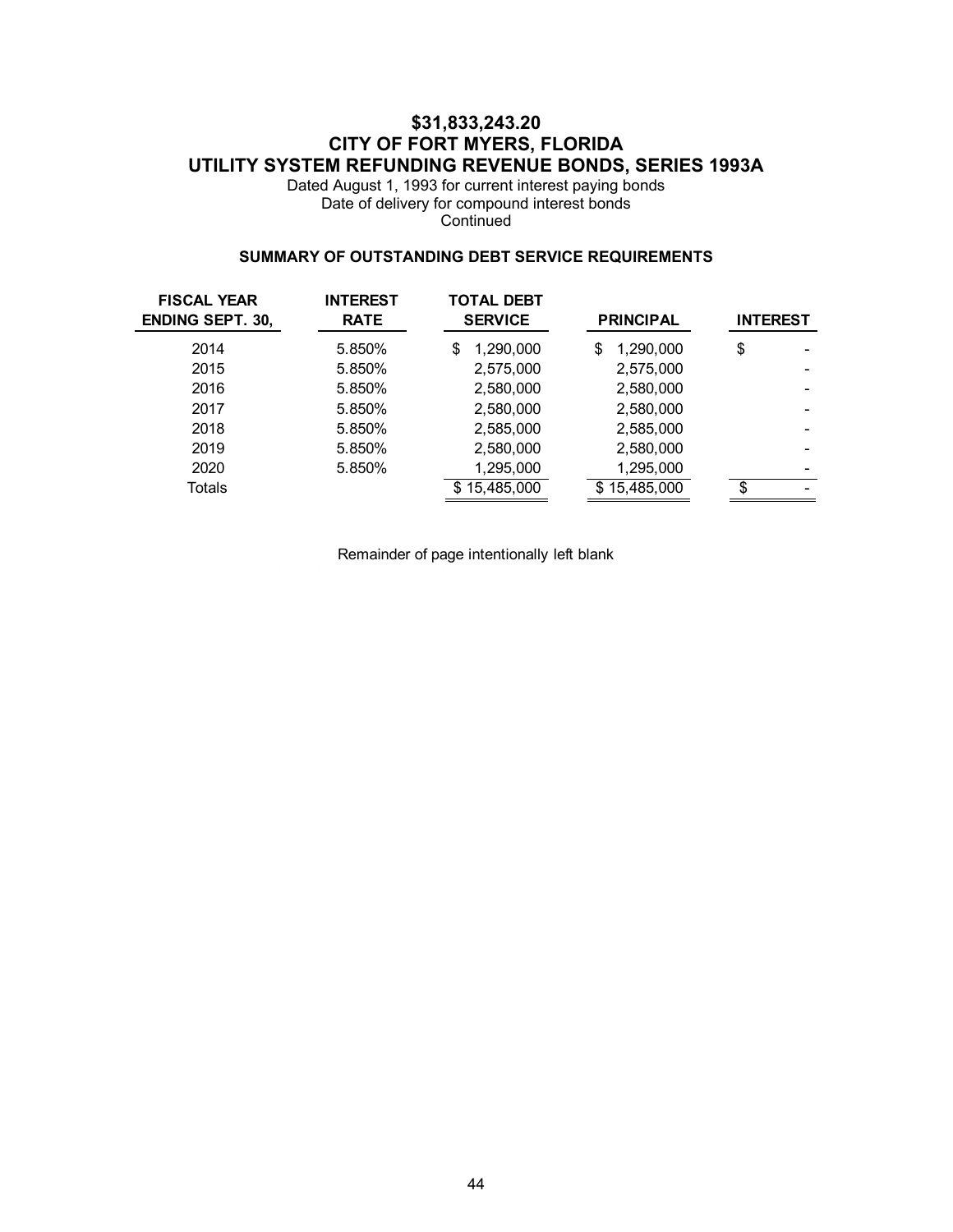# **\$38,925,000 CITY OF FORT MYERS, FLORIDA UTILITY SYSTEM REFUNDING REVENUE BONDS, SERIES 2006**

Dated April 10, 2006

# **PURPOSE:**

The Series 2006 Bonds were issued to provide funds sufficient to (1) pay the costs of acquiring and constructing certain additions, extensions and improvements to the City's Utility System, (2) refinance certain outstanding indebtedness of the City, (3) pay the premium for a debt service reserve fund surety bond and (4) pay certain costs and expenses relating to the issuance of the Series 2006 Bonds, including the premium for a municipal bond insurance policy. The refunded debt is a construction loan with a variable rate of interest used for short term cash flow purposes.

Major projects being funded by this bond issue include:

| Project                      | Amount      |
|------------------------------|-------------|
| Utilities Fowler to Seaboard | \$5,003,321 |
| <b>CWWTP Clarifier</b>       | 2,136,969   |
| Colonial Force Main          | 1,616,673   |
| <b>Wellfield Expansion</b>   | 1,133,209   |

### **SECURITY:**

Payment of the principal of, interest, and premium, if any, on the Series 2006 Bonds is secured by a pledge of and an irrevocable lien on (1) the Net Revenues derived from the operation of the City's water production, treatment, transmission and distribution system and wastewater collection, transmission and treatment system now owned, operated and maintained by the City, together with any improvements and additions thereto or extensions thereof, constructed or acquired by the City in the future, (2) the Pledged Impact Fees and (3) all other amounts on deposit from time to time in the Funds and Accounts, except the Unpledged Water Impact Fee Account, the Unpledged Wastewater Impact Fee Account, the Operation and Maintenance Fund and the Rebate Fund. The Series 2006 Bonds shall not be nor constitute general to the extent provided in the Resolution. No holder of any Series 2006A Bonds shall ever have the right to compel the exercise of any ad valorem taxing power of the

City, Lee County, the State of Florida or any political subdivision or agency thereof to pay such bonds or be entitled to payment of such bonds from any moneys of the City except from the Pledged Revenues in the manner and to the extent provided in the Resolution. The Series 2006A Bonds shall not constitute a lien upon any portion of the Utility System or any other property of the City, other than the Pledged Revenues.

The Series 2006 Bonds are insured by MBIA Insurance Corporation. This insurance policy unconditionally guarantees the payment of that portion of principal and interest on the Series 2006 Bonds which has become due for payment, but shall be unpaid by reason of nonpayment by the City.

#### **AGENTS AND OTHER INFORMATION:**

Registrar – The Bank of New York Mellon, Dallas, TX (merged with J.P. Morgan Chase)

Pay Agent – The Bank of New York Mellon, Dallas, TX (merged with J.P. Morgan Chase)

Bond Opinion – Bryant Miller and Olive, P.A., Tallahassee, Florida

Insurance – MBIA Insurance Corporation, Armonk, NY

Arbitrage Rate – 4.4961035%

Cusip Number – 348172

## **ISSUED AS:**

\$ 5,900,000 Serial Bonds \$10,705,000 Term Bonds maturing October 1, 2031 \$12,320,000 Term Bonds maturing October 1, 2034 \$10,000,000 Term Bonds maturing October 1, 2036

#### **ORIGINAL INSURED RATINGS\*:**

| Moody's             | Aaa |
|---------------------|-----|
| Fitch               | AAA |
| Standard and Poor's | AAA |

\* See the City's "underlying ratings" on page 3.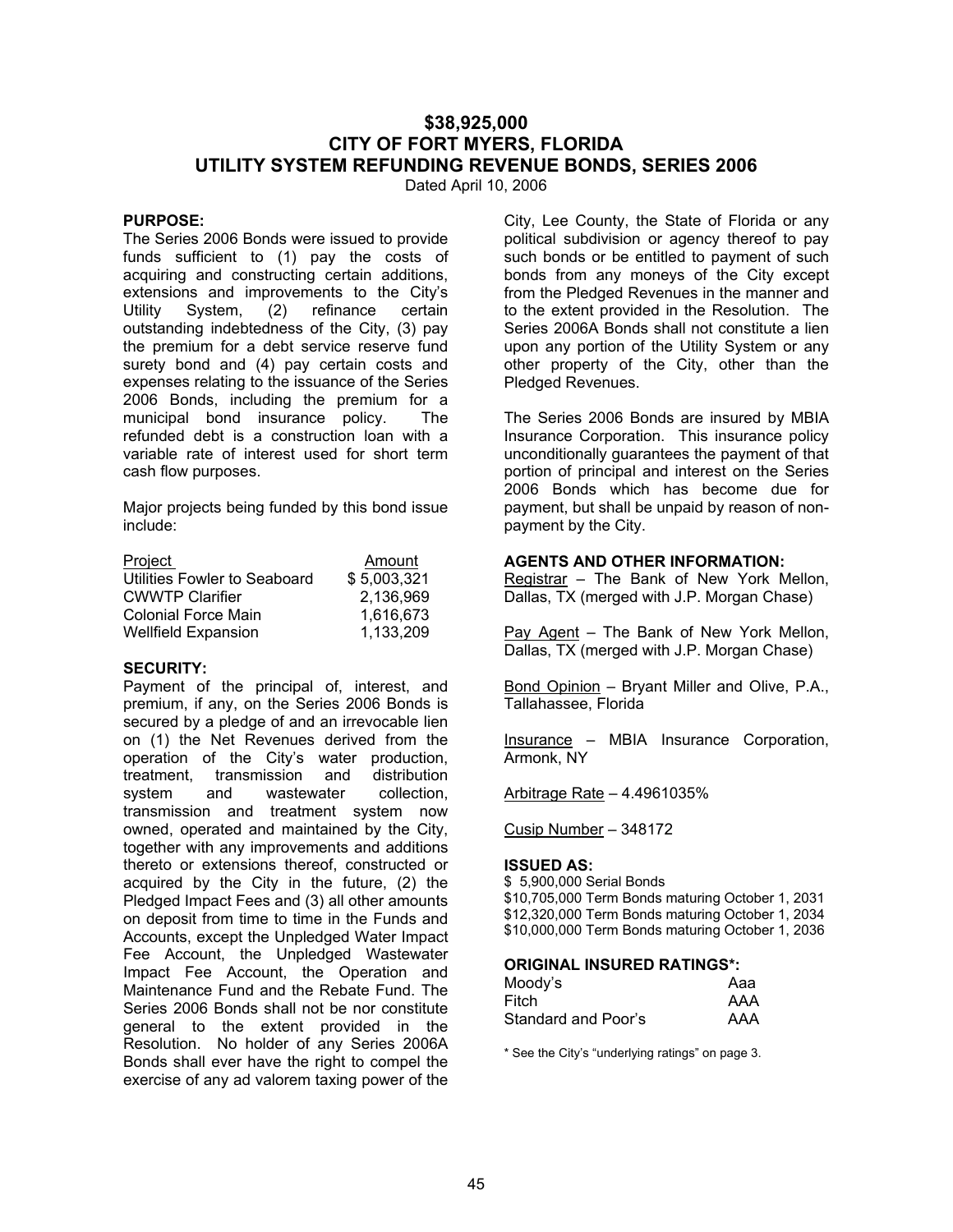# **\$38,925,000 CITY OF FORT MYERS, FLORIDA UTILITY SYSTEM REFUNDING REVENUE BONDS, SERIES 2006**

Dated April 10, 2006 **Continued** 

#### **CALL PROVISIONS:**

Optional Redemption – The Series 2006 Bonds, maturing on or after October 1, 2017, are redeemable prior to their stated dates of maturity, at the option of the City, in whole or in part on any date on or after October 1, 2016, at a redemption price of 100% of the principal amount to be redeemed, plus interest accrued to the date of redemption.

Mandatory Redemption – The Series 2006 Bonds maturing on October 1, 2031 shall be subject to mandatory redemption prior to maturity, by lot, in such manner as the Bond Registrar may deem appropriate, at a redemption price equal to the principal amount thereof plus interest accrued to the date of redemption, on October 1, 2025, and on each October 1 thereafter, in the following principal amounts in the years specified:

| Mandatory              |           |
|------------------------|-----------|
| <b>Redemption Date</b> | Amount    |
| October 1, 2025        | \$680,000 |
| October 1, 2026        | 715,000   |
| October 1, 2027        | 745,000   |
| October 1, 2028        | 785,000   |
| October 1, 2029        | 825,000   |
| October 1, 2030        | 3,390,000 |
| October 1, 2031        | 3,565,000 |

The Series 2006 Bonds maturing on October 1, 2034 shall be subject to mandatory redemption prior to maturity, by lot, in such manner as the Bond Registrar may deem appropriate, at a redemption price equal to the

principal amount thereof plus interest accrued to the date of redemption, on October 1, 2032, and on each October 1 thereafter in the following principal amounts in the years specified:

| Mandatory              |             |
|------------------------|-------------|
| <b>Redemption Date</b> | Amount      |
| October 1, 2032        | \$3,740,000 |
| October 1, 2033        | 3,925,000   |
| October 1, 2034        | 4,655,000   |

The Series 2006 Bonds maturing on October 1, 2036 shall be subject to mandatory redemption prior to maturity, by lot, in such manner as the Bond Registrar may deem appropriate, at a redemption price equal to the principal amount thereof plus interest accrued to the date of redemption, on October 1, 2035 and October 1, 2036:

| Mandatory |  |
|-----------|--|
|-----------|--|

| Amount      |
|-------------|
| \$4,890,000 |
| 5.110.000   |
|             |

#### **OUTSTANDING PARITY DEBT:**

The lien on the Pledged Revenues is on parity with the lien of the outstanding Utility System Refunding Revenue Bonds, Series 1993A; the Utility System Revenue Note, Series 2008; the Utility System Refunding and Revenue Bonds, Series 2011; and the Utility System Refunding Revenue Bonds, Series 2012.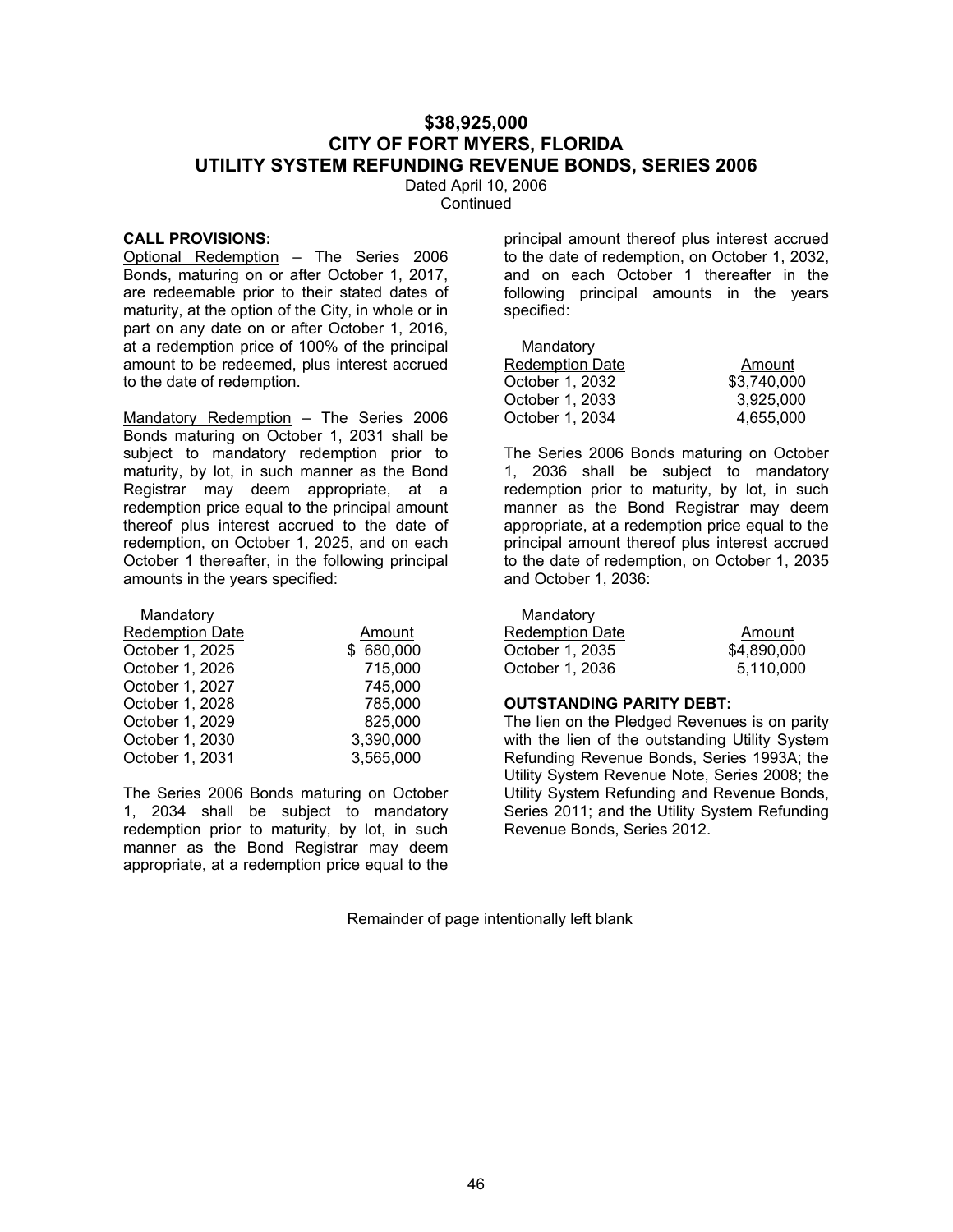# **\$38,925,000 CITY OF FORT MYERS, FLORIDA UTILITY SYSTEM REFUNDING REVENUE BONDS, SERIES 2006**

Dated April 10, 2006 Continued

### **SUMMARY OF OUTSTANDING DEBT SERVICE REQUIREMENTS**

| <b>FISCAL YEAR</b>      | <b>INTEREST</b> | <b>TOTAL DEBT</b> |                  |                 |
|-------------------------|-----------------|-------------------|------------------|-----------------|
| <b>ENDING SEPT. 30,</b> | <b>RATE</b>     | <b>SERVICE</b>    | <b>PRINCIPAL</b> | <b>INTEREST</b> |
| 2014                    | 3.750%          | \$<br>2,012,225   | \$<br>220,000    | \$<br>1,792,225 |
| 2015                    | 4.000%          | 2,013,500         | 230,000          | 1,783,500       |
| 2016                    | 3.950%          | 2,009,259         | 235,000          | 1,774,259       |
| 2017                    | 4.000%          | 2,014,617         | 250,000          | 1,764,617       |
| 2018                    | 4.000%          | 2,009,518         | 255,000          | 1,754,518       |
| 2019                    | 4.000%          | 2,009,118         | 265,000          | 1,744,118       |
| 2020                    | 4.100%          | 2,013,077         | 280,000          | 1,733,077       |
| 2021                    | 4.125%          | 2,265,994         | 550,000          | 1,715,994       |
| 2022                    | 4.125%          | 2,272,687         | 580,000          | 1,692,687       |
| 2023                    | 4.250%          | 2,263,081         | 595,000          | 1,668,081       |
| 2024                    | 4.250%          | 2,267,156         | 625,000          | 1,642,156       |
| 2025                    | 4.250%          | 2,265,062         | 650,000          | 1,615,062       |
| 2026                    | 5.000%          | 2,264,250         | 680,000          | 1,584,250       |
| 2027                    | 5.000%          | 2,264,375         | 715,000          | 1,549,375       |
| 2028                    | 5.000%          | 2,257,875         | 745,000          | 1,512,875       |
| 2029                    | 5.000%          | 2,259,625         | 785,000          | 1,474,625       |
| 2030                    | 5.000%          | 2,259,375         | 825,000          | 1,434,375       |
| 2031                    | 5.000%          | 4,719,000         | 3,390,000        | 1,329,000       |
| 2032                    | 5.000%          | 4,720,125         | 3,565,000        | 1, 155, 125     |
| 2033                    | 5.000%          | 4,712,500         | 3,740,000        | 972,500         |
| 2034                    | 5.000%          | 4,705,875         | 3,925,000        | 780,875         |
| 2035                    | 5.000%          | 5,221,375         | 4,655,000        | 566,375         |
| 2036                    | 4.500%          | 5,229,975         | 4,890,000        | 339,975         |
| 2037                    | 4.500%          | 5,224,975         | 5,110,000        | 114,975         |
| <b>Totals</b>           |                 | \$71,254,619      | \$37,760,000     | \$33,494,619    |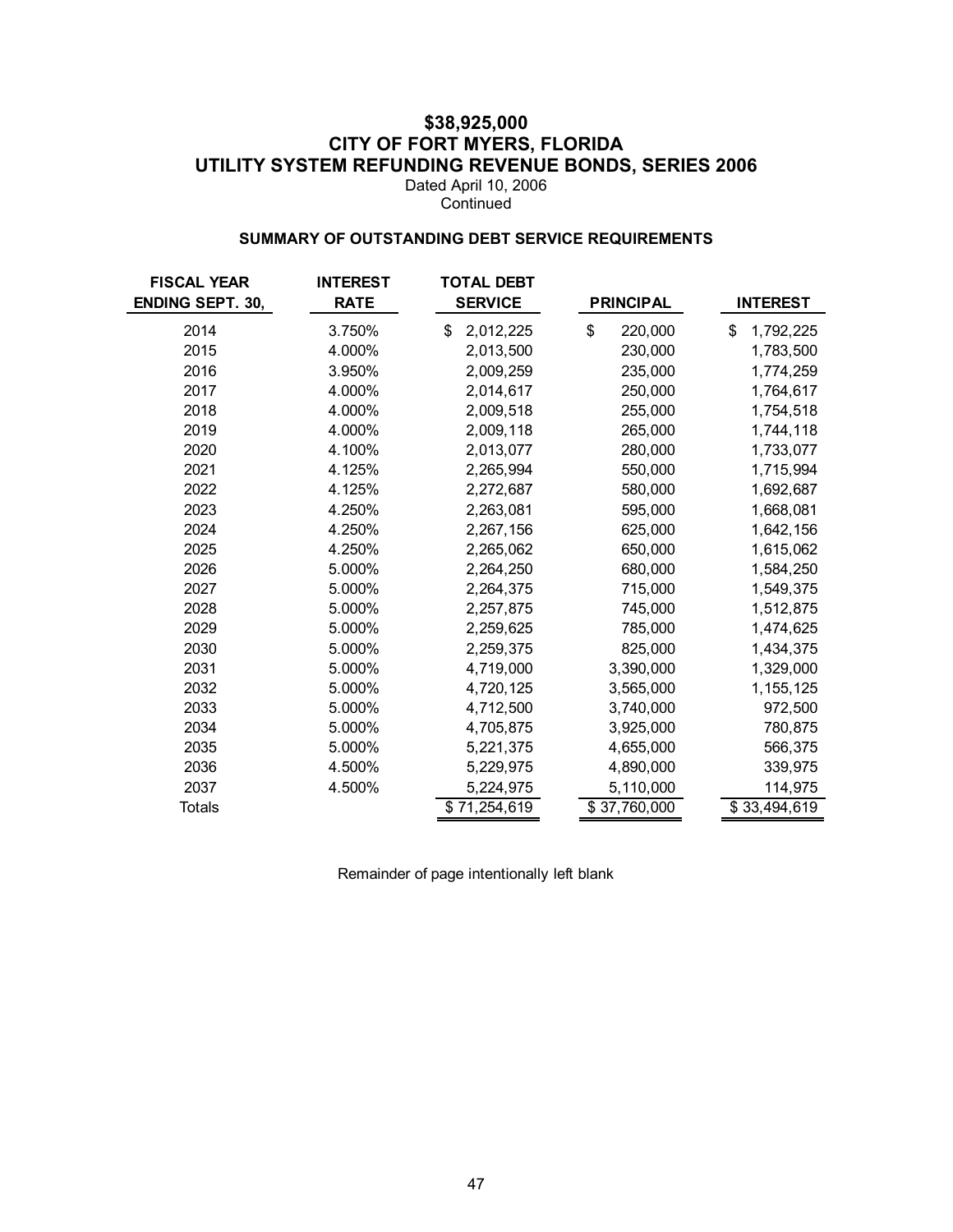# **\$68,605,000 CITY OF FORT MYERS, FLORIDA UTILITY SYSTEM REFUNDING AND REVENUE BONDS, SERIES 2011**

Dated December 29, 2011

### **PURPOSE:**

The Series 2011 Bonds were issued to provide funds, together with other legally available funds of the City, sufficient to (1) refund all of the City's outstanding Variable Rate Utility System Refunding Revenue Bonds, Series 2009 (the "Refunded Bonds"), (2) make a termination payment with respect to the termination of an existing interest rate swap relating to the Refunded Bonds, (3) pay the costs of acquiring and constructing certain additions, extensions and improvements to the City's Utility System, (4) fund a debt service reserve fund, and (5) pay certain costs and expenses relating to the issuance of the Series 2011 Bonds.

#### **SECURITY:**

Payment of the principal of, interest, and premium, if any, on the Series 2011 Bonds is secured by a pledge of and an irrevocable lien on (1) the Net Revenues derived from the operation of the City's Utility System, (2) the Pledged Impact Fees, and (3) all other amounts on deposit from time to time in the Funds and Accounts, except the Unpledged Water Impact Fee Account, the Unpledged Wastewater Impact Fee Account, the Operation and Maintenance Fund and the Rebate Fund (clauses (1), (2) and (3) above are collectively referred to as the "Pledged Revenues").

The Series 2011 Bonds shall not be or constitute general obligations or indebtedness of the City, Lee County, the State of Florida or any political subdivision or agency thereof within the meaning of any constitutional or statutory provision, but shall be special obligations of the City payable solely from and secured by a lien only upon and a pledge of the pledged revenues, in the manner and to the extent provided in the Resolution. Neither the faith and credit of the City, Lee County, the State of Florida or any political subdivision or agency thereof are pledged to the payment of debt service on the Series 2011 Bonds and no holder of any Series 2011 Bond shall ever have the right to compel the exercise of any ad valorem taxing power by the City, Lee County,

the State of Florida or any political subdivision or agency thereof to pay such bond, or be entitled to payment of such bond from any moneys of the City except from the Pledged Revenues in the manner and to the extent provided in the Resolution. The Series 2011 Bonds shall not constitute a lien upon any portion of the Utility System or any other property of the City, other than the Pledged Revenues.

The Series 2011 Bonds are insured by Assured Guaranteed Municipal Corporation. This insurance policy unconditionally guarantees the payment of that portion of the principal and interest on the 2011 Bonds that has become due for payment, but shall be unpaid by reason on non-payment by the City.

#### **AGENTS AND OTHER INFORMATION:**

Registrar – TD Bank, N.A., Jacksonville, Florida

Pay Agent - TD Bank, N.A., Jacksonville, Florida

Bond Opinion – Bryant Miller and Olive, P.A., Tallahassee, Florida

Insurance – Assured Guaranty Municipal Corp., New York, New York

\* See "Bond Insurers" on page 4.

Arbitrage Rate – 5.449556%

Cusip Number – 348172

#### **ISSUED AS:**

\$53,245,000 Serial Bonds \$ 6,835,000 Term Bonds maturing October 1, 2036 \$ 8,525,000 Term Bonds maturing October 1, 2041

#### **ORIGINAL INSURED RATINGS\*:**

| Moody's             | Aa3 |
|---------------------|-----|
| Fitch               | A+  |
| Standard and Poor's | А   |

\* See the City's "underlying ratings" on page 3.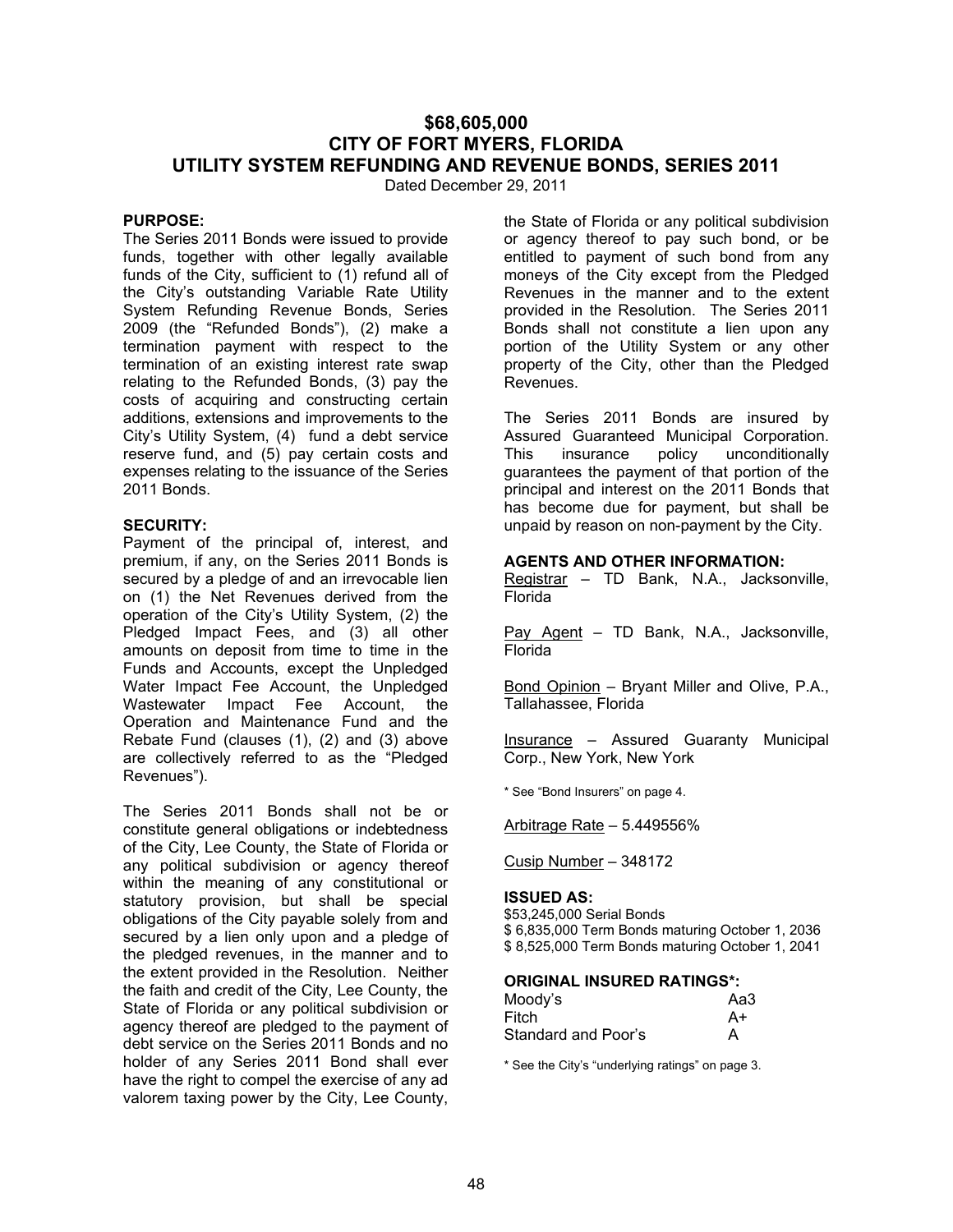# **\$68,605,000 CITY OF FORT MYERS, FLORIDA UTILITY SYSTEM REFUNDING AND REVENUE BONDS, SERIES 2011**

Dated December 29, 2011 **Continued** 

#### **CALL PROVISIONS:**

Optional Redemption – The Series 2011 Bonds, maturing on or before October 1, 2021 are not subject to optional redemption. The Series 2011 Bonds maturing on or after October 1, 2022, are redeemable prior to their stated dates of maturity, at the option of the City, in whole or in part on any date on or after October 1, 2021 (in such manner of selection of maturities as the City shall deem appropriate and by lot within maturities or Amortization Installments), at a redemption price of 100% of the principal amount to be redeemed, plus interest accrued to the date of redemption.

Mandatory Redemption - The Series 2011 Bonds maturing on October 1, 2036 shall be subject to mandatory redemption prior to maturity, by lot, in such manner as the Bond Registrar may deem appropriate, at a redemption price equal to the principal amount thereof plus interest accrued to the date of redemption, on October 1, 2032, and on each October 1 thereafter, from Amortization Installments deposited in the Redemption Account, in the following principal amounts in the years specified:

| Mandatory              | Amortization |
|------------------------|--------------|
| <b>Redemption Date</b> | Installments |
| October 1, 2032        | \$1,250,000  |
| October 1, 2033        | 1,305,000    |
| October 1, 2034        | 1,365,000    |
| October 1, 2035        | 1,425,000    |
| October 1, 2036*       | 1,490,000    |
| * Maturity             |              |

The Series 2011 Bonds maturing on October 1, 2041 shall be subject to mandatory redemption prior to maturity, by lot, in such manner as the Bond Registrar may deem appropriate, at a redemption price equal to the principal amount thereof plus interest accrued to the date of redemption, on October 1, 2037, and on each October 1 thereafter, from Amortization Installments deposited in the Redemption Account, in the following principal amounts in the years specified:

| Mandatory              | Amortization |
|------------------------|--------------|
| <b>Redemption Date</b> | Installments |
| October 1, 2037        | \$1,560,000  |
| October 1, 2038        | 1,630,000    |
| October 1, 2039        | 1,700,000    |
| October 1, 2040        | 1,780,000    |
| October 1, 2041*       | 1,855,000    |
| * Maturity             |              |

### **OUTSTANDING PARITY DEBT:**

The Series 2011 Bonds are issued and payable on a parity as to the pledge of, lien on, and source of payment from the pledged revenues with the City's outstanding Utility System Refunding Revenue Bonds, Series 1993A; the Utility Revenue Bonds, Series 2006; the Utility System Revenue Note, Series 2008; and the Utility System Refunding Revenue Bonds, Series 2012.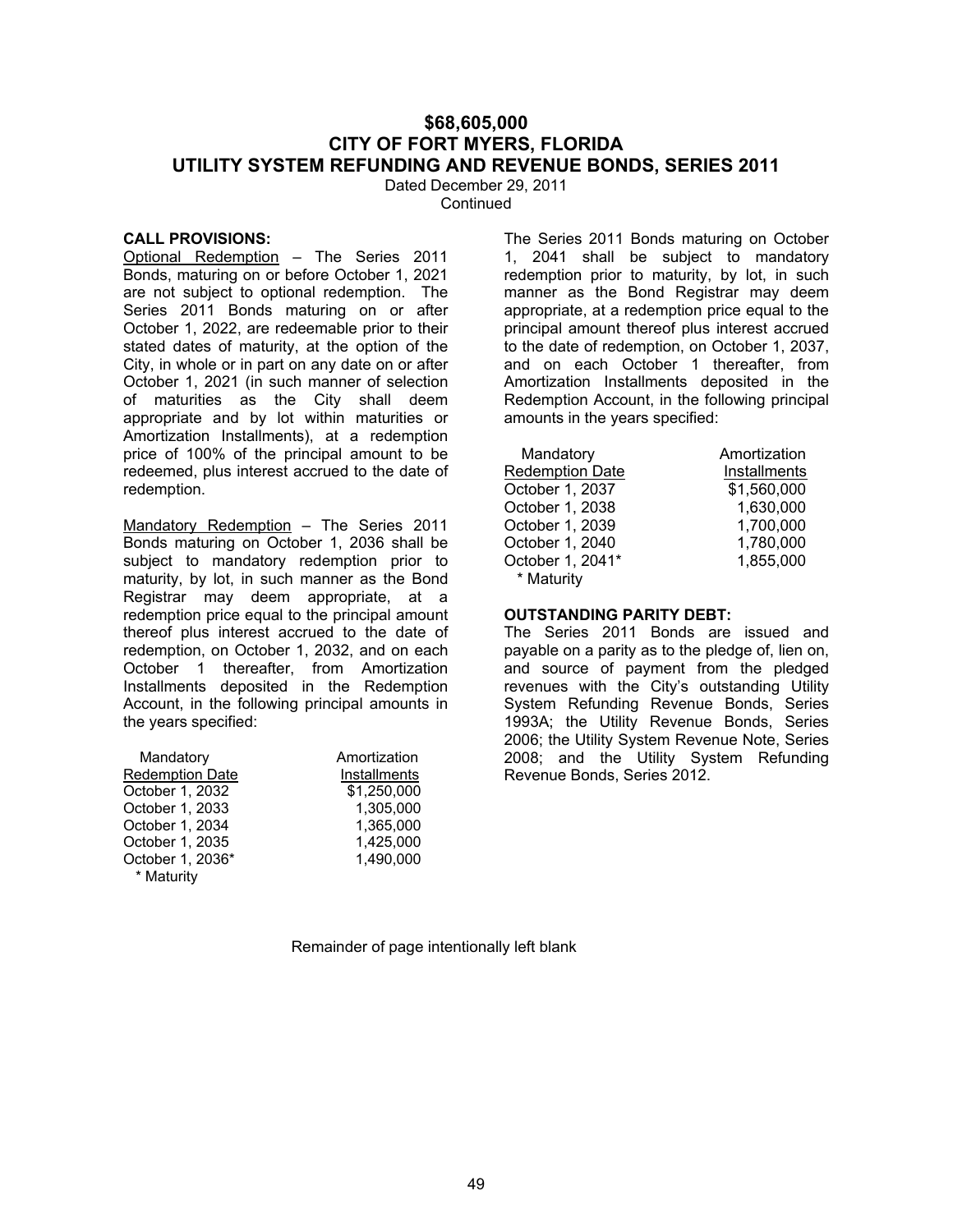# **\$68,605,000 CITY OF FORT MYERS, FLORIDA UTILITY SYSTEM REFUNDING AND REVENUE BONDS, SERIES 2011**

Dated December 29, 2011 Continued

### **SUMMARY OF OUTSTANDING DEBT SERVICE REQUIREMENTS**

| <b>FISCAL YEAR</b><br><b>ENDING SEPT. 30,</b> | <b>INTEREST</b><br><b>RATE</b> | <b>TOTAL DEBT</b><br><b>SERVICE</b> | <b>PRINCIPAL</b> | <b>INTEREST</b> |
|-----------------------------------------------|--------------------------------|-------------------------------------|------------------|-----------------|
| 2014                                          | 3.000%                         | \$<br>4,282,887                     | \$<br>1,315,000  | 2,967,887<br>\$ |
| 2015                                          | 3.000%                         | 4,282,925                           | 1,345,000        | 2,937,925       |
| 2016                                          | 3.000%                         | 4,275,488                           | 1,375,000        | 2,900,488       |
| 2017                                          | 3.000%                         | 6,012,162                           | 3,180,000        | 2,832,162       |
| 2018                                          | 3.000%-5.000%                  | 6,000,488                           | 3,265,000        | 2,735,488       |
| 2019                                          | 3.000%-5.000%                  | 5,976,387                           | 3,365,000        | 2,611,387       |
| 2020                                          | 3.000%-5.000%                  | 5,970,763                           | 3,520,000        | 2,450,763       |
| 2021                                          | 3.000%-5.000%                  | 6,515,012                           | 4,250,000        | 2,265,012       |
| 2022                                          | 5.000%                         | 6,993,513                           | 4,950,000        | 2,043,513       |
| 2023                                          | 5.000%                         | 6,992,262                           | 5,200,000        | 1,792,262       |
| 2024                                          | 5.000%                         | 6,985,763                           | 5,460,000        | 1,525,763       |
| 2025                                          | 5.000%                         | 6,985,762                           | 5,740,000        | 1,245,762       |
| 2026                                          | 4.000%                         | 3,842,013                           | 2,810,000        | 1,032,013       |
| 2027                                          | 4.000%                         | 1,922,162                           | 980,000          | 942,162         |
| 2028                                          | 4.125%                         | 1,922,163                           | 1,020,000        | 902,163         |
| 2029                                          | 4.250%                         | 1,919,900                           | 1,060,000        | 859,900         |
| 2030                                          | 4.250%                         | 1,919,556                           | 1,105,000        | 814,556         |
| 2031                                          | 4.250%                         | 1,916,637                           | 1,150,000        | 766,637         |
| 2032                                          | 4.500%                         | 1,916,700                           | 1,200,000        | 716,700         |
| 2033                                          | 4.500%                         | 1,913,075                           | 1,250,000        | 663,075         |
| 2034                                          | 4.500%                         | 1,910,588                           | 1,305,000        | 605,588         |
| 2035                                          | 4.500%                         | 1,910,513                           | 1,365,000        | 545,513         |
| 2036                                          | 4.500%                         | 1,907,737                           | 1,425,000        | 482,737         |
| 2037                                          | 4.500%                         | 1,907,150                           | 1,490,000        | 417,150         |
| 2038                                          | 4.500%                         | 1,908,525                           | 1,560,000        | 348,525         |
| 2039                                          | 4.500%                         | 1,906,750                           | 1,630,000        | 276,750         |
| 2040                                          | 4.500%                         | 1,901,825                           | 1,700,000        | 201,825         |
| 2041                                          | 4.500%                         | 1,903,525                           | 1,780,000        | 123,525         |
| 2042                                          | 4.500%                         | 1,896,737                           | 1,855,000        | 41,737          |
| <b>Totals</b>                                 |                                | \$105,698,968                       | 67,650,000<br>\$ | \$38,048,968    |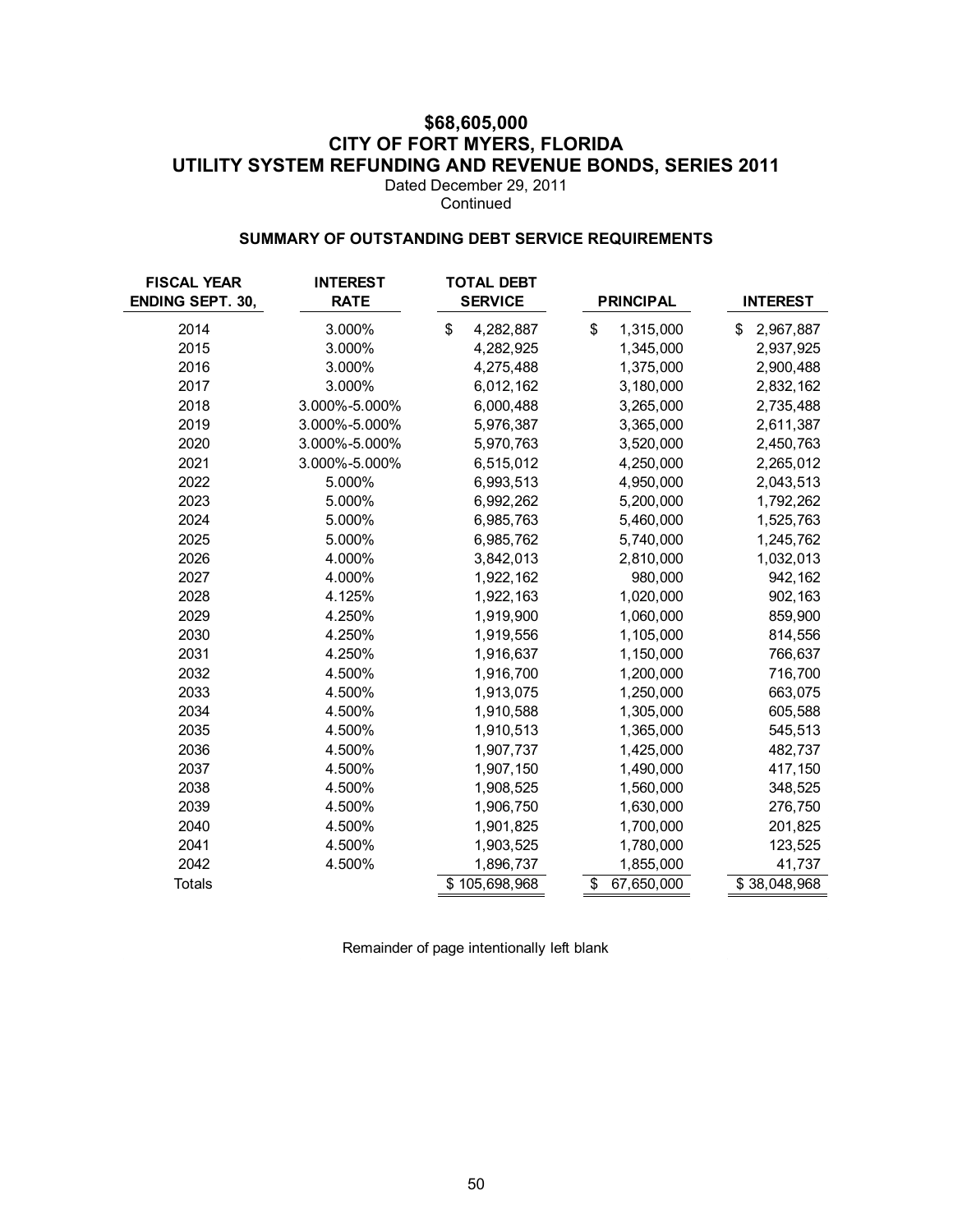# **\$17,025,000 CITY OF FORT MYERS, FLORIDA UTILITY SYSTEM REFUNDING REVENUE BONDS, SERIES 2012**

Dated September 12, 2012

# **PURPOSE:**

The Series 2012 Bonds were issued to provide funds, together with other legally available funds of the City, sufficient to (1) refund, on a current basis, that portion of the City's outstanding Utility System Refunding Revenue Bonds, Series 2003A and (2) pay certain costs and expenses relating to the issuance of the Series 2012 Bonds.

### **SECURITY:**

Payment of the principal of, interest, and premium, if any, on the Series 2012 Bonds is secured by a pledge of and an irrevocable lien on (1) the Net Revenues derived from the operation of the City's Utility System, (2) the Pledged Impact Fees, and (3) all other amounts on deposit from time to time in the Funds and Accounts, except the Unpledged Water Impact Fee Account, the Unpledged Wastewater Impact Fee Account, the Operation and Maintenance Fund and the Rebate Fund (clauses (1), (2) and (3) above are collectively referred to as the "Pledged Revenues").

The Series 2012 Bonds shall not be or constitute general obligations or indebtedness of the City, Lee County, the State of Florida or any political subdivision or agency thereof within the meaning of any constitutional or statutory provision, but shall be special obligations of the City payable solely from and secured by a lien only upon and a pledge of the pledged revenues, in the manner and to the extent provided in the Resolution. Neither the faith and credit of the City, Lee County, the State of Florida or any political subdivision or agency thereof are pledged to the payment of debt service on the Series 2012 Bonds and no holder of any Series 2012 Bond shall ever have the right to compel the exercise of any ad valorem taxing power by the City, Lee County, the State of Florida or any political subdivision or agency thereof to pay such bond, or be entitled to payment of such bond from any moneys of the City except from the Pledged Revenues in the manner and to the extent

provided in the Resolution. The Series 2012 Bonds shall not constitute a lien upon any portion of the Utility System or any other property of the City, other than the Pledged Revenues.

The Series 2012 Bonds are insured by Assured Guaranteed Municipal Corporation. This insurance policy unconditionally guarantees the payment of that portion of the principal and interest on the 2012 Bonds that has become due for payment, but shall be unpaid by reason on non-payment by the City.

## **AGENTS AND OTHER INFORMATION:**

Registrar – TD Bank, N.A., Jacksonville, Florida

Pay Agent - TD Bank, N.A., Jacksonville, Florida

Bond Opinion – Bryant Miller and Olive, P.A., Tallahassee, Florida

Insurance – Assured Guaranty Municipal Corp., New York, New York

\* See "Bond Insurers" on page 4.

Arbitrage Rate – 2.467258%

Cusip Number – 348172

# **ISSUED AS:**

\$13,610,000 Serial Bonds \$ 1,575,000 Term Bonds maturing October 1, 2028 \$ 1,840,000 Term Bonds maturing October 1, 2033

### **ORIGINAL INSURED AND UNDERLYING RATINGS:**

| Moody's:             | Aa3 (Insured)    |
|----------------------|------------------|
|                      | Aa3 (Underlying) |
| Standard and Poor's: | AA- (Insured)    |
|                      | (Underlying)     |
| Fitch:               | A+ (Underlying)  |

\* See the City's "underlying ratings" on page 3.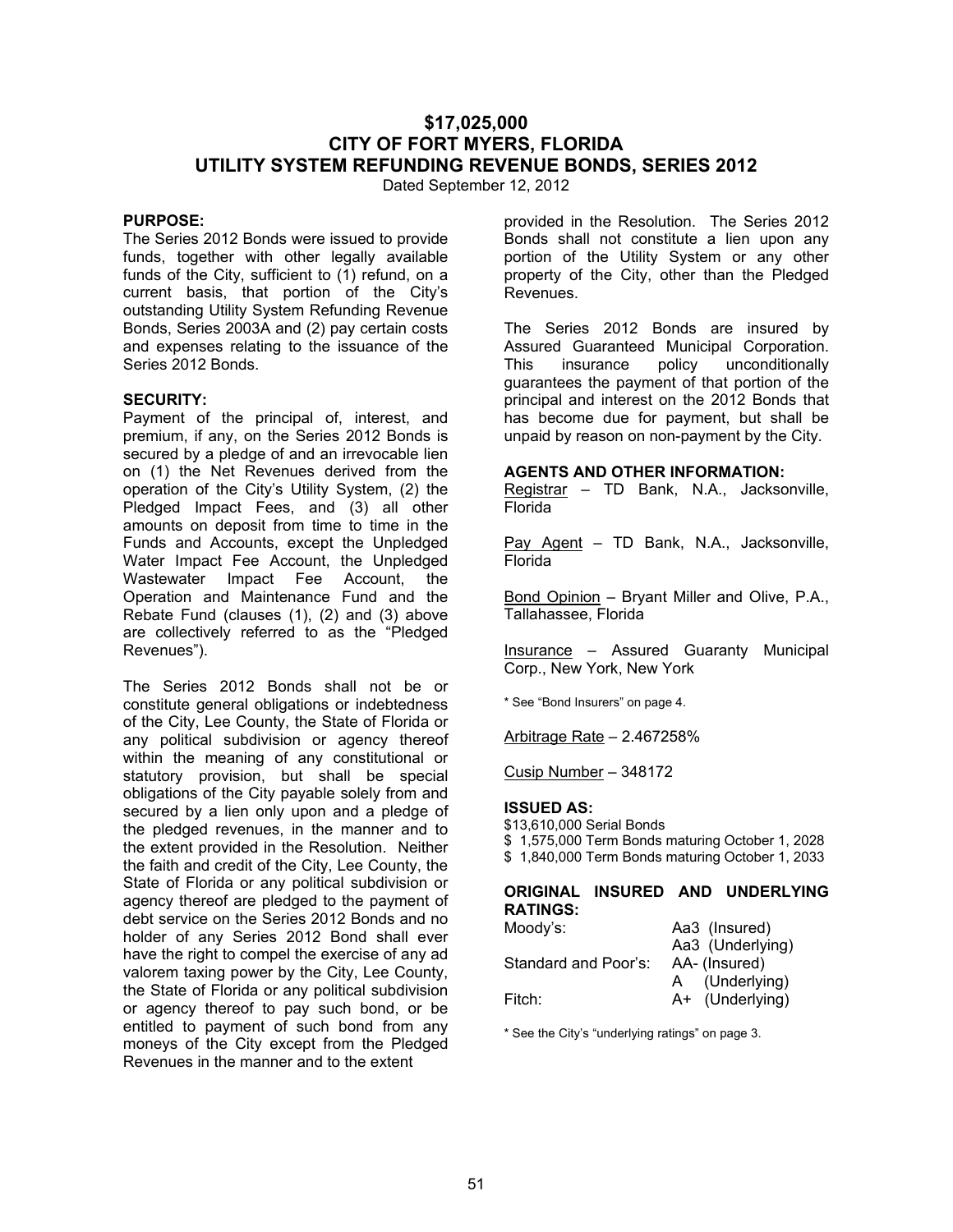# **\$17,025,000 CITY OF FORT MYERS, FLORIDA UTILITY SYSTEM REFUNDING REVENUE BONDS, SERIES 2012**

Dated September 12, 2012 **Continued** 

#### **CALL PROVISIONS:**

Optional Redemption – The Series 2012 Bonds, maturing on or before October 1, 2022 are not subject to optional redemption. The Series 2012 Bonds maturing on or after October 1, 2023, are redeemable prior to their stated dates of maturity, at the option of the City, in whole or in part on any date on or after October 1, 2022 (in such manner of selection of maturities as the City shall deem appropriate and by lot within maturities or Amortization Installments), at a redemption price of 100% of the principal amount to be redeemed, plus interest accrued to the date of redemption.

Mandatory Redemption - The Series 2012 Bonds maturing on October 1, 2028 shall be subject to mandatory redemption prior to maturity, by lot, in such manner as the Bond Registrar may deem appropriate, at a redemption price equal to the principal amount thereof plus interest accrued to the date of redemption, on October 1, 2024, and on each October 1 thereafter, from Amortization Installments deposited in the Redemption Account, in the following principal amounts in the years specified:

| Mandatory              | Amortization |
|------------------------|--------------|
| <b>Redemption Date</b> | Installments |
| October 1, 2024        | \$295,000    |
| October 1, 2025        | 305,000      |
| October 1, 2026        | 315,000      |
| October 1, 2027        | 325,000      |
| October 1, 2028*       | 335,000      |
| * Maturity             |              |

The Series 2012 Bonds maturing on October 1, 2033 shall be subject to mandatory redemption prior to maturity, by lot, in such manner as the Bond Registrar may deem appropriate, at a redemption price equal to the principal amount thereof plus interest accrued to the date of redemption, on October 1, 2029, and on each October 1 thereafter, from Amortization Installments deposited in the Redemption Account, in the following principal amounts in the years specified:

| Mandatory        | Amortization |
|------------------|--------------|
| Redemption Date  | Installments |
| October 1, 2029  | \$345,000    |
| October 1, 2030  | 355,000      |
| October 1, 2031  | 365,000      |
| October 1, 2032  | 380,000      |
| October 1, 2033* | 395,000      |
| * Maturity       |              |

### **OUTSTANDING PARITY DEBT:**

The Series 2012 Bonds are issued and payable on a parity as to the pledge of, lien on, and source of payment from the pledged revenues with the City's outstanding Utility System Refunding Revenue Bonds, Series 1993A; the Utility Revenue Bonds, Series 2006; the Utility System Revenue Note, Series 2008; and the Utility System Refunding and Revenue Bonds, Series 2011.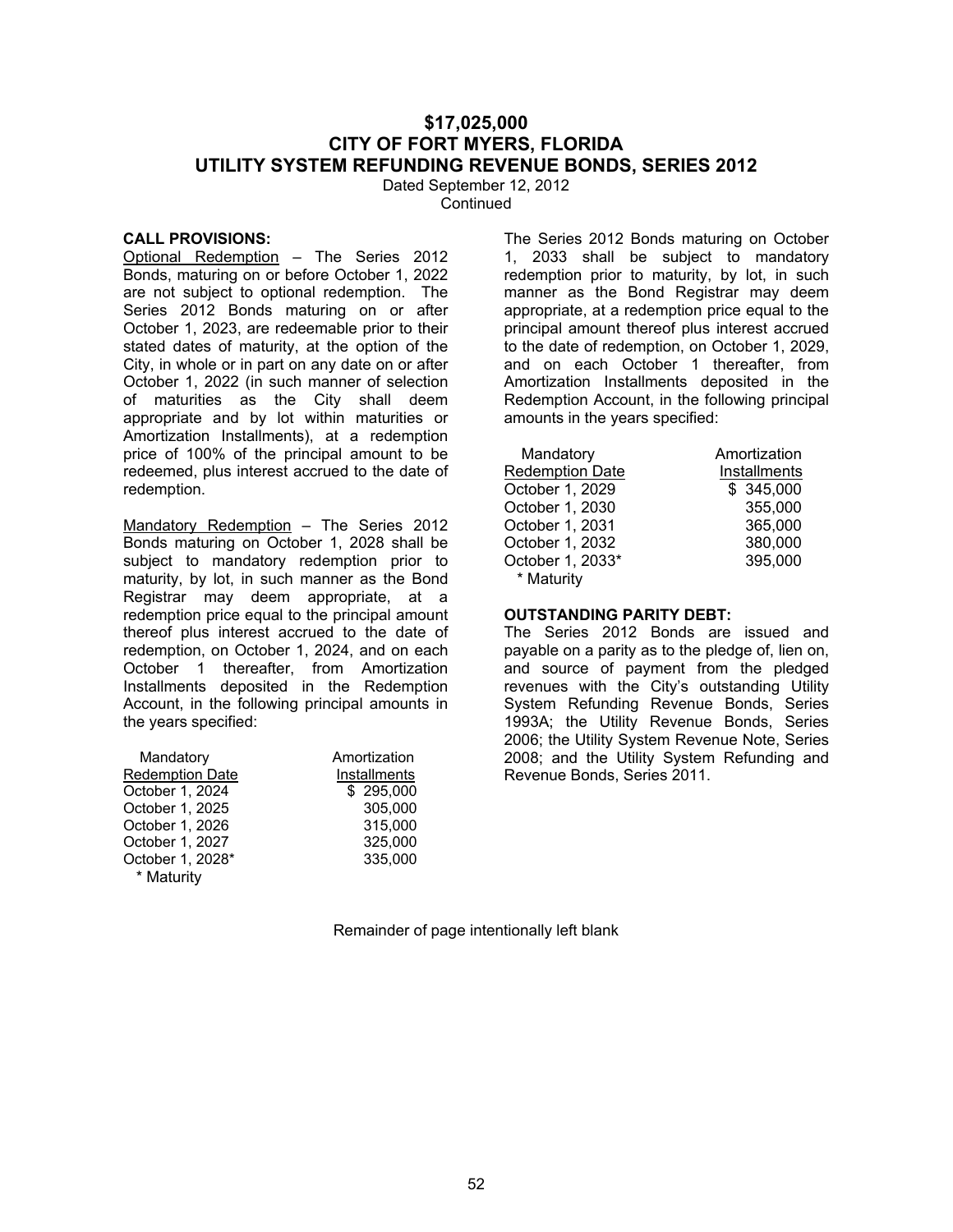# **\$17,025,000 CITY OF FORT MYERS, FLORIDA UTILITY SYSTEM REFUNDING REVENUE BONDS, SERIES 2012**

Dated September 12, 2012 **Continued** 

### **SUMMARY OF OUTSTANDING DEBT SERVICE REQUIREMENTS**

| <b>FISCAL YEAR</b><br><b>ENDING SEPT. 30,</b> | <b>INTEREST</b><br><b>RATE</b> | <b>TOTAL DEBT</b><br><b>SERVICE</b> | <b>PRINCIPAL</b> | <b>INTEREST</b> |
|-----------------------------------------------|--------------------------------|-------------------------------------|------------------|-----------------|
| 2014                                          | 4.000%                         | 1,647,924<br>\$                     | \$<br>1,075,000  | \$<br>572,924   |
| 2015                                          | 4.000%                         | 2,247,299                           | 1,725,000        | 522,299         |
| 2016                                          | 4.000%                         | 2,241,999                           | 1,790,000        | 451,999         |
| 2017                                          | 4.000%                         | 2,234,099                           | 1,855,000        | 379,099         |
| 2018                                          | 4.000%                         | 2,243,199                           | 1,940,000        | 303,199         |
| 2019                                          | 2.000%                         | 2,243,999                           | 2,020,000        | 223,999         |
| 2020                                          | 2.250%                         | 2,257,649                           | 2,095,000        | 162,649         |
| 2021                                          | 2.500%                         | 408,661                             | 270,000          | 138,661         |
| 2022                                          | 2.600%                         | 402,249                             | 270,000          | 132,249         |
| 2023                                          | 2.750%                         | 405,234                             | 280,000          | 125,234         |
| 2024                                          | 3.125%                         | 407,606                             | 290,000          | 117,606         |
| 2025                                          | 3.125%                         | 404,009                             | 295,000          | 109,009         |
| 2026                                          | 3.125%                         | 404,634                             | 305,000          | 99,634          |
| 2027                                          | 3.125%                         | 404,947                             | 315,000          | 89,947          |
| 2028                                          | 3.125%                         | 404,947                             | 325,000          | 79,947          |
| 2029                                          | 3.500%                         | 404,634                             | 335,000          | 69,634          |
| 2030                                          | 3.500%                         | 403,363                             | 345,000          | 58,363          |
| 2031                                          | 3.500%                         | 401,112                             | 355,000          | 46,112          |
| 2032                                          | 3.500%                         | 398,512                             | 365,000          | 33,512          |
| 2033                                          | 3.500%                         | 400,475                             | 380,000          | 20,475          |
| 2034                                          | 3.500%                         | 401,912                             | 395,000          | 6,912           |
| <b>Totals</b>                                 |                                | \$20,768,463                        | \$17,025,000     | \$3,743,463     |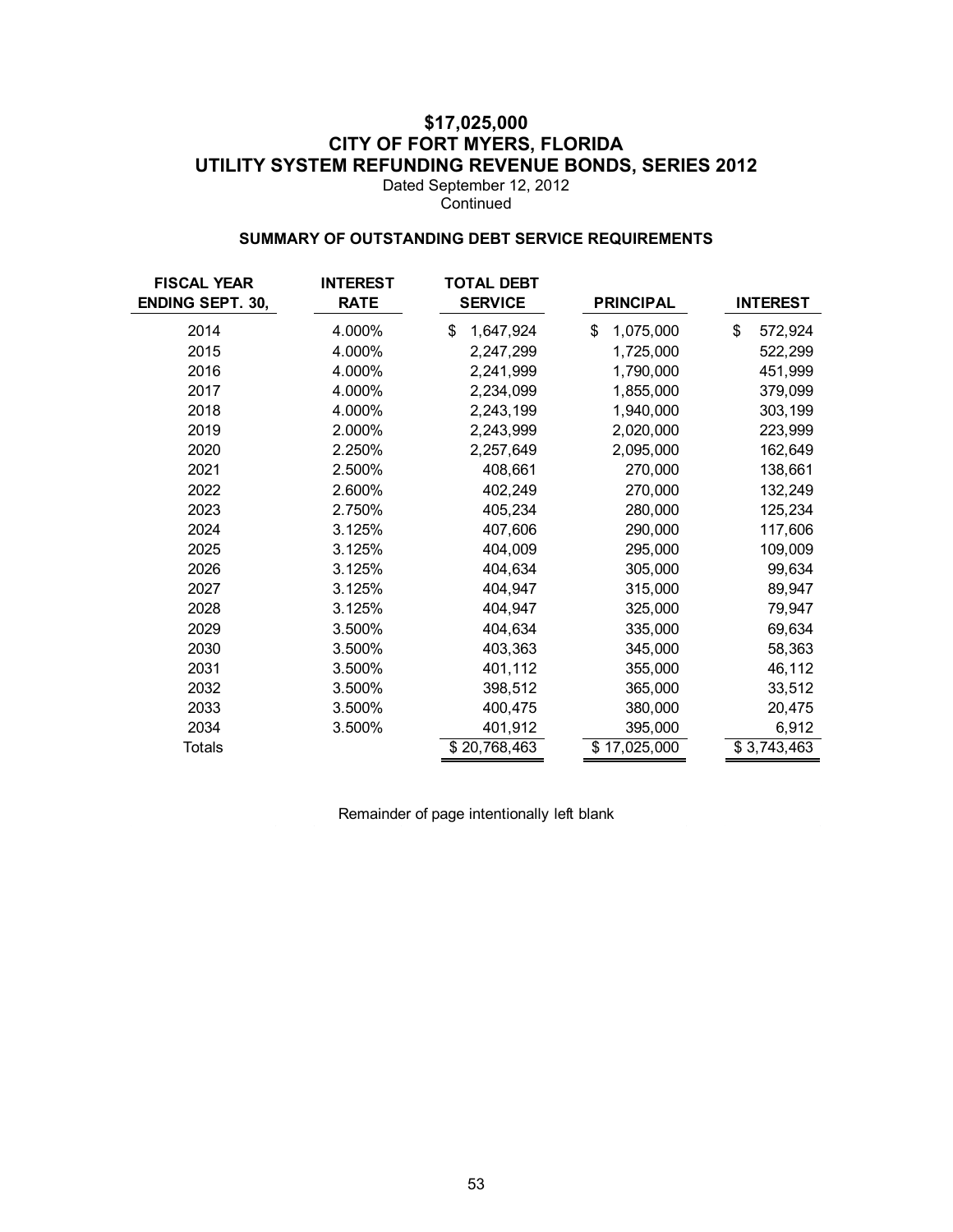# **\$1,665,602 CITY OF FORT MYERS, FLORIDA STATE OF FLORIDA REVOLVING FUND LOAN PROGRAM (CS12066709P)**

Dated August 8, 2001

### **PURPOSE:**

The Series 2001 State of Florida Revolving Fund Loan (the "SRF" loan) was granted for the purpose of providing design cost funds for certain wastewater and reclaimed water facilities.

### **SECURITY:**

Security for this SRF loan is the net revenues of the Water/Wastewater Utility System. This loan is a junior lien on the Utility System and behind the Utility System parity debt.

### **REPAYMENT OF LOAN:**

Repayment of the loan began on August 15, 2006. Currently outstanding are 25 semiannual payments of \$61,905 due each February 15 and August 15. The semiannual loan payments are based on the total amount owed, which consists of the loan principal plus

the loan service fee charges and accrued capitalized interest. The loan service fee and all associated interest were deducted from the first two loan payments, for a total of \$159,581. After the final disbursement of the loan proceeds, the loan principal was adjusted to reflect the actual dates and amounts of disbursements. The final award date of this loan was effective January 13, 2005.

#### **COVERAGE REQUIREMENTS:**

The loan agreement calls for a coverage requirement of 1.15 times the sum of the semiannual loan payments due in such fiscal year. Based on two semi-annual payments of \$61,905 each, or \$123,810 per fiscal year, the coverage requirement is met, as calculated in the "Historic Revenues and Expenses and Debt Service Coverage" in the Utility System Overview.

| <b>FISCAL YEAR</b><br><b>ENDING SEPT. 30,</b> | <b>INTEREST</b><br><b>RATE</b> | <b>TOTAL DEBT</b><br><b>SERVICE</b> |           |    | <b>PRINCIPAL</b> |    | <b>INTEREST</b> |
|-----------------------------------------------|--------------------------------|-------------------------------------|-----------|----|------------------|----|-----------------|
| 2014                                          | 3.160%                         | \$                                  | 123,810   | \$ | 84,328           | \$ | 39,482          |
| 2015                                          | 3.160%                         |                                     | 123,810   |    | 87,013           |    | 36,797          |
| 2016                                          | 3.160%                         |                                     | 123,810   |    | 89,785           |    | 34,025          |
| 2017                                          | 3.160%                         |                                     | 123,810   |    | 92,644           |    | 31,166          |
| 2018                                          | 3.160%                         |                                     | 123,810   |    | 95,595           |    | 28,215          |
| 2019                                          | 3.160%                         |                                     | 123,810   |    | 98.640           |    | 25,170          |
| 2020                                          | 3.160%                         |                                     | 123,810   |    | 101,781          |    | 22,029          |
| 2021                                          | 3.160%                         |                                     | 123,810   |    | 105,023          |    | 18,787          |
| 2022                                          | 3.160%                         |                                     | 123,810   |    | 108,368          |    | 15,442          |
| 2023                                          | 3.160%                         |                                     | 123,810   |    | 111,819          |    | 11,991          |
| 2024                                          | 3.160%                         |                                     | 123,810   |    | 115,381          |    | 8,429           |
| 2025                                          | 3.160%                         |                                     | 123,810   |    | 119,056          |    | 4,754           |
| 2026                                          | 3.160%                         |                                     | 61,910    |    | 60,943           |    | 967             |
| Totals                                        |                                | \$                                  | 1,547,630 |    | \$1,270,376      | \$ | 277,254         |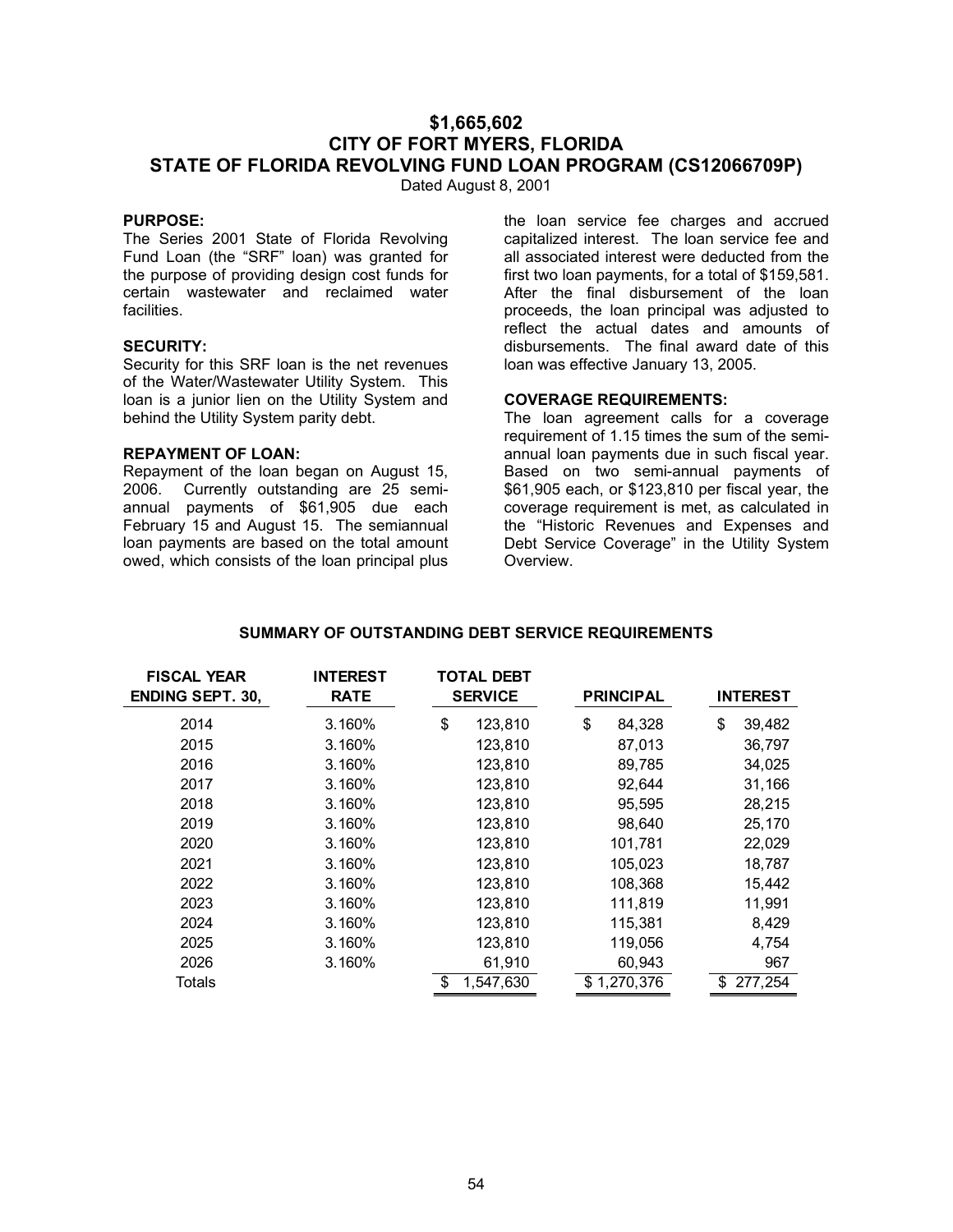# **\$14,303,302 CITY OF FORT MYERS, FLORIDA STATE OF FLORIDA REVOLVING FUND LOAN PROGRAM (WW66709L 01)**

Dated June 29, 2004

### **PURPOSE:**

The Series 2004 State of Florida Revolving Fund Loan WW66709L 01 (the "SRF" loan) was granted for the purpose of providing funds to construct certain collection and treatment facilities.

### **SECURITY:**

Security for this SRF loan is the net revenues of the Water/Wastewater Utility System. This loan is a junior lien on the Utility System and behind the Utility System parity debt.

### **REPAYMENT OF LOAN:**

Repayment of the loan began on August 15, 2006. Currently outstanding are 25 semiannual payments of \$467,499 due each February 15 and August 15. The semiannual loan payments are based on the total amount owed, which consists of the loan principal plus

the loan service fee charges and accrued capitalized interest. The loan service fee and all associated interest were deducted from the first two loan payments, for a total of \$586,033. After the final disbursement of the loan proceeds, the loan principal was adjusted to reflect the actual dates and amounts of disbursements. The final award date of this loan was effective August 13, 2008.

### **COVERAGE REQUIREMENTS:**

The loan agreement calls for a coverage requirement of 1.15 times the sum of the semiannual loan payments due in such fiscal year. Based on two semi-annual payments of \$467,499 each, or \$934,998 per fiscal year, the coverage requirement is met, as calculated in the "Historic Revenues and Expenses and Debt Service Coverage" in the Utility System Overview.

| <b>FISCAL YEAR</b><br><b>ENDING SEPT. 30,</b> | <b>INTEREST</b><br><b>RATE</b> | <b>TOTAL DEBT</b><br><b>SERVICE</b> |              |    | <b>PRINCIPAL</b> |    | <b>INTEREST</b> |
|-----------------------------------------------|--------------------------------|-------------------------------------|--------------|----|------------------|----|-----------------|
| 2014                                          | 2.71%-2.81%                    | \$                                  | 934,998      | \$ | 672,378          | \$ | 262,620         |
| 2015                                          | 2.71%-2.81%                    |                                     | 934,998      |    | 690,723          |    | 244,275         |
| 2016                                          | 2.71%-2.81%                    |                                     | 934,998      |    | 709,568          |    | 225,430         |
| 2017                                          | 2.71%-2.81%                    |                                     | 934,998      |    | 728,928          |    | 206,070         |
| 2018                                          | 2.71%-2.81%                    |                                     | 934,998      |    | 748,816          |    | 186,182         |
| 2019                                          | 2.71%-2.81%                    |                                     | 934.998      |    | 769.246          |    | 165,752         |
| 2020                                          | 2.71%-2.81%                    |                                     | 934,998      |    | 790,234          |    | 144,764         |
| 2021                                          | 2.71%-2.81%                    |                                     | 934,998      |    | 811,794          |    | 123,204         |
| 2022                                          | 2.71%-2.81%                    |                                     | 934,998      |    | 833,943          |    | 101,055         |
| 2023                                          | 2.71%-2.81%                    |                                     | 934,998      |    | 856,696          |    | 78,302          |
| 2024                                          | 2.71%-2.81%                    |                                     | 934,998      |    | 880,070          |    | 54,928          |
| 2025                                          | 2.71%-2.81%                    |                                     | 934,998      |    | 904,081          |    | 30,917          |
| 2026                                          | 2.71%-2.81%                    |                                     | 467,495      |    | 461,249          |    | 6,246           |
| Totals                                        |                                |                                     | \$11,687,471 |    | \$9,857,726      |    | \$1,829,745     |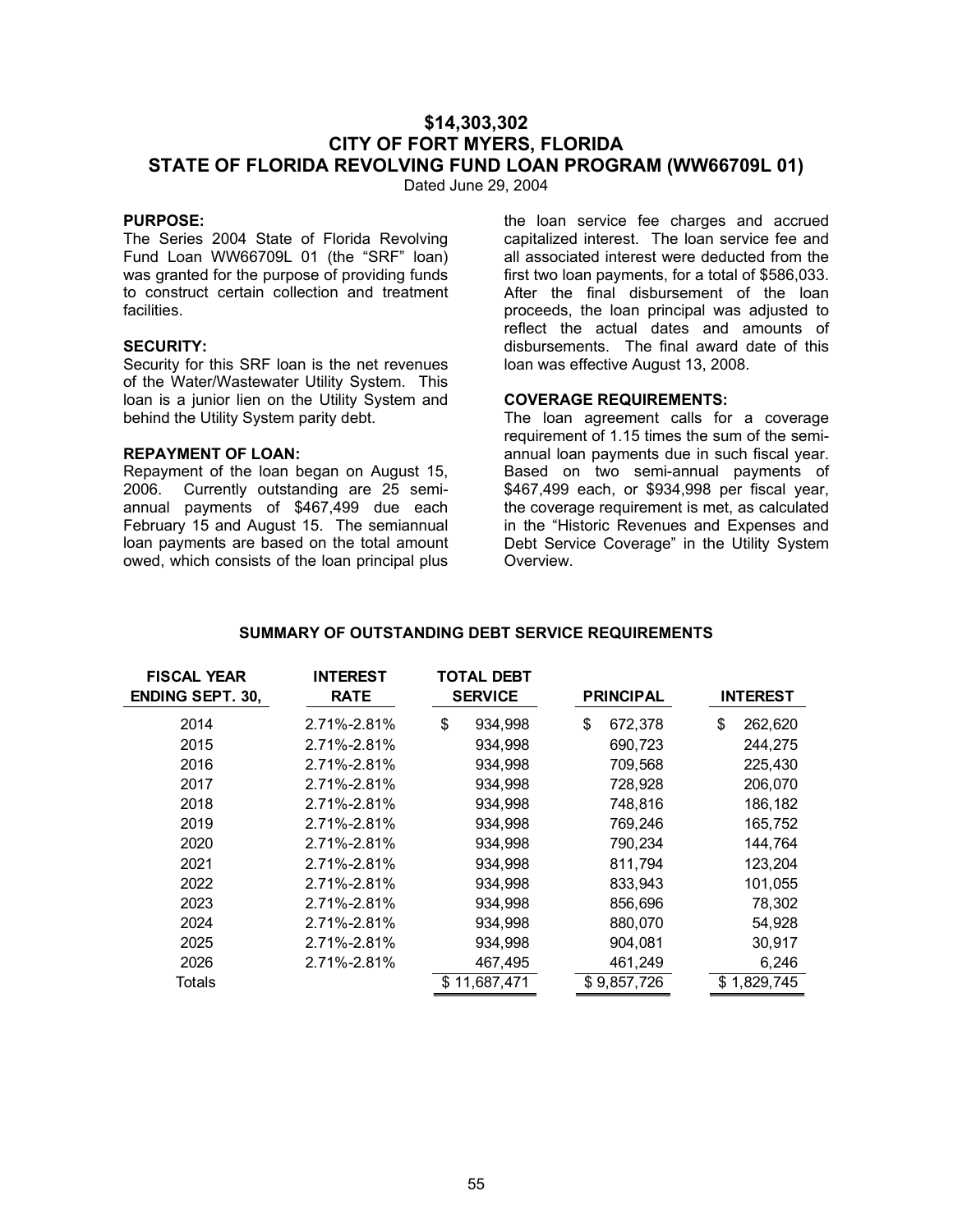# **\$47,898,736 CITY OF FORT MYERS, FLORIDA STATE OF FLORIDA REVOLVING FUND LOAN PROGRAM (WW66710P)**

Dated July 15, 2004

### **PURPOSE:**

The Series 2004 WW66710P State of Florida Revolving Fund Loan (the "SRF" loan) was granted for the purpose of providing design cost funds for certain wastewater improvements in the Phase IV/Downtown program.

### **SECURITY:**

Security for this SRF loan is the net revenues of the Water/Wastewater Utility System. This loan is a junior lien on the Utility System and behind the Utility System parity debt.

### **REPAYMENT OF LOAN:**

Repayment of the loan began on October 15, 2008. Currently outstanding are 30 semiannual payments of \$1,607,852 due each April 15 and October 15. The semiannual loan payments are based on the total amount owed, which consists of the loan principal plus the

loan service fee charges and accrued capitalized interest. The loan service fee and all associated interest were deducted from the first two loan payments, for a total of \$2,235,508. After the final disbursement of the loan proceeds, the loan principal was adjusted to reflect the actual dates and amounts of disbursements. The final award date of this loan was effective September 26, 2012.

#### **COVERAGE REQUIREMENTS:**

The loan agreement calls for a coverage requirement of 1.15 times the sum of the semiannual loan payments due in such fiscal year. Based on two semi-annual payments of \$1,607,852 each, or \$3,215,704 per fiscal year, the coverage requirement is met, as calculated in the "Historic Revenues and Expenses and Debt Service Coverage" in the Utility System Overview.

| <b>FISCAL YEAR</b><br><b>ENDING SEPT. 30,</b> | <b>INTEREST</b><br><b>RATE</b> | <b>TOTAL DEBT</b><br><b>SERVICE</b> | <b>PRINCIPAL</b>  | <b>INTEREST</b> |
|-----------------------------------------------|--------------------------------|-------------------------------------|-------------------|-----------------|
| 2014                                          | 2.57%-2.75%                    | 3,215,704<br>\$                     | 2, 173, 159<br>\$ | \$1,042,545     |
| 2015                                          | 2.57%-2.75%                    | 3,215,704                           | 2,231,664         | 984,040         |
| 2016                                          | 2.57%-2.75%                    | 3,215,704                           | 2,291,745         | 923,959         |
| 2017                                          | 2.57%-2.75%                    | 3,215,704                           | 2,353,444         | 862,260         |
| 2018                                          | 2.57%-2.75%                    | 3,215,704                           | 2,416,806         | 798,898         |
| 2019                                          | 2.57%-2.75%                    | 3,215,704                           | 2,481,875         | 733,829         |
| 2020                                          | 2.57%-2.75%                    | 3,215,704                           | 2,548,696         | 667,008         |
| 2021                                          | 2.57%-2.75%                    | 3,215,704                           | 2,617,318         | 598,386         |
| 2022                                          | 2.57%-2.75%                    | 3,215,704                           | 2,687,788         | 527,916         |
| 2023                                          | 2.57%-2.75%                    | 3,215,704                           | 2,760,158         | 455,546         |
| 2024                                          | 2.57%-2.75%                    | 3,215,704                           | 2,834,477         | 381,227         |
| 2025                                          | 2.57%-2.75%                    | 3,215,704                           | 2,910,798         | 304,906         |
| 2026                                          | 2.57%-2.75%                    | 3,215,704                           | 2,989,175         | 226,529         |
| 2027                                          | 2.57%-2.75%                    | 3,215,704                           | 3,069,665         | 146,039         |
| 2028                                          | 2.57%-2.75%                    | 3,215,700                           | 3, 152, 323       | 63,377          |
| Totals                                        |                                | \$48,235,556                        | \$39,519,091      | \$8,716,465     |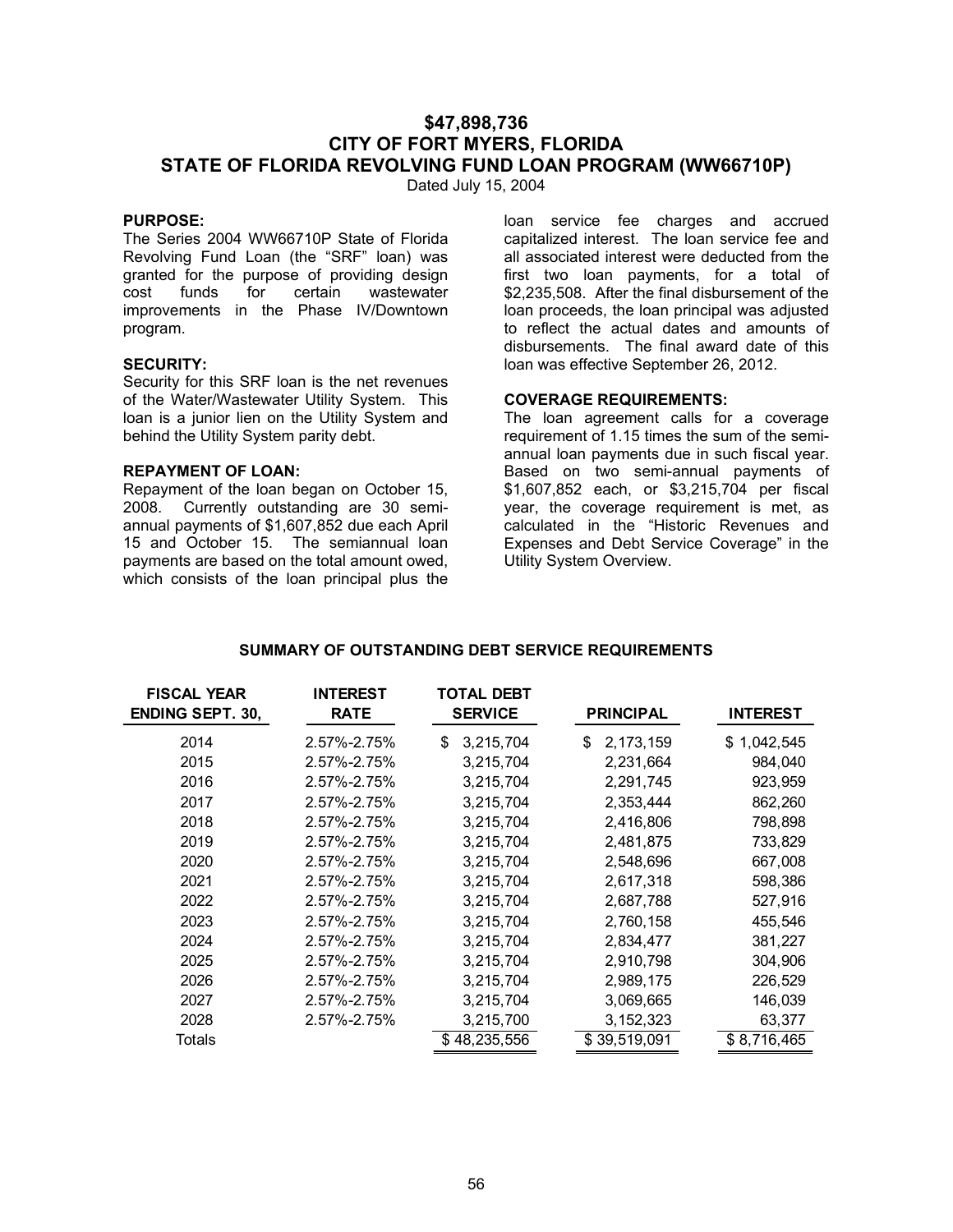# **\$6,668,049 CITY OF FORT MYERS, FLORIDA STATE OF FLORIDA REVOLVING FUND LOAN PROGRAM (WW66711P)**

Dated July 15, 2004

### **PURPOSE:**

The Series 2004 WW66711P State of Florida Revolving Fund Loan (the "SRF" loan) was granted for the purpose of providing design cost funds for certain reclaimed water improvements.

### **SECURITY:**

Security for this SRF loan is the net revenues of the Water/Wastewater Utility System. This loan is a junior lien on the Utility System and behind the Utility System parity debt.

### **REPAYMENT OF LOAN:**

Repayment of the loan began on June 15, 2008. Currently outstanding are 29 semiannual loan payments of \$212,871 due each June 15 and December 15. The semiannual loan payments are based on the total amount owed, which consists of the loan principal plus

the loan service fee charges and accrued capitalized interest. The loan service fee and all associated interest were deducted from the first two loan payments, for a total of \$230,995. After the final disbursement of the loan proceeds, the loan principal was adjusted to reflect the actual dates and amounts of disbursements. The final award date of this loan was effective June 14, 2012.

#### **COVERAGE REQUIREMENTS:**

The loan agreement calls for a coverage requirement of 1.15 times the sum of the semiannual loan payments due in such fiscal year. Based on two semi-annual payments of \$212,871 each, or \$425,742 per fiscal year, the coverage requirement is met, as calculated in the "Historic Revenues and Expenses and Debt Service Coverage" in the Utility System Overview.

| <b>FISCAL YEAR</b><br><b>ENDING SEPT. 30,</b> | <b>INTEREST</b><br><b>RATE</b> | <b>TOTAL DEBT</b><br><b>SERVICE</b> | <b>PRINCIPAL</b> | <b>INTEREST</b> |
|-----------------------------------------------|--------------------------------|-------------------------------------|------------------|-----------------|
| 2014                                          | 2.64%-2.71%                    | \$                                  | \$               | \$              |
|                                               |                                | 425,742                             | 292,379          | 133,363         |
| 2015                                          | 2.64%-2.71%                    | 425,742                             | 300,192          | 125,550         |
| 2016                                          | 2.64%-2.71%                    | 425,742                             | 308,214          | 117,528         |
| 2017                                          | 2.64%-2.71%                    | 425,742                             | 316,450          | 109,292         |
| 2018                                          | 2.64%-2.71%                    | 425.742                             | 324,907          | 100,835         |
| 2019                                          | 2.64%-2.71%                    | 425,742                             | 333,589          | 92,153          |
| 2020                                          | 2.64%-2.71%                    | 425,742                             | 342,504          | 83,238          |
| 2021                                          | 2.64%-2.71%                    | 425,742                             | 351,656          | 74,086          |
| 2022                                          | 2.64%-2.71%                    | 425,742                             | 361,054          | 64,688          |
| 2023                                          | 2.64%-2.71%                    | 425.742                             | 370,702          | 55,040          |
| 2024                                          | 2.64%-2.71%                    | 425,742                             | 380,608          | 45,134          |
| 2025                                          | 2.64%-2.71%                    | 425,742                             | 390,780          | 34,962          |
| 2026                                          | 2.64%-2.71%                    | 425,742                             | 401,222          | 24,520          |
| 2027                                          | 2.64%-2.71%                    | 425,742                             | 411,945          | 13,797          |
| 2028                                          | 2.64%-2.71%                    | 212,866                             | 210,082          | 2,784           |
| Totals                                        |                                | \$<br>6,173,254                     | \$5,096,284      | \$1,076,970     |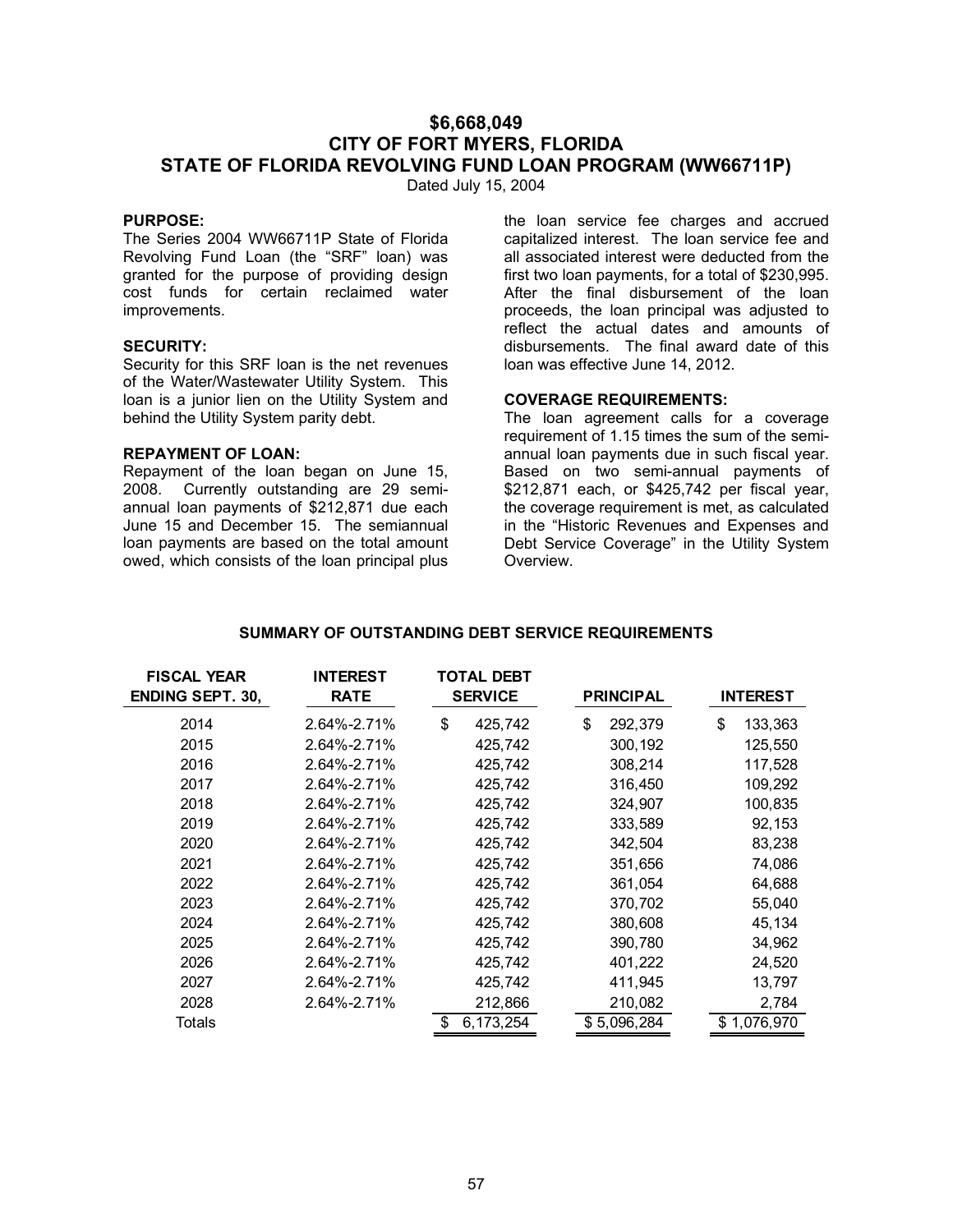# **\$7,501,360 CITY OF FORT MYERS, FLORIDA STATE OF FLORIDA REVOLVING FUND LOAN PROGRAM (WW66712S)**

Dated February 4, 2005

### **PURPOSE:**

The Series 2005 State of Florida Revolving Fund Loan WW66712S (the "SRF" loan) was granted for the purpose of providing funds to construct certain collection and treatment facilities.

### **SECURITY:**

Security for this SRF loan is the net revenues of the Water/Wastewater Utility System. This loan is a junior lien on the Utility System and behind the Utility System parity debt.

### **REPAYMENT OF LOAN:**

Repayment of the loan began on December 15, 2006. Currently outstanding are 26 semiannual payments of \$223,979 due each June 15 and December 15. The semiannual loan payments are based on the total amount owed, which consists of the loan principal plus the

loan service fee charges and accrued capitalized interest. The loan service fee and all associated interest were deducted from the first two loan payments, for a total of \$172,904. After the final disbursement of the loan proceeds, the loan principal was adjusted to reflect the actual dates and amounts of disbursements. The final award date of this loan was effective November 30, 2010.

### **COVERAGE REQUIREMENTS:**

The loan agreement calls for a coverage requirement of 1.15 times the sum of the semiannual loan payments due in such fiscal year. Based on two semi-annual payments of \$223,979 each, or \$447,958 per fiscal year, the coverage requirement is met, as calculated in the "Historic Revenues and Expenses and Debt Service Coverage" in the Utility System Overview.

| <b>FISCAL YEAR</b><br><b>ENDING SEPT. 30,</b> | <b>INTEREST</b><br><b>RATE</b> | <b>TOTAL DEBT</b><br><b>SERVICE</b> | <b>PRINCIPAL</b> | <b>INTEREST</b> |
|-----------------------------------------------|--------------------------------|-------------------------------------|------------------|-----------------|
| 2014                                          | 2.460%                         | \$<br>447,958                       | \$<br>327,990    | \$<br>119,968   |
| 2015                                          | 2.460%                         | 447,958                             | 336,108          | 111,850         |
| 2016                                          | 2.460%                         | 447,958                             | 344.427          | 103,531         |
| 2017                                          | 2.460%                         | 447,958                             | 352,952          | 95,006          |
| 2018                                          | 2.460%                         | 447,958                             | 361,689          | 86,269          |
| 2019                                          | 2.460%                         | 447,958                             | 370,641          | 77,317          |
| 2020                                          | 2.460%                         | 447,958                             | 379,815          | 68,143          |
| 2021                                          | 2.460%                         | 447,958                             | 389,215          | 58,743          |
| 2022                                          | 2.460%                         | 447,958                             | 398,849          | 49,109          |
| 2023                                          | 2.460%                         | 447,958                             | 408.721          | 39,237          |
| 2024                                          | 2.460%                         | 447,958                             | 418,837          | 29,121          |
| 2025                                          | 2.460%                         | 447,958                             | 429,204          | 18,754          |
| 2026                                          | 2.460%                         | 447,968                             | 439,827          | 8,141           |
| Totals                                        |                                | \$<br>5,823,464                     | \$4,958,275      | 865,189<br>\$   |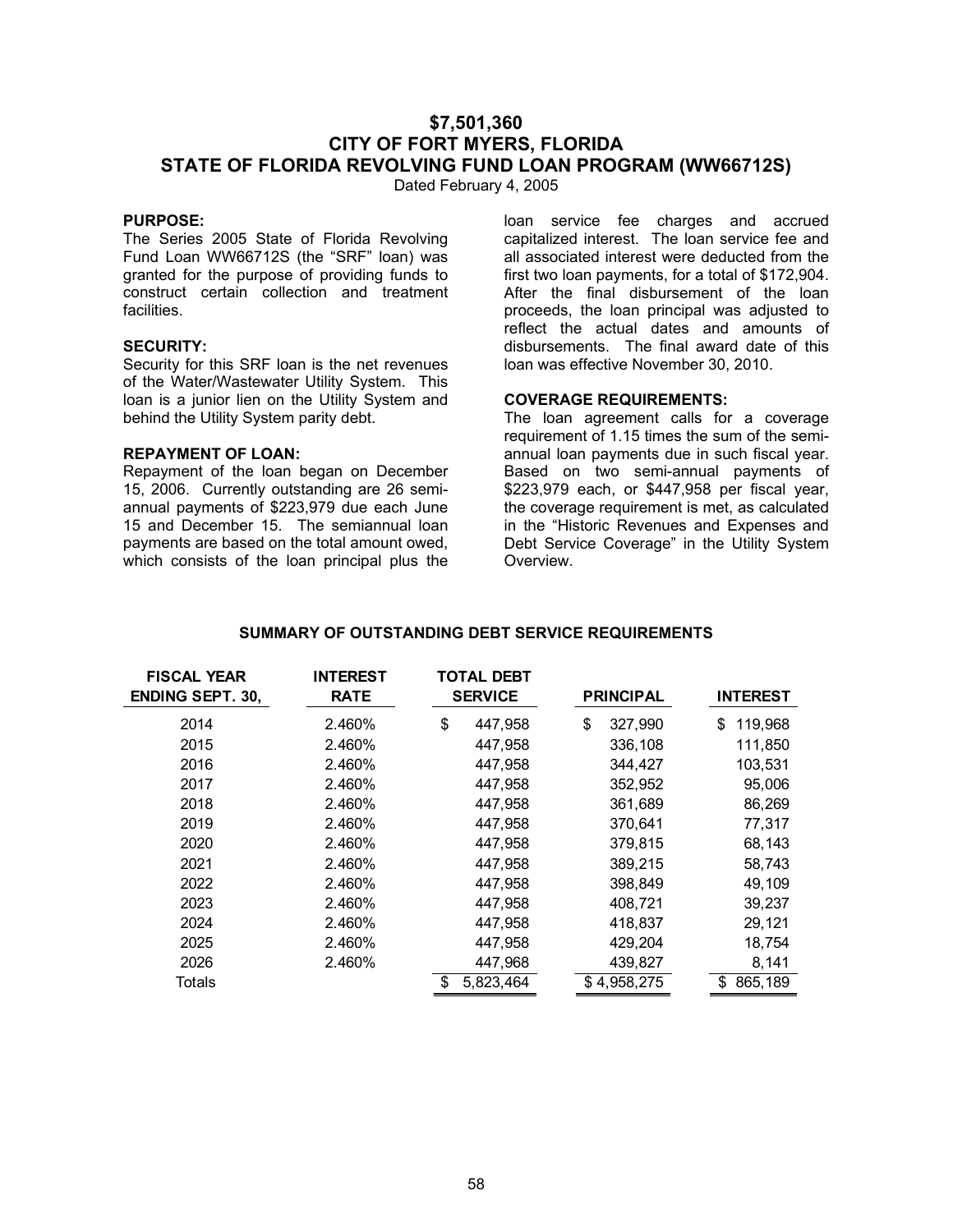# **\$4,473,220 CITY OF FORT MYERS, FLORIDA STATE OF FLORIDA REVOLVING FUND LOAN PROGRAM (WW667130)**

Dated May, 8 2006

### **PURPOSE:**

The Series 2006 State of Florida Revolving Fund Loan WW6677130 (the "SRF" loan) was granted for the purpose of providing funds to construct certain collection and treatment facilities.

### **SECURITY:**

Security for this SRF loan is the net revenues of the Water/Wastewater Utility System. This loan is a junior lien on the Utility System and behind the Utility System parity debt.

### **REPAYMENT OF LOAN:**

Repayment of the loan began on June 15, 2008. Currently outstanding are 29 semiannual payments of \$145,010 due each June 15 and December 15. The semiannual loan payments are based on the total amount owed, which consists of the loan principal plus the

loan service fee charges and accrued capitalized interest. The loan service fee and all associated interest were deducted from the first two loan payments, for a total of \$154,805. After the final disbursement of the loan proceeds, the loan principal was adjusted to reflect the actual dates and amounts of disbursements. The final award date of this loan was effective October 20, 2010.

#### **COVERAGE REQUIREMENTS:**

The loan agreement calls for a coverage requirement of 1.15 times the sum of the semiannual loan payments due in such fiscal year. Based on two semi-annual payments of \$145,010 each, or \$290,020 per fiscal year, the coverage requirement is met, as calculated in the "Historic Revenues and Expenses and Debt Service Coverage" in the Utility System Overview.

| <b>FISCAL YEAR</b><br><b>ENDING SEPT. 30,</b> | <b>INTEREST</b><br><b>RATE</b> | TOTAL DEBT<br><b>SERVICE</b> |           |               |    | <b>PRINCIPAL</b> |  | <b>INTEREST</b> |
|-----------------------------------------------|--------------------------------|------------------------------|-----------|---------------|----|------------------|--|-----------------|
| 2014                                          | 2.360%                         | \$                           | 290,020   | \$<br>207,605 | \$ | 82,415           |  |                 |
| 2015                                          | 2.360%                         |                              | 290,020   | 212,533       |    | 77,487           |  |                 |
| 2016                                          | 2.360%                         |                              | 290,020   | 217.579       |    | 72,441           |  |                 |
| 2017                                          | 2.360%                         |                              | 290,020   | 222,744       |    | 67,276           |  |                 |
| 2018                                          | 2.360%                         |                              | 290,020   | 228,032       |    | 61,988           |  |                 |
| 2019                                          | 2.360%                         |                              | 290,020   | 233,445       |    | 56,575           |  |                 |
| 2020                                          | 2.360%                         |                              | 290,020   | 238,986       |    | 51,034           |  |                 |
| 2021                                          | 2.360%                         |                              | 290.020   | 244.660       |    | 45,360           |  |                 |
| 2022                                          | 2.360%                         |                              | 290,020   | 250.468       |    | 39,552           |  |                 |
| 2023                                          | 2.360%                         |                              | 290,020   | 256,414       |    | 33,606           |  |                 |
| 2024                                          | 2.360%                         |                              | 290,020   | 262,501       |    | 27,519           |  |                 |
| 2025                                          | 2.360%                         |                              | 290,020   | 268,732       |    | 21,288           |  |                 |
| 2026                                          | 2.360%                         |                              | 290,020   | 275,112       |    | 14,908           |  |                 |
| 2027                                          | 2.360%                         |                              | 290,020   | 281,643       |    | 8,377            |  |                 |
| 2028                                          | 2.360%                         |                              | 145,013   | 143,319       |    | 1,694            |  |                 |
| Totals                                        |                                | \$                           | 4,205,293 | \$3,543,773   | \$ | 661,520          |  |                 |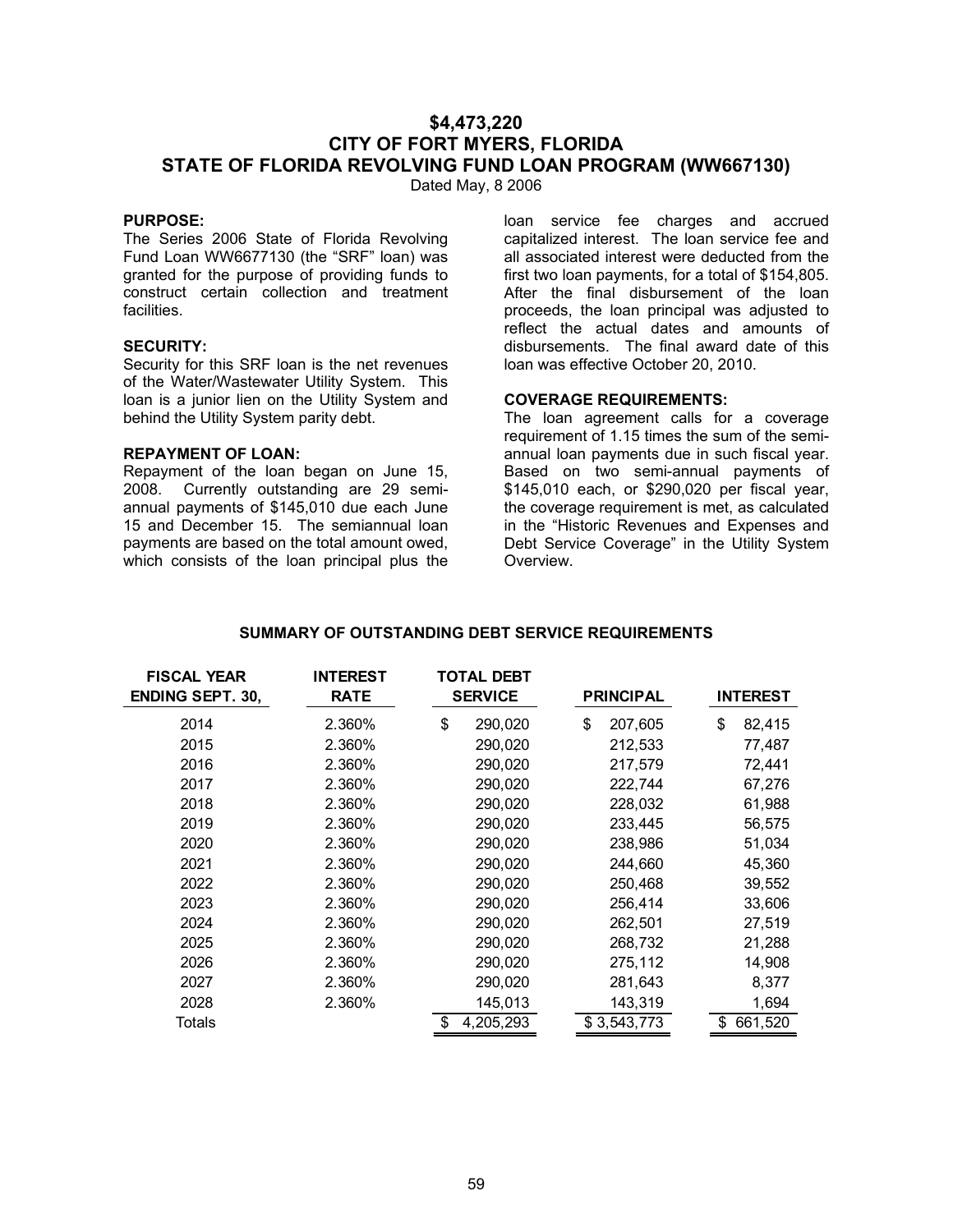# **\$14,485,023 CITY OF FORT MYERS, FLORIDA STATE OF FLORIDA REVOLVING FUND LOAN PROGRAM (WW667140)**

Dated December 24, 2007

### **PURPOSE:**

The Series 2007 State of Florida Revolving Fund Loan WW6677140 (the "SRF" loan) was granted for the purpose of providing funds to construct certain collection and treatment facilities.

### **SECURITY:**

Security for this SRF loan is the net revenues of the Water/Wastewater Utility System. This loan is a junior lien on the Utility System and behind the Utility System parity debt.

### **REPAYMENT OF LOAN:**

Repayment of the loan began on October 15, 2009. Currently outstanding are 32 semiannual payments of \$459,726 due each April 15 and October 15. The semiannual loan payments are based on the total amount owed, which consists of the loan principal plus the loan service fee charges and accrued

capitalized interest. The loan service fee and all associated interest were deducted from the first two loan payments, for a total of \$484,479. After the final disbursement of the loan proceeds, the loan principal was adjusted to reflect the actual dates and amounts of disbursements. The final award date of this loan was effective January 13, 2012.

#### **COVERAGE REQUIREMENTS:**

The loan agreement calls for a coverage requirement of 1.15 times the sum of the semiannual loan payments due in such fiscal year. Based on two semi-annual payments of \$459,726 each, or \$919,452 per fiscal year, the coverage requirement is met, as calculated in the "Historic Revenues and Expenses and Debt Service Coverage" in the Utility System **Overview** 

| <b>FISCAL YEAR</b><br><b>ENDING SEPT. 30,</b> | <b>INTEREST</b><br><b>RATE</b> | TOTAL DEBT<br><b>SERVICE</b> | <b>PRINCIPAL</b> | <b>INTEREST</b> |
|-----------------------------------------------|--------------------------------|------------------------------|------------------|-----------------|
| 2014                                          | 2.31%-2.36%                    | \$<br>919,452                | \$<br>637,978    | \$<br>281,474   |
| 2015                                          | 2.31%-2.36%                    | 919,452                      | 652,956          | 266,496         |
| 2016                                          | 2.31%-2.36%                    | 919,452                      | 668,285          | 251,167         |
| 2017                                          | 2.31%-2.36%                    | 919,452                      | 683,974          | 235,478         |
| 2018                                          | 2.31%-2.36%                    | 919,452                      | 700,032          | 219,420         |
| 2019                                          | 2.31%-2.36%                    | 919,452                      | 716,466          | 202,986         |
| 2020                                          | 2.31%-2.36%                    | 919,452                      | 733,287          | 186,165         |
| 2021                                          | 2.31%-2.36%                    | 919,452                      | 750,502          | 168,950         |
| 2022                                          | 2.31%-2.36%                    | 919,452                      | 768,122          | 151,330         |
| 2023                                          | 2.31%-2.36%                    | 919,452                      | 786,155          | 133,297         |
| 2024                                          | 2.31%-2.36%                    | 919,452                      | 804,612          | 114,840         |
| 2025                                          | 2.31%-2.36%                    | 919,452                      | 823,502          | 95,950          |
| 2026                                          | 2.31%-2.36%                    | 919,452                      | 842,835          | 76,617          |
| 2027                                          | 2.31%-2.36%                    | 919,452                      | 862,623          | 56,829          |
| 2028                                          | 2.31%-2.36%                    | 919,452                      | 882,875          | 36,577          |
| 2029                                          | 2.31%-2.36%                    | 919,449                      | 903,604          | 15,845          |
| Totals                                        |                                | \$14,711,229                 | \$12,217,808     | \$2,493,421     |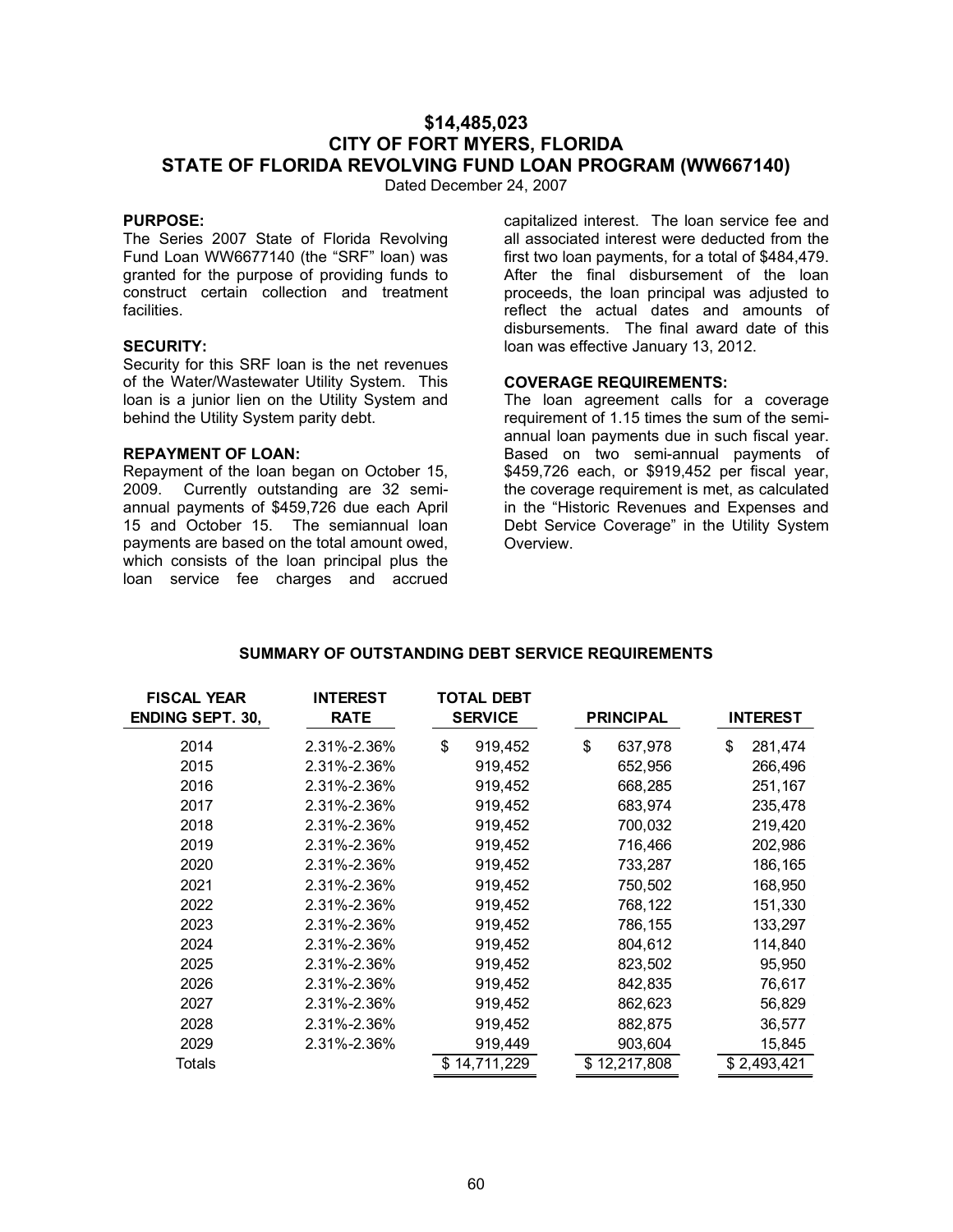# **\$1,801,046 CITY OF FORT MYERS, FLORIDA STATE OF FLORIDA REVOLVING FUND LOAN PROGRAM (WW667150)**

Dated January 16, 2008

### **PURPOSE:**

The Series 2008 State of Florida Revolving Fund Loan WW6677150 (the "SRF" loan) was granted for the purpose of providing funds to construct certain collection and treatment facilities.

### **SECURITY:**

Security for this SRF loan is the net revenues of the Water/Wastewater Utility System. This loan is a junior lien on the Utility System and behind the Utility System parity debt.

### **REPAYMENT OF LOAN:**

Repayment of the loan began on June 15, 2008. Currently outstanding are 29 semiannual payments of \$47,565 due each June 15 and December 15. The semiannual loan payments are based on the total amount owed, which consists of the loan principal plus the

loan service fee charges and accrued capitalized interest. The loan service fee and all associated interest were deducted from the first two loan payments, for a total of \$36,021. After the final disbursement of the loan proceeds, the loan principal was adjusted to reflect the actual dates and amounts of disbursements. The final award date of this loan was effective October 1, 2010.

### **COVERAGE REQUIREMENTS:**

The loan agreement calls for a coverage requirement of 1.15 times the sum of the semiannual loan payments due in such fiscal year. Based on two semi-annual payments of \$47,565 each, or \$95,130 per fiscal year, the coverage requirement is met, as calculated in the "Historic Revenues and Expenses and Debt Service Coverage" in the Utility System Overview.

| <b>FISCAL YEAR</b><br><b>ENDING SEPT. 30,</b> | <b>INTEREST</b><br><b>RATE</b> | <b>TOTAL DEBT</b><br><b>SERVICE</b> |           | <b>PRINCIPAL</b> |    | <b>INTEREST</b> |
|-----------------------------------------------|--------------------------------|-------------------------------------|-----------|------------------|----|-----------------|
| 2014                                          | 2.360%                         | \$                                  |           | \$<br>68,097     | \$ | 27,033          |
|                                               |                                |                                     | 95,130    |                  |    |                 |
| 2015                                          | 2.360%                         |                                     | 95,130    | 69,713           |    | 25,417          |
| 2016                                          | 2.360%                         |                                     | 95,130    | 71,368           |    | 23,762          |
| 2017                                          | 2.360%                         |                                     | 95,130    | 73,062           |    | 22,068          |
| 2018                                          | 2.360%                         |                                     | 95,130    | 74,797           |    | 20,333          |
| 2019                                          | 2.360%                         |                                     | 95,130    | 76,572           |    | 18,558          |
| 2020                                          | 2.360%                         |                                     | 95,130    | 78,390           |    | 16,740          |
| 2021                                          | 2.360%                         |                                     | 95,130    | 80,251           |    | 14,879          |
| 2022                                          | 2.360%                         |                                     | 95,130    | 82,156           |    | 12,974          |
| 2023                                          | 2.360%                         |                                     | 95,130    | 84,106           |    | 11,024          |
| 2024                                          | 2.360%                         |                                     | 95,130    | 86,103           |    | 9,027           |
| 2025                                          | 2.360%                         |                                     | 95,130    | 88,147           |    | 6,983           |
| 2026                                          | 2.360%                         |                                     | 95,130    | 90,239           |    | 4,891           |
| 2027                                          | 2.360%                         |                                     | 95,130    | 92,382           |    | 2,748           |
| 2028                                          | 2.360%                         |                                     | 47,558    | 47,010           |    | 548             |
| Totals                                        |                                | \$                                  | 1,379,378 | \$1,162,393      |    | \$216,985       |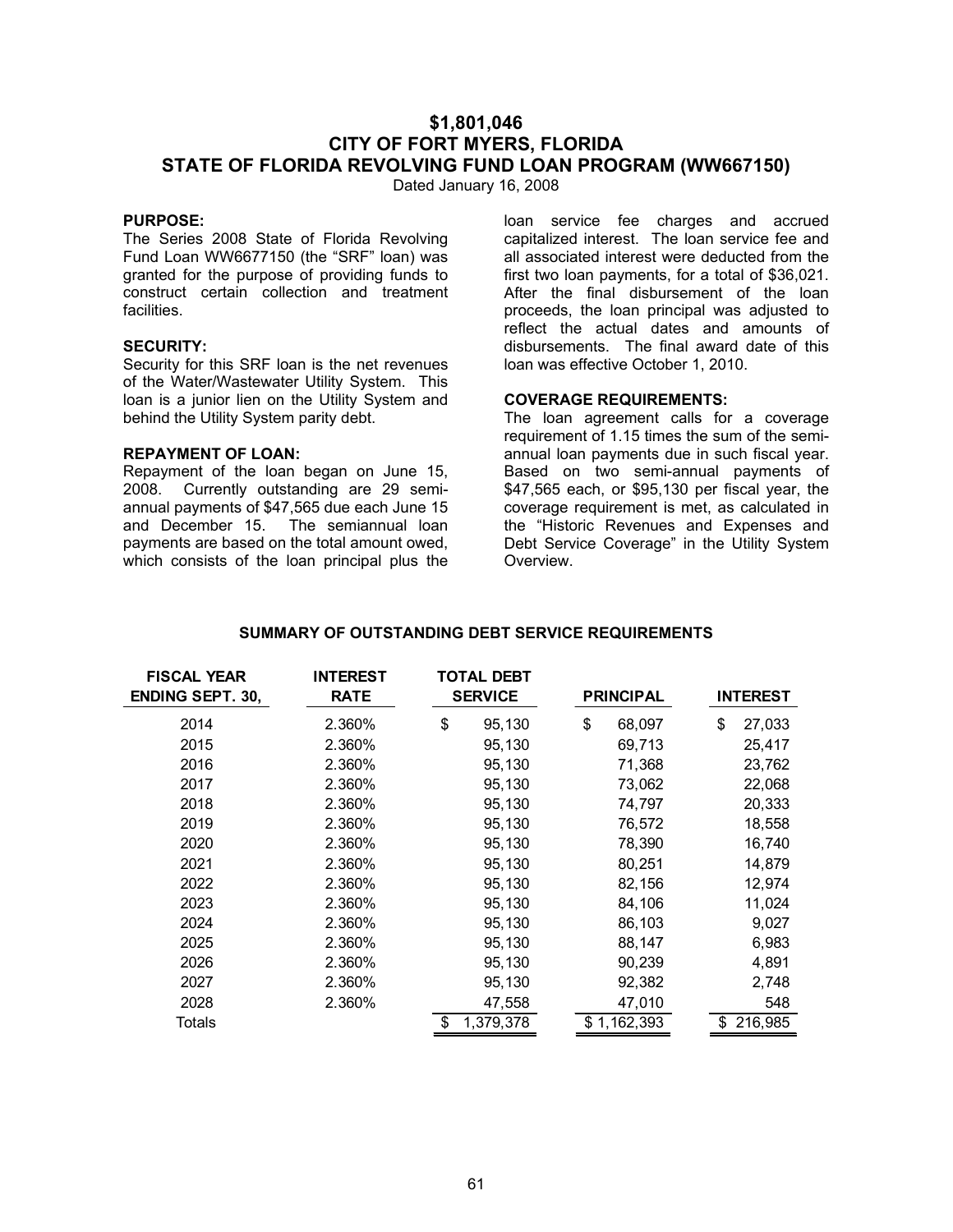# **\$50,000,000 CITY OF FORT MYERS, FLORIDA UTILITY SYSTEM REVENUE NOTE, SERIES 2008**

Dated November 5, 2008

### **PURPOSE:**

This note was issued for the purpose of (1) obtaining funds to pay off the balance of the existing line of credit with Bank of America, (2) depositing funds into the Reserve Fund, (3) depositing funds into the Series 2008 Notes Construction Account, (4) and to pay the costs associated with issuing the note. This note matures October 1, 2028. The note carries an annual interest rate of 5.06%.

#### **SECURITY:**

This Note is secured by the net revenues of the Utility System, (2) impact fees to the extent legally available, (3) system investment income, (4) and other monies deposited in the funds and accounts required by the resolution. The debt will be on parity with all existing utility debt.

#### **ISSUED AS:**

\$50,000,000 note with debt service payable semiannually on April 1 and October 1, commencing October 1, 2009.

#### C**ALL PROVISIONS:**

A par call option gives the City the ability to prepay the loan on a future date certain of October 1, 2009. This was the first date on which the Bank had the right to exercise a swaption that existed between the Bank and the City. The swaption was terminated with the issuance of the Utility System Refunding and Revenue Bonds, Series 2011, on December 29, 2011. If the loan is prepaid on any date other than pursuant to the par call option, the Bank's standard prepayment language would apply.

### **OUTSTANDING PARITY DEBT:**

The lien on the Pledged Revenues is on parity with the lien of the outstanding Utility System Refunding Revenue Bonds, Series 1993A; the Utility System Refunding Revenue Bonds, Series 2006; the Utility System Refunding and Revenue Bonds, Series 2011; and the Utility System Refunding Revenue Bonds, Series 2012.

| <b>FISCAL YEAR</b>      | <b>INTEREST</b> | TOTAL DEBT      |                  |                 |
|-------------------------|-----------------|-----------------|------------------|-----------------|
| <b>ENDING SEPT. 30,</b> | <b>RATE</b>     | <b>SERVICE</b>  | <b>PRINCIPAL</b> | <b>INTEREST</b> |
| 2014                    | 5.060%          | 3,048,601<br>\$ | \$<br>559,486    | 2,489,115<br>S  |
| 2015                    | 5.060%          | 3,045,207       | 585,048          | 2,460,159       |
| 2016                    | 5.060%          | 3,051,959       | 622,348          | 2,429,611       |
| 2017                    | 5.060%          | 3,051,439       | 654,122          | 2,397,317       |
| 2018                    | 5.060%          | 3,046,710       | 683,228          | 2,363,482       |
| 2019                    | 5.060%          | 3,049,457       | 721,515          | 2,327,942       |
| 2020                    | 5.060%          | 3,041,323       | 750,626          | 2,290,697       |
| 2021                    | 5.060%          | 6,585,477       | 4,425,742        | 2, 159, 735     |
| 2022                    | 5.060%          | 6,568,580       | 4,638,162        | 1,930,418       |
| 2023                    | 5.060%          | 6,567,508       | 4,877,845        | 1,689,663       |
| 2024                    | 5.060%          | 6,553,408       | 5,116,605        | 1,436,803       |
| 2025                    | 5.060%          | 6,545,999       | 5,374,624        | 1,171,375       |
| 2026                    | 5.060%          | 6,535,183       | 5,642,542        | 892,641         |
| 2027                    | 5.060%          | 6,526,389       | 5,926,444        | 599,945         |
| 2028                    | 5.060%          | 6,515,349       | 6,222,779        | 292,570         |
| 2029                    | 5.060%          | 2,738,195       | 2,670,629        | 67,566          |
| Totals                  |                 | \$76,470,784    | \$49,471,745     | \$26,999,039    |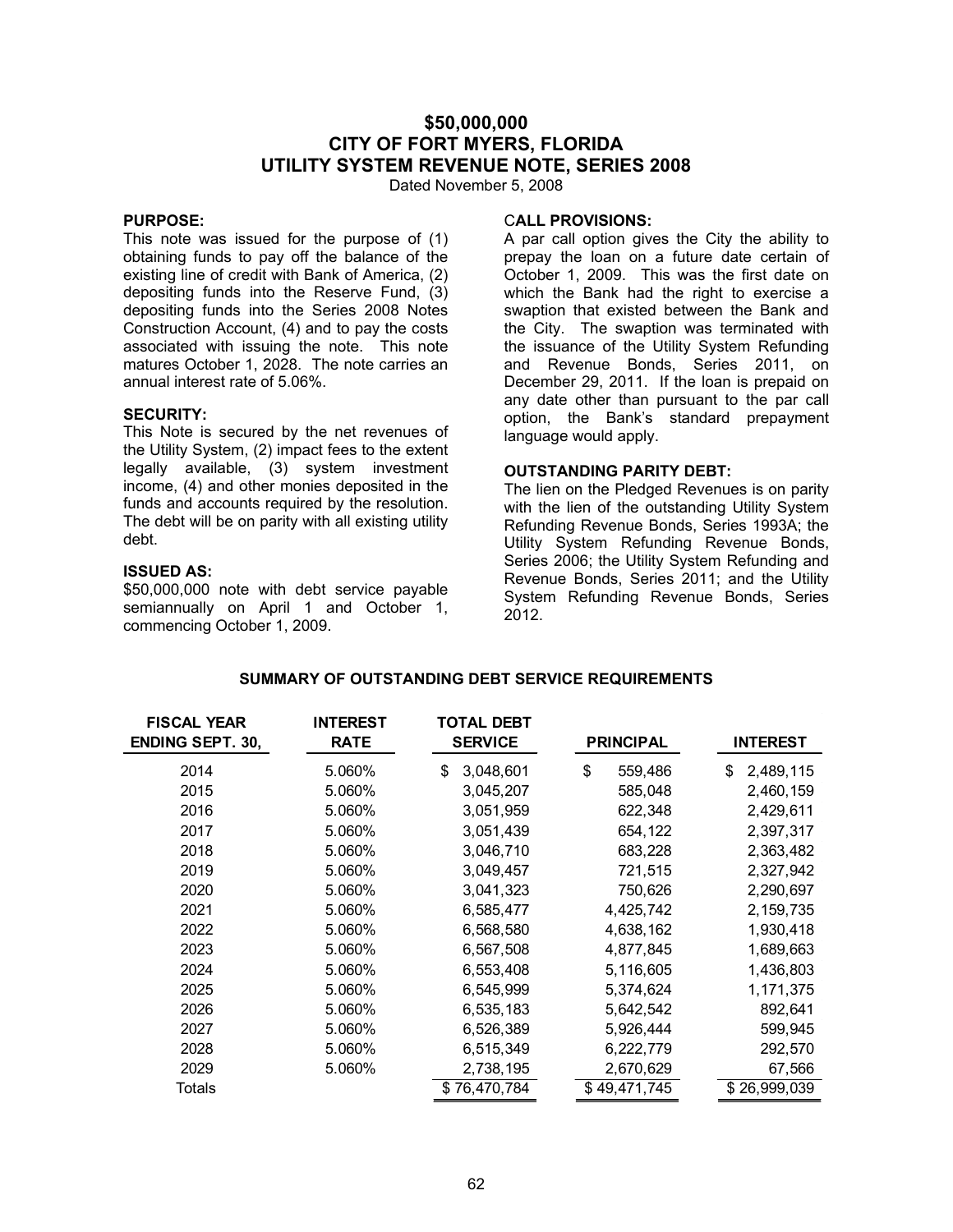

# **CITY OF FORT MYERS DEBT MANAGEMENT POLICY**

# **I. Purpose**

The purpose of the City of Fort Myers debt management policy is to manage the issuance of the City's debt obligations and maintain the City's ability to incur debt and other long-term obligations at favorable interest rates for capital improvements, facilities and equipment beneficial to the City and necessary to essential services.

# **II. Comprehensive Capital Planning and Financing System**

The City plans long and short-term debt issuance to finance its capital improvement program based on its cash flow needs, sources of revenue, capital construction periods, available financing instruments and market conditions. The Director of Finance oversees and coordinates the timing and issuance process.

# **III. Authority to Issue Bonds**

The City of Fort Myers authority to issue debt is contained in the Home Rule Act of Florida Statutes, Article 166, Section 141.

# **IV. Criteria**

The City will issue debt only for the purposes of acquiring or constructing capital improvements, making major renovations to existing capital improvements and purchases of major equipment such as solid waste trucks or fire trucks. Exceptions to this rule will be considered on a case-by-case basis to determine if the contemplated debt is in the best interests of the City.

Before issuing any new debt, the City will consider the following factors:

- $\triangleright$  Global, national and local financial environment
- $\triangleright$  Current interest rates
- $\triangleright$  Expected interest rate charges
- $\triangleright$  Robustness of local and broad economy
- $\triangleright$  Cash position
- $\triangleright$  Current debt position
- $\triangleright$  Availability of funds to repay
- $\triangleright$  Flexibility to cover future needs
- $\triangleright$  Urgency of current capital needs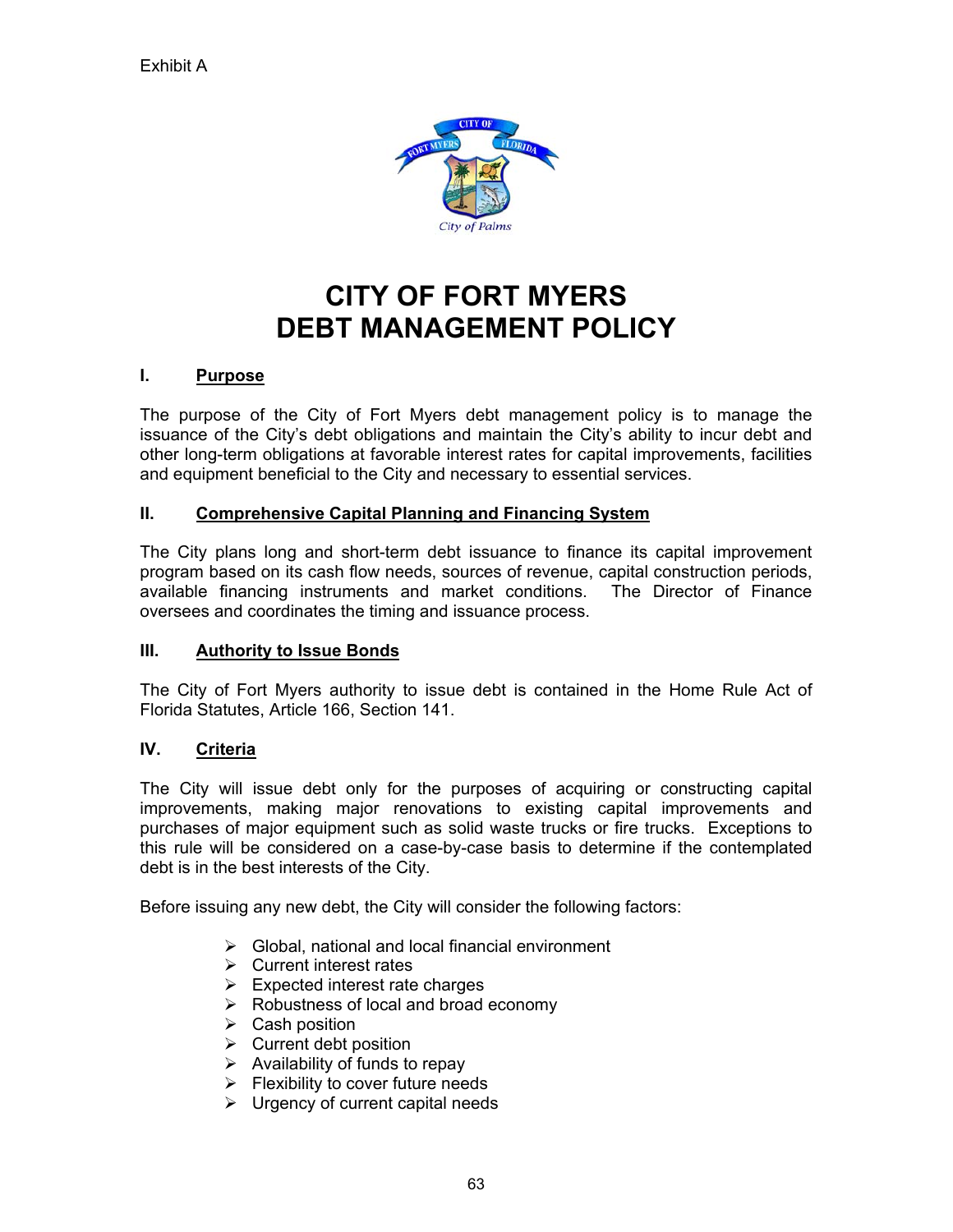# **V. Limitations on Indebtedness**

The City will maintain a conservative debt position based on the criteria listed above. Pay-as-you-go and replacement programs will be utilized whenever feasible to avoid financing costs. Debt will be issued only if the benefits outweigh the costs of the debt.

# **VI. Types of Debt**

### **Long -Term Debt**

Depending on the specific circumstances, the City may use the following types of longterm (long-term is defined as having a term of more than one year) financing instruments.

- A. General Obligations Bonds: The City may issue bonds payable from ad valorem taxes when approved by vote of the electors. The City may also issue non-ad valorem bonds and covenant to budget and appropriate legally available funds to pay debt service for those bonds without voter approval.
- B. Revenue Bonds: The City may issue bonds secured by a specific revenue stream other than ad valorem taxes.
- C. Master Lease Agreements: The City may enter into a lease agreement with a provider or bank to lease equipment. The terms of the lease should coincide with the life of the equipment to be leased and a tax-exempt rate shall be sought. The City will strive to obtain the lowest rate possible using competitive bidding or current market analysis.
- D. Pooled Financing: If it is financially or strategically beneficial, the City may participate in debt pools with other entities and low-interest rate loans from state agencies or other organizations on either a long-term or short-term basis.
- E. Bank Loans: Bank loans may be used for long-term financing when interest rates are competitive with interest rates on bonds.

### **Short-Term and Interim Debt**

Short-term obligations (those due in less than one year) may be issued in anticipation of particular revenues such as taxes or grants, and such revenue may be pledged for repayment of the debt issuance. Short-term debt may also be issued to finance projects or portions of projects for which the City ultimately intends to issue long-term debt. Short-term and/or interim financing shall not exceed ten percent (10%) of outstanding long-term debt unless there is a situation that needs immediate attention in order to address and emergency or to allow for significant cost savings. Under certain other circumstances, short-term obligations may be warranted upon the recommendation of the Director of Finance.

Interim financing may be appropriate when long-term interest rates are expected to decline in the future. In addition, some forms of short-term obligations can be obtained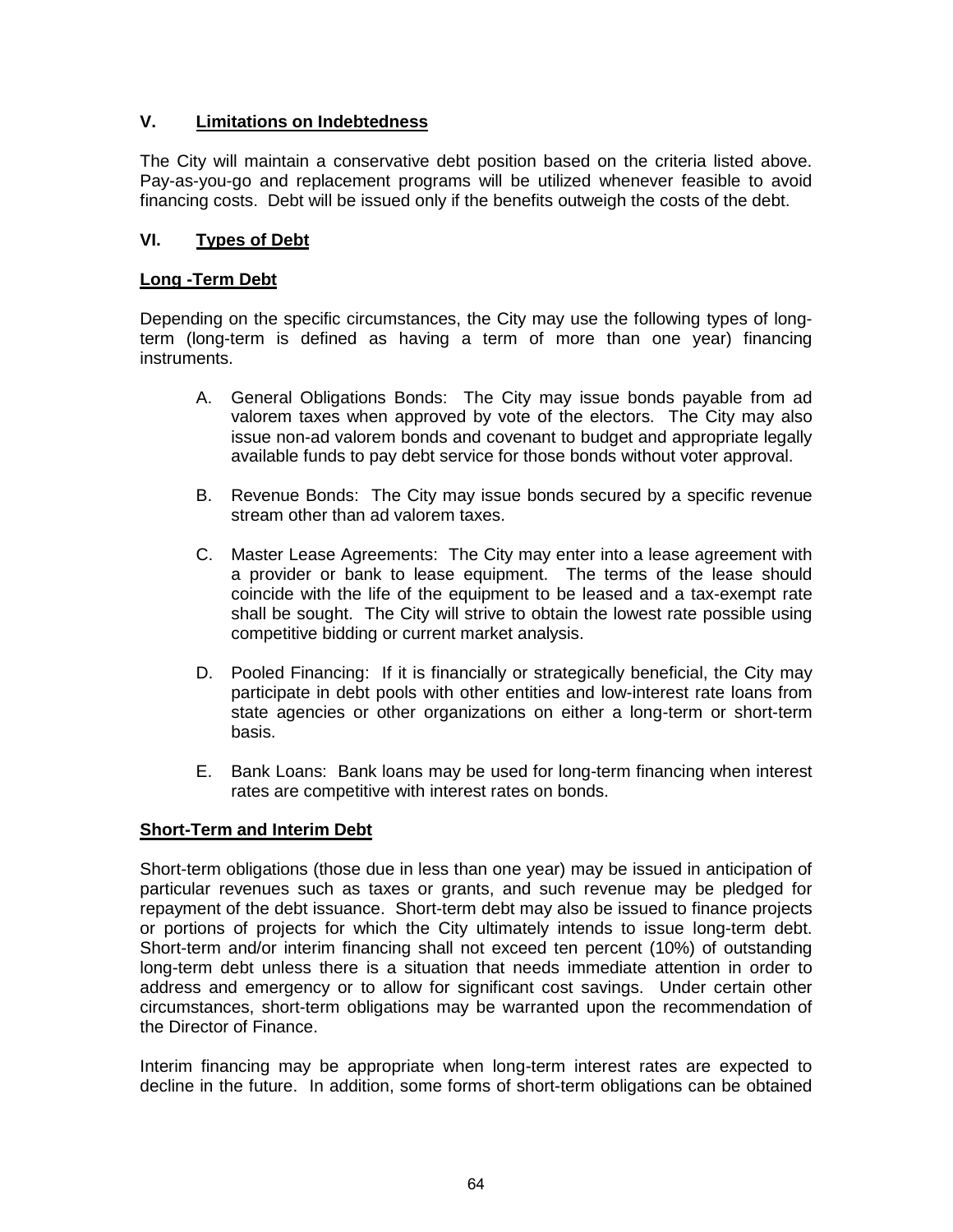quicker than long-term obligations and thus can be used in urgent situations until longterm financing can be obtained. Short-term obligations include:

- A. Line of Credit: The City may establish a tax-exempt line of credit with a financial institution or other provider. Draws shall be made on the line of credit when the need for financing is so urgent that time does not permit the issuance of long-term debt or the need for financing is so small that the total cost of issuance of long-term debt would be prohibitive. A Line of Credit may also be used to finance projects in order to provide financing for the purposes of bundling several projects into a bond issue to realize economies of scale.
- B. Loans from State Agencies: If it is financially or strategically beneficial, the City may participate in low-interest loans from state agencies or organizations on either a long-term or short-term basis.
- C. Interfund Borrowing: Interfund borrowing, a short-term cash lending from one fund to another fund, shall be discouraged. However, the use of this type of interim financing may be considered if it is in the City's best interests to do so as determined by the Director of Finance. Interfund Borrowing may also be used for small amounts of long-term borrowing but must require interest to be paid to the fund lending the money at a rate of current bond issuance rates or bank prime rates.
- D. Internal Interim Financing: Should the City desire to issue bonds for large capital projects, the City can, upon passage of an intent-to-issue resolution, use non-restricted reserve funds as interim financing to pay a portion of project costs that will then be paid back with bond proceeds. This type of financing will be reviewed by Bond Counsel to ensure the City is in compliance with applicable federal tax rules.
- E. Other types: The City may consider the use of Tax Anticipation Notes, Bond Anticipation Notes, Revenue Anticipation Note, or other such structured borrowings if it is in the best financial interests of the City.

# **VII. Structural Features of Debt**

Taxable and Tax-exempt Debt: The cost of taxable debt is higher than the cost of taxexempt debt. However, the issuance of taxable debt is mandated in some circumstances, and may allow flexibility in subsequent contracts with users or managers of the improvement constructed with the bond proceeds. Therefore, the City will usually issue obligations tax-exempt, but may occasionally issue taxable obligations when there is an expected benefit from doing so.

Maturity: The term of the City debt issues shall not exceed the useful life of the project or equipment financed. The repayment of principal on tax supported debt should generally not extend beyond 30 years unless there are compelling factors which make it necessary to extend the term beyond this point. All bond issues should consider a straight line amortization of principal based upon the useful life of each project being financed by that issue.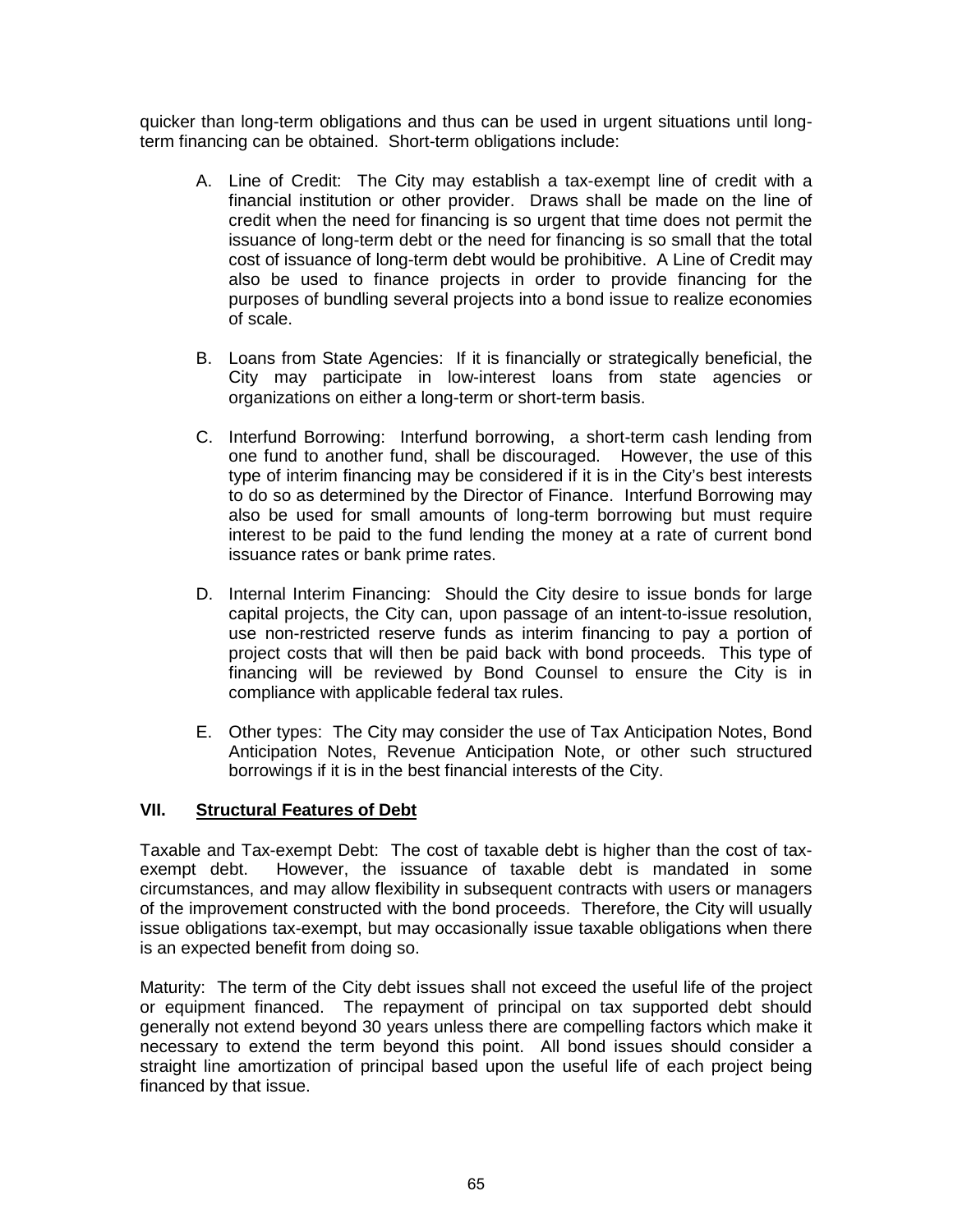Bond Insurance: Bond insurance is an insurance policy which can be purchased by the City, which guarantees the payment of principal and interest. Bond insurance shall be acquired for all bonds issued by the City unless it is not in the best interests of the City.

Surety and Debt Service Reserve Funds: Surety and Debt Service Reserve Funds are used to provide a ready reserve to meet current debt service payments should monies not be available from current revenues for the protection of bondholders. The City may provide this in the form of a surety bond rather than a cash reserve. The City shall utilize the methodology that best serves its needs on a case-by-case basis.

Coverage Requirements: Coverage is the ratio of pledged revenues to related debt service in a given year. For each bond issue, the Finance Department, in conjunction with the financing team, shall determine the appropriate coverage requirements, if any.

Use of Variable-Rate Securities: When appropriate, the City may choose to issue securities that pay a rate of interest that varies according to a predetermined formula or results from a periodic remarketing of securities.

Validation: The City may seek judicial validation if it is deemed in the best interest of the City and if there is risk of a legal challenge.

# **VIII. Investment of Bond Proceeds**

Investment of bond proceeds will be consistent with those authorized by existing state law and by the City's investment policy, applicable bond covenants and Internal Revenue Service requirements. When financially in the best interests of the City, bond proceeds shall be invested and tracked separately from other investments.

# **IX. Refunding of Outstanding Debt**

Advance Refunding: The City may issue advance refunding bonds (as defined for federal tax law purposes) when advantageous, legally permissible, prudent and a net present value savings of at least three percent (3%) is provided.

Exceptions to this requirement shall be made only upon the recommendation of the Director of Finance.

Current Refunding: The City may issue current refunding bonds (as defined for federal tax law purposes) when advantageous, legally permissible, prudent and net present value savings equal or exceed three percent (3%).

Restructuring of Debt: The City may choose to refund outstanding indebtedness when existing bond covenants or other financial structures impinge on prudent and sound financial management. Savings requirements for current or advance refundings undertaken to restructure debt may be waived by the Director of Finance upon a finding that such restructuring is in the City's overall best financial interests.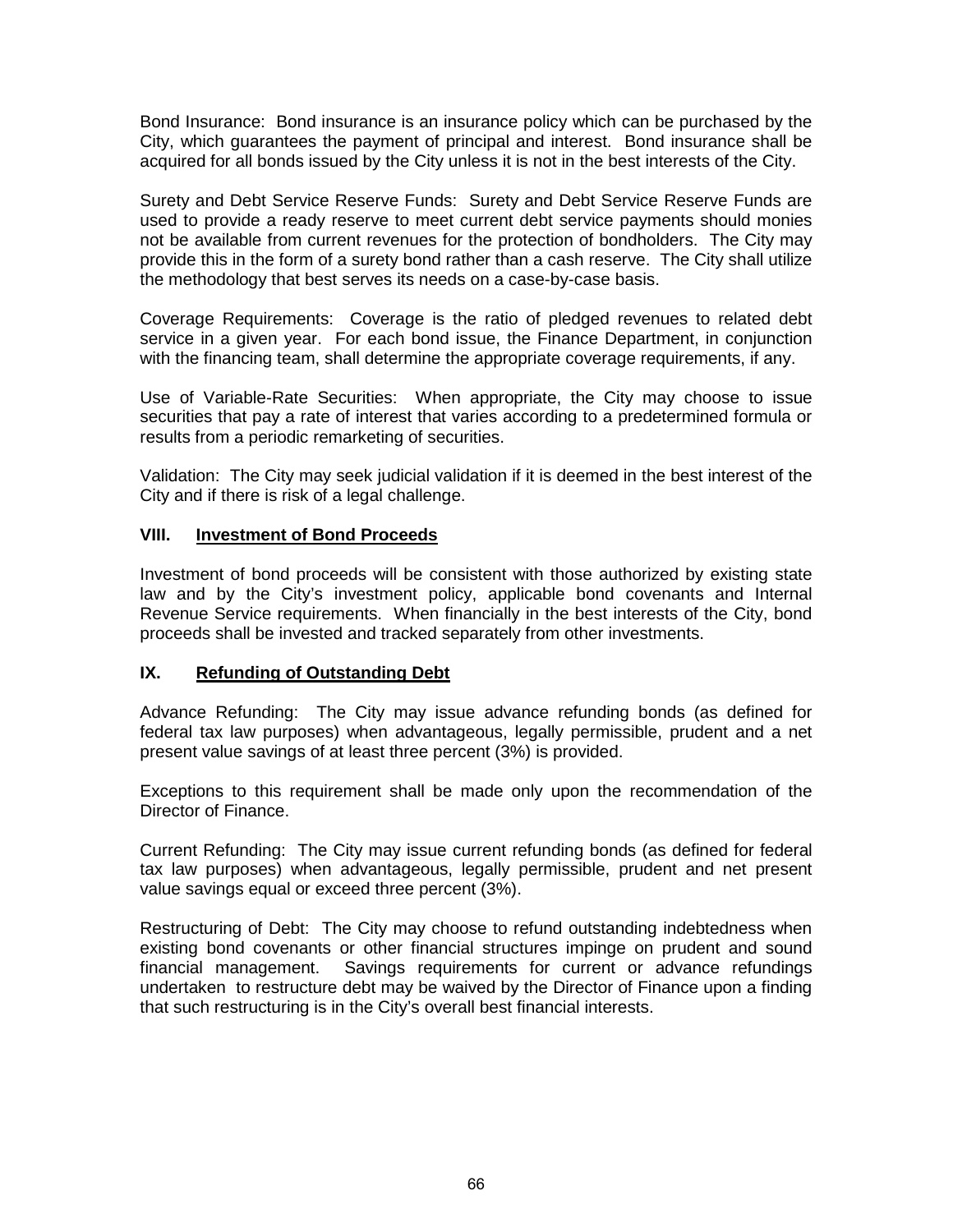# **X. Credit Objectives**

The City's goal is to maintain or improve the bond ratings. To that end, prudent financial management policies will be established and adhered to in all areas. Full disclosure of operations will be made to the bond rating agencies.

# **XI. Ongoing Disclosure**

In accordance with the Securities and Exchange Commission (SEC), Rule 15c2-12, the City will provide financial and operating information to the Nationally Recognized Municipal Information Repositories (NRMSIRs) designated by the SEC. The City will also provide its annual financial statements and other relevant information to rating agencies, paying agent banking institutions, and as required by Continuing Disclosure Requirements within all debt documents. The requirement to notice continuing disclosure may be satisfied by using a nation dissemination service such as :Disclosure U.S.A.".

# **XII. Method of Sale**

There are three ways the City may sell bonds: Competitive (public) sale, negotiated sale and private placement.

The Finance Department, as a matter of policy, shall review each transaction on a caseby-case basis to determine the most appropriate method of sale.

Negotiated Sale: Bonds may be sold through an exclusive arrangement between the City and an underwriter or underwriting syndicate. At the end of successful negotiations, the issue is awarded to the underwriters. This method offers flexibility for the City. In a negotiated sale, the underwriter shall be selected through the Request for Proposal (RFP) process or negotiations between various underwriters and the Director of Finance<br>and the City's Financial Advisor. The criteria used to select an underwriter in a The criteria used to select an underwriter in a negotiated sale should include, but not be limited to, the following: overall experience, marketing philosophy, capability, previous experience, underwriter's discount and expenses.

Competitive Sale: When determined appropriate, the City may sell its debt obligations in which any interested underwriter is invited to submit a proposal to purchase an issue of bonds. The bonds are awarded to the underwriter presenting the best bid according to stipulated criteria set forth in the notice of sale. The criteria used to select an underwriter in a competitive sale shall be the true interest cost. The sale may be by sealed bids or over the internet.

Private Placement: When determined appropriate by the Director of Finance, the City may elect to sell its debt obligations through a private placement or limited public offering. Instead of retaining the services of an investment banking firm to underwrite the securities, the City can sell the bonds directly to a limited number of investors. The City may use a placement agent to assist in identifying likely investors.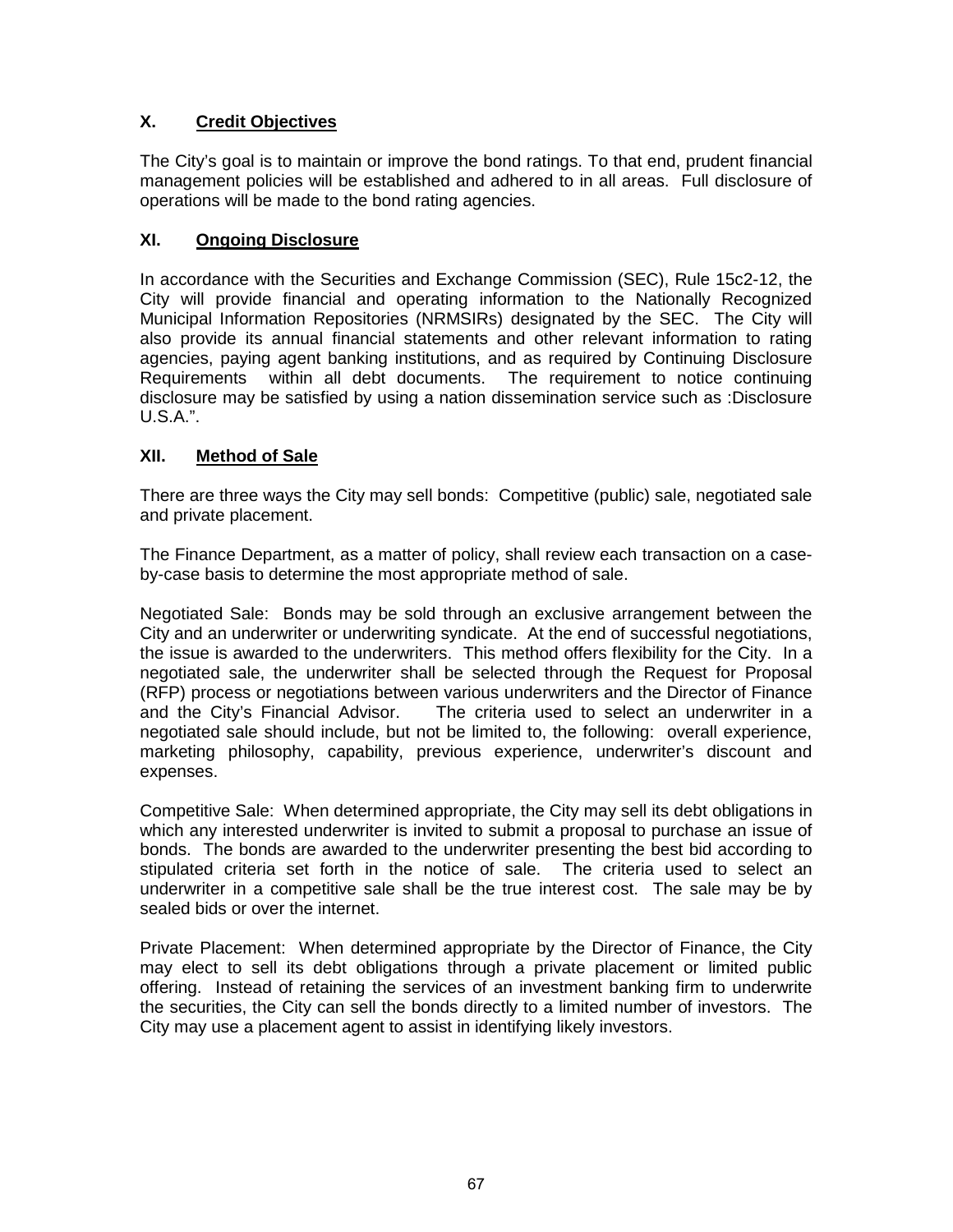# **XIII. Assembling a Financing Team**

A Financing Team will be assembled to provide professional services that are required to develop and implement the city's debt program with the goal of continuity, quality service and competitive prices.

The City Attorney shall supervise Bond Counsel as necessary, as well as provide any other legal services required for issuance of debt. The Bond Counsel's role is to prepare or review and advise the issuer regarding authorizing resolutions or ordinances, trust indentures, official statements, validation proceedings and litigation.

The City may retain an independent financial advisor for advice on debt structuring, the rating review process, marketing debt issuances, sale and post-sale services and to prepare and/or review the official statement. As necessary, the City may also retain other service advisors, such as trustees, underwriters, pricing advisors and disclosure counsel.

The objective is to promote fair competition in the selection of the Financing Team. The overall goal is to be as objective as possible, incorporate clear and rational selection criteria, be independent of political influence, be perceived as fair by the respondents, result in a cost-effective transaction, result in the selection of the most qualified firm, and eliminate any and all conflict of interest.

# **XIV. Arbitrage Liability Management**

It is the City's policy to minimize the cost of arbitrage rebate and yield restrictions while strictly complying with applicable laws.

Because of the complexity of arbitrage rebate regulations and the severity of noncompliance penalties, arbitrage calculations will be performed by qualified arbitrage professionals in strict adherence with required Internal Revenue Service reporting dates, which are five (5) years after the delivery date of each issue, and each fifth year thereafter until the bonds have been matured, redeemed early or retired.

Arbitrage rebate costs shall be charged as negative interest revenue to the funds in which the related obligation proceeds were originally deposited.

# **XV. Modification to Policy**

This policy will be reviewed annually by the Director of Finance.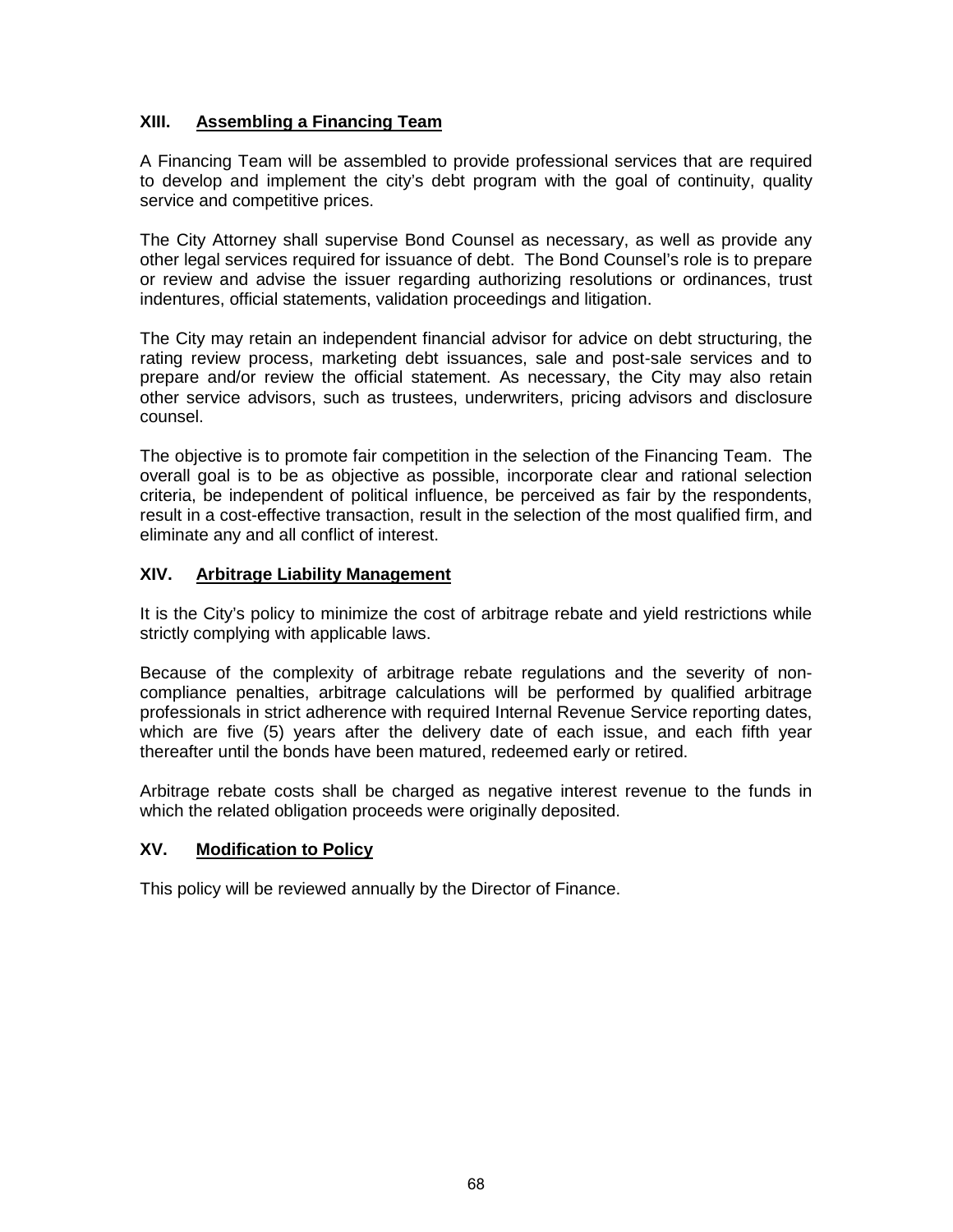### **Glossary**

Ad Valorem Tax: a tax calculated "according to the value" of property. Such a tax is based on the assessed valuation of real and tangible personal property.

Advance Refunding: a procedure whereby outstanding bonds are refinanced by the proceeds of a new bond issue. Typically, an advance refunding is performed to take advantage of interest rates that are significantly lower than those associated with the original bond issue or to remove restrictive language. Proceeds from the advance refunding are typically placed in an escrow account to pay the debt service of the refunded bonds until the remaining outstanding amount can be called.

Arbitrage: the difference between the interest rate cost of a debt instrument and the rate of interest earned on the investment of proceeds. Federal law limits the amount of interest cities earn on proceeds of debt issuance.

Bond: includes bonds, debentures, notes, certificates of indebtedness, mortgage certificates, or other obligations or evidences of indebtedness of any type or character.

Bond Anticipation Note (BAN): a short-term debt instrument issued by a state or municipality that will be paid off with the proceeds of an upcoming bond issue.

Bond Counsel: an attorney (or firm of attorneys) retained by the issuer to give a legal opinion concerning the validity of the securities. Bond counsel may prepare or review and advise the issuer regarding authorizing resolutions or ordinances, trust indentures, official statements, validation proceedings or litigation.

Bond Insurance: an insurance policy purchased by an issuer, which guarantees the payment of principal and interest of an issue. This security provides a higher credit rating and thus a lower borrowing cost for an issuer.

Capital Improvement Plan: a plan outlining the capital needs for a specified time period.

Capital Lease: an acquisition of a capital asset over time rather than merely paying rent for temporary use. A lease-purchase agreement, in which provision is made for transfer of ownership of the property for a nominal price at the scheduled termination of the lease, is referred to as a capital lease.

Conduit Bonds: conduit financings are securities issued by a government agency to finance a project of a business, whose activities have a general public purpose. The business receives all proceeds of the tax-exempt bond issue and is responsible for payment of its debt in its entirety.

Competitive Bid: a sealed bid, containing price and terms, submitted by prospective underwriter(s) to an issuer, who awards the contract to the bidder with the best price and terms. This may be done over the internet.

Continuing Disclosure: the requirement by the Securities and Exchange Commission for most issuers of municipal debt to provide current financial information to the information repositories for access by the general marketplace.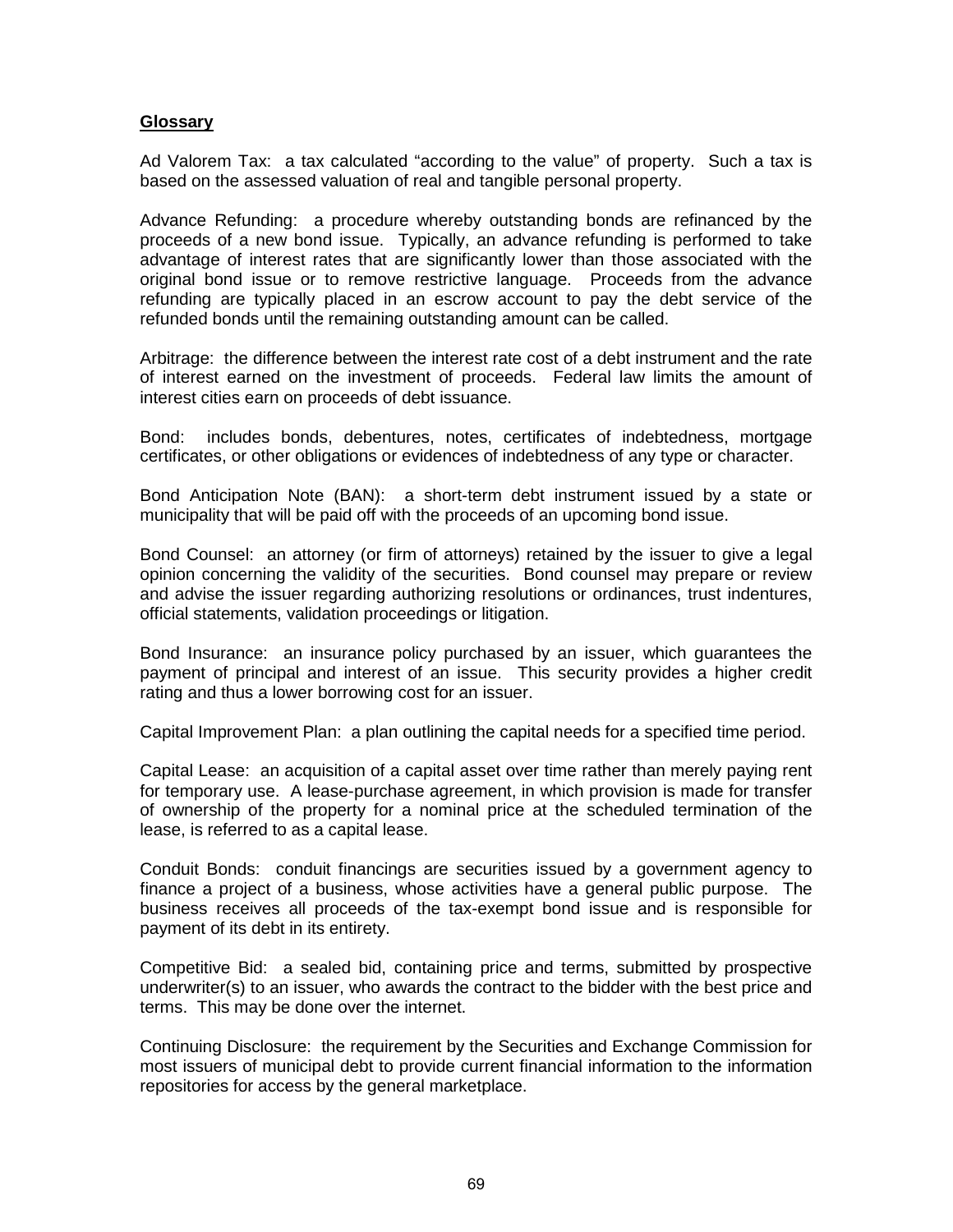Coverage: the ratio of pledged revenues to related debt service for a given year.

Debt Service Reserve Fund: the fund into which moneys are placed which may be used to pay debt service, if pledged revenues are insufficient to satisfy the debt service requirements. This is often established with debt proceeds. May be a surety policy purchased at time of issuance.

Derivatives: a financial product, the value of which is derived from the value of an underlying asset, reference rate or index. Typically, these agreements are contracts between a lender/investor and a borrower.

Financial Advisor: a consultant who advises an issuer on matters pertinent to a debt issue, such as structure, sizing, timing, marketing, pricing, terms and bond ratings.

Financing Team: the group of professionals consisting of City staff, Bond Counsel, Disclosure Counsel, Underwriters and Financial Advisors that work together to issue bonds.

General Obligation Bonds (GO): bonds which are secured by the full faith and credit and taxing power of the municipality and use funds that are legally available for payment of debt service. A city can issue ad valorem GO bonds which are repaid solely from ad valorem taxes, or non-ad valorem bonds which are repaid from legally available general fund revenues by a covenant to budget and appropriate.

Improvement Bonds: special obligations of the municipality which are payable solely from the proceeds of the special assessments levied for an assessable project.

Master Lease Agreement: a pre-determined lease agreement between a city and a provider to lease equipment whose useful life is to short to finance with long-term debt.

Municipal Securities Rulemaking Board (MSRB): a 15-member, self-regulating organization that is entrusted with the responsibility of writing rules of conduct for the municipal securities market.

Negotiated Sale: underwriting of a new securities issue in which the spread between the purchase price paid to the issuer and the public offering price is determined through negotiation with one or more underwriters rather than multiple competitive bidding.

Paying Agent: an agent of the issuer with responsibility for timely payment of principal and interest to bond holders.

Present Value: the value of a future amount or stream of payments stated in current dollars.

Project: any capital expenditure the Council deems to be for a public purpose.

Reserve Fund: a fund established by the terms of a bond issue into which money is deposited for payment of debt service in case of a shortfall in current revenues. May take the form of a surety policy.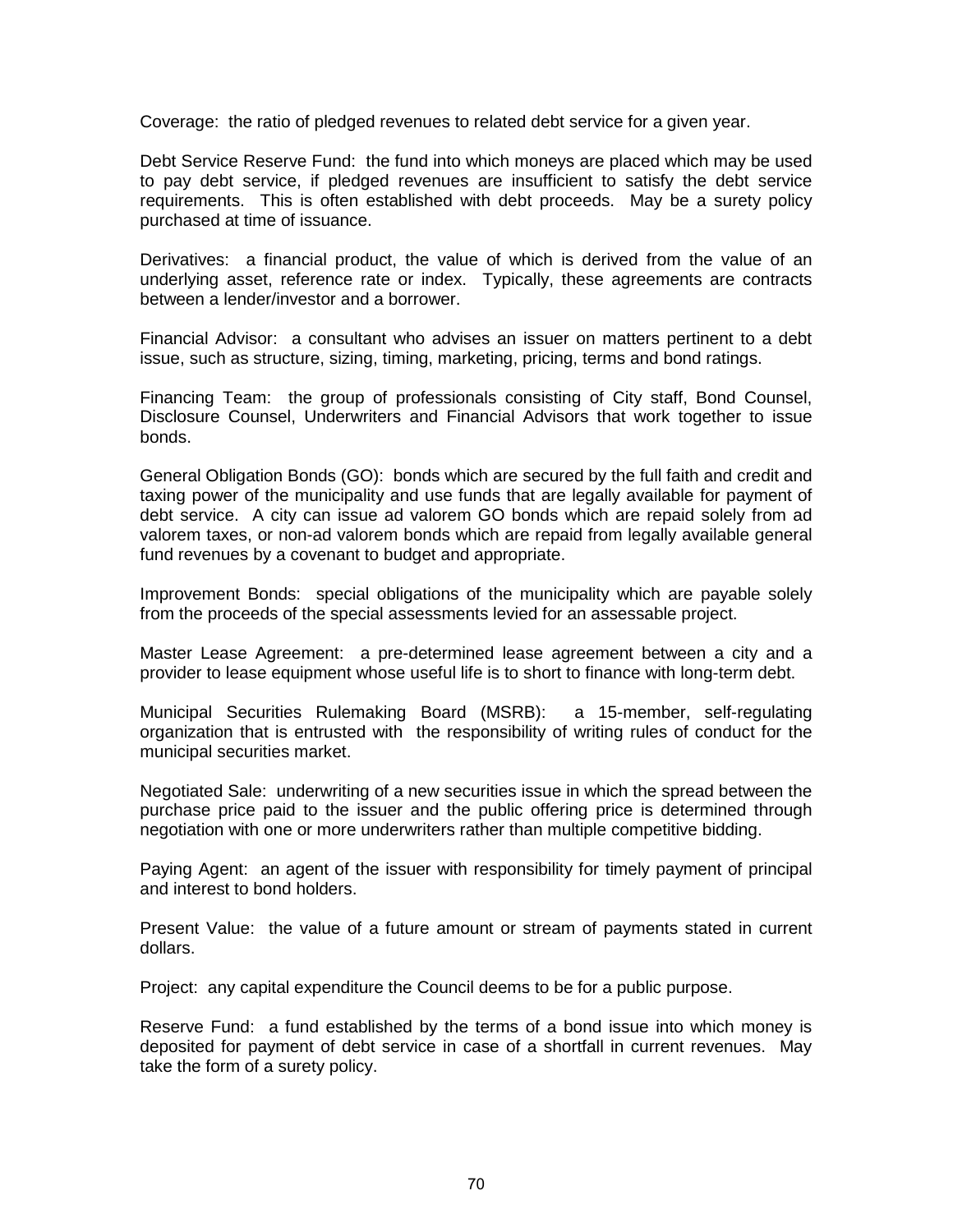Revenue Anticipation Note (RAN): a short-term debt issue of a municipality that is to be repaid out of anticipated revenues such as sales tax. When the revenue is collected, the RAN is paid off.

Revenue Bond: a bond payable from a specific source of revenue and to which the full faith and credit of an issuer is not pledged. Revenue bonds are payable from identified sources of revenue and do not permit the bondholders to compel a jurisdiction to pay debt service from any other source. Pledged revenues often are derived from the operation of an enterprise.

Tax Anticipation Note (TAN): a short-term obligation of a state or municipal government to finance current expenditures pending receipt of expected tax payments.

Underwriter: the firm that purchases a securities (bond) offering from a governmental issuer for resale.

Yield Restriction: the investment of bond proceeds in financial instruments that earn interest rates which are not significantly higher than the cost of borrowing.